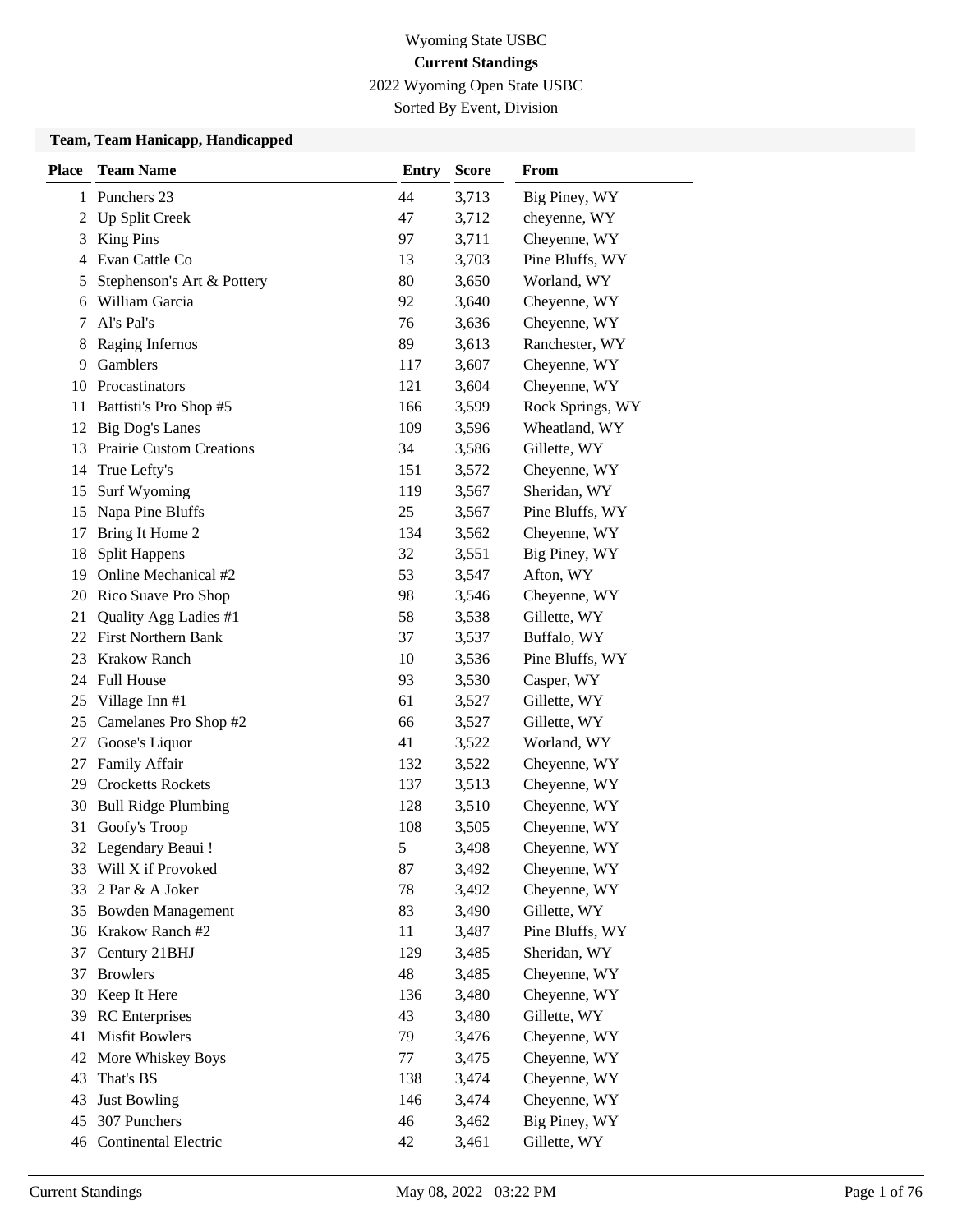2022 Wyoming Open State USBC

Sorted By Event, Division

#### **Team, Team Hanicapp, Handicapped**

| <b>Place</b> | <b>Team Name</b>             | <b>Entry</b>   | <b>Score</b> | From             |
|--------------|------------------------------|----------------|--------------|------------------|
|              | 47 Pin Killers               | 6              | 3,456        | Casper, WY       |
| 48           | <b>Camelanes Coffee Shop</b> | 71             | 3,454        | Gillette, WY     |
| 49           | My Finger Slipped            | 113            | 3,449        | Cheyenne, WY     |
| 49           | No Pin Intended              | 99             | 3,449        | Cheyenne, WY     |
| 51           | Rico Suave Pro shop #2       | 155            | 3,448        | Cheyenne, WY     |
|              | 52 Pinheads                  | 153            | 3,447        | Cheyenne, WY     |
|              | 52 Chik N Dix                | 143            | 3,447        | Cheyenne, WY     |
|              | 54 Fornstrom's Feed Lot      | 15             | 3,444        | Pine Bluffs, WY  |
| 54           | <b>Bighorn Basin Tire</b>    | 118            | 3,444        | Worland, WY      |
|              | 56 Lots Of Balls             | 144            | 3,437        | Pinedale, WY     |
| 57           | M-3 Desperados               | 7              | 3,436        | Mills, WY        |
| 58           | B&H Rig & Ton Sales Inc.     | 3              | 3,428        | Casper, WY       |
| 58           | Battisti's Pro Shop #4       | 165            | 3,428        | Rock Springs, WY |
| 60           | Battisti's Pro Shop #2       | 163            | 3,427        | Rock Springs, WY |
| 60           | <b>Turkey Hunters</b>        | 142            | 3,427        | Laramie, WY      |
|              | 62 Buffalo Bowl #1           | 38             | 3,425        | Buffalo, WY      |
| 63           | <b>Herrington Farms</b>      | 101            | 3,423        | Cheyenne, WY     |
| 64           | <b>Sublette Ball-Istics</b>  | 29             | 3,422        | Pinedale, WY     |
| 65           | Papa Johns                   | 33             | 3,418        | Cheyenne, WY     |
| 66           | <b>Shot Makers</b>           | 114            | 3,415        | Laramie, WY      |
| 67           | Fornstrom Feed Lot           | 16             | 3,414        | Pine Bluffs, WY  |
| 68           | Macy Farms                   | 19             | 3,408        | Pine Bluffs, WY  |
| 68           | <b>Energy Lanes</b>          | 157            | 3,408        | Gillette, WY     |
| 70           | <b>Big Horn Meat</b>         | 40             | 3,406        | Buffalo, WY      |
| 71           | Lets Have Shots              | 115            | 3,405        | Cheyenne, WY     |
| 72           | South St Pharmacy            | 103            | 3,403        | Wheatland, WY    |
| 73           | <b>Borm Squad</b>            | 30             | 3,401        | Cheyenne, WY     |
|              | 74 Camelanes Ladies #1       | 59             | 3,396        | Gillette, WY     |
| 75           | Triple A Double J            | 148            | 3,394        | Laramie, WY      |
| 76           | Battisti's Pro Shop #6       | 167            | 3,390        | Rock Springs, WY |
| 77           | <b>Bi-Polar Rollers</b>      | 131            | 3,389        | Gillette, WY     |
| 78           | Living On a Spare            | 100            | 3,387        | Cheyenne, WY     |
| 79           | Jones Oil and Lube           | 12             | 3,379        | Pine Bluffs, WY  |
| 80           | Laramie Automotive & Diesel  | 147            | 3,377        | Laramie, WY      |
| 81           | Pinedale                     | 96             | 3,370        | Pinedale, WY     |
|              | 82 CASAZUL                   | 120            | 3,365        | Sheridan, WY     |
| 82           | Hs Custom Cuts #2            | $8\,$          | 3,365        | Wheatland, WY    |
| 84           | Buffalo Bowl #2              | 39             | 3,362        | Buffalo, WY      |
| 85           | Battisti's Pro Shop #3       | 164            | 3,353        | Rock Springs, WY |
| 86           | <b>Hs Custom Cuts</b>        | 9              | 3,350        | Wheatland, WY    |
| 87           | Pocket Pounders              | 122            | 3,349        | Gillette, WY     |
| 88           | Funtastic 5                  | $\overline{4}$ | 3,348        | Cheyenne, WY     |
| 88           | Long Shot                    | 73             | 3,348        | Casper, WY       |
| 88           | <b>AMS</b> Fireplaces        | 141            | 3,348        | Afton, WY        |
| 91           | Napa Pine Bluffs #2          | 14             | 3,345        | Pine Bluffs, WY  |
| 92           |                              | 88             | 3,341        | Evansville, WY   |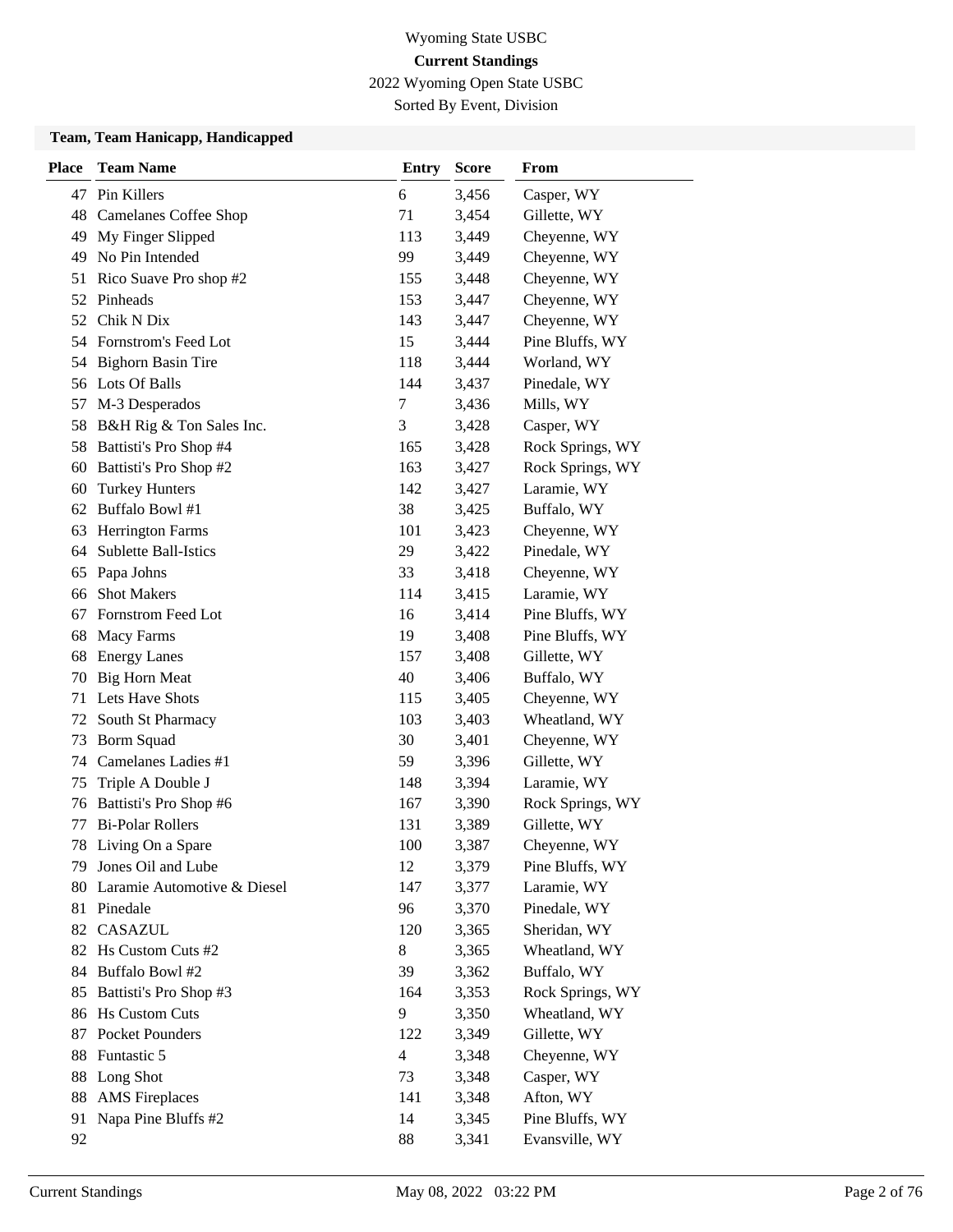2022 Wyoming Open State USBC

Sorted By Event, Division

#### **Team, Team Hanicapp, Handicapped**

| <b>Place</b> | <b>Team Name</b>            | <b>Entry</b>   | <b>Score</b> | From             |
|--------------|-----------------------------|----------------|--------------|------------------|
|              | 93 Miller Mechanical #1     | 63             | 3,338        | Gillette, WY     |
| 94           | <b>Littly Philly</b>        | 102            | 3,334        | Cheyenne, WY     |
| 95           | <b>Silver Bullet Lounge</b> | 65             | 3,333        | Gillette, WY     |
|              | 96 Old Farts                | 72             | 3,331        | Cheyenne, WY     |
| 97           | Jones Oil and Lube          | 28             | 3,320        | Pine Bluffs, WY  |
|              | 98 FMTAG                    | 124            | 3,318        | Casper, WY       |
| 99           | <b>Miller Farms</b>         | 20             | 3,314        | Pine Bluffs, WY  |
| 100          | Just Us!                    | 116            | 3,312        | Laramie, WY      |
| 101          | <b>TORC</b>                 | $\mathbf{1}$   | 3,310        | Gillette, WY     |
|              | 102 Sweetcakes #1           | 56             | 3,301        | Gillette, WY     |
|              | 103 Perkins                 | $\overline{c}$ | 3,298        | Gillette, WY     |
|              | 104 DDS                     | 74             | 3,295        | Cheyenne, WY     |
|              | 105 Fear Not                | 152            | 3,294        | Cheyenne, WY     |
|              | 106 McKinley St. Dental     | 90             | 3,291        | Casper, WY       |
|              | 107 Battisti's Pro Shop #1  | 162            | 3,287        | Rock Springs, WY |
|              | 108 Battisti's Pro Shop #8  | 169            | 3,286        | Rock Springs, WY |
|              | 109 4 Mile Ranch            | 95             | 3,279        | Sheridan, WY     |
|              | 110 Keg & Cork              | 158            | 3,278        | Casper, WY       |
| 110          | 23 Wyo Bowl                 | 45             | 3,278        | Big Piney, WY    |
| 112          | Village Inn #2              | 68             | 3,272        | Gillette, WY     |
|              | 113 Pompey Creek Builders   | 35             | 3,270        | Wyarno, WY       |
|              | 114 FMSJG                   | 126            | 3,263        | Casper, WY       |
|              | 115 BJTAG                   | 125            | 3,260        | Casper, WY       |
|              | 116 Titus Law Office        | 69             | 3,258        | Gillette, WY     |
| 117          | <b>Texas Trail Market</b>   | 17             | 3,249        | Pine Bluffs, WY  |
|              | 118 Farm Bureau             | 130            | 3,248        | Gillette, WY     |
|              | 119 Phil Music Squad        | 94             | 3,246        | Casper, WY       |
|              | 119 Nutz & Tittiz           | 112            | 3,246        | Cheyenne, WY     |
| 121          | <b>Harding Ranch</b>        | 22             | 3,242        | Pine Bluffs, WY  |
|              | 122 Contractors Supply Inc  | 67             | 3,241        | Gillette, WY     |
| 122          | The Monkey #1               | 57             | 3,241        | Gillette, WY     |
|              | 124 Ballz Deep              | 82             | 3,238        | Cheyenne, WY     |
|              | 125 Stroker Inn             | 154            | 3,236        | Glenrock, WY     |
|              | 126 Holiday Station Stores  | 86             | 3,230        | Sheridan, WY     |
| 127          | The Lost Ones               | 36             | 3,227        | Douglas, WY      |
|              | 128 Bad Azz                 | 133            | 3,226        | Cheyenne, WY     |
|              | 129 Battisti's Pro Shop #7  | 168            | 3,225        | Rock Springs, WY |
|              | 130 Sweetcakes #2           | 64             | 3,224        | Gillette, WY     |
|              | 131 U Blaze Vapos           | 150            | 3,220        | Sheridan, WY     |
|              | 132 Family Affair           | 81             | 3,212        | Cheyenne, WY     |
|              | 133 NOC Construction        | 106            | 3,210        | Wheatland, WY    |
|              | 134 Fat Boys Tire           | 91             | 3,204        | Cheyenne, WY     |
| 135          | Camelanes Pro Shop #1       | 60             | 3,202        | Gillette, WY     |
|              | 136 El Mark-O-Lanes         | 160            | 3,187        | Casper, WY       |
|              | 137 Cellonly                | 149            | 3,176        | Laramie, WY      |
|              | 138 Pinebowl                | 26             | 3,172        | Pine Bluffs, WY  |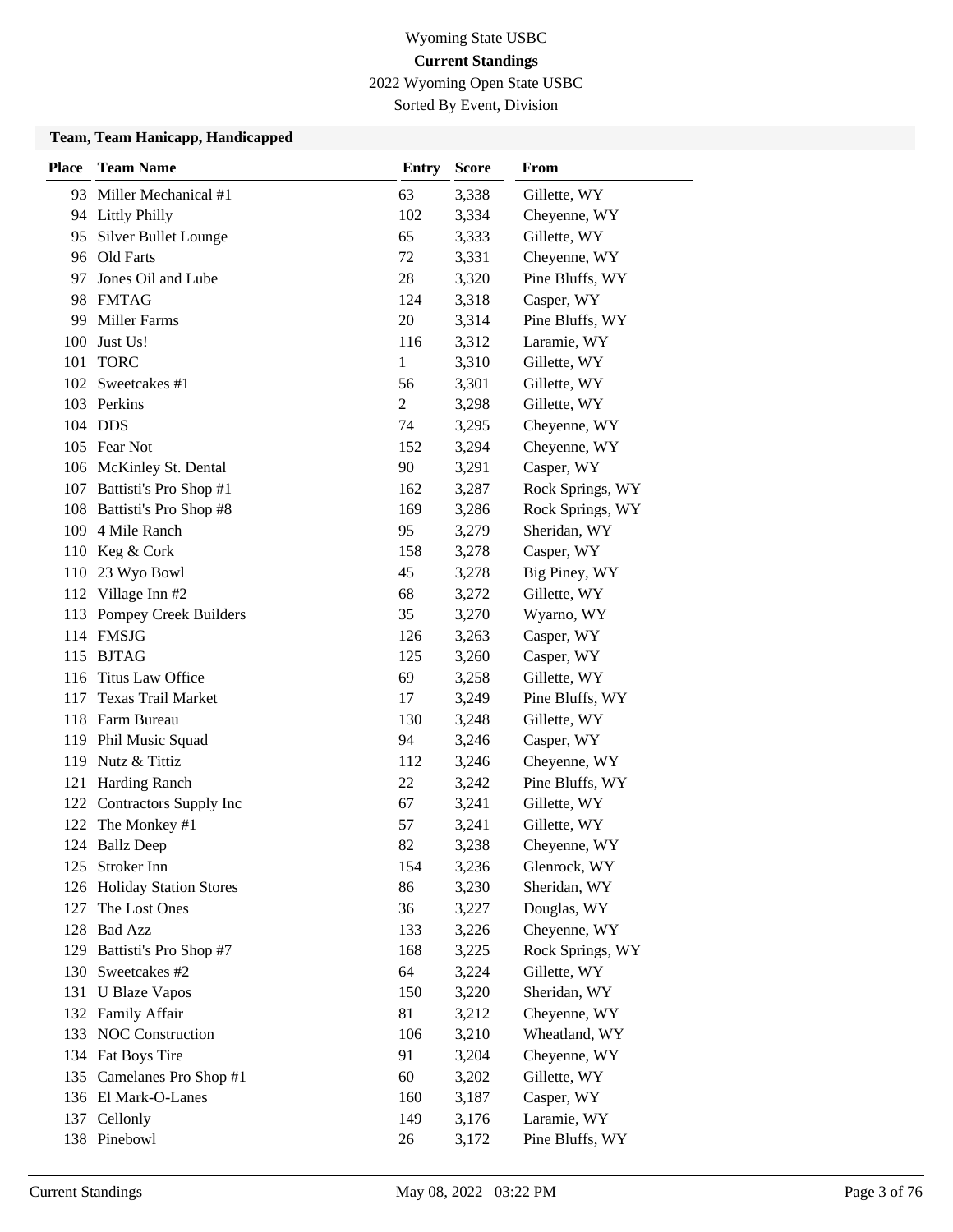2022 Wyoming Open State USBC

Sorted By Event, Division

#### **Team, Team Hanicapp, Handicapped**

| <b>Place</b> | <b>Team Name</b>         | Entry | <b>Score</b> | From            |
|--------------|--------------------------|-------|--------------|-----------------|
|              | 139 Farmers Insurance    | 21    | 3,168        | Pine Bluffs, WY |
|              | 140 Laramie, Snowy Range | 110   | 3,141        | Laramie, WY     |
| 141          | Bruns Farm               | 18    | 3,140        | Pine Bluffs, WY |
|              | 141 P.V. Golf            | 159   | 3,140        | Casper, WY      |
|              | 143 Bring IT             | 135   | 3,136        | Cheyenne, WY    |
| 143          | Auto Max                 | 84    | 3,136        | Gillette, WY    |
|              | 145 BJSJG                | 123   | 3,134        | Casper, WY      |
|              | 146 Spare Room Pine Bowl | 23    | 3,120        | Pine Bluffs, WY |
| 146          | 4 Mules & A Jack A\$\$   | 85    | 3,120        | Sheridan, WY    |
|              | 148 Camelanes #2         | 70    | 3,117        | Gillette, WY    |
|              | 149 Camelanes #1         | 62    | 3,116        | Gillette, WY    |
|              | 150 Pocket Pounders #2   | 104   | 3,111        | Bar Nunn, WY    |
| 151          | <b>Online Mechanical</b> | 55    | 3,107        | Afton, WY       |
|              | 152 Wyld Gear            | 105   | 3,088        | Mills, WY       |
|              | 153 Pine Bowl $#2$       | 24    | 3,063        | Pine Bluffs, WY |
|              | 154 Hansen Plumbing      | 54    | 2,926        | Thayne, WY      |

The lowest score to cash is 3599.

#### **Team, Team Scratch, Scratch**

| Place | <b>Team Name</b>             | <b>Entry</b> | <b>Score</b> | From           |
|-------|------------------------------|--------------|--------------|----------------|
|       | 1 Bring It Home 2            | 134          | 3,367        | Cheyenne, WY   |
| 2     | Camelanes Pro Shop #2        | 66           | 3,332        | Gillette, WY   |
| 3     | Keep It Here                 | 136          | 3,255        | Cheyenne, WY   |
| 4     | <b>Crocketts Rockets</b>     | 137          | 3,234        | Cheyenne, WY   |
| 5     | Miller Mechanical #1         | 63           | 3,165        | Gillette, WY   |
| 6     | <b>FMTAG</b>                 | 124          | 3,160        | Casper, WY     |
| 7     | <b>Full House</b>            | 93           | 3,154        | Casper, WY     |
| 8     | Keg & Cork                   | 158          | 3,149        | Casper, WY     |
| 9     | Raging Infernos              | 89           | 3,129        | Ranchester, WY |
| 10    | Herrington Farms             | 101          | 3,115        | Cheyenne, WY   |
| 11    | Al's Pal's                   | 76           | 3,109        | Cheyenne, WY   |
| 12    | <b>FMSJG</b>                 | 126          | 3,106        | Casper, WY     |
| 13    | Camelanes #2                 | 70           | 3,052        | Gillette, WY   |
| 14    | Up Split Creek               | 47           | 3,031        | cheyenne, WY   |
| 15    | Laramie Automotive & Diesel  | 147          | 3,027        | Laramie, WY    |
| 16    | <b>Hs Custom Cuts</b>        | 9            | 3,009        | Wheatland, WY  |
| 17    | Goofy's Troop                | 108          | 3,008        | Cheyenne, WY   |
| 18    | Stephenson's Art & Pottery   | 80           | 3,006        | Worland, WY    |
| 19    | More Whiskey Boys            | 77           | 3,005        | Cheyenne, WY   |
| 20    | <b>Camelanes Coffee Shop</b> | 71           | 2,997        | Gillette, WY   |
| 21    | <b>BJTAG</b>                 | 125          | 2,995        | Casper, WY     |
| 22    | Legendary Beaui !            | 5            | 2,987        | Cheyenne, WY   |
| 23    | <b>Energy Lanes</b>          | 157          | 2,985        | Gillette, WY   |
| 24    | <b>Pocket Pounders</b>       | 122          | 2,984        | Gillette, WY   |
| 25    | Camelanes #1                 | 62           | 2,981        | Gillette, WY   |
| 26    | The Monkey #1                | 57           | 2,978        | Gillette, WY   |
|       |                              |              |              |                |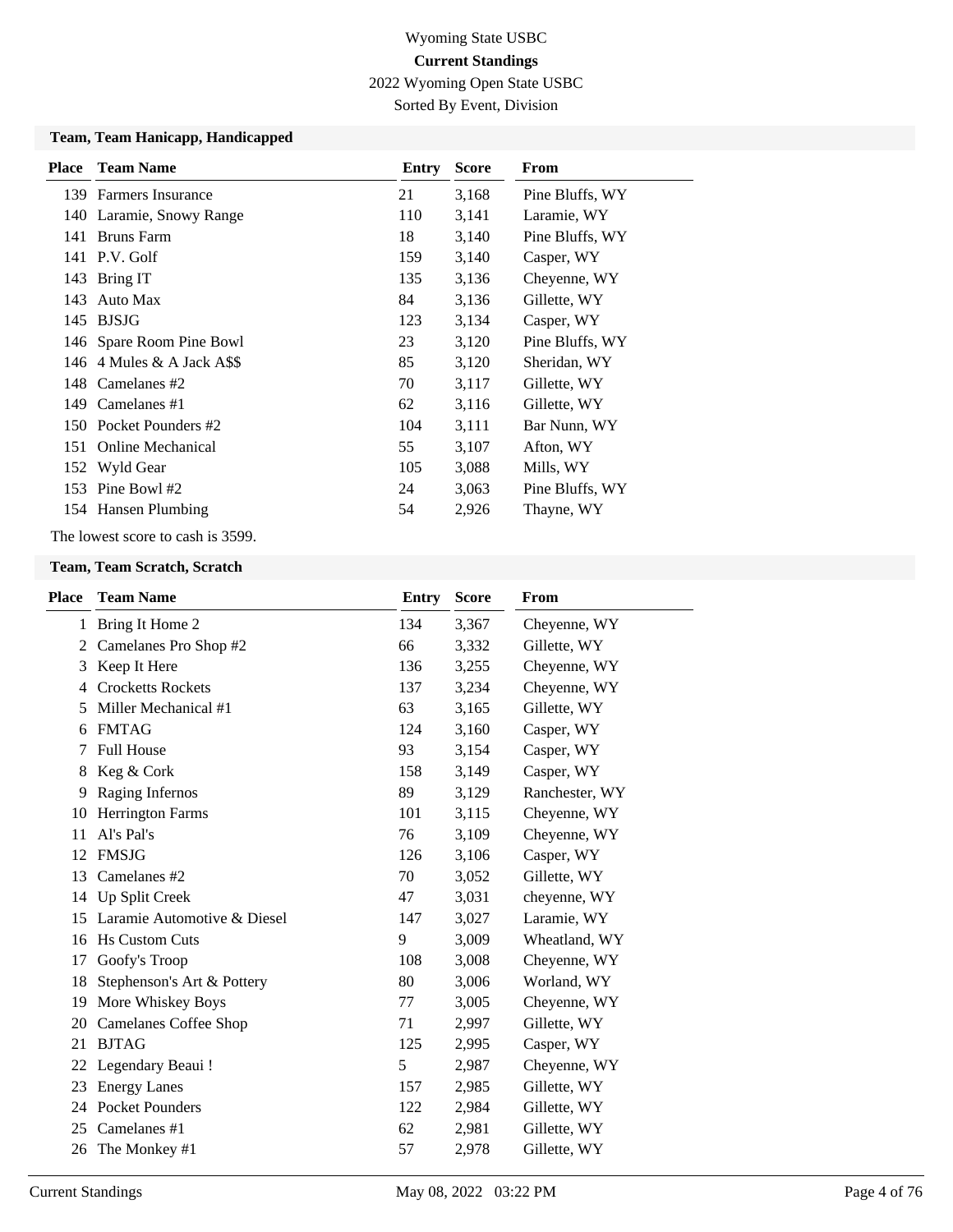2022 Wyoming Open State USBC

Sorted By Event, Division

### **Team, Team Scratch, Scratch**

| <b>Place</b> | <b>Team Name</b>                               | <b>Entry</b> | <b>Score</b>   | From                                |
|--------------|------------------------------------------------|--------------|----------------|-------------------------------------|
|              | 27 Bowden Management                           | 83           | 2,975          | Gillette, WY                        |
| 28           | Surf Wyoming                                   | 119          | 2,970          | Sheridan, WY                        |
| 29           | Battisti's Pro Shop #5                         | 166          | 2,969          | Rock Springs, WY                    |
|              | 30 Punchers 23                                 | 44           | 2,954          | Big Piney, WY                       |
|              | 31 Battisti's Pro Shop #2                      | 163          | 2,946          | Rock Springs, WY                    |
| 32           | <b>Bull Ridge Plumbing</b>                     | 128          | 2,935          | Cheyenne, WY                        |
|              | 33 P.V. Golf                                   | 159          | 2,928          | Casper, WY                          |
|              | 34 Procastinators                              | 121          | 2,926          | Cheyenne, WY                        |
| 35           | Battisti's Pro Shop #1                         | 162          | 2,921          | Rock Springs, WY                    |
|              | 36 Battisti's Pro Shop #4                      | 165          | 2,920          | Rock Springs, WY                    |
| 37           | Rico Suave Pro shop #2                         | 155          | 2,913          | Cheyenne, WY                        |
|              | 38 Camelanes Ladies #1                         | 59           | 2,912          | Gillette, WY                        |
| 39           | 4 Mules & A Jack A\$\$                         | 85           | 2,900          | Sheridan, WY                        |
| 40           | <b>King Pins</b>                               | 97           | 2,893          | Cheyenne, WY                        |
| 40           | Sweetcakes #1                                  | 56           | 2,893          | Gillette, WY                        |
| 42           | <b>Holiday Station Stores</b>                  | 86           | 2,889          | Sheridan, WY                        |
| 43           | Pompey Creek Builders                          | 35           | 2,873          | Wyarno, WY                          |
|              | 44 BJSJG                                       | 123          | 2,870          | Casper, WY                          |
| 45           | Battisti's Pro Shop #7                         | 168          | 2,860          | Rock Springs, WY                    |
|              | 46 Miller Farms                                | 20           | 2,852          | Pine Bluffs, WY                     |
| 47           | Fat Boys Tire                                  | 91           | 2,844          | Cheyenne, WY                        |
| 48           | Papa Johns                                     | 33           | 2,842          | Cheyenne, WY                        |
| 48           | B&H Rig & Ton Sales Inc.                       | 3<br>167     | 2,842          | Casper, WY                          |
| 50<br>51     | Battisti's Pro Shop #6<br>Spare Room Pine Bowl | 23           | 2,830<br>2,823 | Rock Springs, WY<br>Pine Bluffs, WY |
| 52           | 2 Par & A Joker                                | 78           | 2,822          | Cheyenne, WY                        |
| 52           | Village Inn #1                                 | 61           | 2,822          | Gillette, WY                        |
| 54           | Continental Electric                           | 42           | 2,813          | Gillette, WY                        |
| 55           | Pinebowl                                       | 26           | 2,808          | Pine Bluffs, WY                     |
| 56           | Napa Pine Bluffs                               | 25           | 2,802          | Pine Bluffs, WY                     |
| 57           | Rico Suave Pro Shop                            | 98           | 2,798          | Cheyenne, WY                        |
|              | 58 Lets Have Shots                             | 115          | 2,784          | Cheyenne, WY                        |
| 59           | Gamblers                                       | 117          | 2,781          | Cheyenne, WY                        |
| 60           | <b>Shot Makers</b>                             | 114          | 2,772          | Laramie, WY                         |
| 61           | Phil Music Squad                               | 94           | 2,769          | Casper, WY                          |
|              | 62 Farm Bureau                                 | 130          | 2,764          | Gillette, WY                        |
| 63           | Titus Law Office                               | 69           | 2,761          | Gillette, WY                        |
| 63           | <b>Bring IT</b>                                | 135          | 2,761          | Cheyenne, WY                        |
| 65           | True Lefty's                                   | 151          | 2,757          | Cheyenne, WY                        |
| 65           | <b>Misfit Bowlers</b>                          | 79           | 2,757          | Cheyenne, WY                        |
| 67           | William Garcia                                 | 92           | 2,743          | Cheyenne, WY                        |
| 67           | <b>AMS</b> Fireplaces                          | 141          | 2,743          | Afton, WY                           |
| 69           | Pine Bowl #2                                   | 24           | 2,742          | Pine Bluffs, WY                     |
| 70           | My Finger Slipped                              | 113          | 2,741          | Cheyenne, WY                        |
| 71           | Nutz & Tittiz                                  | 112          | 2,735          | Cheyenne, WY                        |
| 72           | <b>Littly Philly</b>                           | 102          | 2,732          | Cheyenne, WY                        |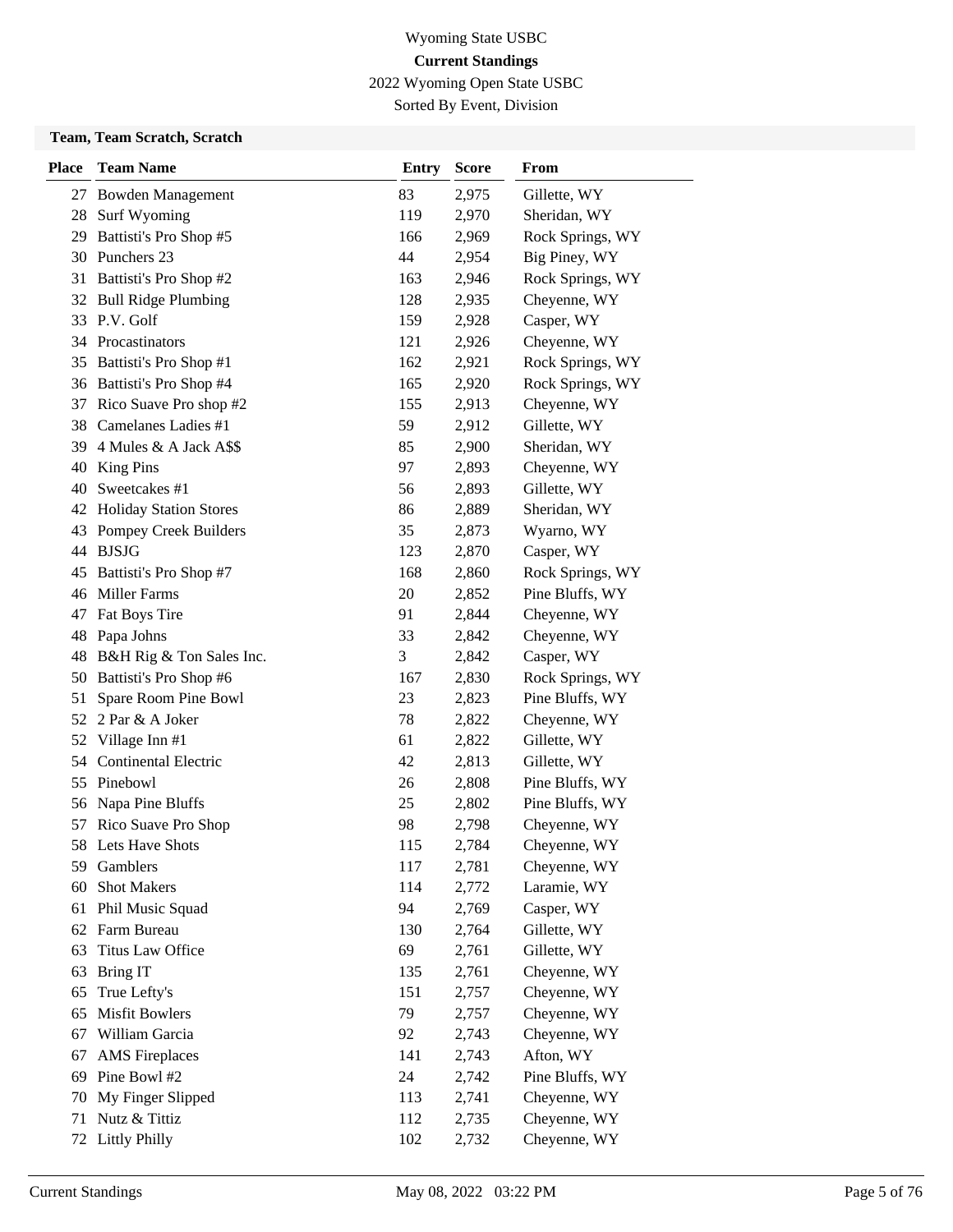2022 Wyoming Open State USBC

Sorted By Event, Division

### **Team, Team Scratch, Scratch**

| <b>Place</b> | <b>Team Name</b>                | <b>Entry</b> | <b>Score</b> | <b>From</b>      |
|--------------|---------------------------------|--------------|--------------|------------------|
| 72           | <b>Big Dog's Lanes</b>          | 109          | 2,732        | Wheatland, WY    |
| 74           | <b>Family Affair</b>            | 132          | 2,728        | Cheyenne, WY     |
| 75           | <b>Borm Squad</b>               | 30           | 2,710        | Cheyenne, WY     |
| 75           | Evan Cattle Co                  | 13           | 2,710        | Pine Bluffs, WY  |
| 77           | Quality Agg Ladies #1           | 58           | 2,709        | Gillette, WY     |
| 78           | <b>Prairie Custom Creations</b> | 34           | 2,697        | Gillette, WY     |
| 78           | <b>Split Happens</b>            | 32           | 2,697        | Big Piney, WY    |
| 80           | <b>Just Bowling</b>             | 146          | 2,688        | Cheyenne, WY     |
| 81           | Village Inn #2                  | 68           | 2,683        | Gillette, WY     |
| 82           | Just Us!                        | 116          | 2,682        | Laramie, WY      |
| 83           | Long Shot                       | 73           | 2,681        | Casper, WY       |
|              | 84 Century 21BHJ                | 129          | 2,680        | Sheridan, WY     |
| 85           | Fornstrom Feed Lot              | 16           | 2,671        | Pine Bluffs, WY  |
|              | 86 Fornstrom's Feed Lot         | 15           | 2,661        | Pine Bluffs, WY  |
| 87           | Sweetcakes #2                   | 64           | 2,659        | Gillette, WY     |
| 88           | South St Pharmacy               | 103          | 2,655        | Wheatland, WY    |
| 89           | <b>Bruns Farm</b>               | 18           | 2,645        | Pine Bluffs, WY  |
| 90           | Will X if Provoked              | 87           | 2,644        | Cheyenne, WY     |
| 90           | Buffalo Bowl #1                 | 38           | 2,644        | Buffalo, WY      |
|              | 92 Auto Max                     | 84           | 2,633        | Gillette, WY     |
| 93           | <b>Big Horn Meat</b>            | 40           | 2,627        | Buffalo, WY      |
| 94           | Laramie, Snowy Range            | 110          | 2,625        | Laramie, WY      |
| 95           | Cellonly                        | 149          | 2,614        | Laramie, WY      |
| 96           | Texas Trail Market              | 17           | 2,612        | Pine Bluffs, WY  |
| 97           | <b>Silver Bullet Lounge</b>     | 65           | 2,610        | Gillette, WY     |
| 98           | Macy Farms                      | 19           | 2,606        | Pine Bluffs, WY  |
| 99           | McKinley St. Dental             | 90           | 2,605        | Casper, WY       |
| 100          | <b>Bighorn Basin Tire</b>       | 118          | 2,603        | Worland, WY      |
| 101          | Living On a Spare               | 100          | 2,592        | Cheyenne, WY     |
| 102          | <b>Stroker Inn</b>              | 154          | 2,585        | Glenrock, WY     |
| 103          | Harding Ranch                   | 22           | 2,578        | Pine Bluffs, WY  |
|              | 104 Battisti's Pro Shop #3      | 164          | 2,575        | Rock Springs, WY |
|              | 105 M-3 Desperados              | $\tau$       | 2,574        | Mills, WY        |
|              | 106 Fear Not                    | 152          | 2,572        | Cheyenne, WY     |
| 107          | <b>Turkey Hunters</b>           | 142          | 2,567        | Laramie, WY      |
|              | 108 23 Wyo Bowl                 | 45           | 2,565        | Big Piney, WY    |
| 109          | Triple A Double J               | 148          | 2,564        | Laramie, WY      |
|              | 110 RC Enterprises              | 43           | 2,556        | Gillette, WY     |
| 111          | Wyld Gear                       | 105          | 2,553        | Mills, WY        |
| 112          | <b>Browlers</b>                 | 48           | 2,550        | Cheyenne, WY     |
| 113          | Online Mechanical #2            | 53           | 2,548        | Afton, WY        |
|              | 114 TORC                        | $\mathbf{1}$ | 2,543        | Gillette, WY     |
|              | 115 Napa Pine Bluffs #2         | 14           | 2,540        | Pine Bluffs, WY  |
|              | 116 Ballz Deep                  | 82           | 2,536        | Cheyenne, WY     |
|              | 117 CASAZUL                     | 120          | 2,533        | Sheridan, WY     |
|              | 117 Hs Custom Cuts #2           | 8            | 2,533        | Wheatland, WY    |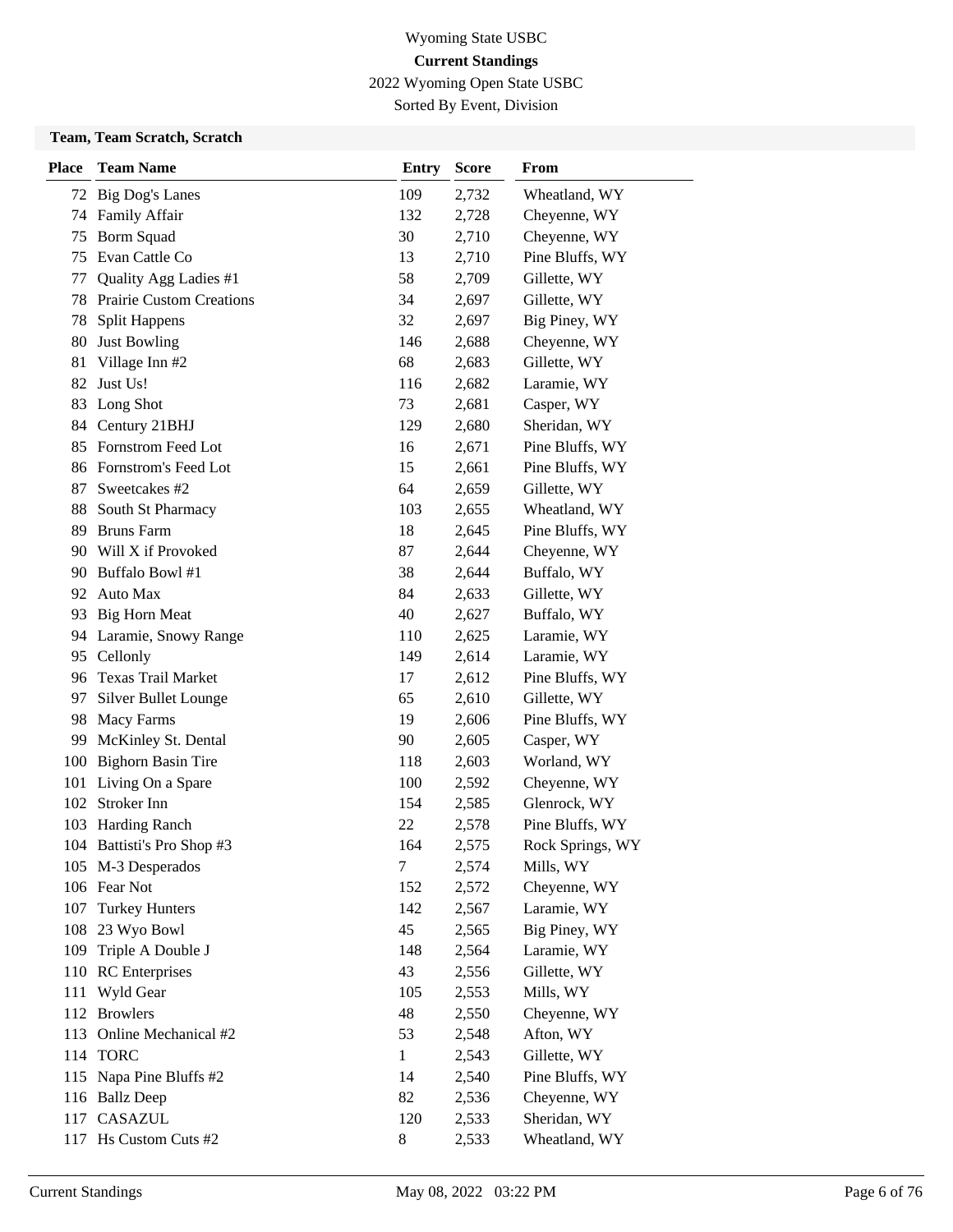2022 Wyoming Open State USBC

Sorted By Event, Division

### **Team, Team Scratch, Scratch**

| <b>Place</b> | <b>Team Name</b>           | <b>Entry</b>   | Score | From             |
|--------------|----------------------------|----------------|-------|------------------|
|              | 119 Perkins                | $\overline{2}$ | 2,520 | Gillette, WY     |
|              | 120 Sublette Ball-Istics   | 29             | 2,519 | Pinedale, WY     |
|              | 121 Battisti's Pro Shop #8 | 169            | 2,511 | Rock Springs, WY |
|              | 122 307 Punchers           | 46             | 2,494 | Big Piney, WY    |
|              | 123 Family Affair          | 81             | 2,480 | Cheyenne, WY     |
|              | 124 4 Mile Ranch           | 95             | 2,460 | Sheridan, WY     |
|              | 125 DDS                    | 74             | 2,453 | Cheyenne, WY     |
|              | 126 Krakow Ranch #2        | 11             | 2,452 | Pine Bluffs, WY  |
|              | 127 Farmers Insurance      | 21             | 2,450 | Pine Bluffs, WY  |
|              | 128 Pin Killers            | 6              | 2,449 | Casper, WY       |
| 129          | That's BS                  | 138            | 2,439 | Cheyenne, WY     |
| 130          | The Lost Ones              | 36             | 2,428 | Douglas, WY      |
|              | 131 Online Mechanical      | 55             | 2,426 | Afton, WY        |
|              | 132 NOC Construction       | 106            | 2,424 | Wheatland, WY    |
|              | 133 Hansen Plumbing        | 54             | 2,401 | Thayne, WY       |
|              | 134 Contractors Supply Inc | 67             | 2,385 | Gillette, WY     |
|              | 135 No Pin Intended        | 99             | 2,377 | Cheyenne, WY     |
|              | 136 Krakow Ranch           | 10             | 2,347 | Pine Bluffs, WY  |
|              | 137 Buffalo Bowl #2        | 39             | 2,329 | Buffalo, WY      |
|              | 138 U Blaze Vapos          | 150            | 2,323 | Sheridan, WY     |
|              | 139 El Mark-O-Lanes        | 160            | 2,321 | Casper, WY       |
|              | 140 First Northern Bank    | 37             | 2,315 | Buffalo, WY      |
|              | 141 Chik N Dix             | 143            | 2,313 | Cheyenne, WY     |
|              | 142 Goose's Liquor         | 41             | 2,302 | Worland, WY      |
|              | 143 Pocket Pounders #2     | 104            | 2,295 | Bar Nunn, WY     |
| 144          |                            | 88             | 2,293 | Evansville, WY   |
|              | 145 Pinedale               | 96             | 2,284 | Pinedale, WY     |
|              | 146 Camelanes Pro Shop #1  | 60             | 2,252 | Gillette, WY     |
|              | 147 Old Farts              | 72             | 2,207 | Cheyenne, WY     |
|              | 148 Pinheads               | 153            | 2,205 | Cheyenne, WY     |
|              | 149 Bi-Polar Rollers       | 131            | 2,203 | Gillette, WY     |
|              | 150 Lots Of Balls          | 144            | 2,184 | Pinedale, WY     |
|              | 151 Jones Oil and Lube     | 12             | 2,163 | Pine Bluffs, WY  |
|              | 152 Bad Azz                | 133            | 2,116 | Cheyenne, WY     |
|              | 153 Funtastic 5            | 4              | 2,079 | Cheyenne, WY     |
|              | 154 Jones Oil and Lube     | 28             | 2,065 | Pine Bluffs, WY  |

The lowest score to cash is 3160.

| <b>Place</b> Team Name                         | Entry | <b>Score</b> | From            |
|------------------------------------------------|-------|--------------|-----------------|
| 1 Keksi Casey A. \ Hunter Jarred S             | 136   | 1,486        | Cheyenne, WY    |
| 2 Zitek Jared K. $\setminus$ Jones Darrell L.  | 26    | 1,435        | Pine Bluffs, WY |
| 3 Lucas Jason E. \ Galloway Matt               | 158   | 1.411        | Casper, WY      |
| 4 Rico Alec $\setminus$ Rico Brian J. Jr       | 98    | 1.394        | Cheyenne, WY    |
| 5 Armstrong Zach $\setminus$ Armstrong Kyle Z. | 38    | 1,360        | Buffalo, WY     |
| 6 Cummings Felicia \ Cummings Mikayla N.       | 124   | 1,340        | Casper, WY      |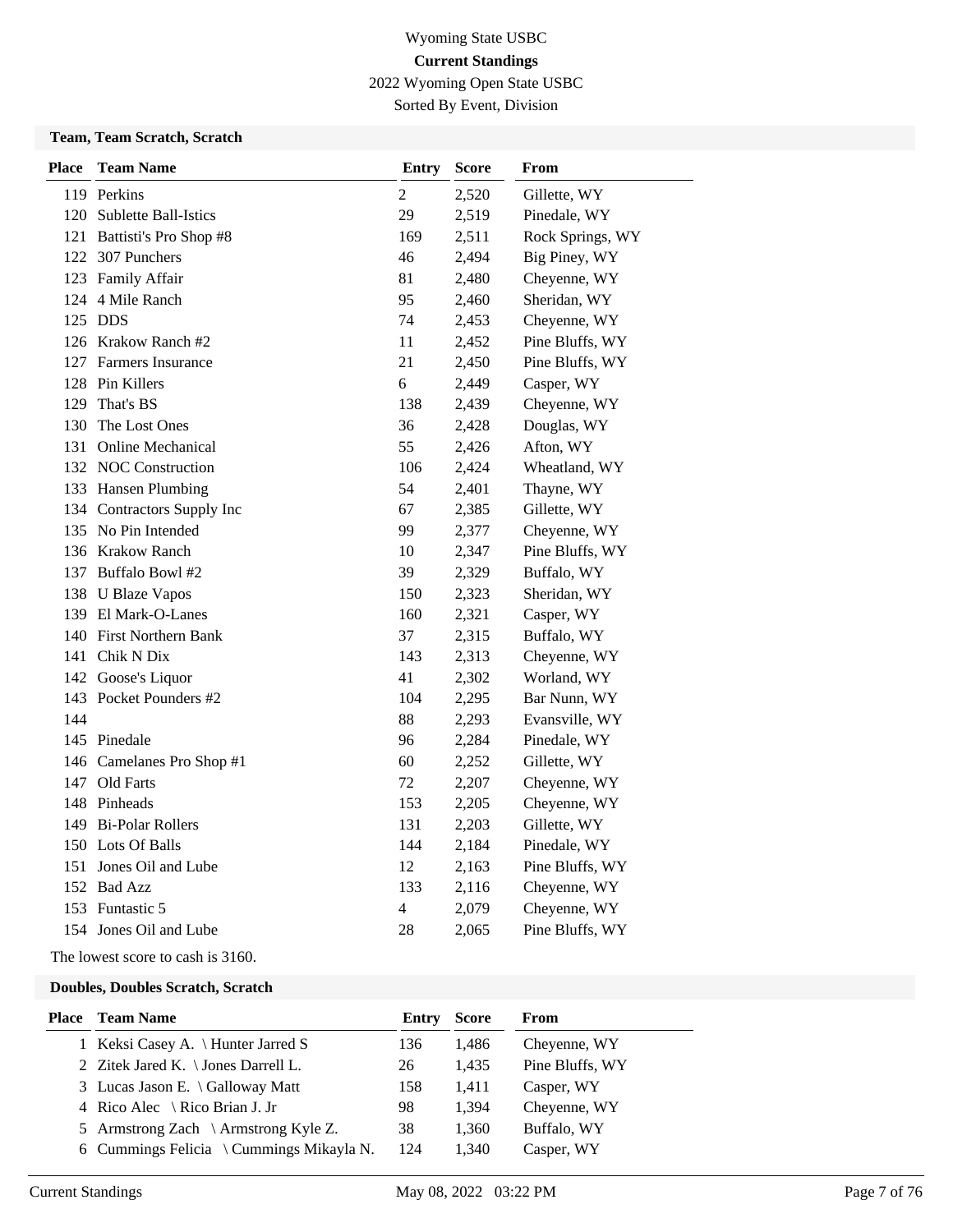2022 Wyoming Open State USBC

Sorted By Event, Division

| <b>Place</b> | <b>Team Name</b>                                   | <b>Entry</b> | <b>Score</b> | From             |
|--------------|----------------------------------------------------|--------------|--------------|------------------|
|              | 7 Fredrickson Tyler \ Zitek Tristen J.             | 23           | 1,339        | Pine Bluffs, WY  |
| 8            | Macha Curt R. \ Radach Jeff                        | 89           | 1,337        | Ranchester, WY   |
| 9            | Oliver Justin C. \ Allen Daniel L.                 | 154          | 1,332        | Glenrock, WY     |
| 10           | Herrington Mathew \ Herrington Dave L.             | 101          | 1,316        | Cheyenne, WY     |
| 11           | Barreno Jason \ Pinder Adam                        | 147          | 1,297        | Laramie, WY      |
| 12           | Goetz Tyler J. \ Nannemann Christopher J.          | 130          | 1,295        | Gillette, WY     |
| 13           | Ammer Philip D. \ Adsit Brandon J.                 | 89           | 1,292        | Ranchester, WY   |
|              | 14 Charley Jennifer L. \ Charley Robert L.         | 135          | 1,282        | Cheyenne, WY     |
|              | 15 Oleson David Jr \ Kennedy Steven W.             | 86           | 1,281        | Sheridan, WY     |
|              | 16 Miller Brandi J. \Tatum Rollie A.               | 18           | 1,280        | Pine Bluffs, WY  |
| 16           | Hensley Robert \ Bungert James E.                  | 83           | 1,280        | Gillette, WY     |
| 18           | Hawkins Shawn L. \ Fertig Weston T.                | 47           | 1,279        | cheyenne, WY     |
| 19           | Irwin Steve $\langle$ Irwin Mandy R.               | 93           | 1,278        | Casper, WY       |
| 20           | McKenney Wesley R. Jr \ Smith David J.             | 62           | 1,275        | Gillette, WY     |
| 21           | Fredrickson Shawn K. \ Kennedy Chris               | 91           | 1,273        | Cheyenne, WY     |
| 21           | Layton Michael C. \ Layton Mike K.                 | 93           | 1,273        | Casper, WY       |
|              | 23 Jackson Michael S. \ Helton Brandon R.          | 127          | 1,271        | Cheyenne, WY     |
| 24           | Haynes Al $Sr \n\Lambda$ CDaniel Charles (Chas) R. | 75           | 1,269        | Cheyenne, WY     |
| 25           | Langhoff Michael M. \Copeland Roger J.             | 33           | 1,268        | Cheyenne, WY     |
| 26           | Streit John P. \ Archuleta Joe                     | 82           | 1,265        | Cheyenne, WY     |
| 27           | Hower Jack T. \ Disano Chase L.                    | 162          | 1,255        | Rock Springs, WY |
| 27           | Tennant Brian M. \ VanPatten Charles B.            | 63           | 1,255        | Gillette, WY     |
| 29           | Rabenberg Houston M. \ Maxted Casey                | 63           | 1,253        | Gillette, WY     |
| 30           | Bruns Corey \ Miller Justin W.                     | 18           | 1,252        | Pine Bluffs, WY  |
| 31           | Wright Kelly L. \ Wolf Stu M.                      | 78           | 1,249        | Cheyenne, WY     |
| 32           | Monroe Ian J. \ Hackleman Robert D.                | 158          | 1,248        | Casper, WY       |
| 33           | Nowicki Brian S. \ Clasen Lenny A.                 | 159          | 1,247        | Casper, WY       |
|              | 34 Lookhart Tyller W. \Hoffman Alex M.             | 124          | 1,246        | Casper, WY       |
| 35           | Christensen Kevin B. \Caldwell Cody A.             | 114          | 1,244        | Laramie, WY      |
|              | 36 Holcombe Rodney E. \ Robertson Jeff A.          | 48           | 1,242        | Cheyenne, WY     |
| 37           | Martin Amy L. \ Martin Michael S. Jr               | 115          | 1,234        | Cheyenne, WY     |
| 38           | Warrington Trevor L. \ Flores Angelo               | 122          | 1,229        | Gillette, WY     |
|              | 38 Rouse Greg \ Orham Mike E.                      | 44           | 1,229        | Big Piney, WY    |
| 40           | Phelps Garth B. \ Rathai Kody J.                   | 157          | 1,228        | Gillette, WY     |
| 41           | Jones Jason L. \ Halvorsen Colby                   | 147          | 1,226        | Laramie, WY      |
| 41           | Standifer Geano N. \ Lallak Eddie Jr               | 134          | 1,226        | Cheyenne, WY     |
|              | 43 Ice Bradley G. \ Dupape Eric L.                 | 163          | 1,219        | Rock Springs, WY |
|              | 44 Roe Brandon S. \ Bartow Terryl D.               | 9            | 1,218        | Wheatland, WY    |
| 45           | Harding Kiel W. $\setminus$ Zitek Chris J.         | 22           | 1,215        | Pine Bluffs, WY  |
|              | 46 Divis Mike T. \ Hershey Sabrena                 | 62           | 1,211        | Gillette, WY     |
| 47           | Toth Erik \ Lynn Colin J.                          | 130          | 1,206        | Gillette, WY     |
| 48           | Hall Troy T. \ Drehobl David A. Sr                 | 151          | 1,204        | Cheyenne, WY     |
| 49           | Hatzenbiler Steve D. \ Schmidt Jason M.            | 89           | 1,203        | Ranchester, WY   |
|              | 50 World Charles I. \ Wilson Tuffy R.              | 75           | 1,199        | Cheyenne, WY     |
| 50           | Divis Jessica L. \ Duvall Tabetha R.               | 59           | 1,199        | Gillette, WY     |
|              | 50 Cummings Jim J. \ McGuire Joe E.                | 123          | 1,199        | Casper, WY       |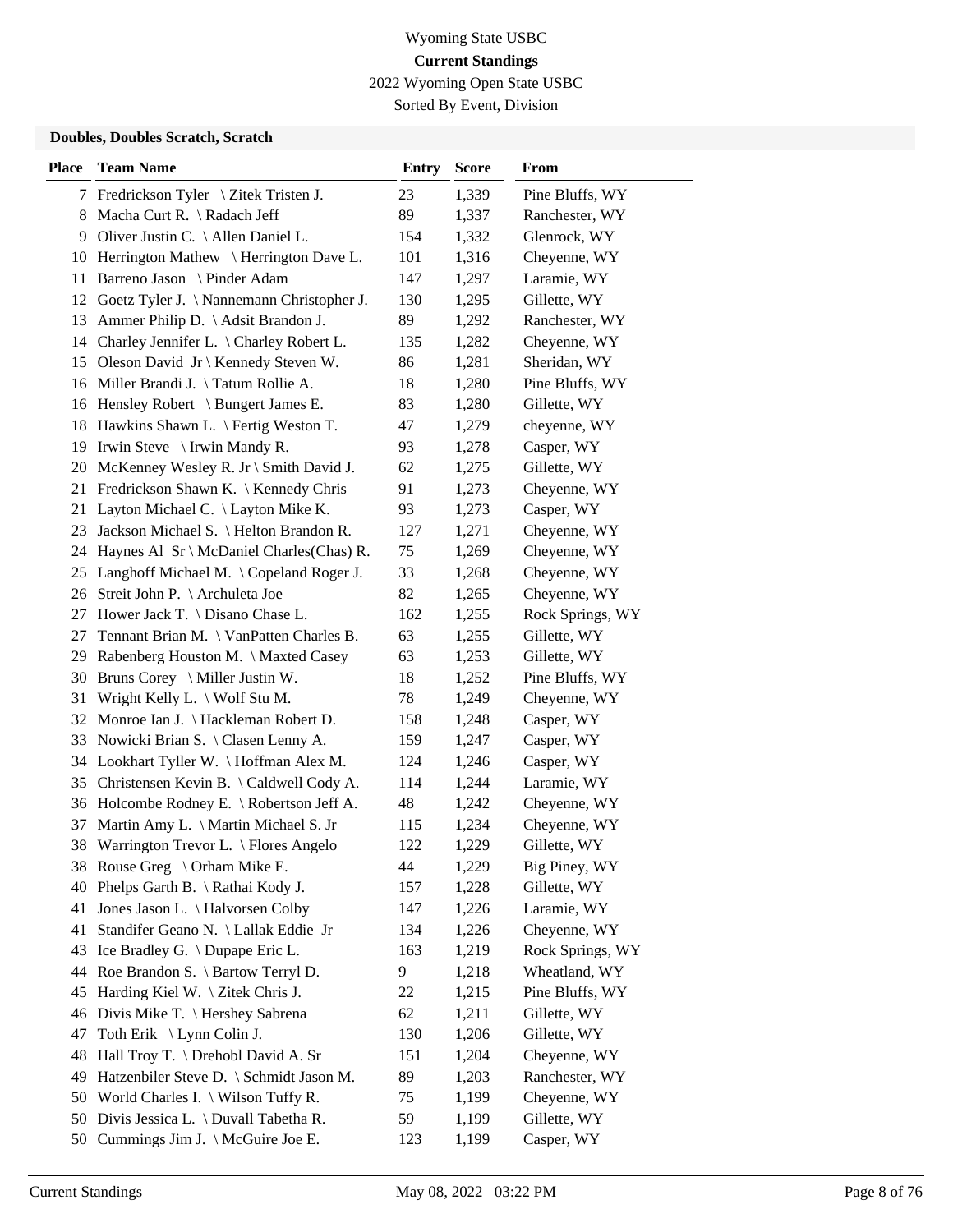2022 Wyoming Open State USBC

Sorted By Event, Division

| <b>Place</b> | <b>Team Name</b>                               | <b>Entry</b>  | <b>Score</b> | From             |
|--------------|------------------------------------------------|---------------|--------------|------------------|
|              | 53 Garcia William G. Ii \ Doughty Joshua M.    | 92            | 1,198        | Cheyenne, WY     |
|              | 54 Brown Chris S. \ Flack Lonny J.             | 84            | 1,197        | Gillette, WY     |
| 55           | Havens Rodney L. \ Havens Logan A.             | 117           | 1,194        | Cheyenne, WY     |
| 55           | Oliver Dwayne H. Sr \ Mohar Austin             | 164           | 1,194        | Rock Springs, WY |
| 55           | Barr Braden A. \ Barr Gregory M.               | 123           | 1,194        | Casper, WY       |
| 58           | Wernick Jarrod R. $\Gamma$ Borm Cory J.        | 30            | 1,193        | Cheyenne, WY     |
| 58           | Cole Moe B. \ Cole Forrest                     | 139           | 1,193        | Riverton, WY     |
| 60           | Hartman Mike J. \ Crockett David I. Jr         | 91            | 1,190        | Cheyenne, WY     |
|              | 60 Hottel Shelby R. \ Martinez Phil            | 163           | 1,190        | Rock Springs, WY |
| 60           | Hauck Randy \ Nelson Dalton                    | 116           | 1,190        | Laramie, WY      |
| 63           | Ballard Ryan W. \ White Brad A.                | 105           | 1,188        | Mills, WY        |
| 64           | Youngblood Rick L. \ Smith Larry M.            | 163           | 1,186        | Rock Springs, WY |
| 65           | DeFreece Jason P. \ Wilson Shane M.            | 82            | 1,178        | Cheyenne, WY     |
| 65           | Berlinger Tyler R. \ Hoff Russell R.           | 7             | 1,178        | Mills, WY        |
| 67           | Cox Nicholas A. \ Storer Thomas J.             | 81            | 1,177        | Cheyenne, WY     |
| 67           | Ford Danielle \ Kraft Jacob C.                 | 120           | 1,177        | Sheridan, WY     |
| 69           | Boyd Bobby P. \ Clarke Sam S.                  | $\mathfrak s$ | 1,175        | Cheyenne, WY     |
| 69           | Pollard Michael A. \ Mork Bluford B.           | 134           | 1,175        | Cheyenne, WY     |
| 69           | Allbright Darren S. \ Allbright Harold C.      | 9             | 1,175        | Wheatland, WY    |
| 72           | Barrows Stephen P. \ Hauck Pamela G.           | 33            | 1,174        | Cheyenne, WY     |
| 73           | Powers Wilbur P. \ Brester Dustin H.           | 129           | 1,173        | Sheridan, WY     |
| 74           | McCaslin Mandi R. \ McCaslin Derrick L.        | 54            | 1,172        | Thayne, WY       |
|              | 74 Franklin Doug H. \ Franklin Josh S.         | 3             | 1,172        | Casper, WY       |
|              | 76 Munn George T. \ Anderson Christopher K.    | 110           | 1,170        | Laramie, WY      |
| 77           | Demello Ronald M. \ Demello Gary B.            | 142           | 1,159        | Laramie, WY      |
| 78           | Clark Larry J. Sr \ Oliver Dwayne W. Jr        | 162           | 1,157        | Rock Springs, WY |
| 78           | McKenney Kristin A. \ Divis Krista             | 59            | 1,157        | Gillette, WY     |
| 80           | Thompson Travis C. $\setminus$ Wootton Mike W. | 95            | 1,156        | Sheridan, WY     |
| 81           | Wright Don R. $\setminus$ Cook Kevin C.        | 158           | 1,155        | Casper, WY       |
| 82           | Bastian Steve J. \ Barreno Jewel R.            | 147           | 1,150        | Laramie, WY      |
| 82           | Barber Justin E. \ Duvall Adam D.              | 56            | 1,150        | Gillette, WY     |
|              | 84 Young Tyler P. \ Heppner Wyatt R.           | 161           | 1,148        | Buffalo, WY      |
|              | 84 Waldron Michael E. \ Bowker Dallas B.       | 121           | 1,148        | Cheyenne, WY     |
| 84           | Spigner Isaiah A. \ Mueller Brian C.           | 134           | 1,148        | Cheyenne, WY     |
| 87           | Milliken Mike K. \ Milliken Tina S.            | 21            | 1,147        | Pine Bluffs, WY  |
| 88           | Hardesty Jared T. \ Green Jarrod               | 35            | 1,146        | Wyarno, WY       |
| 88           | Vosler Luke \ Cramer Scott A.                  | 97            | 1,146        | Cheyenne, WY     |
| 90           | Heath Carson J. \ Magda Ryan                   | 86            | 1,143        | Sheridan, WY     |
| 91           | Brunk Dale A. \ Goehring Mark E.               | 15            | 1,141        | Pine Bluffs, WY  |
| 92           | Adams Deborah L. \ Levengood Leo               | 78            | 1,140        | Cheyenne, WY     |
| 93           | Stainbrook Jeffrey S. \ Dean Jason T.          | 165           | 1,139        | Rock Springs, WY |
| 94           | Fletcher Steve Q. \ Burns Samuel               | 122           | 1,135        | Gillette, WY     |
| 95           | Garcia William (Bill) P. Sr \ Garcia William   | 92            | 1,130        | Cheyenne, WY     |
|              | (Bill                                          |               |              |                  |
|              | 96 Vrska Phil \ Feiock Rodney D.               | 29            | 1,129        | Pinedale, WY     |
|              | 96 Mills Richard E. \ Nuzum Lance K.           | 57            | 1,129        | Gillette, WY     |
| 98           | Copley Parick L. \ Kiser Kyle                  | 107           | 1,128        | Cheyenne, WY     |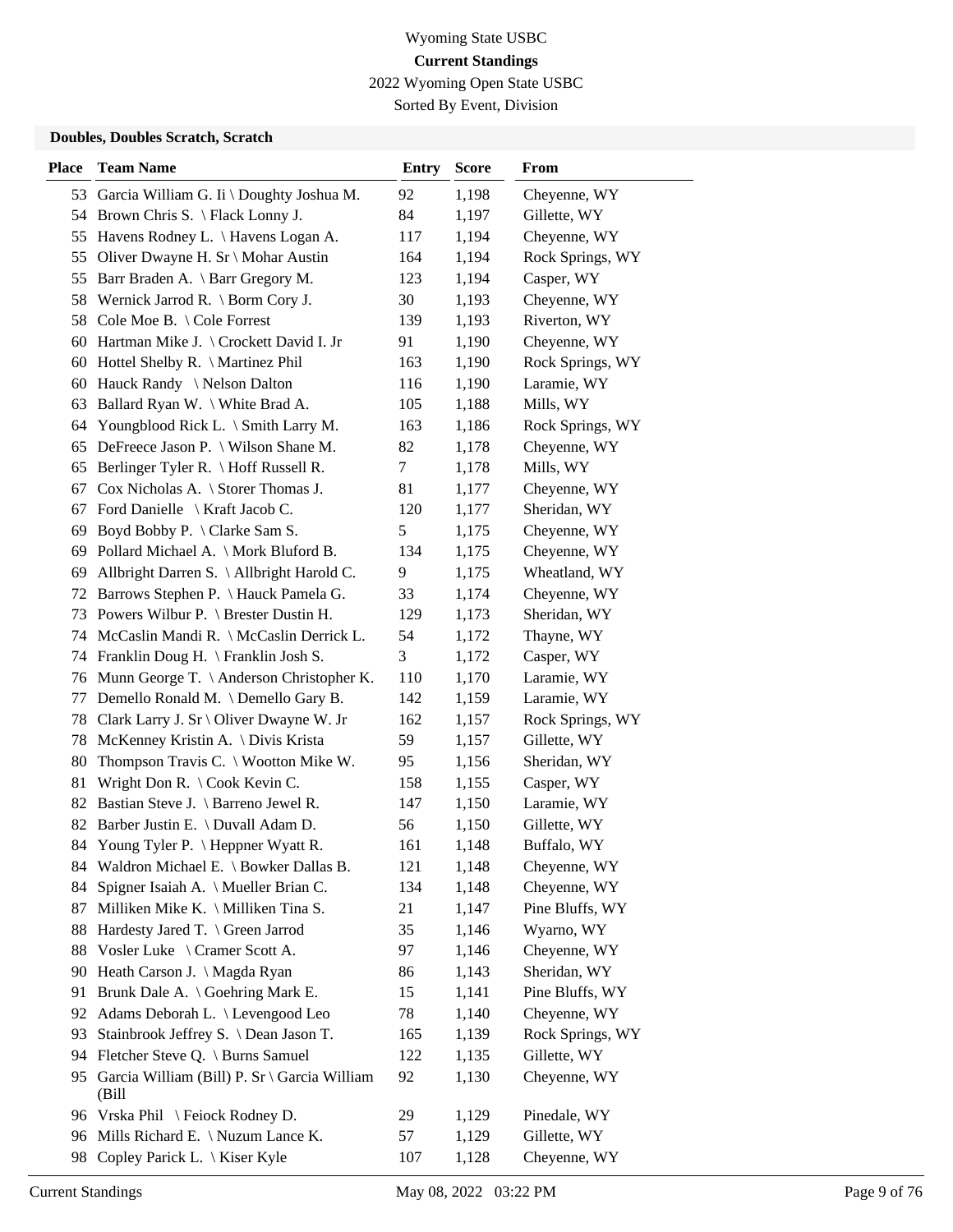2022 Wyoming Open State USBC

Sorted By Event, Division

| <b>Place</b> | <b>Team Name</b>                              | <b>Entry</b> | <b>Score</b> | From            |
|--------------|-----------------------------------------------|--------------|--------------|-----------------|
|              | 98 Allen Scott \ Baker Bradlee E.             | 116          | 1,128        | Laramie, WY     |
|              | 100 Naranjo Landon N. \ Cortez Nicholas J.    | 153          | 1,125        | Cheyenne, WY    |
|              | 101 Horner Richard A. \ Verner Cole           | 149          | 1,124        | Laramie, WY     |
|              | 102 Shields Bailey \ Shields Cheree A.        | 59           | 1,123        | Gillette, WY    |
|              | 103 Howard Kevin M. \ St John Thomas V.       | 94           | 1,122        | Casper, WY      |
|              | 104 Gerlock David D.   Knoll Andrew I.        | 3            | 1,121        | Casper, WY      |
|              | 104 Somera Joel Q. \ Lacey Roger J.           | 120          | 1,121        | Sheridan, WY    |
|              | 106 Shackelford Brian G. \ Honaker Michael B. | 97           | 1,120        | Cheyenne, WY    |
|              | 107 Freier Jennifer L. \ Stayer Ashley        | 113          | 1,119        | Cheyenne, WY    |
|              | 108 Amende Barry L. \ Browne Michael W.       | 35           | 1,117        | Wyarno, WY      |
|              | 108 Hopkins Jim L. \ Bartosh Steven E.        | 73           | 1,117        | Casper, WY      |
|              | 110 Miller Leo V. \ Lang Robbie L. Jr         | 63           | 1,115        | Gillette, WY    |
| 111          | Jenkins Michael E. \ Mead Rick                | 118          | 1,113        | Worland, WY     |
|              | 111 Davis Jerry D. \ Jenkins Kevin L.         | 109          | 1,113        | Wheatland, WY   |
|              | 113 Turner Adam L. \ Carne Jereme J.          | 80           | 1,112        | Worland, WY     |
|              | 113 Hensley Shea M. \ Ellis Gordon W.         | 124          | 1,112        | Casper, WY      |
|              | 115 Morrow Derick \ Johnson Patrick M.        | 131          | 1,110        | Gillette, WY    |
|              | 116 Barber Josh R. \ Elmer Justin D.          | 150          | 1,106        | Sheridan, WY    |
|              | 117 Hullinger Corey E. \ Warrington Randal G. | 61           | 1,105        | Gillette, WY    |
|              | 118 Followell Trysta L. \ Followell Dustin L. | 152          | 1,104        | Cheyenne, WY    |
|              | 118 Sutter Steve \ Mogard Jim                 | 114          | 1,104        | Laramie, WY     |
|              | 120 Koehn Shawn \ Mossberg Chris P.           | 13           | 1,103        | Pine Bluffs, WY |
|              | 120 Walton Kevin \ Nichols Wil S.             | 44           | 1,103        | Big Piney, WY   |
|              | 122 Waite William \ Scharf Randy              | 61           | 1,102        | Gillette, WY    |
|              | 122 Michael Terry P. \ Green Scott P.         | 34           | 1,102        | Gillette, WY    |
| 122          | Williams Donald A. \ Hardesty Jamie L.        | 35           | 1,102        | Wyarno, WY      |
|              | 125 Schroefel Scott L. \ Des'Hotel Devan J.   | 159          | 1,101        | Casper, WY      |
| 126          | Cline Robert J. $\backslash$ Cline Chance R.  | 98           | 1,100        | Cheyenne, WY    |
|              | 127 Cass Ben \ Green Cameron S.               | 34           | 1,099        | Gillette, WY    |
|              | 128 Lang Tim \ Zitek Jim                      | 26           | 1,098        | Pine Bluffs, WY |
|              | 129 Huffman Carl W. \Rathbone Kenneth E.      | 33           | 1,096        | Cheyenne, WY    |
|              | 130 Mikkelson Ronnie A. \ Nelson Robert L.    | 57           | 1,095        | Gillette, WY    |
|              | 131 Pollard Darian N. \ Day-Langhoff Winter   | 135          | 1,093        | Cheyenne, WY    |
|              | 132 Zespy Eric M. \ Zespy Troy D.             | 90           | 1,092        | Casper, WY      |
|              | 133 Freier Rodney W. Jr \ Ferrel Gilbert R.   | 5            | 1,091        | Cheyenne, WY    |
| 133          | Miller Amanda J. $\setminus$ Oliver Brent L.  | 154          | 1,091        | Glenrock, WY    |
|              | 135 Scott Dennis D. \ Miles Richard D.        | 105          | 1,089        | Mills, WY       |
| 136          | Langhoff Dylan R. \ Harwell Andrew J.         | 132          | 1,087        | Cheyenne, WY    |
| 137          | Neavill Maureen \ Green Sandy                 | 119          | 1,083        | Sheridan, WY    |
| 138          | Guthrie James L. \ Fluegge Lee J.             | 80           | 1,082        | Worland, WY     |
| 139          | Orr Victor L. \ Payton Frank M.               | 73           | 1,079        | Casper, WY      |
| 140          | Jones Ashley D. \ Jones Nick R.               | 32           | 1,077        | Big Piney, WY   |
| 141          | Krizan Ron P. \Trumbull Bob D.                | 110          | 1,076        | Laramie, WY     |
|              | 142 Watkins Carla \ Watkins Bobby H.          | 119          | 1,072        | Sheridan, WY    |
|              | 143 Followell Tony L. \ Followell Tammy L.    | 152          | 1,069        | Cheyenne, WY    |
| 143          | McCabe Richard J. $\langle$ Biley Jeremy S.   | 42           | 1,069        | Gillette, WY    |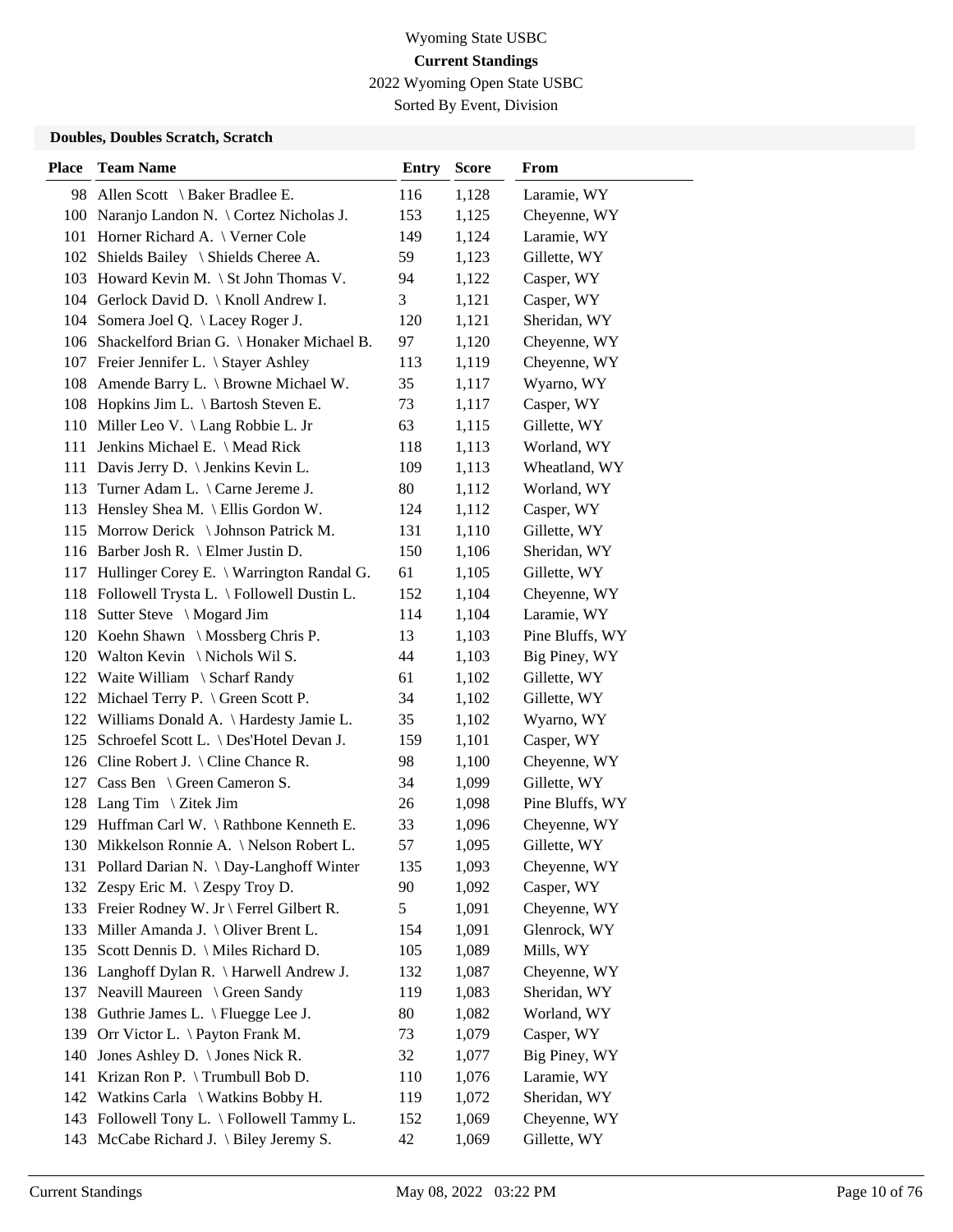2022 Wyoming Open State USBC

Sorted By Event, Division

| <b>Place</b> | <b>Team Name</b>                              | <b>Entry</b> | <b>Score</b> | From             |
|--------------|-----------------------------------------------|--------------|--------------|------------------|
|              | 145 Schmitt Lyle J. \ Pitman Bradley          | 84           | 1,068        | Gillette, WY     |
|              | 145 Ranos Joseph \ Laub Alec M.               | 42           | 1,068        | Gillette, WY     |
|              | 145 Malcom Coy G. \ Rico Brian L. Sr          | 98           | 1,068        | Cheyenne, WY     |
|              | 145 Munoz Jeff D. \ Zitek Amy M.              | 15           | 1,068        | Pine Bluffs, WY  |
|              | 149 Wells Travis S. \ Bale Zane G.            | 36           | 1,067        | Douglas, WY      |
|              | 149 Cass Devin \ Wagner Douglas A.            | 2            | 1,067        | Gillette, WY     |
|              | 149 Sailer Jacob \ Schlichenmayer Troy J.     | 103          | 1,067        | Wheatland, WY    |
|              | 152 Minatelli Brian A. \Newnum Christopher M. | 30           | 1,065        | Cheyenne, WY     |
|              | 153 Graham Robert J. \ Dryden John E.         | 146          | 1,064        | Cheyenne, WY     |
|              | 154 Young Nathan \ Brannaman Chad J.          | 47           | 1,063        | cheyenne, WY     |
|              | 154 Kaiser Matt D. \ White Justin T.          | 37           | 1,063        | Buffalo, WY      |
|              | 156 Hoffman Bill H. \ Richards Danny L.       | 7            | 1,062        | Mills, WY        |
|              | 156 Portz Rick L. \ Dorn Brandon L.           | 160          | 1,062        | Casper, WY       |
|              | 158 Johnson Megan \ Green Jeffrey L.          | 40           | 1,061        | Buffalo, WY      |
|              | 158 Boyer Jeremy R. \ Charley Raven           | 164          | 1,061        | Rock Springs, WY |
|              | 160 Hoffman William H. Jr \ Reed Wayne A.     | 6            | 1,060        | Casper, WY       |
| 161          | Clark Braxton J. $\overline{K}$ riz Kelley G. | 22           | 1,059        | Pine Bluffs, WY  |
|              | 161 Borm Stacy L. \Poling Dale C.             | 30           | 1,059        | Cheyenne, WY     |
| 163          | Filbert Kevin \ Schoolcraft Shawn D.          | 39           | 1,058        | Buffalo, WY      |
|              | 164 Collins Devin E. \ Roberts Shaun S.       | 146          | 1,057        | Cheyenne, WY     |
|              | 165 Elfering Roxanne J. \ Boedeker Ralph E.   | 53           | 1,054        | Afton, WY        |
|              | 166 Leavitt Shaun B. \ Leavitt Ryan R.        | 55           | 1,052        | Afton, WY        |
|              | 166 Moon Gregg L. \ Shields Rick A.           | 91           | 1,052        | Cheyenne, WY     |
|              | 168 Diede Mark \ Diede Lee T.                 | 1            | 1,051        | Gillette, WY     |
|              | 168 Aagard Mitchell S. \Tharp Robert E.       | 41           | 1,051        | Worland, WY      |
|              | 170 McCormick James K. \Tucker Terry          | 40           | 1,050        | Buffalo, WY      |
| 170          | Jenkins Grant E. \ Bartow Terry L.            | 8            | 1,050        | Wheatland, WY    |
|              | 170 Battisti P. Kelly \ Battisti Albert R. Jr | 162          | 1,050        | Rock Springs, WY |
| 173          | Rogers Jessie \ Rogers Joshua W.              | 32           | 1,048        | Big Piney, WY    |
| 173          | Jundt Franklin M. \ Jundt Mike D.             | 2            | 1,048        | Gillette, WY     |
| 175          | Hildebrand Darrell \ Hildebrand Cowboy R.     | 36           | 1,047        | Douglas, WY      |
|              | 176 Bond Aaron \ Stayer Chris                 | 113          | 1,046        | Cheyenne, WY     |
|              | 176 Brewer Kamran J. \ Bowring Beau           | 153          | 1,046        | Cheyenne, WY     |
|              | 176 Imel Josh N. \ Macy Bert                  | 22           | 1,046        | Pine Bluffs, WY  |
|              | 179 Bell Mike R. \ Parrish Zach M.            | 92           | 1,045        | Cheyenne, WY     |
|              | 180 Halvorsen Azaria \ Halvorsen Jennifer     | 148          | 1,042        | Laramie, WY      |
|              | 180 Heath James W. \Heath Tristan J.          | 86           | 1,042        | Sheridan, WY     |
| 182          | Cullimore Mitch H. \ Booth Kalen D.           | 141          | 1,041        | Afton, WY        |
| 183          | Fornstrom Haize C. \ Eastman Bryce L.         | 25           | 1,040        | Pine Bluffs, WY  |
| 184          | Mcgaugh Morris E. \ Pacheco Joseph P.         | 74           | 1,036        | Cheyenne, WY     |
| 185          | Scoffield Kevin K. \ Scoffield William B.     | 105          | 1,035        | Mills, WY        |
| 186          | Hostrup Daniel \ Hostrup Toni                 | 130          | 1,034        | Gillette, WY     |
| 186          | Hawley Ryan J. \ Robinett Buzzard             | 9            | 1,034        | Wheatland, WY    |
| 188          | Prestwood Cody \ Moss Zachary D.              | 115          | 1,033        | Cheyenne, WY     |
|              | 189 Brand Jackie L. \ Roberts Amanda L.       | 138          | 1,027        | Cheyenne, WY     |
|              | 190 Eliason Robert C. \Thomas Burton R. Jr    | 102          | 1,025        | Cheyenne, WY     |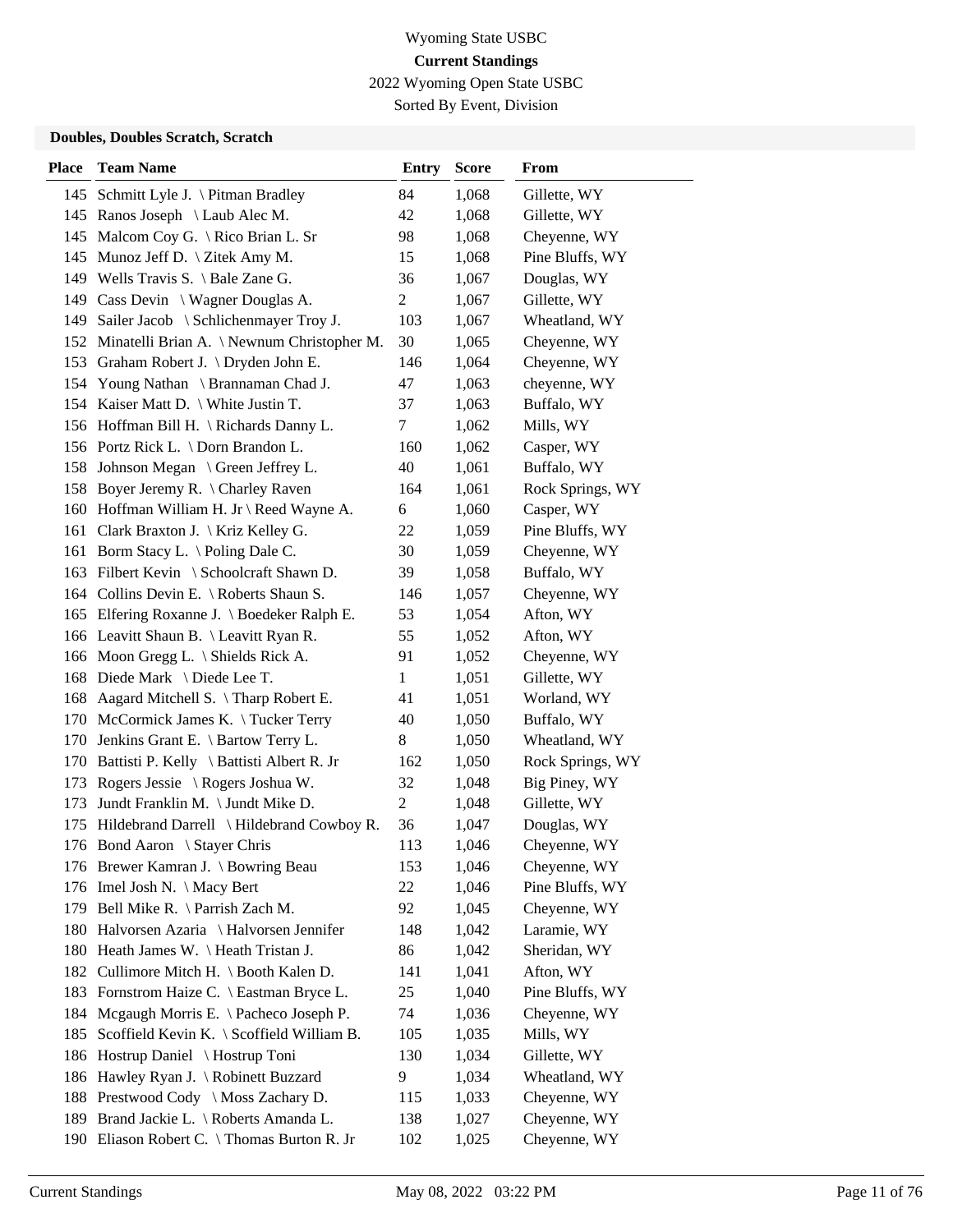2022 Wyoming Open State USBC

Sorted By Event, Division

| <b>Place</b> | <b>Team Name</b>                            | <b>Entry</b>   | <b>Score</b> | From             |
|--------------|---------------------------------------------|----------------|--------------|------------------|
|              | 190 Cox Neil D. \ Cox Kim S.                | 81             | 1,025        | Cheyenne, WY     |
|              | 190 Cordes David M. \ Sanderson Chris S.    | 109            | 1,025        | Wheatland, WY    |
|              | 193 Music Christian \ Music Philip D.       | 94             | 1,022        | Casper, WY       |
|              | 194 Kivela Jon S. \ McWilliams Theodore J.  | 104            | 1,021        | Bar Nunn, WY     |
|              | 195 Miller James D. \ Bowden Tom E.         | 83             | 1,020        | Gillette, WY     |
|              | 196 Rauzi Cassie K.   Kennedy Kimberly K.   | 87             | 1,018        | Cheyenne, WY     |
|              | 196 Stainbrook Jon T. \ Stainbrook Jesse L. | 164            | 1,018        | Rock Springs, WY |
|              | 198 Phipps Dyann M. \ Graham Mellinda J.    | 43             | 1,017        | Gillette, WY     |
|              | 198 Byers Daren \ Waite Darren              | 60             | 1,017        | Gillette, WY     |
|              | 200 Ramsey Brie N. \ Martin Michelle M.     | 121            | 1,016        | Cheyenne, WY     |
|              | 201 Alcaraz Greg \ Schumacher Jerrad D.     | 118            | 1,015        | Worland, WY      |
|              | 202 Anderson Jimmy L. \ Hefner Roger P.     | $\overline{c}$ | 1,014        | Gillette, WY     |
|              | 202 Hullinger Sheldon \Thornberry Chad M.   | 1              | 1,014        | Gillette, WY     |
| 204          | Smith Devin M. \ Parsons Mary K.            | 74             | 1,013        | Cheyenne, WY     |
|              | 205 Johnson Nic \ Johnson Craig A.          | 26             | 1,012        | Pine Bluffs, WY  |
|              | 206 Barnes Willard J. \ Rosenthal Neal S.   | 37             | 1,011        | Buffalo, WY      |
|              | 207 Mcveigh Richard P. \ Duff Zach J.       | 75             | 1,010        | Cheyenne, WY     |
| 207          | Moler Willie A. \ Berlinger Shannon L.      | 6              | 1,010        | Casper, WY       |
|              | 209 Evans Brandy T. \ Evans Kevin D.        | 13             | 1,004        | Pine Bluffs, WY  |
|              | 210 Lax Nathaniel C. \ Beckley Sean         | 61             | 1,003        | Gillette, WY     |
|              | 211 Lepard Lloyd E. \Turbeville Leatcher E. | 72             | 1,002        | Cheyenne, WY     |
|              | 212 Newman Jaxson \ Heiner Kaden            | 54             | 1,001        | Thayne, WY       |
|              | 213 Link Nathan A. \Poppell Dan B.          | 150            | 1,000        | Sheridan, WY     |
|              | 214 Patterson Jason O. \ Lopez Christopher  | 146            | 999          | Cheyenne, WY     |
|              | 214 Hernandez Adam G. \ Schooley Eric       | 82             | 999          | Cheyenne, WY     |
|              | 214 Maston Austun \ Sidman Mark A.          | 8              | 999          | Wheatland, WY    |
| 217          | Hinton Jon W. $\ \$ Archer Delwyn L.        | 115            | 998          | Cheyenne, WY     |
| 218          | Hopkins Roberta M. \Hopkins Brionne J.      | 88             | 996          | Evansville, WY   |
|              | 219 DeCelle Aaron T. \ Bowden Nicki J.      | 83             | 995          | Gillette, WY     |
| 220          | Baker Betty L. \ Allen Leslie               | 116            | 993          | Laramie, WY      |
|              | 221 Crane Orville E. \ Crane Brenda J.      | 117            | 992          | Cheyenne, WY     |
|              | 222 Medley Kelly M. \ Medley Devin R.       | 99             | 991          | Cheyenne, WY     |
|              | 222 Esquibel David \ Allen Kyle             | 56             | 991          | Gillette, WY     |
| 222          | Anschutz Jim R. $\langle$ Brause Ryan M.    | 44             | 991          | Big Piney, WY    |
| 222          | Andrews Jeff J. $\$ Merritt Scott K.        | 55             | 991          | Afton, WY        |
|              | 226 Cook Shawn M. \ Dixon Laura L.          | $\overline{4}$ | 989          | Cheyenne, WY     |
| 227          | Chase Nikki \ Huffman Michael T.            | 129            | 987          | Sheridan, WY     |
| 228          | Sweeney Lynne S. \ Helton Lisa A.           | 108            | 986          | Cheyenne, WY     |
| 229          | Voss Shane $\setminus$ Orham Sarah D.       | 29             | 985          | Pinedale, WY     |
| 230          | Heinzerling Bonnie \ Brown Kendall          | 87             | 981          | Cheyenne, WY     |
| 230          | Harwell Brianna L. \ Harwell James R.       | 132            | 981          | Cheyenne, WY     |
|              | 230 Erickson Matthew R. \ Briggs Mark A.    | 48             | 981          | Cheyenne, WY     |
|              | 230 Haug Taylor \ Krakow Kelly E.           | 13             | 981          | Pine Bluffs, WY  |
|              | 234 Rico Shannon \ Rico Jenny               | 108            | 980          | Cheyenne, WY     |
|              | 235 Langhoff Vicki L. \ Langhoff Robert O.  | 132            | 979          | Cheyenne, WY     |
|              | 235 Hammill Cyanne M. \ Mortensen Blake E.  | 129            | 979          | Sheridan, WY     |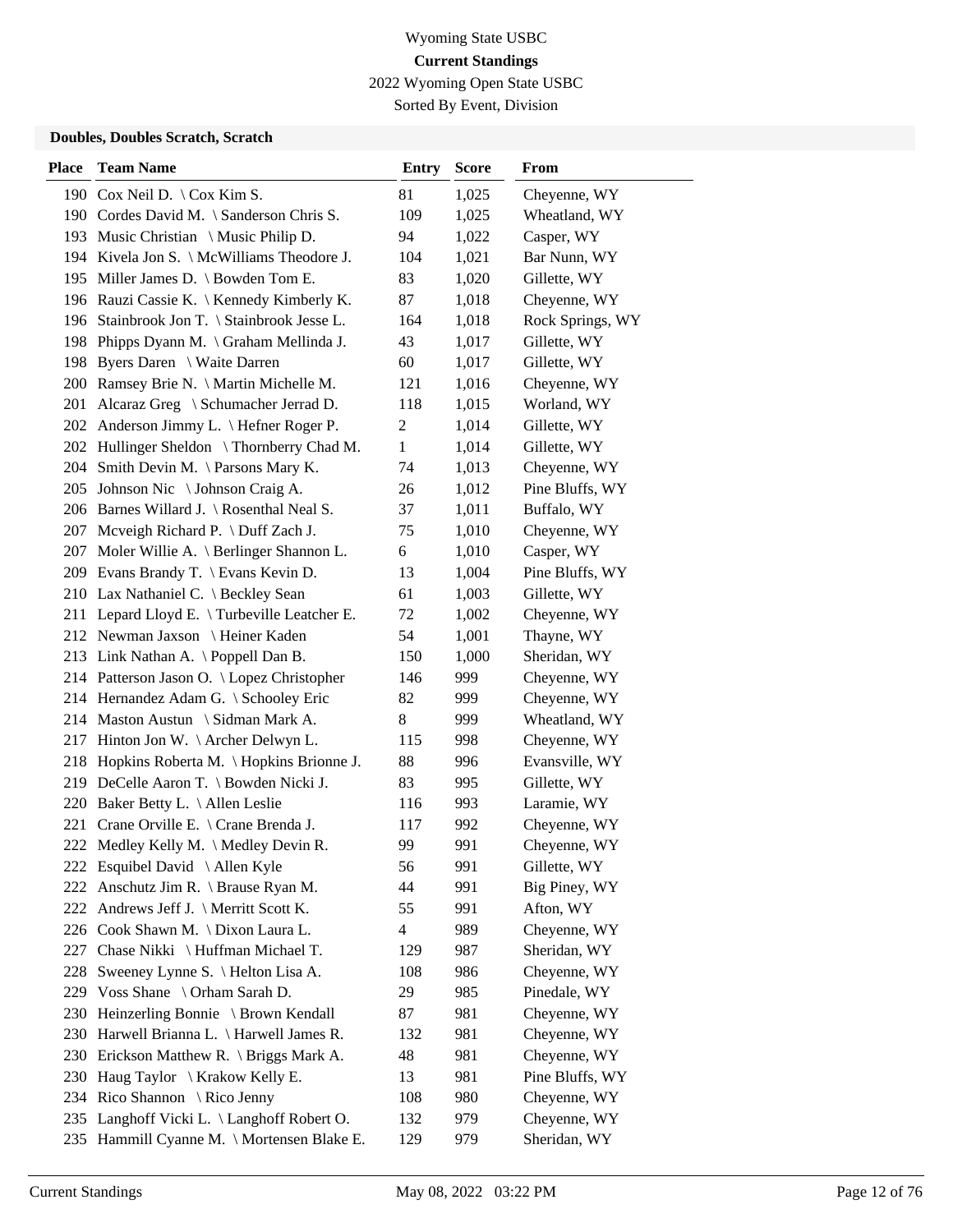2022 Wyoming Open State USBC

Sorted By Event, Division

| <b>Place</b> | <b>Team Name</b>                                | <b>Entry</b>             | <b>Score</b> | From            |
|--------------|-------------------------------------------------|--------------------------|--------------|-----------------|
| 237          | Satake Waylon D. \Thaler Jakob M.               | 149                      | 975          | Laramie, WY     |
|              | 238 Phipps Dale E. \ Graham Dennis              | 42                       | 974          | Gillette, WY    |
|              | 239 Decker Ryan P. \ Grayeda Jason R.           | 118                      | 971          | Worland, WY     |
|              | 239 Rich Kelly B. \ Hansen Colter               | 53                       | 971          | Afton, WY       |
|              | 241 Nelson Christy M. \ Scharf Patty L.         | 58                       | 969          | Gillette, WY    |
| 241          | Calahan Jeffrey A. \ Williams Seth              | 48                       | 969          | Cheyenne, WY    |
|              | 243 Vogel Vincent C. \ Kingham Heath D.         | 79                       | 968          | Cheyenne, WY    |
|              | 243 Geile Mike \ Geile Colby C.                 | 103                      | 968          | Wheatland, WY   |
|              | 245 Filbert Kasen K. \ Filbert Damon K.         | 39                       | 966          | Buffalo, WY     |
|              | 246 Miller Matt L. Jr \ Miller Mark D.          | 154                      | 965          | Glenrock, WY    |
| 247          | Jackson Brian W. \ Bowman Nate E.               | 106                      | 962          | Wheatland, WY   |
|              | 247 Demello Brody \ Deporter Jason              | 142                      | 962          | Laramie, WY     |
|              | 247 Cox Dillon J. \ Mercer Glenn                | 111                      | 962          | Cheyenne, WY    |
|              | 247 Krakow Gerald \ Krakow Ken A.               | 28                       | 962          | Pine Bluffs, WY |
|              | 251 Broyles David R. \ Housley Thomas           | 72                       | 961          | Cheyenne, WY    |
|              | 252 Stolz Ed \ Owsley Shilo A.                  | 138                      | 960          | Cheyenne, WY    |
|              | 253 Wolf Elizabeth P. \ Levengood John W.       | 78                       | 958          | Cheyenne, WY    |
|              | 253 Chatelain Brandi R. \ Chatelain Cody D.     | 45                       | 958          | Big Piney, WY   |
|              | 255 Belveal Amy S. \ Belveal Phil W.            | 96                       | 955          | Pinedale, WY    |
|              | 256 Bushong David A. \ Parsons Paul             | 74                       | 954          | Cheyenne, WY    |
|              | 256 Jones Dallan J. \ Bingham Travis L.         | 144                      | 954          | Pinedale, WY    |
|              | 258 Gill Jerry D. \ Diggins Michael M.          | 95                       | 951          | Sheridan, WY    |
|              | 259 Young Ethan \Young Bailey                   | 1                        | 949          | Gillette, WY    |
|              | 260 Brammeier Bo D. \ Martinez Korben H.        | 15                       | 947          | Pine Bluffs, WY |
|              | 261 Halvorsen Arajah \ Reher Ann                | 148                      | 946          | Laramie, WY     |
| 262          | Copeland Ramsey D. \ Copeland Shane             | 46                       | 945          | Big Piney, WY   |
|              | 263 Lacey Samantha \ Lacey Ashley M.            | 120                      | 943          | Sheridan, WY    |
|              | 264 Hageman Stephanie E. \ Hagemann Daniel J.   | 36                       | 938          | Douglas, WY     |
|              | 265 Lane Bryan \ Kosmann Brandy J.              | 29                       | 936          | Pinedale, WY    |
|              | 266 Long Nathan J. \Long Kaitlynn A.            | 38                       | 932          | Buffalo, WY     |
|              | 267 Pyles Jeremy \ Hershey Logan                | 60                       | 927          | Gillette, WY    |
|              | 267 Berlinger Mitch C. \ Morton Ted W.          | 7                        | 927          | Mills, WY       |
| 269          | Grisamer Kayla C. \ Grisamer Mark L.            | 53                       | 926          | Afton, WY       |
| 269          | Copeland Lisa R. $\backslash$ Forrester John E. | 46                       | 926          | Big Piney, WY   |
|              | 269 Popham Jason W. \ Hettinger Tim             | 21                       | 926          | Pine Bluffs, WY |
|              | 272 Romain Dona \ Vejrostek James J.            | 151                      | 923          | Cheyenne, WY    |
| 273          | Gonnelly Diane \ Janezich Glenn A.              | $\overline{\mathcal{L}}$ | 919          | Cheyenne, WY    |
| 273          | Davidson Dustin A. \ Galloway Van               | 160                      | 919          | Casper, WY      |
| 275          | Vogel Elizabeth M. \ Gauthier Austin            | 79                       | 914          | Cheyenne, WY    |
| 275          | Pollock Sydnee J. \ Pollock Carolie D.          | 170                      | 914          | Wheatland, WY   |
| 277          | Hunt Jordan \ O'Bryan Cody A.                   | 157                      | 913          | Gillette, WY    |
| 278          | Hazen Matt \ Peterson Eric J.                   | 106                      | 910          | Wheatland, WY   |
|              | 279 Kinsey Clyde R. \ Coggeshall Bruce A.       | 60                       | 908          | Gillette, WY    |
| 280          | Frye William G. \ Roberts Camille H.            | 138                      | 905          | Cheyenne, WY    |
|              | 281 Parks Jim L. \ Parks Dustin J.              | 104                      | 898          | Bar Nunn, WY    |
|              | 282 Merritt Beau J. \ Hemmert Trayson P.        | 141                      | 892          | Afton, WY       |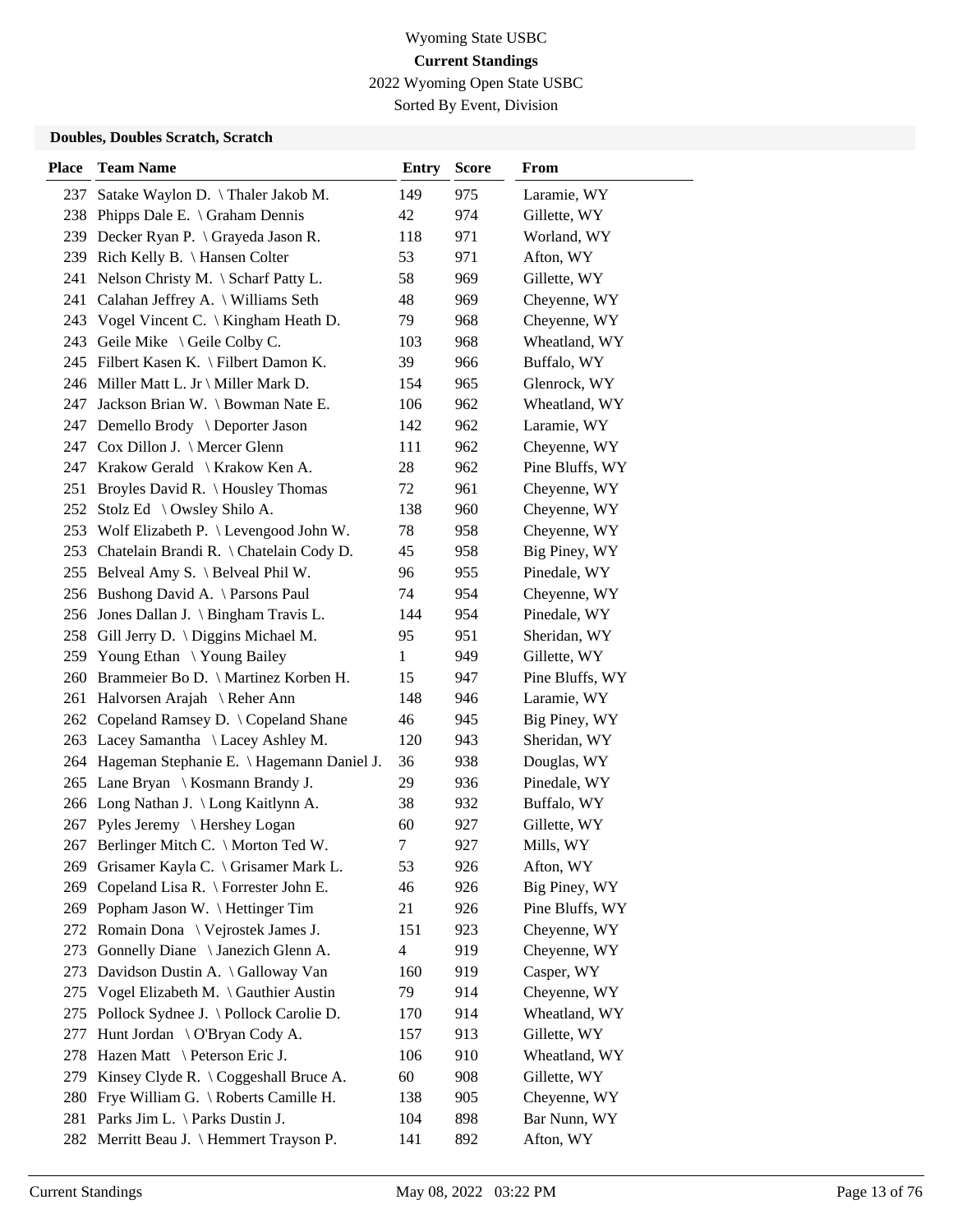2022 Wyoming Open State USBC

Sorted By Event, Division

### **Doubles, Doubles Scratch, Scratch**

| <b>Place</b> | <b>Team Name</b>                               | Entry          | <b>Score</b> | From            |
|--------------|------------------------------------------------|----------------|--------------|-----------------|
|              | 282 Methven Tim \ Hall Richard C.              | 37             | 892          | Buffalo, WY     |
|              | 284 Williams Misty \ Herrington Lisa           | 99             | 891          | Cheyenne, WY    |
| 285          | McCabe Colleen F. \ Ferguson Catherine         | 43             | 886          | Gillette, WY    |
| 286          | Hayworth Tony \ Hayworth Sarah                 | 131            | 884          | Gillette, WY    |
| 287          | Hansen Amy \ Hansen Brendon                    | 55             | 873          | Afton, WY       |
| 287          | Sutter Sharron K. \ Shively Mark S.            | 114            | 873          | Laramie, WY     |
| 289          | Ware Mike $\setminus$ Booher Rick              | 41             | 866          | Worland, WY     |
| 290          | Weaver Sandy $\langle$ Herzog Larry A.         | 38             | 855          | Buffalo, WY     |
| 291          | Brazell Chuck A. \ Redding Shanendoah A.       | 80             | 844          | Worland, WY     |
|              | 292 Hanson Timothy A. \Jacobson Tori           | 84             | 843          | Gillette, WY    |
|              | 292 Dixon Michael L. \ Dixon Jessie M.         | $\overline{4}$ | 843          | Cheyenne, WY    |
|              | 294 Herrington Randi R. \ Herrington Peggy A.  | 99             | 831          | Cheyenne, WY    |
| 295          | Kearin Michael \ Fernandez Bob                 | 41             | 824          | Worland, WY     |
|              | 296 Kennedy Joe L. \ Zespy Neil J.             | 90             | 818          | Casper, WY      |
| 297          | Varela Ivan \ Hansen Neil V.                   | 144            | 815          | Pinedale, WY    |
|              | 298 Locken Korrie \ Wanke Marla L.             | 58             | 806          | Gillette, WY    |
|              | 298 Krakow Alyce C. \ Krakow Kodilyn           | 28             | 806          | Pine Bluffs, WY |
|              | 298 Alexander Marvene M. \Alexander Jeffrey L. | 96             | 806          | Pinedale, WY    |
| 301          | Daniels Sandra A. \ Bruckner Edward R.         | 96             | 792          | Pinedale, WY    |
|              | 302 Phinney Kerstyn \ Green Crystal J.         | 34             | 790          | Gillette, WY    |
| 303          | Landon Courtney J. \ Orona Christopher C.      | 133            | 742          | Cheyenne, WY    |
|              | 304 Facio Jessica L. \ Metzger LaDonna K.      | 133            | 738          | Cheyenne, WY    |
| 305          | Jones Bimbo D. \ Trimble Steve W.              | 28             | 722          | Pine Bluffs, WY |
|              | 306 Sprenger Darci L. \ Yeley Victor L.        | 27             | 702          | Pine Bluffs, WY |
|              |                                                |                |              |                 |

The lowest score to cash is 1316.

| <b>Place</b> | <b>Team Name</b>                             | Entry | <b>Score</b> | <b>From</b>     |
|--------------|----------------------------------------------|-------|--------------|-----------------|
|              | 1 Rico Alec $\setminus$ Rico Brian J. Jr     | 98    | 1,617        | Cheyenne, WY    |
| 2            | Keksi Casey A. $\{$ Hunter Jarred S          | 136   | 1,596        | Cheyenne, WY    |
| 3            | Naranjo Landon N. \ Cortez Nicholas J.       | 153   | 1,594        | Cheyenne, WY    |
| 4            | Zitek Jared K. $\setminus$ Jones Darrell L.  | 26    | 1,577        | Pine Bluffs, WY |
| 5            | Berlinger Tyler R. \ Hoff Russell R.         | 7     | 1,553        | Mills, WY       |
| 6            | Garcia William G. Ii \ Doughty Joshua M.     | 92    | 1,540        | Cheyenne, WY    |
| 7            | Young Tyler P. \ Heppner Wyatt R.            | 161   | 1,538        | Buffalo, WY     |
| 8            | Morrow Derick $\setminus$ Johnson Patrick M. | 131   | 1,528        | Gillette, WY    |
| 8            | Streit John P. \ Archuleta Joe               | 82    | 1,528        | Cheyenne, WY    |
| 10           | Armstrong Zach $\setminus$ Armstrong Kyle Z. | 38    | 1,519        | Buffalo, WY     |
| 11           | Methven Tim $\ \$ Hall Richard C.            | 37    | 1,518        | Buffalo, WY     |
|              | 12 Davis Jerry D. \ Jenkins Kevin L.         | 109   | 1,517        | Wheatland, WY   |
| 13           | Goetz Tyler J. \ Nannemann Christopher J.    | 130   | 1,513        | Gillette, WY    |
|              | 14 Ford Danielle \ Kraft Jacob C.            | 120   | 1,503        | Sheridan, WY    |
| 15           | Macha Curt R. $\setminus$ Radach Jeff        | 89    | 1,501        | Ranchester, WY  |
| 16           | Demello Ronald M. $\Delta$ Demello Gary B.   | 142   | 1,499        | Laramie, WY     |
| 17           | Brewer Kamran J. \ Bowring Beau              | 153   | 1,498        | Cheyenne, WY    |
| 18           | Hall Troy T. $\Delta$ Drehobl David A. Sr    | 151   | 1,494        | Cheyenne, WY    |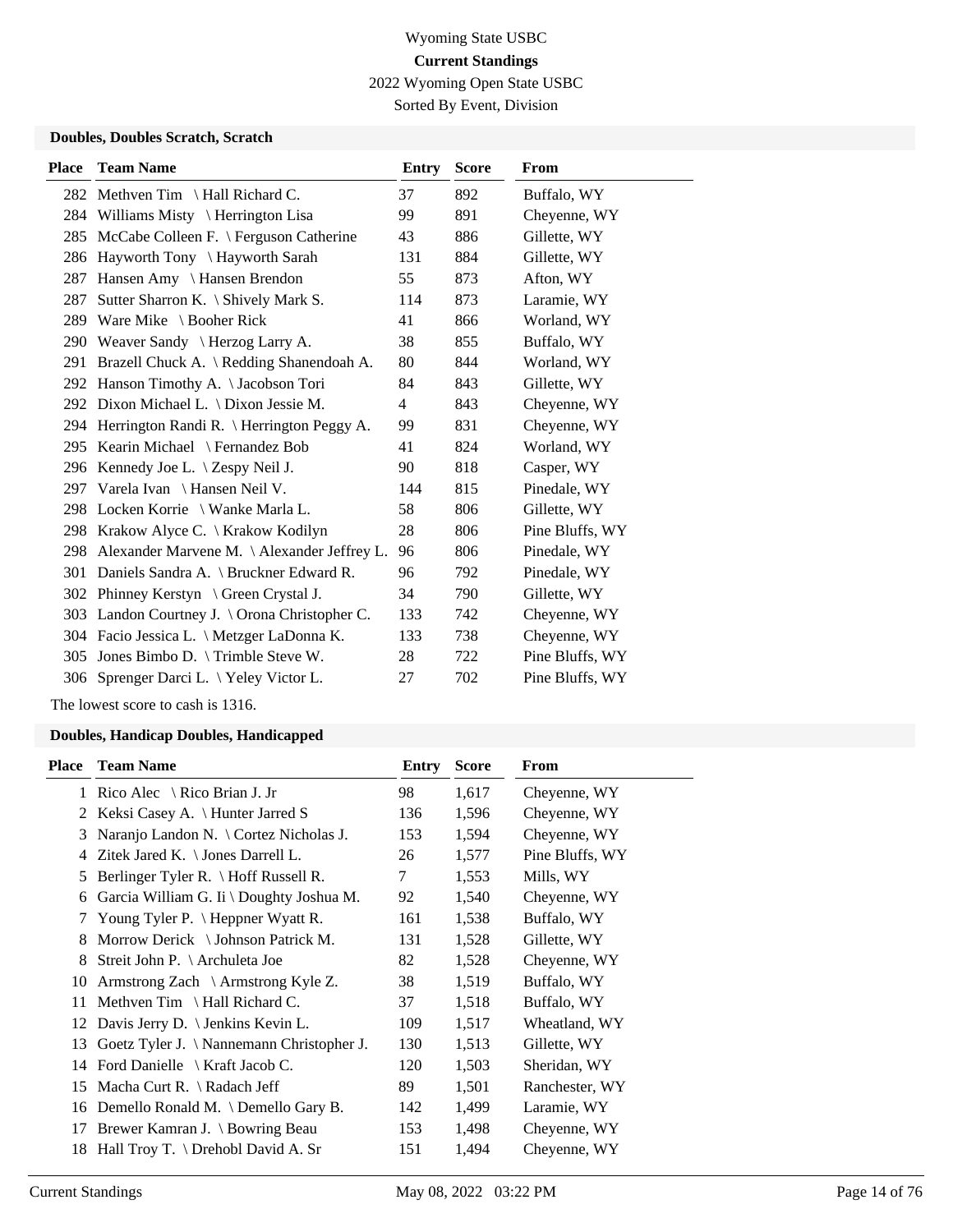2022 Wyoming Open State USBC

Sorted By Event, Division

| <b>Place</b> | <b>Team Name</b>                                         | <b>Entry</b>   | <b>Score</b> | From             |
|--------------|----------------------------------------------------------|----------------|--------------|------------------|
|              | 19 McCaslin Mandi R. \ McCaslin Derrick L.               | 54             | 1,490        | Thayne, WY       |
|              | 20 Langhoff Michael M. \Copeland Roger J.                | 33             | 1,489        | Cheyenne, WY     |
|              | 20 Hawkins Shawn L. \ Fertig Weston T.                   | 47             | 1,489        | cheyenne, WY     |
|              | 22 Miller Brandi J. \Tatum Rollie A.                     | 18             | 1,482        | Pine Bluffs, WY  |
|              | 23 Vosler Luke \ Cramer Scott A.                         | 97             | 1,480        | Cheyenne, WY     |
|              | 24 Franklin Doug H. \ Franklin Josh S.                   | 3              | 1,479        | Casper, WY       |
|              | 25 Freier Jennifer L. \ Stayer Ashley                    | 113            | 1,478        | Cheyenne, WY     |
|              | 26 Ice Bradley G. \Dupape Eric L.                        | 163            | 1,474        | Rock Springs, WY |
| 27           | Ammer Philip D. \ Adsit Brandon J.                       | 89             | 1,472        | Ranchester, WY   |
| 27           | Lucas Jason E. \ Galloway Matt                           | 158            | 1,472        | Casper, WY       |
| 29           | Rico Shannon \ Rico Jenny                                | 108            | 1,470        | Cheyenne, WY     |
|              | 29 Hensley Robert \ Bungert James E.                     | 83             | 1,470        | Gillette, WY     |
| 31           | Walton Kevin \ Nichols Wil S.                            | 44             | 1,469        | Big Piney, WY    |
| 32           | Hoffman William H. Jr \ Reed Wayne A.                    | 6              | 1,467        | Casper, WY       |
| 33           | Kaiser Matt D. $\backslash$ White Justin T.              | 37             | 1,465        | Buffalo, WY      |
|              | 34 Garcia William (Bill) P. Sr \ Garcia William<br>(Bill | 92             | 1,464        | Cheyenne, WY     |
|              | 35 Haynes Al Sr \ McDaniel Charles (Chas) R.             | 75             | 1,460        | Cheyenne, WY     |
|              | 36 Holcombe Rodney E. \ Robertson Jeff A.                | 48             | 1,457        | Cheyenne, WY     |
|              | 36 Martin Amy L. \ Martin Michael S. Jr                  | 115            | 1,457        | Cheyenne, WY     |
|              | 38 Fredrickson Tyler \ Zitek Tristen J.                  | 23             | 1,454        | Pine Bluffs, WY  |
| 39           | Hatzenbiler Steve D. \ Schmidt Jason M.                  | 89             | 1,453        | Ranchester, WY   |
| 40           | Rogers Jessie \ Rogers Joshua W.                         | 32             | 1,452        | Big Piney, WY    |
| 41           | Layton Michael C. \ Layton Mike K.                       | 93             | 1,450        | Casper, WY       |
| 42           | Calahan Jeffrey A. \ Williams Seth                       | 48             | 1,449        | Cheyenne, WY     |
| 42           | Aagard Mitchell S. \Tharp Robert E.                      | 41             | 1,449        | Worland, WY      |
| 44           | Shackelford Brian G. \ Honaker Michael B.                | 97             | 1,448        | Cheyenne, WY     |
| 45           | Herrington Mathew \ Herrington Dave L.                   | 101            | 1,447        | Cheyenne, WY     |
| 46           | Bell Mike R. \ Parrish Zach M.                           | 92             | 1,446        | Cheyenne, WY     |
| 47           | Jundt Franklin M. \ Jundt Mike D.                        | $\overline{c}$ | 1,444        | Gillette, WY     |
| 48           | Miller Amanda J. $\setminus$ Oliver Brent L.             | 154            | 1,443        | Glenrock, WY     |
|              | 49 Barreno Jason \ Pinder Adam                           | 147            | 1,440        | Laramie, WY      |
|              | 50 Heinzerling Bonnie \ Brown Kendall                    | 87             | 1,439        | Cheyenne, WY     |
|              | 50 Cummings Felicia \ Cummings Mikayla N.                | 124            | 1,439        | Casper, WY       |
| 52           | Boyer Jeremy R. \ Charley Raven                          | 164            | 1,438        | Rock Springs, WY |
|              | 52 Hower Jack T. \ Disano Chase L.                       | 162            | 1,438        | Rock Springs, WY |
|              | 54 Orr Victor L. \ Payton Frank M.                       | 73             | 1,437        | Casper, WY       |
| 54           | Young Nathan \ Brannaman Chad J.                         | 47             | 1,437        | cheyenne, WY     |
| 56           | Ramsey Brie N. \ Martin Michelle M.                      | 121            | 1,436        | Cheyenne, WY     |
| 57           | Cook Shawn M. \ Dixon Laura L.                           | $\overline{4}$ | 1,433        | Cheyenne, WY     |
| 58           | Bruns Corey \ Miller Justin W.                           | 18             | 1,429        | Pine Bluffs, WY  |
| 59           | Munoz Jeff D. \ Zitek Amy M.                             | 15             | 1,426        | Pine Bluffs, WY  |
| 59           | Langhoff Dylan R. \ Harwell Andrew J.                    | 132            | 1,426        | Cheyenne, WY     |
| 61           | Neavill Maureen \ Green Sandy                            | 119            | 1,425        | Sheridan, WY     |
| 61           | Cass Devin $\setminus$ Wagner Douglas A.                 | $\mathbf{2}$   | 1,425        | Gillette, WY     |
| 63           | Weaver Sandy \ Herzog Larry A.                           | 38             | 1,424        | Buffalo, WY      |
| 63           | Hottel Shelby R. \ Martinez Phil                         | 163            | 1,424        | Rock Springs, WY |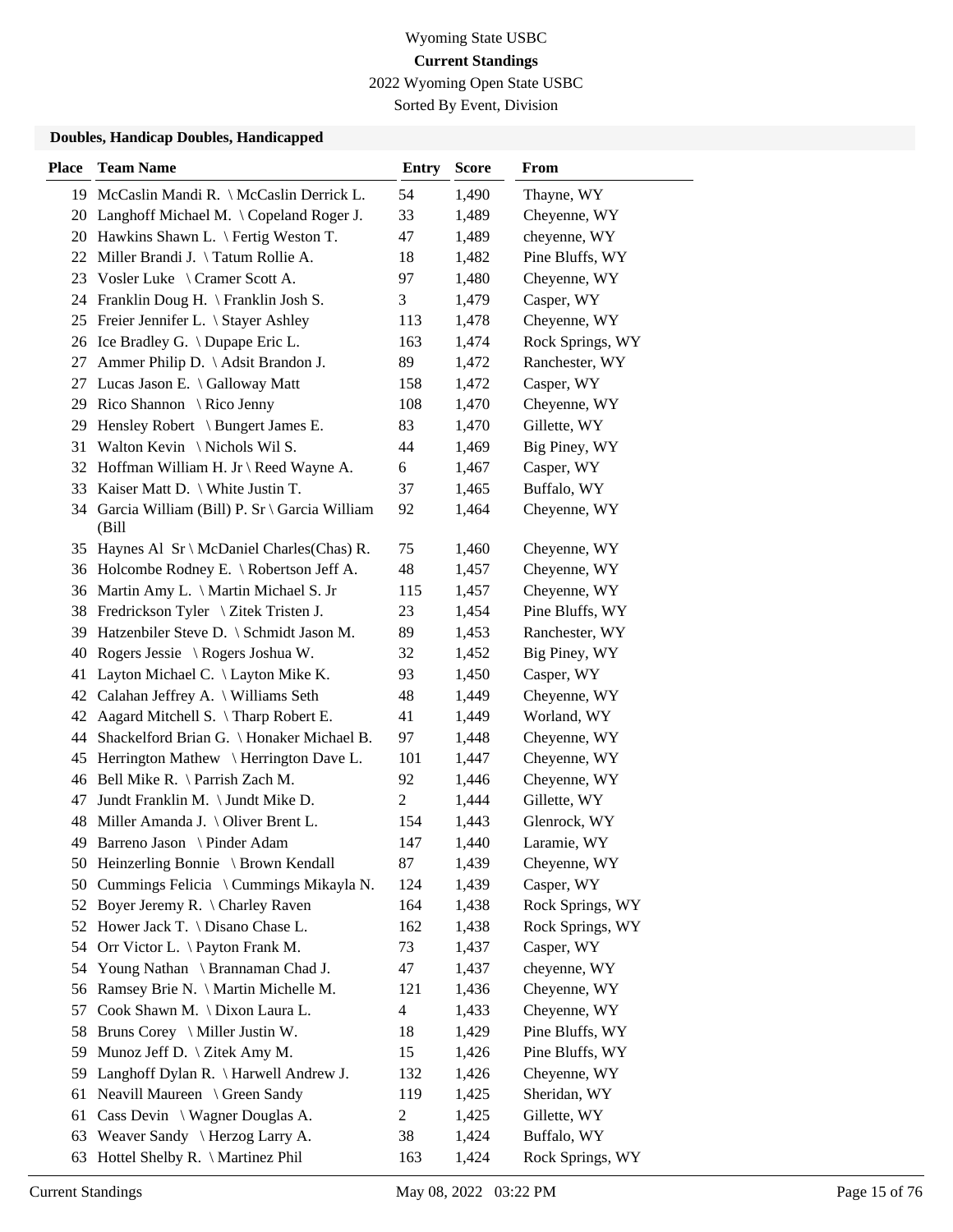2022 Wyoming Open State USBC

Sorted By Event, Division

| <b>Place</b> | <b>Team Name</b>                               | <b>Entry</b> | <b>Score</b> | From             |
|--------------|------------------------------------------------|--------------|--------------|------------------|
|              | 63 Moler Willie A. \ Berlinger Shannon L.      | 6            | 1,424        | Casper, WY       |
| 66           | Mcgaugh Morris E. \ Pacheco Joseph P.          | 74           | 1,423        | Cheyenne, WY     |
| 67           | Barrows Stephen P. \ Hauck Pamela G.           | 33           | 1,422        | Cheyenne, WY     |
| 68           | Evans Brandy T. \ Evans Kevin D.               | 13           | 1,421        | Pine Bluffs, WY  |
|              | 69 Patterson Jason O. \ Lopez Christopher      | 146          | 1,420        | Cheyenne, WY     |
| 70           | Jenkins Grant E. \ Bartow Terry L.             | 8            | 1,419        | Wheatland, WY    |
| 71           | Wright Kelly L. $\setminus$ Wolf Stu M.        | 78           | 1,418        | Cheyenne, WY     |
| 72           | Lepard Lloyd E. \Turbeville Leatcher E.        | 72           | 1,417        | Cheyenne, WY     |
| 72           | Vrska Phil \ Feiock Rodney D.                  | 29           | 1,417        | Pinedale, WY     |
| 74           | Gonnelly Diane \ Janezich Glenn A.             | 4            | 1,415        | Cheyenne, WY     |
| 74           | Krakow Gerald \ Krakow Ken A.                  | 28           | 1,415        | Pine Bluffs, WY  |
|              | 76 Elfering Roxanne J. \ Boedeker Ralph E.     | 53           | 1,412        | Afton, WY        |
| 77           | Grisamer Kayla C. \ Grisamer Mark L.           | 53           | 1,411        | Afton, WY        |
| 78           | Hildebrand Darrell \ Hildebrand Cowboy R.      | 36           | 1,410        | Douglas, WY      |
| 79           | Imel Josh N. \ Macy Bert                       | 22           | 1,409        | Pine Bluffs, WY  |
| 79           | Thompson Travis C. $\setminus$ Wootton Mike W. | 95           | 1,409        | Sheridan, WY     |
| 79           | Cass Ben \ Green Cameron S.                    | 34           | 1,409        | Gillette, WY     |
| 82           | Milliken Mike K. \ Milliken Tina S.            | 21           | 1,408        | Pine Bluffs, WY  |
| 83           | Ware Mike \ Booher Rick                        | 41           | 1,407        | Worland, WY      |
| 84           | Brown Chris S. \ Flack Lonny J.                | 84           | 1,406        | Gillette, WY     |
| 85           | Brand Jackie L. \ Roberts Amanda L.            | 138          | 1,405        | Cheyenne, WY     |
| 86           | Followell Tony L. \ Followell Tammy L.         | 152          | 1,403        | Cheyenne, WY     |
|              | 86 Cox Nicholas A. \ Storer Thomas J.          | 81           | 1,403        | Cheyenne, WY     |
|              | 86 Halvorsen Azaria \ Halvorsen Jennifer       | 148          | 1,403        | Laramie, WY      |
|              | 86 Varela Ivan \ Hansen Neil V.                | 144          | 1,403        | Pinedale, WY     |
| 90           | Barnes Willard J. \ Rosenthal Neal S.          | 37           | 1,402        | Buffalo, WY      |
| 91           | Stainbrook Jon T. \ Stainbrook Jesse L.        | 164          | 1,400        | Rock Springs, WY |
| 91           | Wernick Jarrod R. \ Borm Cory J.               | 30           | 1,400        | Cheyenne, WY     |
| 93           | Fornstrom Haize C. \ Eastman Bryce L.          | 25           | 1,399        | Pine Bluffs, WY  |
| 94           | Broyles David R. \ Housley Thomas              | 72           | 1,398        | Cheyenne, WY     |
|              | 94 Adams Deborah L. \ Levengood Leo            | 78           | 1,398        | Cheyenne, WY     |
|              | 96 Voss Shane \ Orham Sarah D.                 | 29           | 1,395        | Pinedale, WY     |
| 97           | Irwin Steve $\setminus$ Irwin Mandy R.         | 93           | 1,394        | Casper, WY       |
| 98           | Wells Travis S. $\setminus$ Bale Zane G.       | 36           | 1,393        | Douglas, WY      |
| 99           | Crane Orville E. \ Crane Brenda J.             | 117          | 1,391        | Cheyenne, WY     |
| 99           | McKenney Kristin A. \ Divis Krista             | 59           | 1,391        | Gillette, WY     |
| 101          | Youngblood Rick L. \ Smith Larry M.            | 163          | 1,390        | Rock Springs, WY |
| 102          | Nowicki Brian S. \ Clasen Lenny A.             | 159          | 1,389        | Casper, WY       |
|              | 102 Filbert Kasen K. \ Filbert Damon K.        | 39           | 1,389        | Buffalo, WY      |
| 104          | Copeland Ramsey D. \ Copeland Shane            | 46           | 1,387        | Big Piney, WY    |
| 104          | Havens Rodney L. \ Havens Logan A.             | 117          | 1,387        | Cheyenne, WY     |
| 106          | Phipps Dyann M. \ Graham Mellinda J.           | 43           | 1,386        | Gillette, WY     |
| 107          | Rouse Greg $\setminus$ Orham Mike E.           | 44           | 1,385        | Big Piney, WY    |
| 108          | Anschutz Jim R. \ Brause Ryan M.               | 44           | 1,384        | Big Piney, WY    |
| 109          | Cordes David M. \ Sanderson Chris S.           | 109          | 1,383        | Wheatland, WY    |
| 109          | Charley Jennifer L. \ Charley Robert L.        | 135          | 1,383        | Cheyenne, WY     |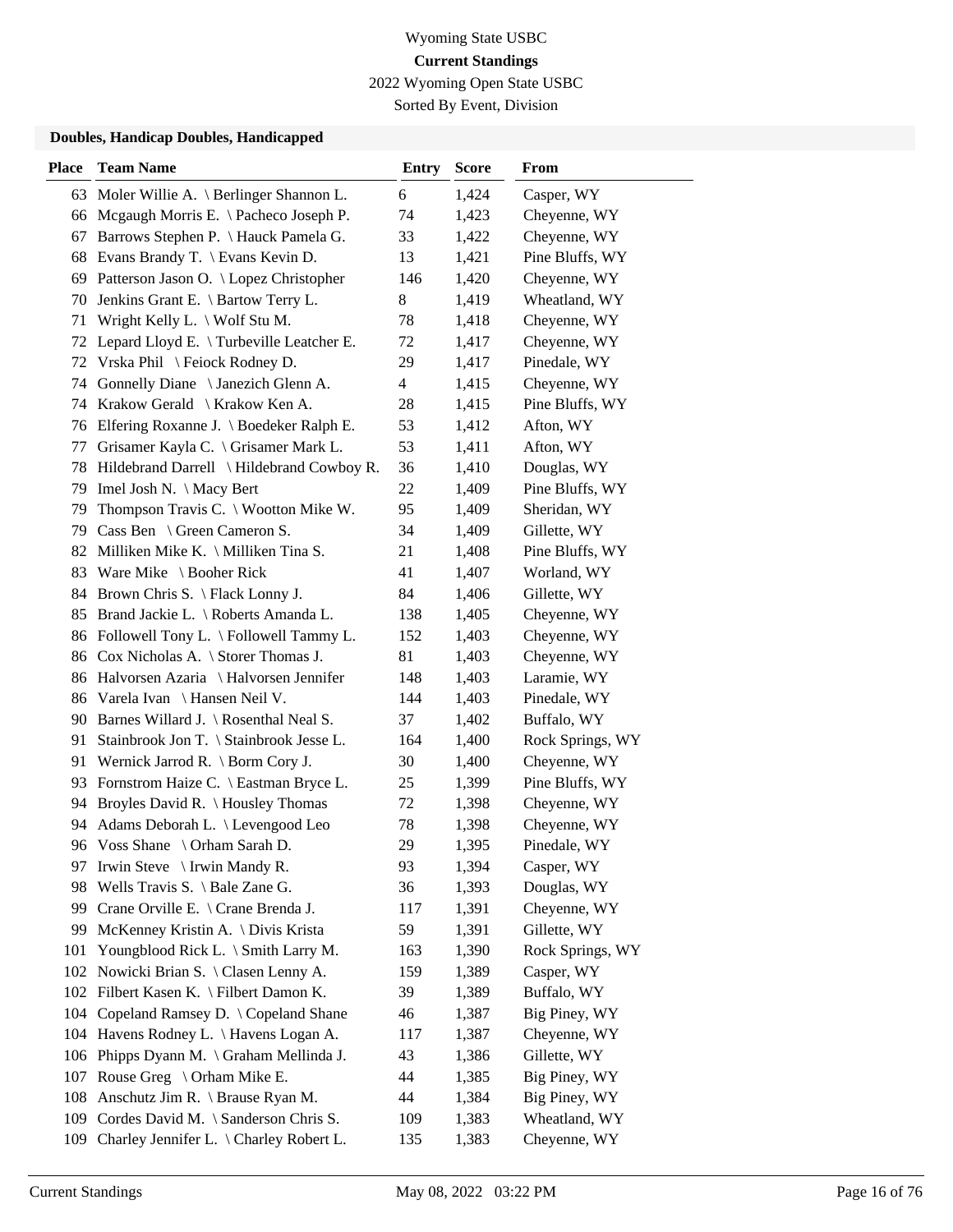2022 Wyoming Open State USBC

Sorted By Event, Division

| <b>Place</b> | <b>Team Name</b>                               | <b>Entry</b> | <b>Score</b> | From             |
|--------------|------------------------------------------------|--------------|--------------|------------------|
| 109          | Oliver Dwayne H. Sr \ Mohar Austin             | 164          | 1,383        | Rock Springs, WY |
|              | 109 Hammill Cyanne M. \ Mortensen Blake E.     | 129          | 1,383        | Sheridan, WY     |
|              | 109 Barber Josh R. \ Elmer Justin D.           | 150          | 1,383        | Sheridan, WY     |
|              | 114 Frye William G. \ Roberts Camille H.       | 138          | 1,382        | Cheyenne, WY     |
|              | 114 Dixon Michael L. \ Dixon Jessie M.         | 4            | 1,382        | Cheyenne, WY     |
|              | 116 Rauzi Cassie K.   Kennedy Kimberly K.      | 87           | 1,381        | Cheyenne, WY     |
|              | 116 Christensen Kevin B. \Caldwell Cody A.     | 114          | 1,381        | Laramie, WY      |
|              | 116 Phinney Kerstyn \ Green Crystal J.         | 34           | 1,381        | Gillette, WY     |
|              | 119 Cox Neil D. \ Cox Kim S.                   | 81           | 1,380        | Cheyenne, WY     |
| 120          | Boyd Bobby P. \ Clarke Sam S.                  | 5            | 1,379        | Cheyenne, WY     |
| 120          | Smith Devin M. $\Gamma$ Parsons Mary K.        | 74           | 1,379        | Cheyenne, WY     |
|              | 122 Allen Scott \ Baker Bradlee E.             | 116          | 1,376        | Laramie, WY      |
|              | 123 Minatelli Brian A. \Newnum Christopher M.  | 30           | 1,375        | Cheyenne, WY     |
|              | 124 Jackson Brian W. \ Bowman Nate E.          | 106          | 1,372        | Wheatland, WY    |
|              | 124 Oliver Justin C. \Allen Daniel L.          | 154          | 1,372        | Glenrock, WY     |
|              | 126 Toth Erik \ Lynn Colin J.                  | 130          | 1,370        | Gillette, WY     |
|              | 127 Fredrickson Shawn K. \ Kennedy Chris       | 91           | 1,369        | Cheyenne, WY     |
| 127          | Cline Robert J. $\backslash$ Cline Chance R.   | 98           | 1,369        | Cheyenne, WY     |
| 127          | Collins Devin E. $\backslash$ Roberts Shaun S. | 146          | 1,369        | Cheyenne, WY     |
|              | 130 Cox Dillon J. \ Mercer Glenn               | 111          | 1,368        | Cheyenne, WY     |
|              | 131 Koehn Shawn \ Mossberg Chris P.            | 13           | 1,367        | Pine Bluffs, WY  |
|              | 132 Jones Jason L. \ Halvorsen Colby           | 147          | 1,366        | Laramie, WY      |
|              | 132 DeFreece Jason P. \ Wilson Shane M.        | 82           | 1,366        | Cheyenne, WY     |
|              | 134 Copley Parick L. \ Kiser Kyle              | 107          | 1,365        | Cheyenne, WY     |
|              | 134 Huffman Carl W. \Rathbone Kenneth E.       | 33           | 1,365        | Cheyenne, WY     |
|              | 134 Ballard Ryan W. \ White Brad A.            | 105          | 1,365        | Mills, WY        |
|              | 134 Maston Austun \ Sidman Mark A.             | 8            | 1,365        | Wheatland, WY    |
|              | 138 Decker Ryan P. \ Grayeda Jason R.          | 118          | 1,362        | Worland, WY      |
| 138          | Sutter Steve \ Mogard Jim                      | 114          | 1,362        | Laramie, WY      |
|              | 138 Krakow Alyce C. \ Krakow Kodilyn           | 28           | 1,362        | Pine Bluffs, WY  |
|              | 141 Michael Terry P. \ Green Scott P.          | 34           | 1,360        | Gillette, WY     |
|              | 142 Byers Daren \ Waite Darren                 | 60           | 1,359        | Gillette, WY     |
|              | 143 Waldron Michael E. \ Bowker Dallas B.      | 121          | 1,358        | Cheyenne, WY     |
|              | 143 Hernandez Adam G. \ Schooley Eric          | 82           | 1,358        | Cheyenne, WY     |
| 145          | Borm Stacy L. \Poling Dale C.                  | 30           | 1,357        | Cheyenne, WY     |
| 146          | Oleson David Jr \ Kennedy Steven W.            | 86           | 1,356        | Sheridan, WY     |
| 147          | Facio Jessica L. \ Metzger LaDonna K.          | 133          | 1,355        | Cheyenne, WY     |
| 148          | World Charles I. \ Wilson Tuffy R.             | 75           | 1,352        | Cheyenne, WY     |
| 148          | Divis Jessica L. \ Duvall Tabetha R.           | 59           | 1,352        | Gillette, WY     |
| 148          | Phelps Garth B. \ Rathai Kody J.               | 157          | 1,352        | Gillette, WY     |
| 148          | Hostrup Daniel \ Hostrup Toni                  | 130          | 1,352        | Gillette, WY     |
| 152          | Sailer Jacob \ Schlichenmayer Troy J.          | 103          | 1,350        | Wheatland, WY    |
| 152          | Jenkins Michael E. \ Mead Rick                 | 118          | 1,350        | Worland, WY      |
|              | 152 Bond Aaron \ Stayer Chris                  | 113          | 1,350        | Cheyenne, WY     |
| 155          | Sprenger Darci L. \ Yeley Victor L.            | 27           | 1,349        | Pine Bluffs, WY  |
|              | 155 Harding Kiel W. \ Zitek Chris J.           | 22           | 1,349        | Pine Bluffs, WY  |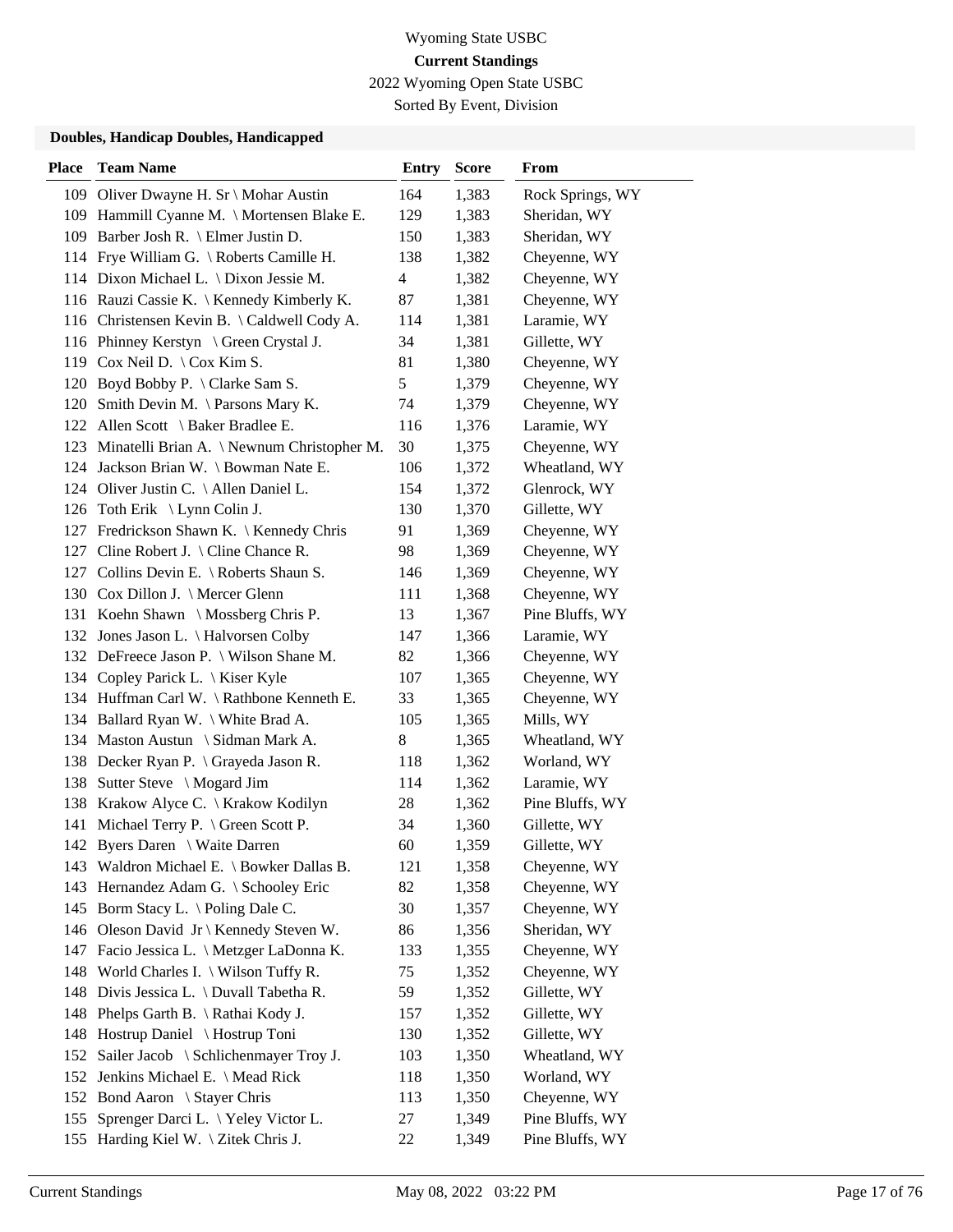2022 Wyoming Open State USBC

Sorted By Event, Division

| <b>Place</b> | <b>Team Name</b>                              | <b>Entry</b> | <b>Score</b> | From             |
|--------------|-----------------------------------------------|--------------|--------------|------------------|
|              | 155 Guthrie James L. \ Fluegge Lee J.         | 80           | 1,349        | Worland, WY      |
|              | 155 Turner Adam L. \ Carne Jereme J.          | 80           | 1,349        | Worland, WY      |
|              | 155 McCormick James K. \Tucker Terry          | 40           | 1,349        | Buffalo, WY      |
|              | 160 Link Nathan A. \Poppell Dan B.            | 150          | 1,348        | Sheridan, WY     |
|              | 160 Hopkins Jim L. \ Bartosh Steven E.        | 73           | 1,348        | Casper, WY       |
|              | 162 Demello Brody \ Deporter Jason            | 142          | 1,347        | Laramie, WY      |
|              | 162 Gill Jerry D. \ Diggins Michael M.        | 95           | 1,347        | Sheridan, WY     |
|              | 162 Warrington Trevor L. \ Flores Angelo      | 122          | 1,347        | Gillette, WY     |
|              | 162 Hullinger Corey E. \ Warrington Randal G. | 61           | 1,347        | Gillette, WY     |
|              | 166 Johnson Megan \ Green Jeffrey L.          | 40           | 1,344        | Buffalo, WY      |
|              | 166 Battisti P. Kelly \ Battisti Albert R. Jr | 162          | 1,344        | Rock Springs, WY |
|              | 166 Gerlock David D. \ Knoll Andrew I.        | 3            | 1,344        | Casper, WY       |
|              | 169 Lane Bryan \ Kosmann Brandy J.            | 29           | 1,343        | Pinedale, WY     |
|              | 170 Allbright Darren S. \ Allbright Harold C. | 9            | 1,342        | Wheatland, WY    |
|              | 170 McCabe Colleen F. \ Ferguson Catherine    | 43           | 1,342        | Gillette, WY     |
|              | 170 Hoffman Bill H. \ Richards Danny L.       | 7            | 1,342        | Mills, WY        |
| 170          | Sweeney Lynne S. \ Helton Lisa A.             | 108          | 1,342        | Cheyenne, WY     |
|              | 170 Vogel Elizabeth M. \ Gauthier Austin      | 79           | 1,342        | Cheyenne, WY     |
|              | 175 Lacey Samantha \ Lacey Ashley M.          | 120          | 1,341        | Sheridan, WY     |
| 176          | Baker Betty L. \ Allen Leslie                 | 116          | 1,340        | Laramie, WY      |
|              | 176 Davidson Dustin A. \Galloway Van          | 160          | 1,340        | Casper, WY       |
|              | 176 Pollard Darian N. \Day-Langhoff Winter    | 135          | 1,340        | Cheyenne, WY     |
|              | 179 Erickson Matthew R. \ Briggs Mark A.      | 48           | 1,339        | Cheyenne, WY     |
|              | 179 Horner Richard A. \ Verner Cole           | 149          | 1,339        | Laramie, WY      |
|              | 179 Kearin Michael \ Fernandez Bob            | 41           | 1,339        | Worland, WY      |
|              | 182 Romain Dona \ Vejrostek James J.          | 151          | 1,338        | Cheyenne, WY     |
|              | 183 Ranos Joseph \ Laub Alec M.               | 42           | 1,337        | Gillette, WY     |
|              | 184 Filbert Kevin \ Schoolcraft Shawn D.      | 39           | 1,336        | Buffalo, WY      |
|              | 184 Cummings Jim J. \ McGuire Joe E.          | 123          | 1,336        | Casper, WY       |
|              | 186 Sutter Sharron K. \ Shively Mark S.       | 114          | 1,334        | Laramie, WY      |
|              | 186 Diede Mark \ Diede Lee T.                 | $\mathbf{1}$ | 1,334        | Gillette, WY     |
|              | 186 Hayworth Tony \ Hayworth Sarah            | 131          | 1,334        | Gillette, WY     |
|              | 189 Bastian Steve J. \ Barreno Jewel R.       | 147          | 1,333        | Laramie, WY      |
| 189          | Williams Misty \ Herrington Lisa              | 99           | 1,333        | Cheyenne, WY     |
| 191          | Hinton Jon W. \ Archer Delwyn L.              | 115          | 1,332        | Cheyenne, WY     |
| 191          | McCabe Richard J. $\langle$ Biley Jeremy S.   | 42           | 1,332        | Gillette, WY     |
| 191          | Cole Moe B. \ Cole Forrest                    | 139          | 1,332        | Riverton, WY     |
| 194          | Alcaraz Greg \ Schumacher Jerrad D.           | 118          | 1,330        | Worland, WY      |
| 194          | Followell Trysta L. \ Followell Dustin L.     | 152          | 1,330        | Cheyenne, WY     |
| 194          | Jackson Michael S. \ Helton Brandon R.        | 127          | 1,330        | Cheyenne, WY     |
| 197          | Scott Dennis D. \ Miles Richard D.            | 105          | 1,329        | Mills, WY        |
| 197          | Stolz Ed \ Owsley Shilo A.                    | 138          | 1,329        | Cheyenne, WY     |
| 199          | Somera Joel Q. \ Lacey Roger J.               | 120          | 1,328        | Sheridan, WY     |
| 199          | Waite William \ Scharf Randy                  | 61           | 1,328        | Gillette, WY     |
| 201          | Young Ethan \Young Bailey                     | $\mathbf{1}$ | 1,326        | Gillette, WY     |
| 201          | Hardesty Jared T. \ Green Jarrod              | 35           | 1,326        | Wyarno, WY       |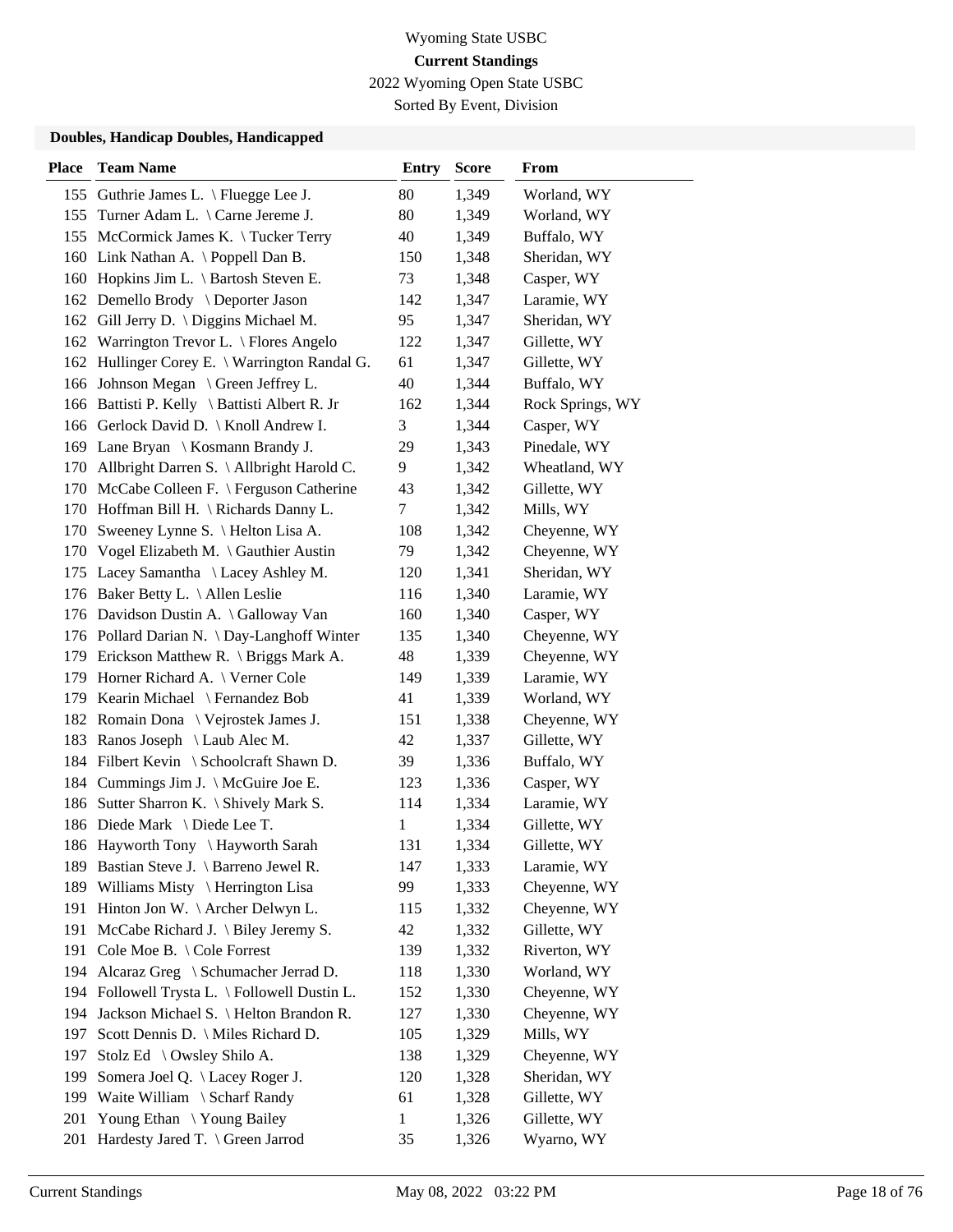2022 Wyoming Open State USBC

Sorted By Event, Division

| <b>Place</b> | <b>Team Name</b>                              | <b>Entry</b>   | <b>Score</b> | From             |
|--------------|-----------------------------------------------|----------------|--------------|------------------|
| 203          | Mcveigh Richard P. \ Duff Zach J.             | 75             | 1,325        | Cheyenne, WY     |
| 203          | Jones Ashley D. \ Jones Nick R.               | 32             | 1,325        | Big Piney, WY    |
| 205          | Pollock Sydnee J. \ Pollock Carolie D.        | 170            | 1,324        | Wheatland, WY    |
| 206          | Haug Taylor \ Krakow Kelly E.                 | 13             | 1,323        | Pine Bluffs, WY  |
| 207          | Clark Larry J. Sr \ Oliver Dwayne W. Jr       | 162            | 1,321        | Rock Springs, WY |
| 207          | Malcom Coy G. \ Rico Brian L. Sr              | 98             | 1,321        | Cheyenne, WY     |
|              | 209 Berlinger Mitch C. \ Morton Ted W.        | 7              | 1,320        | Mills, WY        |
| 209          | Hanson Timothy A. \Jacobson Tori              | 84             | 1,320        | Gillette, WY     |
|              | 211 Nelson Christy M. \ Scharf Patty L.       | 58             | 1,319        | Gillette, WY     |
|              | 212 DeCelle Aaron T. \ Bowden Nicki J.        | 83             | 1,318        | Gillette, WY     |
|              | 212 Anderson Jimmy L. \ Hefner Roger P.       | $\overline{c}$ | 1,318        | Gillette, WY     |
|              | 212 Daniels Sandra A. \ Bruckner Edward R.    | 96             | 1,318        | Pinedale, WY     |
|              | 215 Rabenberg Houston M. \ Maxted Casey       | 63             | 1,317        | Gillette, WY     |
|              | 215 Long Nathan J. \ Long Kaitlynn A.         | 38             | 1,317        | Buffalo, WY      |
| 217          | Tennant Brian M. \ VanPatten Charles B.       | 63             | 1,316        | Gillette, WY     |
| 217          | Barber Justin E. \ Duvall Adam D.             | 56             | 1,316        | Gillette, WY     |
| 217          | Herrington Randi R. \ Herrington Peggy A.     | 99             | 1,316        | Cheyenne, WY     |
| 220          | Harwell Brianna L. \ Harwell James R.         | 132            | 1,315        | Cheyenne, WY     |
| 221          | Hartman Mike J. \ Crockett David I. Jr        | 91             | 1,314        | Cheyenne, WY     |
| 221          | Graham Robert J. \ Dryden John E.             | 146            | 1,314        | Cheyenne, WY     |
|              | 223 Parks Jim L. \ Parks Dustin J.            | 104            | 1,313        | Bar Nunn, WY     |
|              | 224 Hageman Stephanie E. \ Hagemann Daniel J. | 36             | 1,312        | Douglas, WY      |
|              | 224 Jones Dallan J. \ Bingham Travis L.       | 144            | 1,312        | Pinedale, WY     |
|              | 226 Heath Carson J. \ Magda Ryan              | 86             | 1,310        | Sheridan, WY     |
| 227          | Hauck Randy \ Nelson Dalton                   | 116            | 1,306        | Laramie, WY      |
| 228          | Hopkins Roberta M. \Hopkins Brionne J.        | 88             | 1,305        | Evansville, WY   |
|              | 228 Lookhart Tyller W. \Hoffman Alex M.       | 124            | 1,305        | Casper, WY       |
| 230          | Barr Braden A. \ Barr Gregory M.              | 123            | 1,303        | Casper, WY       |
| 230          | Standifer Geano N. \ Lallak Eddie Jr          | 134            | 1,303        | Cheyenne, WY     |
|              | 232 Brunk Dale A. \ Goehring Mark E.          | 15             | 1,302        | Pine Bluffs, WY  |
| 233          | Belveal Amy S. \ Belveal Phil W.              | 96             | 1,300        | Pinedale, WY     |
| 233          | Kennedy Joe L. $\ \ \$ Zespy Neil J.          | 90             | 1,300        | Casper, WY       |
|              | 235 Halvorsen Arajah \ Reher Ann              | 148            | 1,299        | Laramie, WY      |
| 235          | McKenney Wesley R. Jr \ Smith David J.        | 62             | 1,299        | Gillette, WY     |
| 237          | Andrews Jeff J. \ Merritt Scott K.            | 55             | 1,298        | Afton, WY        |
| 238          | Vogel Vincent C. \ Kingham Heath D.           | 79             | 1,297        | Cheyenne, WY     |
| 239          | Scoffield Kevin K. \ Scoffield William B.     | 105            | 1,296        | Mills, WY        |
| 239          | Lax Nathaniel C. \ Beckley Sean               | 61             | 1,296        | Gillette, WY     |
| 241          | Brammeier Bo D. \ Martinez Korben H.          | 15             | 1,294        | Pine Bluffs, WY  |
|              | 242 Roe Brandon S. \ Bartow Terryl D.         | 9              | 1,293        | Wheatland, WY    |
| 243          | Hullinger Sheldon \Thornberry Chad M.         | 1              | 1,291        | Gillette, WY     |
| 243          | Portz Rick L. \ Dorn Brandon L.               | 160            | 1,291        | Casper, WY       |
| 245          | Pyles Jeremy \ Hershey Logan                  | 60             | 1,285        | Gillette, WY     |
| 246          | Kinsey Clyde R. \ Coggeshall Bruce A.         | 60             | 1,282        | Gillette, WY     |
|              | 247 Powers Wilbur P. \ Brester Dustin H.      | 129            | 1,281        | Sheridan, WY     |
| 248          | Chase Nikki \ Huffman Michael T.              | 129            | 1,280        | Sheridan, WY     |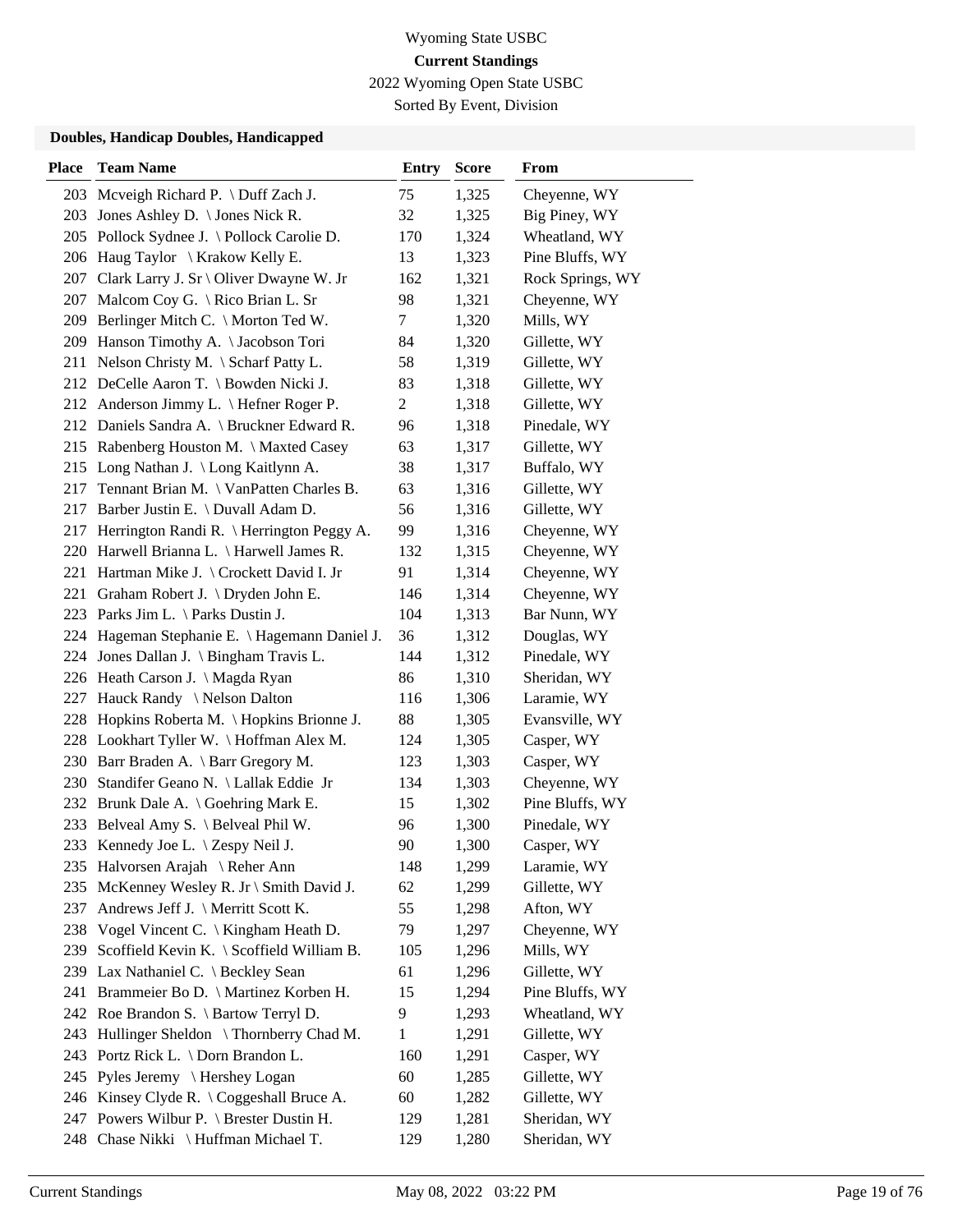2022 Wyoming Open State USBC

Sorted By Event, Division

| <b>Place</b> | <b>Team Name</b>                                | <b>Entry</b> | <b>Score</b> | From             |
|--------------|-------------------------------------------------|--------------|--------------|------------------|
|              | 248 Krizan Ron P. \Trumbull Bob D.              | 110          | 1,280        | Laramie, WY      |
|              | 248 Langhoff Vicki L. \ Langhoff Robert O.      | 132          | 1,280        | Cheyenne, WY     |
| 251          | Kivela Jon S. \ McWilliams Theodore J.          | 104          | 1,279        | Bar Nunn, WY     |
| 251          | Satake Waylon D. \Thaler Jakob M.               | 149          | 1,279        | Laramie, WY      |
| 253          | Alexander Marvene M. \Alexander Jeffrey L.      | 96           | 1,277        | Pinedale, WY     |
|              | 254 Freier Rodney W. Jr \ Ferrel Gilbert R.     | 5            | 1,274        | Cheyenne, WY     |
|              | 254 Shields Bailey \ Shields Cheree A.          | 59           | 1,274        | Gillette, WY     |
|              | 256 Bushong David A. \ Parsons Paul             | 74           | 1,272        | Cheyenne, WY     |
|              | 256 Lang Tim \ Zitek Jim                        | 26           | 1,272        | Pine Bluffs, WY  |
| 258          | Clark Braxton J. \ Kriz Kelley G.               | 22           | 1,271        | Pine Bluffs, WY  |
|              | 259 Munn George T. \ Anderson Christopher K.    | 110          | 1,269        | Laramie, WY      |
| 260          | Chatelain Brandi R. \ Chatelain Cody D.         | 45           | 1,267        | Big Piney, WY    |
| 261          | Johnson Nic \ Johnson Craig A.                  | 26           | 1,265        | Pine Bluffs, WY  |
|              | 262 Williams Donald A. \ Hardesty Jamie L.      | 35           | 1,263        | Wyarno, WY       |
|              | 263 Amende Barry L. \ Browne Michael W.         | 35           | 1,262        | Wyarno, WY       |
|              | 264 Monroe Ian J. \ Hackleman Robert D.         | 158          | 1,261        | Casper, WY       |
|              | 265 Leavitt Shaun B. \ Leavitt Ryan R.          | 55           | 1,259        | Afton, WY        |
|              | 266 Pollard Michael A. \ Mork Bluford B.        | 134          | 1,256        | Cheyenne, WY     |
|              | 267 Miller Leo V. \ Lang Robbie L. Jr           | 63           | 1,254        | Gillette, WY     |
|              | 268 Eliason Robert C. \Thomas Burton R. Jr      | 102          | 1,253        | Cheyenne, WY     |
|              | 269 Hazen Matt \ Peterson Eric J.               | 106          | 1,252        | Wheatland, WY    |
| 270          | Hansen Amy \ Hansen Brendon                     | 55           | 1,247        | Afton, WY        |
| 271          | Stainbrook Jeffrey S. \ Dean Jason T.           | 165          | 1,246        | Rock Springs, WY |
|              | 272 Fletcher Steve Q. \ Burns Samuel            | 122          | 1,245        | Gillette, WY     |
| 273          | Prestwood Cody \ Moss Zachary D.                | 115          | 1,242        | Cheyenne, WY     |
| 273          | Spigner Isaiah A. \ Mueller Brian C.            | 134          | 1,242        | Cheyenne, WY     |
| 273          | Divis Mike T. \ Hershey Sabrena                 | 62           | 1,242        | Gillette, WY     |
| 276          | Howard Kevin M. $\setminus$ St John Thomas V.   | 94           | 1,240        | Casper, WY       |
| 277          | Locken Korrie \ Wanke Marla L.                  | 58           | 1,231        | Gillette, WY     |
| 278          | Hawley Ryan J. \ Robinett Buzzard               | 9            | 1,230        | Wheatland, WY    |
|              | 279 Moon Gregg L. \ Shields Rick A.             | 91           | 1,229        | Cheyenne, WY     |
|              | 280 Medley Kelly M. \ Medley Devin R.           | 99           | 1,227        | Cheyenne, WY     |
| 280 -        | Schmitt Lyle J. \ Pitman Bradley                | 84           | 1,227        | Gillette, WY     |
| 282          | Zespy Eric M. $\ \ \$ Zespy Troy D.             | 90           | 1,226        | Casper, WY       |
| 283          | Mills Richard E. $\setminus$ Nuzum Lance K.     | 57           | 1,225        | Gillette, WY     |
|              | 284 Miller Matt L. Jr \ Miller Mark D.          | 154          | 1,224        | Glenrock, WY     |
| 284          | Popham Jason W. \ Hettinger Tim                 | 21           | 1,224        | Pine Bluffs, WY  |
| 286          | Copeland Lisa R. $\backslash$ Forrester John E. | 46           | 1,220        | Big Piney, WY    |
| 287          | Miller James D. \ Bowden Tom E.                 | 83           | 1,213        | Gillette, WY     |
| 288          | Hunt Jordan \ O'Bryan Cody A.                   | 157          | 1,212        | Gillette, WY     |
| 289          | Mikkelson Ronnie A. \Nelson Robert L.           | 57           | 1,208        | Gillette, WY     |
| 290          | Geile Mike $\setminus$ Geile Colby C.           | 103          | 1,204        | Wheatland, WY    |
| 291          | Cullimore Mitch H. \ Booth Kalen D.             | 141          | 1,202        | Afton, WY        |
|              | 292 Wolf Elizabeth P. \ Levengood John W.       | 78           | 1,201        | Cheyenne, WY     |
| 293          | Jones Bimbo D. \ Trimble Steve W.               | 28           | 1,197        | Pine Bluffs, WY  |
|              | 294 Heath James W. \Heath Tristan J.            | 86           | 1,195        | Sheridan, WY     |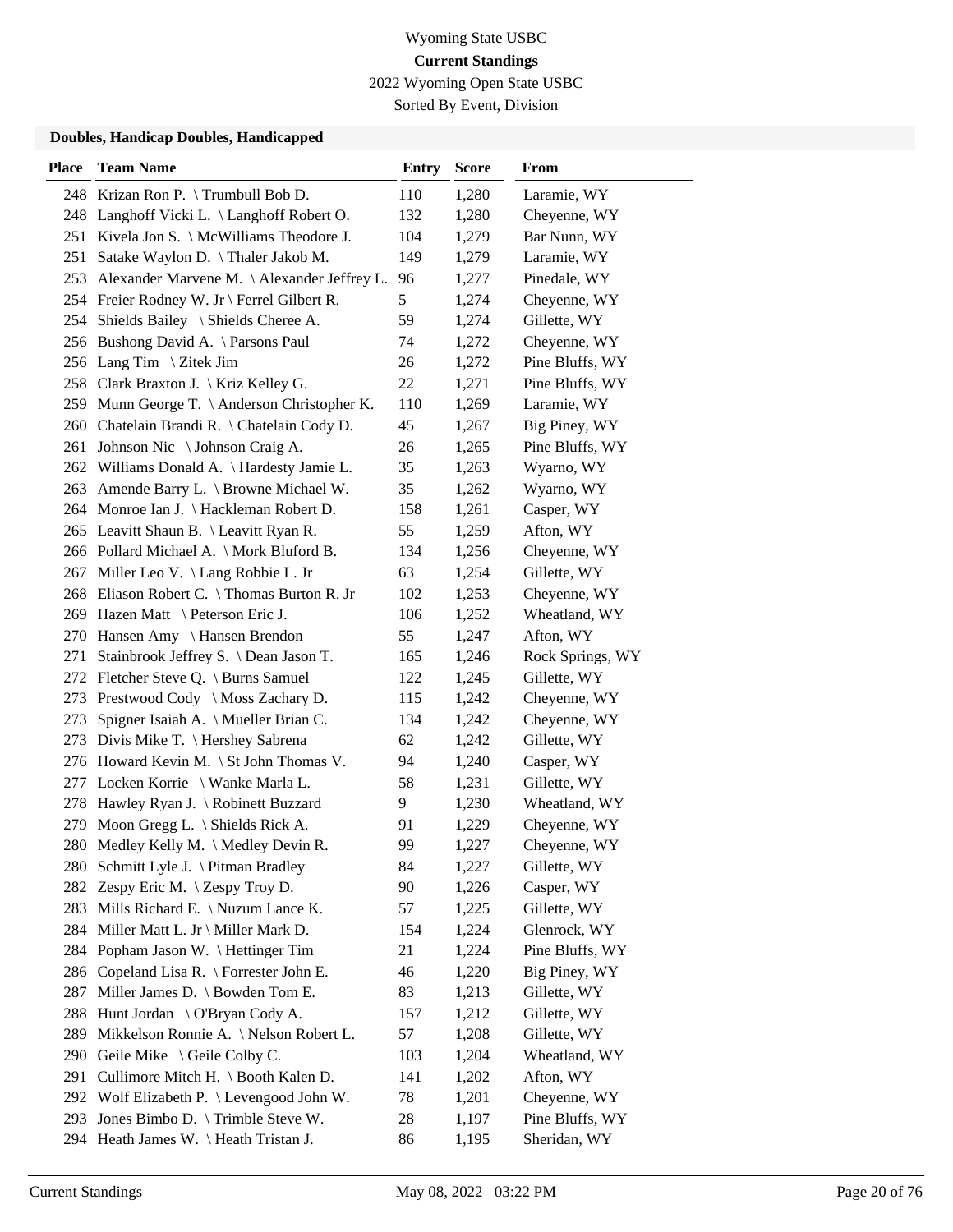2022 Wyoming Open State USBC

Sorted By Event, Division

### **Doubles, Handicap Doubles, Handicapped**

|     | <b>Place</b> Team Name                        | Entry | <b>Score</b> | <b>From</b>  |
|-----|-----------------------------------------------|-------|--------------|--------------|
|     | 294 Watkins Carla \ Watkins Bobby H.          | 119   | 1,195        | Sheridan, WY |
|     | 294 Schroefel Scott L. \ Des'Hotel Devan J.   | 159   | 1,195        | Casper, WY   |
| 297 | Phipps Dale E. $\setminus$ Graham Dennis      | 42    | 1,189        | Gillette, WY |
|     | 298 Wright Don R. \ Cook Kevin C.             | 158   | 1,186        | Casper, WY   |
|     | 299 Merritt Beau J. \ Hemmert Trayson P.      | 141   | 1,180        | Afton, WY    |
|     | 300 Music Christian \ Music Philip D.         | 94    | 1,165        | Casper, WY   |
|     | 301 Brazell Chuck A. \ Redding Shanendoah A.  | 80    | 1,164        | Worland, WY  |
|     | 302 Esquibel David \ Allen Kyle               | 56    | 1,163        | Gillette, WY |
|     | 303 Newman Jaxson \ Heiner Kaden              | 54    | 1,157        | Thayne, WY   |
|     | 304 Hensley Shea M. \ Ellis Gordon W.         | 124   | 1,130        | Casper, WY   |
|     | 305 Rich Kelly B. \ Hansen Colter             | 53    | 1,127        | Afton, WY    |
|     | 306 Landon Courtney J. \ Orona Christopher C. | 133   | 949          | Chevenne, WY |

The lowest score to cash is 1480.

| <b>Place</b> | <b>Team Name</b>          | <b>Entry</b> | <b>Score</b> | From            |
|--------------|---------------------------|--------------|--------------|-----------------|
| $\mathbf{1}$ | Heppner Wyatt R.          | 161          | 912          | Buffalo, WY     |
| 2            | Copley Parick L.          | 107          | 835          | Cheyenne, WY    |
| 3            | Allen Scott               | 116          | 822          | Laramie, WY     |
| 4            | <b>Scharf Randy</b>       | 61           | 815          | Gillette, WY    |
| 5            | Richards Danny L.         | $\tau$       | 814          | Mills, WY       |
| 6            | Garcia William (Billy) P. | 92           | 811          | Cheyenne, WY    |
| 7            | Miller Amanda J.          | 154          | 802          | Glenrock, WY    |
| 8            | Anschutz Jim R.           | 44           | 800          | Big Piney, WY   |
| 9            | Davidson Dustin A.        | 160          | 797          | Casper, WY      |
| 10           | Fertig Weston T.          | 47           | 795          | cheyenne, WY    |
| 10           | Scharf Patty L.           | 58           | 795          | Gillette, WY    |
| 12           | Franklin Josh S.          | 3            | 794          | Casper, WY      |
| 13           | Huffman Carl W.           | 33           | 792          | Cheyenne, WY    |
| 13           | Amende Barry L.           | 35           | 792          | Wyarno, WY      |
| 15           | McDaniel Charles(Chas) R. | 75           | 791          | Cheyenne, WY    |
| 15           | Hoffman William H. Jr     | 6            | 791          | Casper, WY      |
| 17           | Zitek Jared K.            | 26           | 789          | Pine Bluffs, WY |
| 18           | Knoll Andrew I.           | 3            | 784          | Casper, WY      |
| 19           | Herrington Lisa           | 99           | 781          | Cheyenne, WY    |
| 19           | Bartow Terry L.           | 8            | 781          | Wheatland, WY   |
| 21           | Barreno Jewel R.          | 147          | 780          | Laramie, WY     |
| 22           | Harwell Brianna L.        | 132          | 778          | Cheyenne, WY    |
| 23           | Honaker Michael B.        | 97           | 775          | Cheyenne, WY    |
| 24           | White Brad A.             | 105          | 774          | Mills, WY       |
| 25           | Archuleta Joe             | 82           | 772          | Cheyenne, WY    |
| 26           | Pollock Carolie D.        | 170          | 771          | Wheatland, WY   |
| 27           | Cordes David M.           | 109          | 770          | Wheatland, WY   |
| 27           | Armstrong Kyle Z.         | 38           | 770          | Buffalo, WY     |
| 27           | Waite Darren              | 60           | 770          | Gillette, WY    |
| 30           | Hopkins Jim L.            | 73           | 769          | Casper, WY      |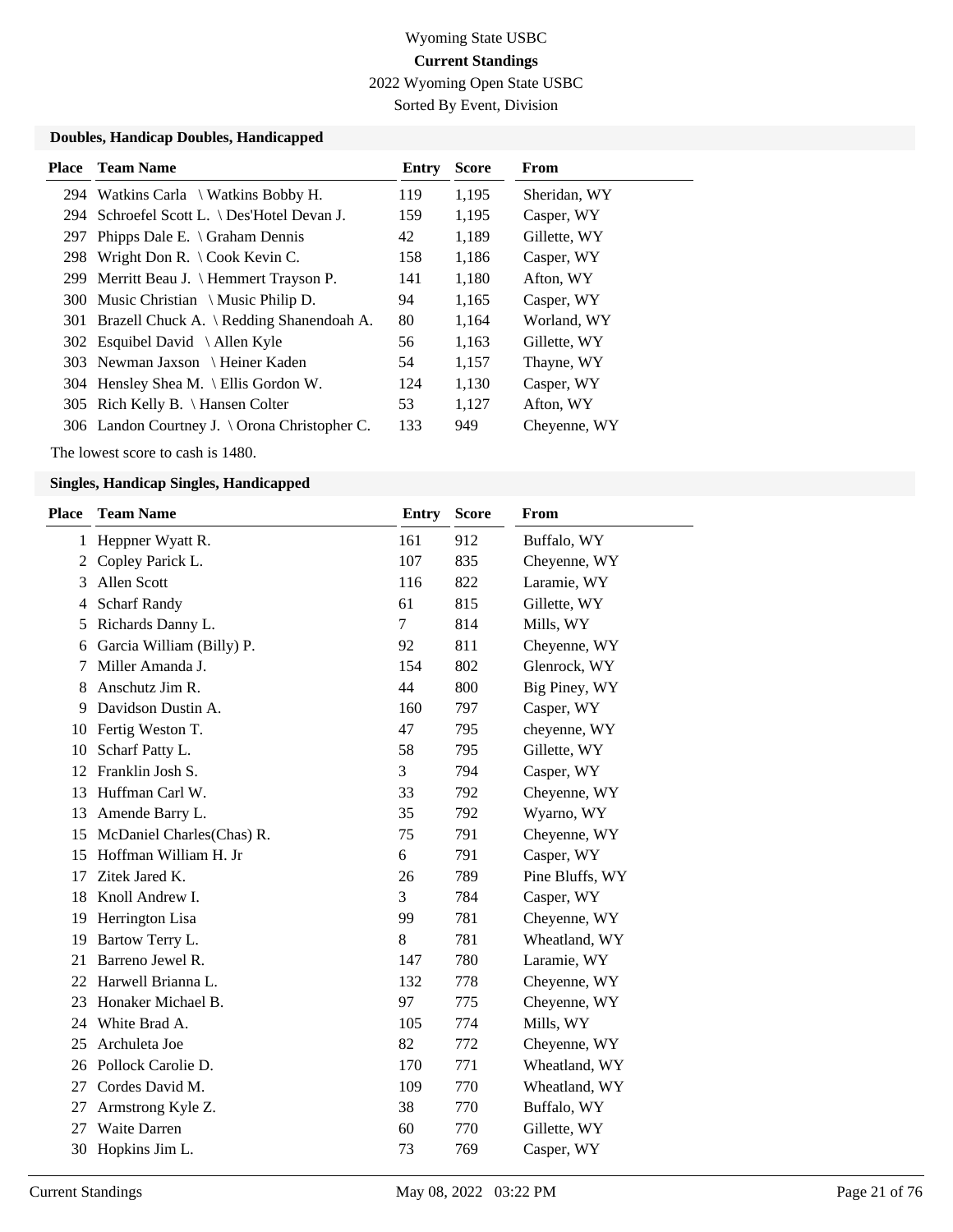2022 Wyoming Open State USBC

Sorted By Event, Division

| <b>Place</b> | <b>Team Name</b>       | <b>Entry</b> | <b>Score</b> | From             |
|--------------|------------------------|--------------|--------------|------------------|
| 31           | <b>Bowring Beau</b>    | 153          | 768          | Cheyenne, WY     |
| 32           | Wright Kelly L.        | 78           | 767          | Cheyenne, WY     |
| 32           | Poppell Dan B.         | 150          | 767          | Sheridan, WY     |
| 32           | Johnson Megan          | 40           | 767          | Buffalo, WY      |
| 35           | Martinez Phil          | 163          | 766          | Rock Springs, WY |
| 35           | Hopkins Brionne J.     | 88           | 766          | Evansville, WY   |
| 37           | Rouse Greg             | 44           | 765          | Big Piney, WY    |
| 37           | Johnson Patrick M.     | 131          | 765          | Gillette, WY     |
| 39           | Holcombe Rodney E.     | 48           | 764          | Cheyenne, WY     |
| 39           | Hatzenbiler Steve D.   | 89           | 764          | Ranchester, WY   |
| 41           | Rico Brian L. Sr       | 98           | 763          | Cheyenne, WY     |
| 42           | Schoolcraft Shawn D.   | 39           | 762          | Buffalo, WY      |
| 43           | Barnes Willard J.      | 37           | 761          | Buffalo, WY      |
| 43           | Green Crystal J.       | 34           | 761          | Gillette, WY     |
| 43           | Lacey Samantha         | 120          | 761          | Sheridan, WY     |
| 46           | Medley Kelly M.        | 99           | 760          | Cheyenne, WY     |
| 46           | Layton Michael C.      | 93           | 760          | Casper, WY       |
| 48           | Divis Jessica L.       | 59           | 759          | Gillette, WY     |
| 49           | McKenney Wesley R. Jr  | 62           | 758          | Gillette, WY     |
| 49           | Macha Curt R.          | 89           | 758          | Ranchester, WY   |
| 51           | Koehn Shawn            | 13           | 757          | Pine Bluffs, WY  |
| 51           | Turbeville Leatcher E. | 72           | 757          | Cheyenne, WY     |
| 51           | Roberts Amanda L.      | 138          | 757          | Cheyenne, WY     |
|              | 54 Romain Dona         | 151          | 756          | Cheyenne, WY     |
|              | 54 Zitek Chris J.      | 22           | 756          | Pine Bluffs, WY  |
| 54           | Goetz Tyler J.         | 130          | 756          | Gillette, WY     |
| 57           | Kearin Michael         | 41           | 755          | Worland, WY      |
|              | 57 Erickson Matthew R. | 48           | 755          | Cheyenne, WY     |
| 59           | Pollard Darian N.      | 135          | 754          | Cheyenne, WY     |
| 60           | Hammill Cyanne M.      | 129          | 753          | Sheridan, WY     |
| 61           | Borm Stacy L.          | 30           | 752          | Cheyenne, WY     |
|              | 62 Doughty Joshua M.   | 92           | 751          | Cheyenne, WY     |
|              | 62 Cox Neil D.         | 81           | 751          | Cheyenne, WY     |
| 62           | Long Nathan J.         | 38           | 751          | Buffalo, WY      |
| 65           | <b>Tucker Terry</b>    | 40           | 749          | Buffalo, WY      |
|              | 66 Decker Ryan P.      | 118          | 748          | Worland, WY      |
| 66           | Hall Troy T.           | 151          | 748          | Cheyenne, WY     |
| 68           | Vosler Luke            | 97           | 747          | Cheyenne, WY     |
| 68           | Stainbrook Jon T.      | 164          | 747          | Rock Springs, WY |
| 68           | Jones Ashley D.        | 32           | 747          | Big Piney, WY    |
| 71           | Phelps Garth B.        | 157          | 746          | Gillette, WY     |
| 71           | Miller Leo V.          | 63           | 746          | Gillette, WY     |
| 71           | Disano Chase L.        | 162          | 746          | Rock Springs, WY |
| 74           | Belveal Amy S.         | 96           | 745          | Pinedale, WY     |
| 75           | Heath Carson J.        | 86           | 741          | Sheridan, WY     |
| 75           | <b>Maxted Casey</b>    | 63           | 741          | Gillette, WY     |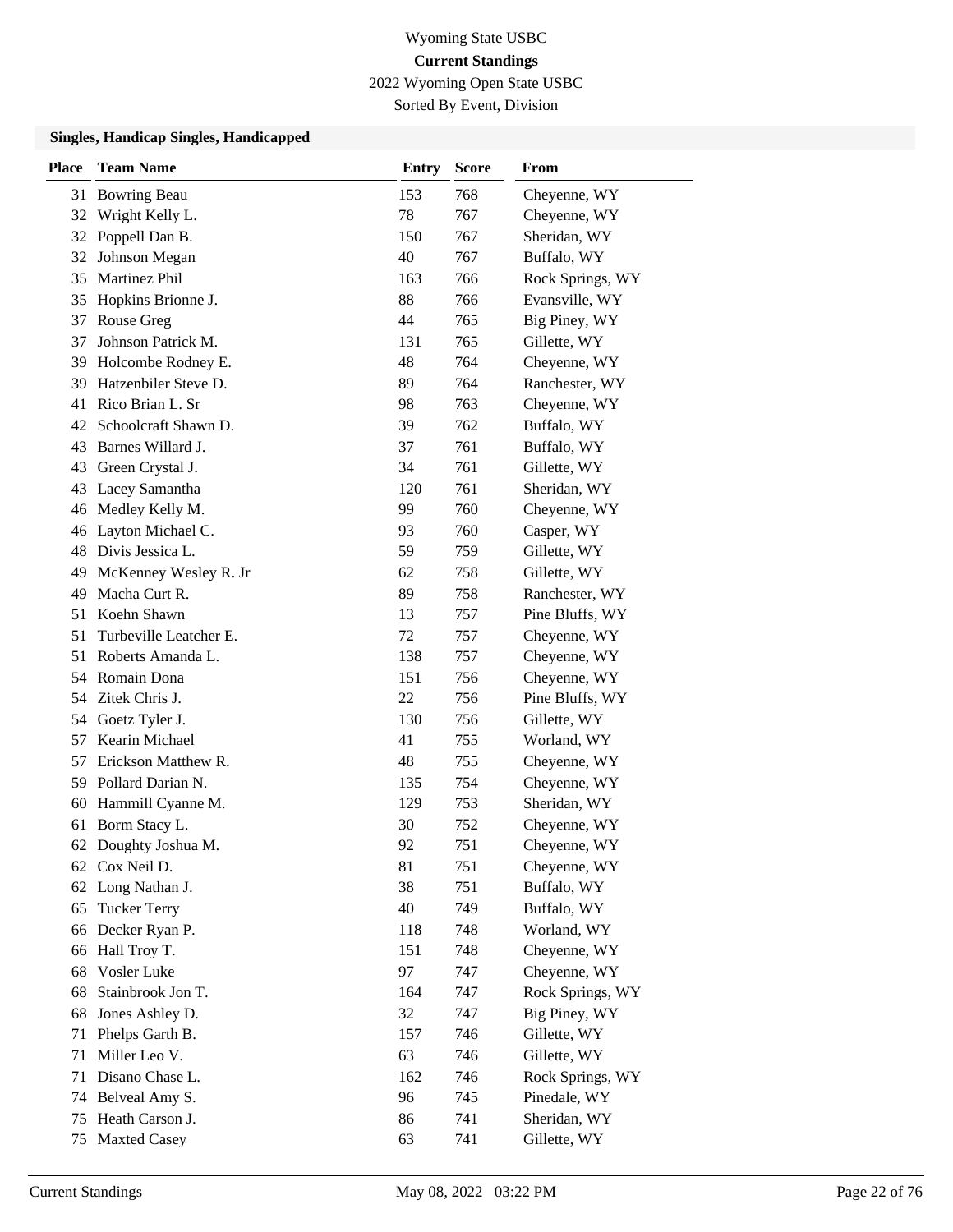2022 Wyoming Open State USBC

Sorted By Event, Division

| <b>Place</b> | <b>Team Name</b>      | <b>Entry</b> | <b>Score</b> | <b>From</b>      |
|--------------|-----------------------|--------------|--------------|------------------|
| 77           | Vogel Elizabeth M.    | 79           | 740          | Cheyenne, WY     |
| 77           | Naranjo Landon N.     | 153          | 740          | Cheyenne, WY     |
| 77           | Charley Robert L.     | 135          | 740          | Cheyenne, WY     |
| 80           | Martin Michael S. Jr  | 115          | 738          | Cheyenne, WY     |
| 80           | Gauthier Austin       | 79           | 738          | Cheyenne, WY     |
| 80           | Berlinger Tyler R.    | 7            | 738          | Mills, WY        |
| 80           | Ice Bradley G.        | 163          | 738          | Rock Springs, WY |
| 84           | Boyer Jeremy R.       | 164          | 737          | Rock Springs, WY |
| 84           | Krakow Ken A.         | 28           | 737          | Pine Bluffs, WY  |
| 84           | Rathbone Kenneth E.   | 33           | 737          | Cheyenne, WY     |
| 84           | Demello Gary B.       | 142          | 737          | Laramie, WY      |
| 84           | Allbright Harold C.   | 9            | 737          | Wheatland, WY    |
| 89           | Varela Ivan           | 144          | 736          | Pinedale, WY     |
| 89           | Brand Jackie L.       | 138          | 736          | Cheyenne, WY     |
| 89           | Vejrostek James J.    | 151          | 736          | Cheyenne, WY     |
| 89           | Miller Brandi J.      | 18           | 736          | Pine Bluffs, WY  |
| 89           | Fornstrom Haize C.    | 25           | 736          | Pine Bluffs, WY  |
| 94           | Lallak Eddie Jr       | 134          | 735          | Cheyenne, WY     |
| 94           | Reed Wayne A.         | 6            | 735          | Casper, WY       |
| 94           | Aagard Mitchell S.    | 41           | 735          | Worland, WY      |
| 97           | Rabenberg Houston M.  | 63           | 734          | Gillette, WY     |
| 97           | Lopez Christopher     | 146          | 734          | Cheyenne, WY     |
| 97           | Brannaman Chad J.     | 47           | 734          | cheyenne, WY     |
| 100          | Kiser Kyle            | 107          | 733          | Cheyenne, WY     |
| 100          | <b>Stayer Ashley</b>  | 113          | 733          | Cheyenne, WY     |
| 100          | Harwell James R.      | 132          | 733          | Cheyenne, WY     |
| 100          | Owsley Shilo A.       | 138          | 733          | Cheyenne, WY     |
| 104          | Newnum Christopher M. | 30           | 732          | Cheyenne, WY     |
| 105          | Collins Devin E.      | 146          | 731          | Cheyenne, WY     |
|              | 105 Barber Josh R.    | 150          | 731          | Sheridan, WY     |
| 105          | Alcaraz Greg          | 118          | 731          | Worland, WY      |
| 108          | Waite William         | 61           | 730          | Gillette, WY     |
|              | 108 Copeland Lisa R.  | 46           | 730          | Big Piney, WY    |
|              | 108 Radach Jeff       | 89           | 730          | Ranchester, WY   |
| 111          | Stolz Ed              | 138          | 729          | Cheyenne, WY     |
| 111          | Cox Kim S.            | 81           | 729          | Cheyenne, WY     |
| 111          | Cummings Jim J.       | 123          | 729          | Casper, WY       |
|              | 111 Rosenthal Neal S. | 37           | 729          | Buffalo, WY      |
| 111          | Jacobson Tori         | 84           | 729          | Gillette, WY     |
|              | 116 Shields Cheree A. | 59           | 727          | Gillette, WY     |
| 116          | <b>Williams Misty</b> | 99           | 727          | Cheyenne, WY     |
|              | 116 Kraft Jacob C.    | 120          | 727          | Sheridan, WY     |
| 119          | Oleson David Jr       | 86           | 726          | Sheridan, WY     |
|              | 119 Mohar Austin      | 164          | 726          | Rock Springs, WY |
|              | 119 Wernick Jarrod R. | 30           | 726          | Cheyenne, WY     |
| 119          | Mueller Brian C.      | 134          | 726          | Cheyenne, WY     |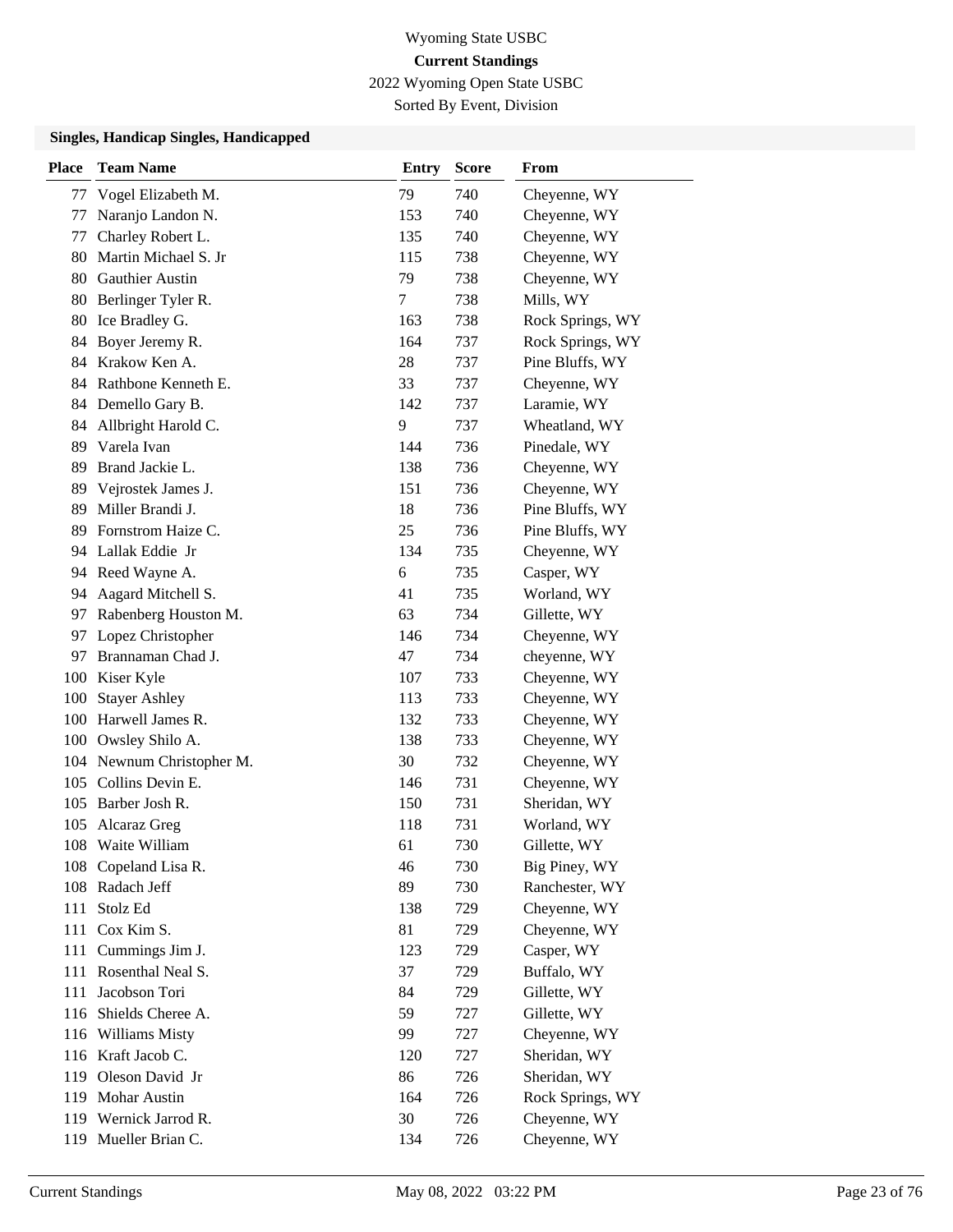2022 Wyoming Open State USBC

Sorted By Event, Division

| <b>Place</b> | <b>Team Name</b>             | <b>Entry</b>   | <b>Score</b> | From             |
|--------------|------------------------------|----------------|--------------|------------------|
| 119          | Grayeda Jason R.             | 118            | 726          | Worland, WY      |
|              | 124 White Justin T.          | 37             | 725          | Buffalo, WY      |
|              | 124 Cortez Nicholas J.       | 153            | 725          | Cheyenne, WY     |
|              | 126 Cook Shawn M.            | $\overline{4}$ | 724          | Cheyenne, WY     |
|              | 126 World Charles I.         | 75             | 724          | Cheyenne, WY     |
|              | 126 Link Nathan A.           | 150            | 724          | Sheridan, WY     |
|              | 126 Kaiser Matt D.           | 37             | 724          | Buffalo, WY      |
|              | 130 Armstrong Zach           | 38             | 723          | Buffalo, WY      |
|              | 130 Hawley Ryan J.           | 9              | 723          | Wheatland, WY    |
| 130          | Rogers Joshua W.             | 32             | 723          | Big Piney, WY    |
| 130          | <b>Walton Kevin</b>          | 44             | 723          | Big Piney, WY    |
|              | 130 Feiock Rodney D.         | 29             | 723          | Pinedale, WY     |
| 130          | Christensen Kevin B.         | 114            | 723          | Laramie, WY      |
|              | 130 Herrington Randi R.      | 99             | 723          | Cheyenne, WY     |
| 130          | Havens Rodney L.             | 117            | 723          | Cheyenne, WY     |
|              | 138 Barrows Stephen P.       | 33             | 722          | Cheyenne, WY     |
| 138          | Green Sandy                  | 119            | 722          | Sheridan, WY     |
| 140          | Eliason Robert C.            | 102            | 721          | Cheyenne, WY     |
| 140          | Rico Brian J. Jr             | 98             | 721          | Cheyenne, WY     |
| 140          | Des'Hotel Devan J.           | 159            | 721          | Casper, WY       |
| 143          | Cline Robert J.              | 98             | 720          | Cheyenne, WY     |
| 143          | Kennedy Kimberly K.          | 87             | 720          | Cheyenne, WY     |
| 143          | Wagner Douglas A.            | 2              | 720          | Gillette, WY     |
|              | 146 McCormick James K.       | 40             | 719          | Buffalo, WY      |
| 146          | Haynes Al Sr                 | 75             | 719          | Cheyenne, WY     |
|              | 146 Poling Dale C.           | 30             | 719          | Cheyenne, WY     |
|              | 146 Powers Wilbur P.         | 129            | 719          | Sheridan, WY     |
|              | 146 Jones Darrell L.         | 26             | 719          | Pine Bluffs, WY  |
| 146          | Battisti Albert R. Jr        | 162            | 719          | Rock Springs, WY |
| 152          | Magda Ryan                   | 86             | 718          | Sheridan, WY     |
|              | 152 Pacheco Joseph P.        | 74             | 718          | Cheyenne, WY     |
|              | 154 Kingham Heath D.         | 79             | 717          | Cheyenne, WY     |
|              | 154 Stayer Chris             | 113            | 717          | Cheyenne, WY     |
| 154          | <b>Toth Erik</b>             | 130            | 717          | Gillette, WY     |
|              | 154 Divis Mike T.            | 62             | 717          | Gillette, WY     |
|              | 158 Roberts Camille H.       | 138            | 716          | Cheyenne, WY     |
| 158          | Imel Josh N.                 | 22             | 716          | Pine Bluffs, WY  |
| 158          | <b>Charley Raven</b>         | 164            | 716          | Rock Springs, WY |
| 161          | Barreno Jason                | 147            | 715          | Laramie, WY      |
| 161          | Munn George T.               | 110            | 715          | Laramie, WY      |
| 161          | Zespy Eric M.                | 90             | 715          | Casper, WY       |
| 161          | Deporter Jason               | 142            | 715          | Laramie, WY      |
|              | 161 Long Kaitlynn A.         | 38             | 715          | Buffalo, WY      |
|              | 166 Nannemann Christopher J. | 130            | 714          | Gillette, WY     |
|              | 166 Hinton Jon W.            | 115            | 714          | Cheyenne, WY     |
|              | 166 Cox Dillon J.            | 111            | 714          | Cheyenne, WY     |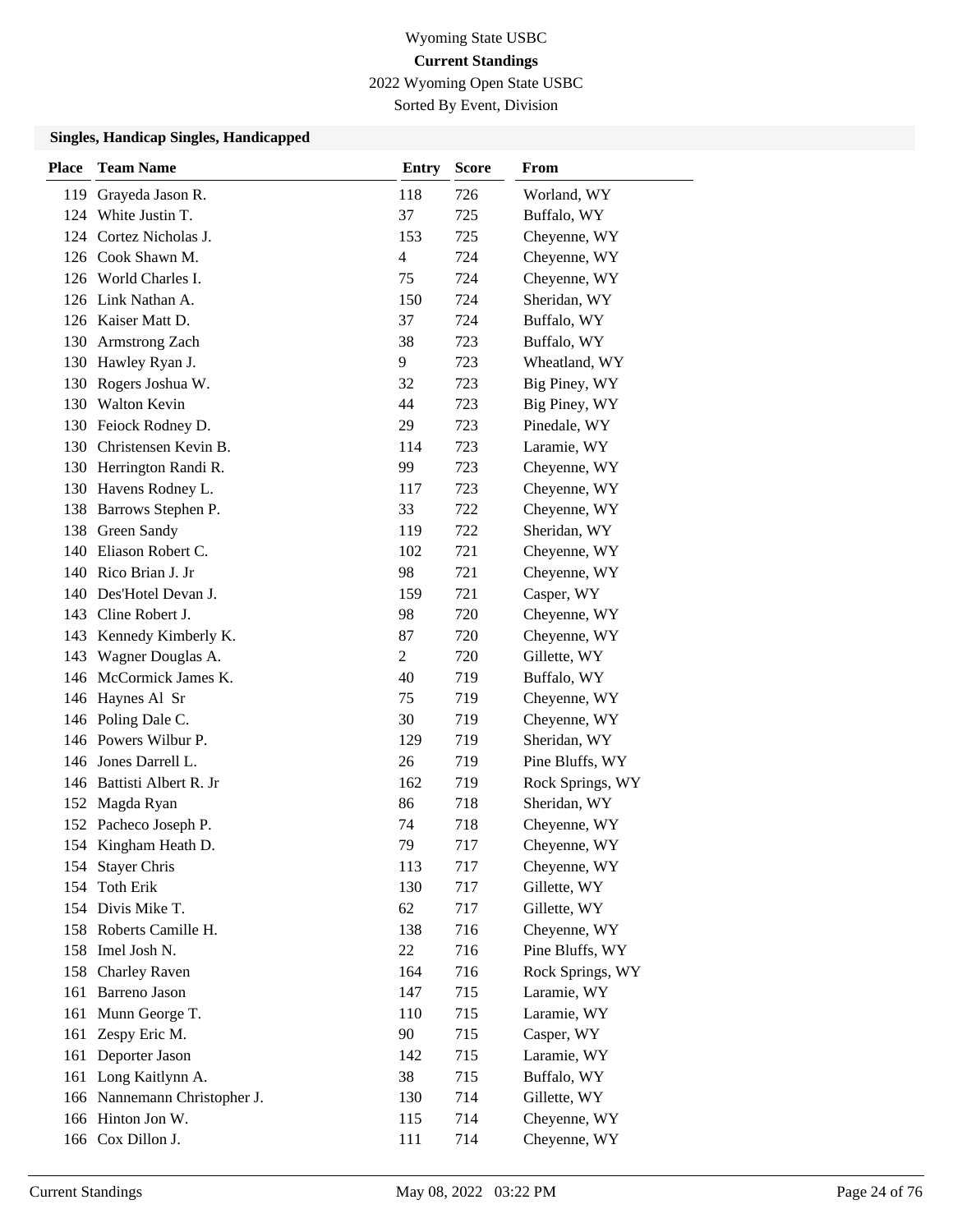2022 Wyoming Open State USBC

Sorted By Event, Division

| <b>Place</b> | <b>Team Name</b>        | <b>Entry</b>   | <b>Score</b> | From             |
|--------------|-------------------------|----------------|--------------|------------------|
|              | 166 Hauck Pamela G.     | 33             | 714          | Cheyenne, WY     |
|              | 166 Nelson Dalton       | 116            | 714          | Laramie, WY      |
| 171          | <b>Sutter Steve</b>     | 114            | 713          | Laramie, WY      |
| 171          | Jenkins Grant E.        | 8              | 713          | Wheatland, WY    |
|              | 173 Graham Mellinda J.  | 43             | 712          | Gillette, WY     |
|              | 173 Hawkins Shawn L.    | 47             | 712          | cheyenne, WY     |
|              | 175 Brown Kendall       | 87             | 711          | Cheyenne, WY     |
|              | 175 Berlinger Mitch C.  | 7              | 711          | Mills, WY        |
| 175          | Hottel Shelby R.        | 163            | 711          | Rock Springs, WY |
|              | 175 Evans Kevin D.      | 13             | 711          | Pine Bluffs, WY  |
| 179          | Schooley Eric           | 82             | 710          | Cheyenne, WY     |
|              | 179 Esquibel David      | 56             | 710          | Gillette, WY     |
| 179          | <b>Booher Rick</b>      | 41             | 710          | Worland, WY      |
|              | 182 Ranos Joseph        | 42             | 709          | Gillette, WY     |
|              | 182 Nelson Christy M.   | 58             | 709          | Gillette, WY     |
|              | 182 Fletcher Steve Q.   | 122            | 709          | Gillette, WY     |
|              | 185 Baker Betty L.      | 116            | 708          | Laramie, WY      |
| 185          | Demello Brody           | 142            | 708          | Laramie, WY      |
| 185          | Scoffield Kevin K.      | 105            | 708          | Mills, WY        |
| 185          | Hopkins Roberta M.      | 88             | 708          | Evansville, WY   |
| 189          | Neavill Maureen         | 119            | 707          | Sheridan, WY     |
|              | 189 Davis Jerry D.      | 109            | 707          | Wheatland, WY    |
| 191          | Warrington Randal G.    | 61             | 706          | Gillette, WY     |
|              | 191 Nowicki Brian S.    | 159            | 706          | Casper, WY       |
|              | 191 Drehobl David A. Sr | 151            | 706          | Cheyenne, WY     |
|              | 194 Langhoff Vicki L.   | 132            | 705          | Cheyenne, WY     |
|              | 194 Herrington Dave L.  | 101            | 705          | Cheyenne, WY     |
|              | 194 Freier Jennifer L.  | 113            | 705          | Cheyenne, WY     |
|              | 194 Cummings Felicia    | 124            | 705          | Casper, WY       |
|              | 194 Orham Sarah D.      | 29             | 705          | Pinedale, WY     |
|              | 199 Prestwood Cody      | 115            | 704          | Cheyenne, WY     |
|              | 199 Medley Devin R.     | 99             | 704          | Cheyenne, WY     |
|              | 199 Martinez Korben H.  | 15             | 704          | Pine Bluffs, WY  |
| 202          | Moss Zachary D.         | 115            | 703          | Cheyenne, WY     |
|              | 202 Boyd Bobby P.       | 5              | 703          | Cheyenne, WY     |
|              | 202 Landon Courtney J.  | 133            | 703          | Cheyenne, WY     |
|              | 202 Harwell Andrew J.   | 132            | 703          | Cheyenne, WY     |
|              | 202 Hunter Jarred S     | 136            | 703          | Cheyenne, WY     |
| 202          | Scoffield William B.    | 105            | 703          | Mills, WY        |
|              | 208 Bowden Tom E.       | 83             | 702          | Gillette, WY     |
| 208          | Barber Justin E.        | 56             | 702          | Gillette, WY     |
|              | 210 O'Bryan Cody A.     | 157            | 701          | Gillette, WY     |
|              | 210 Boedeker Ralph E.   | 53             | 701          | Afton, WY        |
|              | 210 Vogel Vincent C.    | 79             | 701          | Cheyenne, WY     |
|              | 213 Rico Alec           | 98             | 700          | Cheyenne, WY     |
|              | 213 Dixon Jessie M.     | $\overline{4}$ | 700          | Cheyenne, WY     |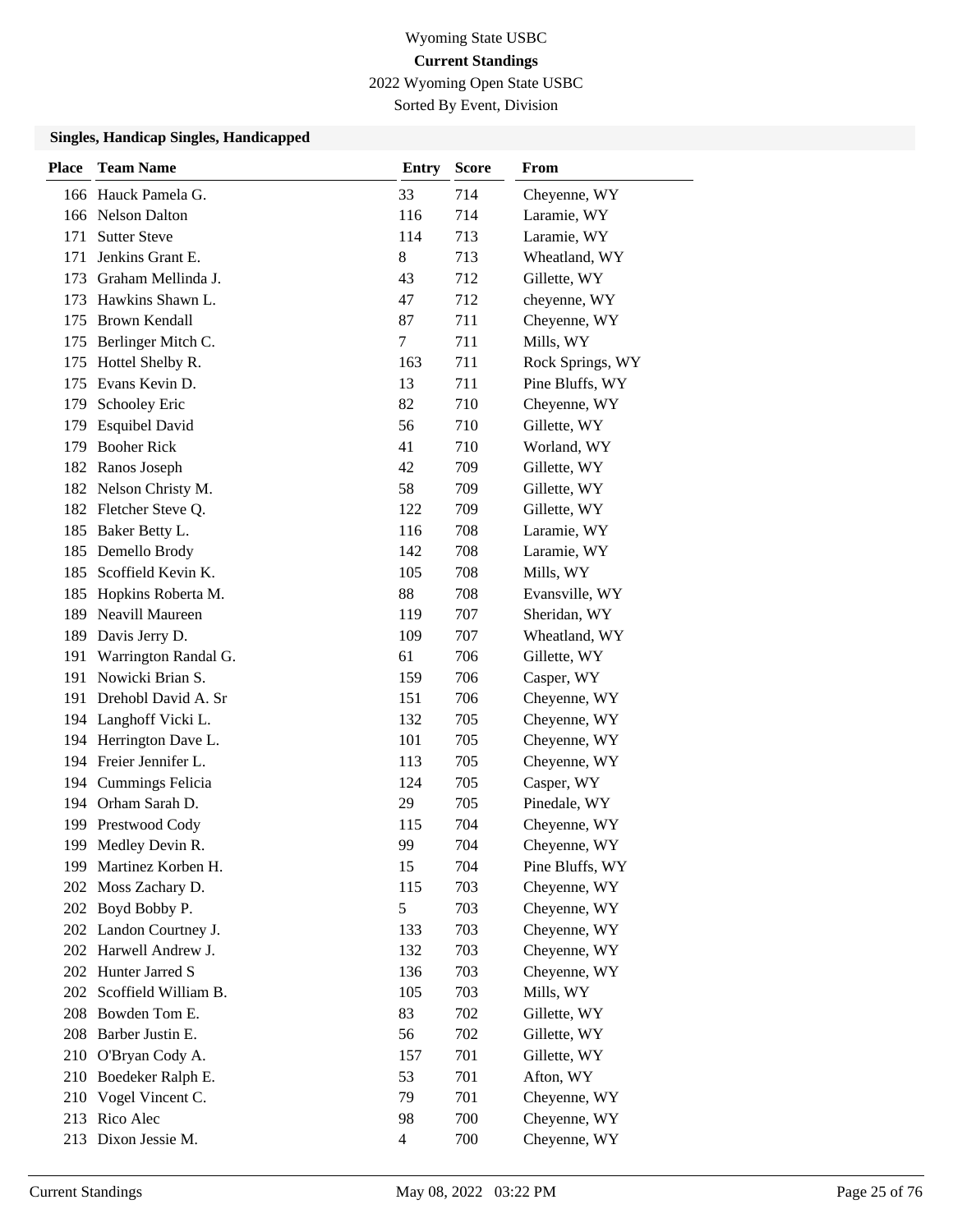2022 Wyoming Open State USBC

Sorted By Event, Division

| <b>Place</b> | <b>Team Name</b>        | <b>Entry</b> | <b>Score</b> | From             |
|--------------|-------------------------|--------------|--------------|------------------|
|              | 213 Pollock Sydnee J.   | 170          | 700          | Wheatland, WY    |
| 213          | Krakow Kodilyn          | 28           | 700          | Pine Bluffs, WY  |
| 213          | Harding Kiel W.         | 22           | 700          | Pine Bluffs, WY  |
| 213          | <b>Maston Austun</b>    | 8            | 700          | Wheatland, WY    |
| 213          | Jundt Mike D.           | 2            | 700          | Gillette, WY     |
| 220          | Hullinger Sheldon       | $\mathbf{1}$ | 699          | Gillette, WY     |
| 220          | Diede Mark              | 1            | 699          | Gillette, WY     |
|              | 220 Gill Jerry D.       | 95           | 699          | Sheridan, WY     |
| 220          | Thaler Jakob M.         | 149          | 699          | Laramie, WY      |
| 220          | Martin Michelle M.      | 121          | 699          | Cheyenne, WY     |
| 220          | Langhoff Dylan R.       | 132          | 699          | Cheyenne, WY     |
| 220          | Followell Trysta L.     | 152          | 699          | Cheyenne, WY     |
| 220          | Music Philip D.         | 94           | 699          | Casper, WY       |
| 228          | Waldron Michael E.      | 121          | 698          | Cheyenne, WY     |
| 228          | Cline Chance R.         | 98           | 698          | Cheyenne, WY     |
| 228          | Diggins Michael M.      | 95           | 698          | Sheridan, WY     |
| 228          | Green Jarrod            | 35           | 698          | Wyarno, WY       |
| 228          | Jenkins Kevin L.        | 109          | 698          | Wheatland, WY    |
| 233          | <b>Voss Shane</b>       | 29           | 697          | Pinedale, WY     |
| 233          | Jones Dallan J.         | 144          | 697          | Pinedale, WY     |
| 233          | Chatelain Brandi R.     | 45           | 697          | Big Piney, WY    |
| 233          | Young Ethan             | $\mathbf{1}$ | 697          | Gillette, WY     |
| 233          | Cass Ben                | 34           | 697          | Gillette, WY     |
| 233          | Shackelford Brian G.    | 97           | 697          | Cheyenne, WY     |
| 233          | Broyles David R.        | 72           | 697          | Cheyenne, WY     |
| 233          | Barr Gregory M.         | 123          | 697          | Casper, WY       |
| 241          | Young Nathan            | 47           | 696          | cheyenne, WY     |
| 241          | Frye William G.         | 138          | 696          | Cheyenne, WY     |
| 243          | Fredrickson Shawn K.    | 91           | 695          | Cheyenne, WY     |
| 243          | Hardesty Jamie L.       | 35           | 695          | Wyarno, WY       |
| 245          | Gerlock David D.        | 3            | 694          | Casper, WY       |
|              | 245 Phipps Dale E.      | 42           | 694          | Gillette, WY     |
|              | 245 Filbert Damon K.    | 39           | 694          | Buffalo, WY      |
| 248          | Jenkins Michael E.      | 118          | 693          | Worland, WY      |
|              | 248 Howard Kevin M.     | 94           | 693          | Casper, WY       |
|              | 248 Bell Mike R.        | 92           | 693          | Cheyenne, WY     |
|              | 248 Keksi Casey A.      | 136          | 693          | Cheyenne, WY     |
| 252          | Dixon Michael L.        | 4            | 692          | Cheyenne, WY     |
| 252          | Flores Angelo           | 122          | 692          | Gillette, WY     |
|              | 252 Caldwell Cody A.    | 114          | 692          | Laramie, WY      |
|              | 252 Dean Jason T.       | 165          | 692          | Rock Springs, WY |
|              | 256 Halvorsen Colby     | 147          | 691          | Laramie, WY      |
|              | 256 Clasen Lenny A.     | 159          | 691          | Casper, WY       |
|              | 256 Mead Rick           | 118          | 691          | Worland, WY      |
|              | 256 Orham Mike E.       | 44           | 691          | Big Piney, WY    |
|              | 260 Elfering Roxanne J. | 53           | 690          | Afton, WY        |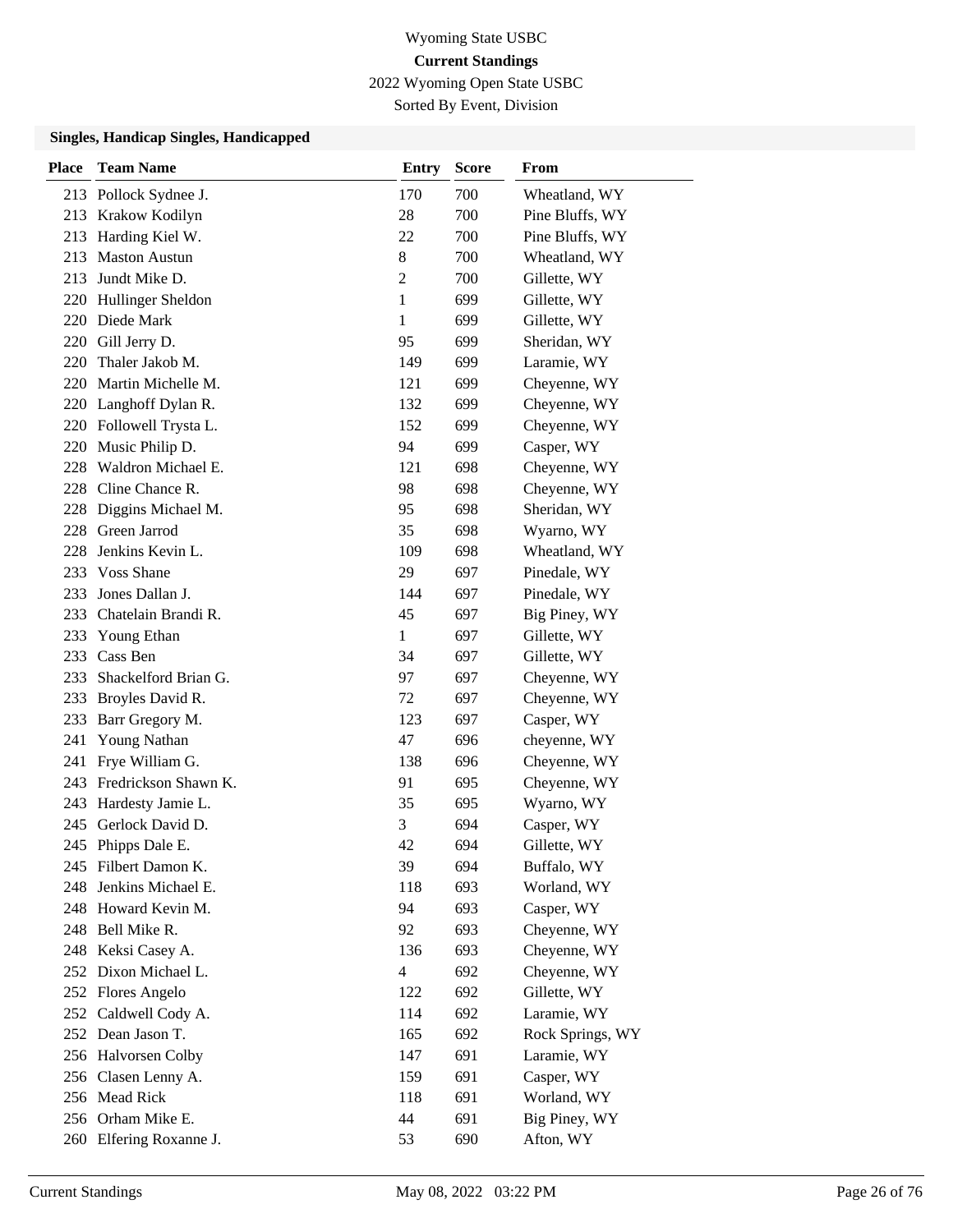2022 Wyoming Open State USBC

Sorted By Event, Division

| <b>Place</b> | <b>Team Name</b>         | Entry | <b>Score</b> | <b>From</b>      |
|--------------|--------------------------|-------|--------------|------------------|
|              | 260 Merritt Scott K.     | 55    | 690          | Afton, WY        |
|              | 260 Rathai Kody J.       | 157   | 690          | Gillette, WY     |
| 263          | <b>Hensley Robert</b>    | 83    | 689          | Gillette, WY     |
| 263          | Vrska Phil               | 29    | 689          | Pinedale, WY     |
|              | 263 Kriz Kelley G.       | 22    | 689          | Pine Bluffs, WY  |
|              | 266 Wootton Mike W.      | 95    | 688          | Sheridan, WY     |
|              | 266 Berlinger Shannon L. | 6     | 688          | Casper, WY       |
|              | 268 Hartman Mike J.      | 91    | 687          | Cheyenne, WY     |
|              | 268 Followell Tony L.    | 152   | 687          | Cheyenne, WY     |
|              | 268 Williams Donald A.   | 35    | 687          | Wyarno, WY       |
| 271          | Watkins Bobby H.         | 119   | 686          | Sheridan, WY     |
| 271          | Crane Brenda J.          | 117   | 686          | Cheyenne, WY     |
| 271          | Levengood Leo            | 78    | 686          | Cheyenne, WY     |
| 271          | <b>Housley Thomas</b>    | 72    | 686          | Cheyenne, WY     |
| 275          | Martin Amy L.            | 115   | 685          | Cheyenne, WY     |
| 275          | Jones Jason L.           | 147   | 685          | Laramie, WY      |
| 275          | Hullinger Corey E.       | 61    | 685          | Gillette, WY     |
| 278          | Sutter Sharron K.        | 114   | 684          | Laramie, WY      |
| 278          | Zitek Jim                | 26    | 684          | Pine Bluffs, WY  |
|              | 278 Langhoff Michael M.  | 33    | 684          | Cheyenne, WY     |
| 278          | Briggs Mark A.           | 48    | 684          | Cheyenne, WY     |
|              | 282 Havens Logan A.      | 117   | 683          | Cheyenne, WY     |
|              | 282 Hackleman Robert D.  | 158   | 683          | Casper, WY       |
|              | 282 Galloway Matt        | 158   | 683          | Casper, WY       |
|              | 282 Eastman Bryce L.     | 25    | 683          | Pine Bluffs, WY  |
|              | 282 Johnson Craig A.     | 26    | 683          | Pine Bluffs, WY  |
|              | 287 Lacey Ashley M.      | 120   | 682          | Sheridan, WY     |
| 287          | Horner Richard A.        | 149   | 682          | Laramie, WY      |
| 287          | Dupape Eric L.           | 163   | 682          | Rock Springs, WY |
| 287          | Hagemann Daniel J.       | 36    | 682          | Douglas, WY      |
| 287          | Facio Jessica L.         | 133   | 682          | Cheyenne, WY     |
| 287          | Janezich Glenn A.        | 4     | 682          | Cheyenne, WY     |
| 287          | Crockett David I. Jr     | 91    | 682          | Cheyenne, WY     |
| 287          | McCaslin Derrick L.      | 54    | 682          | Thayne, WY       |
|              | 287 Hall Richard C.      | 37    | 682          | Buffalo, WY      |
|              | 296 Geile Colby C.       | 103   | 681          | Wheatland, WY    |
|              | 296 Jackson Brian W.     | 106   | 681          | Wheatland, WY    |
|              | 296 Bartow Terryl D.     | 9     | 681          | Wheatland, WY    |
|              | 296 Cummings Mikayla N.  | 124   | 681          | Casper, WY       |
|              | 296 Clark Larry J. Sr    | 162   | 681          | Rock Springs, WY |
|              | 296 Krakow Gerald        | 28    | 681          | Pine Bluffs, WY  |
|              | 302 Krakow Kelly E.      | 13    | 680          | Pine Bluffs, WY  |
| 302          | Oliver Dwayne H. Sr      | 164   | 680          | Rock Springs, WY |
|              | 302 Ellis Gordon W.      | 124   | 680          | Casper, WY       |
|              | 302 Williams Seth        | 48    | 680          | Cheyenne, WY     |
|              | 302 Hershey Logan        | 60    | 680          | Gillette, WY     |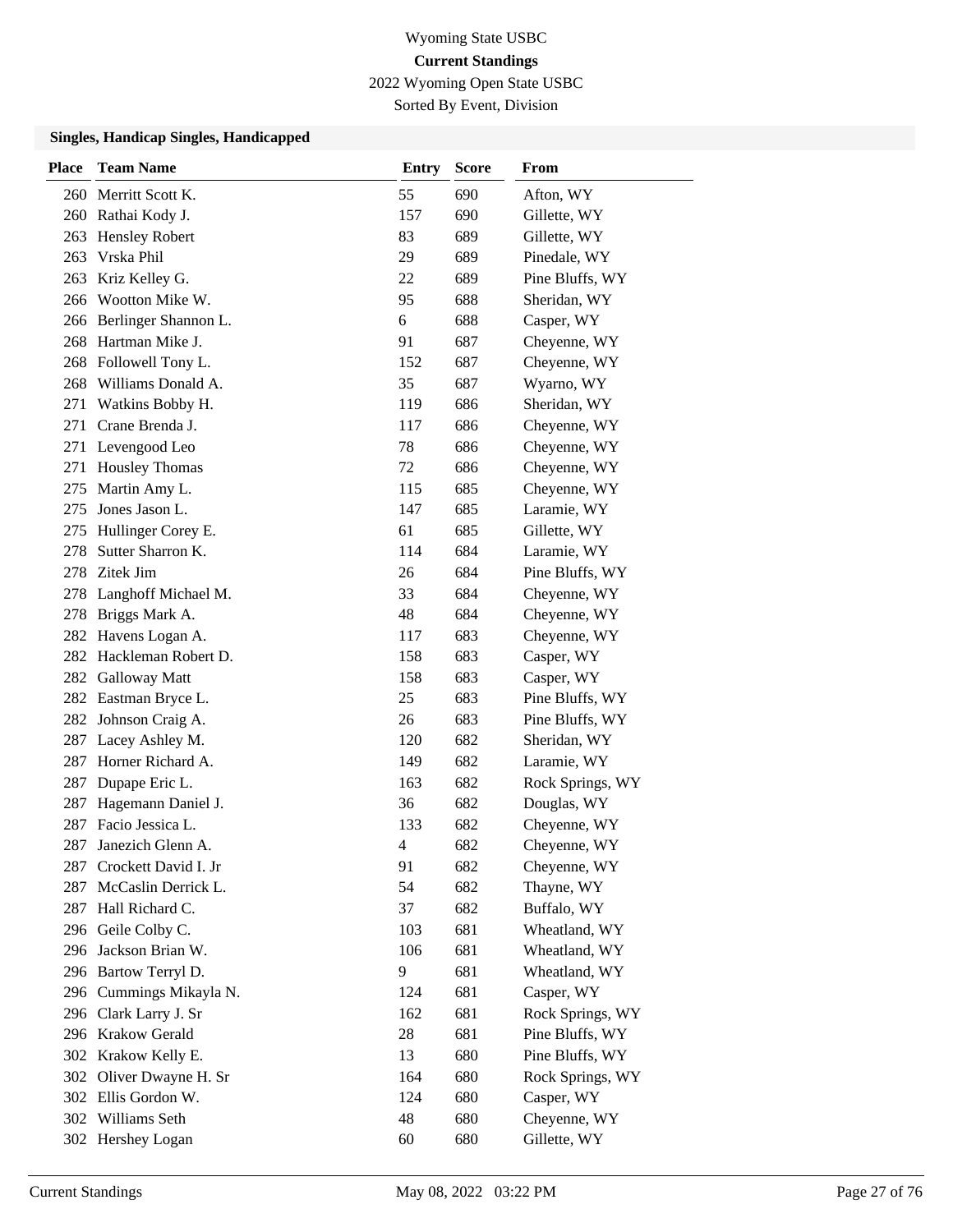2022 Wyoming Open State USBC

Sorted By Event, Division

| Place | <b>Team Name</b>         | <b>Entry</b>   | <b>Score</b> | From             |
|-------|--------------------------|----------------|--------------|------------------|
|       | 302 Brown Chris S.       | 84             | 680          | Gillette, WY     |
|       | 308 Bowman Nate E.       | 106            | 679          | Wheatland, WY    |
| 308   | Sidman Mark A.           | 8              | 679          | Wheatland, WY    |
| 308   | Young Tyler P.           | 161            | 679          | Buffalo, WY      |
| 308   | Helton Lisa A.           | 108            | 679          | Cheyenne, WY     |
|       | 308 Franklin Doug H.     | 3              | 679          | Casper, WY       |
|       | 308 Evans Brandy T.      | 13             | 679          | Pine Bluffs, WY  |
|       | 308 Kennedy Joe L.       | 90             | 679          | Casper, WY       |
| 315   | Krizan Ron P.            | 110            | 678          | Laramie, WY      |
| 315   | Ramsey Brie N.           | 121            | 678          | Cheyenne, WY     |
| 315   | Smith Devin M.           | 74             | 678          | Cheyenne, WY     |
|       | 315 Rauzi Cassie K.      | 87             | 678          | Cheyenne, WY     |
| 315   | Cramer Scott A.          | 97             | 678          | Cheyenne, WY     |
| 315   | Mills Richard E.         | 57             | 678          | Gillette, WY     |
| 321   | <b>Hayworth Tony</b>     | 131            | 677          | Gillette, WY     |
|       | 321 Peterson Eric J.     | 106            | 677          | Wheatland, WY    |
|       | 321 Parsons Paul         | 74             | 677          | Cheyenne, WY     |
| 321   | <b>Hettinger Tim</b>     | 21             | 677          | Pine Bluffs, WY  |
| 325   | <b>Ford Danielle</b>     | 120            | 676          | Sheridan, WY     |
| 325   | <b>Bond Aaron</b>        | 113            | 676          | Cheyenne, WY     |
| 325   | Bowden Nicki J.          | 83             | 676          | Gillette, WY     |
| 325   | Fluegge Lee J.           | 80             | 676          | Worland, WY      |
| 329   | Kosmann Brandy J.        | 29             | 675          | Pinedale, WY     |
|       | 329 Parrish Zach M.      | 92             | 675          | Cheyenne, WY     |
| 329   | Goehring Mark E.         | 15             | 675          | Pine Bluffs, WY  |
| 332   | Reher Ann                | 148            | 674          | Laramie, WY      |
| 332   | Shields Rick A.          | 91             | 674          | Cheyenne, WY     |
|       | 332 Robertson Jeff A.    | 48             | 674          | Cheyenne, WY     |
| 332   | Phinney Kerstyn          | 34             | 674          | Gillette, WY     |
|       | 336 Zitek Amy M.         | 15             | 673          | Pine Bluffs, WY  |
|       | 336 Alexander Marvene M. | 96             | 673          | Pinedale, WY     |
|       | 338 Daniels Sandra A.    | 96             | 672          | Pinedale, WY     |
|       | 338 Smith Larry M.       | 163            | 672          | Rock Springs, WY |
|       | 338 Helton Brandon R.    | 127            | 672          | Cheyenne, WY     |
| 341   | Followell Tammy L.       | 152            | 671          | Cheyenne, WY     |
| 341   | Metzger LaDonna K.       | 133            | 671          | Cheyenne, WY     |
| 341   | Patterson Jason O.       | 146            | 671          | Cheyenne, WY     |
|       | 344 Pollard Michael A.   | 134            | 670          | Cheyenne, WY     |
| 344   | Mortensen Blake E.       | 129            | 670          | Sheridan, WY     |
|       | 344 DeCelle Aaron T.     | 83             | 670          | Gillette, WY     |
| 347   | Lax Nathaniel C.         | 61             | 669          | Gillette, WY     |
| 347   | Trimble Steve W.         | 28             | 669          | Pine Bluffs, WY  |
| 347   | Sprenger Darci L.        | $27\,$         | 669          | Pine Bluffs, WY  |
|       | 350 Halvorsen Azaria     | 148            | 668          | Laramie, WY      |
|       | 350 Wells Travis S.      | 36             | 668          | Douglas, WY      |
|       | 350 Gonnelly Diane       | $\overline{4}$ | 668          | Cheyenne, WY     |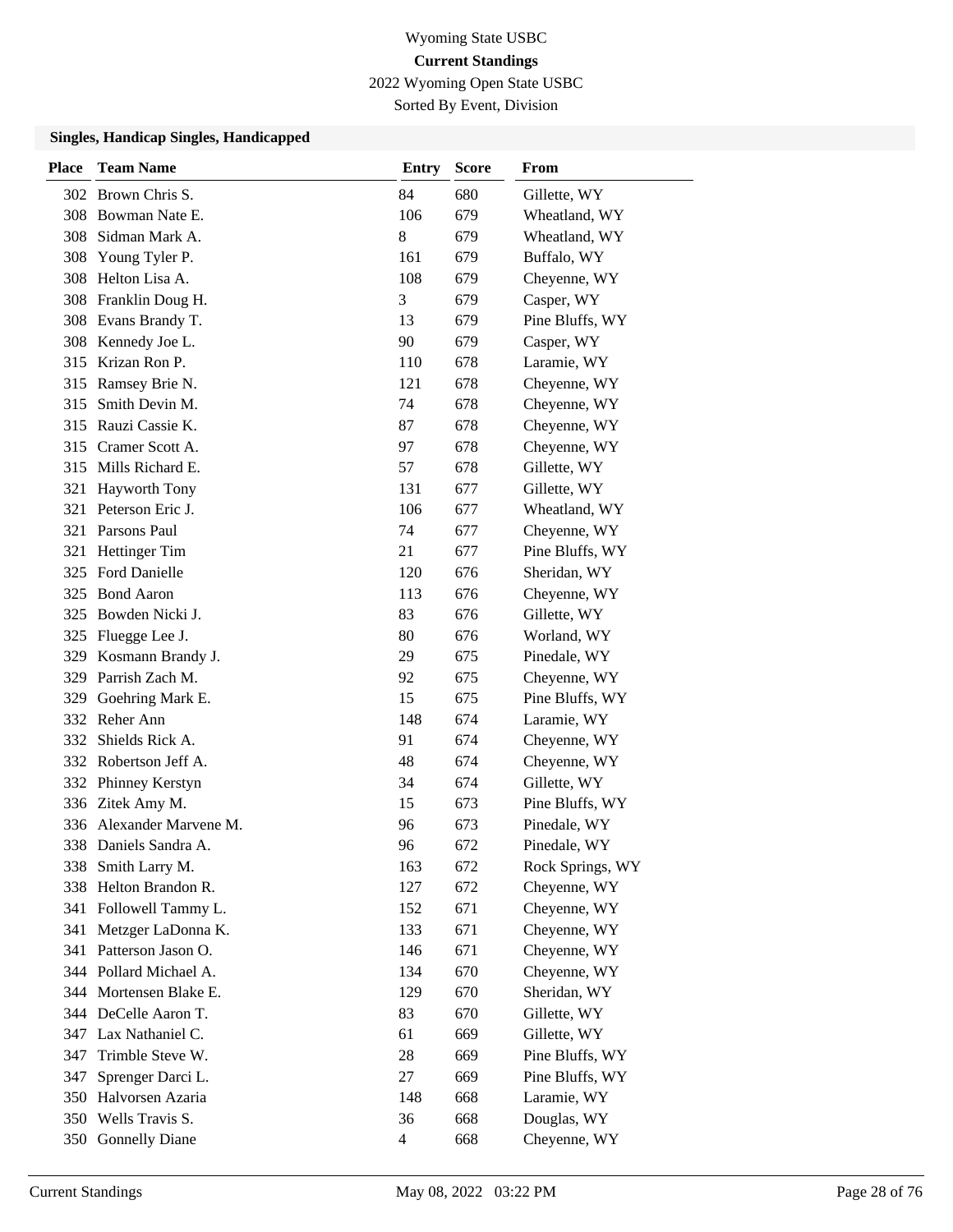2022 Wyoming Open State USBC

Sorted By Event, Division

| <b>Place</b> | <b>Team Name</b>          | <b>Entry</b> | <b>Score</b> | From             |
|--------------|---------------------------|--------------|--------------|------------------|
|              | 350 Cox Nicholas A.       | 81           | 668          | Cheyenne, WY     |
|              | 350 Kinsey Clyde R.       | 60           | 668          | Gillette, WY     |
|              | 350 Hershey Sabrena       | 62           | 668          | Gillette, WY     |
|              | 350 Locken Korrie         | 58           | 668          | Gillette, WY     |
|              | 350 Wanke Marla L.        | 58           | 668          | Gillette, WY     |
|              | 350 Rogers Jessie         | 32           | 668          | Big Piney, WY    |
|              | 350 Copeland Shane        | 46           | 668          | Big Piney, WY    |
|              | 360 Hoff Russell R.       | 7            | 667          | Mills, WY        |
| 360          | Huffman Michael T.        | 129          | 667          | Sheridan, WY     |
| 362          | Youngblood Rick L.        | 163          | 666          | Rock Springs, WY |
| 362          | Stainbrook Jesse L.       | 164          | 666          | Rock Springs, WY |
|              | 362 Redding Shanendoah A. | 80           | 666          | Worland, WY      |
|              | 365 VanPatten Charles B.  | 63           | 665          | Gillette, WY     |
| 365          | Mercer Glenn              | 111          | 665          | Cheyenne, WY     |
|              | 367 Duff Zach J.          | 75           | 664          | Cheyenne, WY     |
| 367          | McKenney Kristin A.       | 59           | 664          | Gillette, WY     |
| 367          | Miller Mark D.            | 154          | 664          | Glenrock, WY     |
| 370          | Coggeshall Bruce A.       | 60           | 663          | Gillette, WY     |
| 370          | <b>Morrow Derick</b>      | 131          | 663          | Gillette, WY     |
|              | 370 Grisamer Mark L.      | 53           | 663          | Afton, WY        |
|              | 370 Cullimore Mitch H.    | 141          | 663          | Afton, WY        |
|              | 370 Clarke Sam S.         | 5            | 663          | Cheyenne, WY     |
|              | 370 Standifer Geano N.    | 134          | 663          | Cheyenne, WY     |
|              | 376 Freier Rodney W. Jr   | 5            | 662          | Cheyenne, WY     |
|              | 376 McCaslin Mandi R.     | 54           | 662          | Thayne, WY       |
|              | 376 Leavitt Shaun B.      | 55           | 662          | Afton, WY        |
|              | 376 Chatelain Cody D.     | 45           | 662          | Big Piney, WY    |
|              | 376 Hansen Neil V.        | 144          | 662          | Pinedale, WY     |
|              | 376 Fernandez Bob         | 41           | 662          | Worland, WY      |
|              | 382 Hemmert Trayson P.    | 141          | 661          | Afton, WY        |
| 382          | Ammer Philip D.           | 89           | 661          | Ranchester, WY   |
| 382          | Yeley Victor L.           | 27           | 661          | Pine Bluffs, WY  |
|              | 385 Brewer Kamran J.      | 153          | 660          | Cheyenne, WY     |
| 385          | Rico Shannon              | 108          | 660          | Cheyenne, WY     |
| 385          | Hoffman Bill H.           | $\tau$       | 660          | Mills, WY        |
| 385          | Roe Brandon S.            | 9            | 660          | Wheatland, WY    |
| 385          | Laub Alec M.              | 42           | 660          | Gillette, WY     |
| 390          | Andrews Jeff J.           | 55           | 659          | Afton, WY        |
| 390          | Turner Adam L.            | 80           | 659          | Worland, WY      |
| 390          | Allen Daniel L.           | 154          | 659          | Glenrock, WY     |
| 390          | Minatelli Brian A.        | 30           | 659          | Cheyenne, WY     |
| 390          | Krakow Alyce C.           | 28           | 659          | Pine Bluffs, WY  |
| 395          | Alexander Jeffrey L.      | 96           | 658          | Pinedale, WY     |
| 395          | Jackson Michael S.        | 127          | 658          | Cheyenne, WY     |
| 395          | Smith David J.            | 62           | 658          | Gillette, WY     |
| 395          | Schmitt Lyle J.           | 84           | 658          | Gillette, WY     |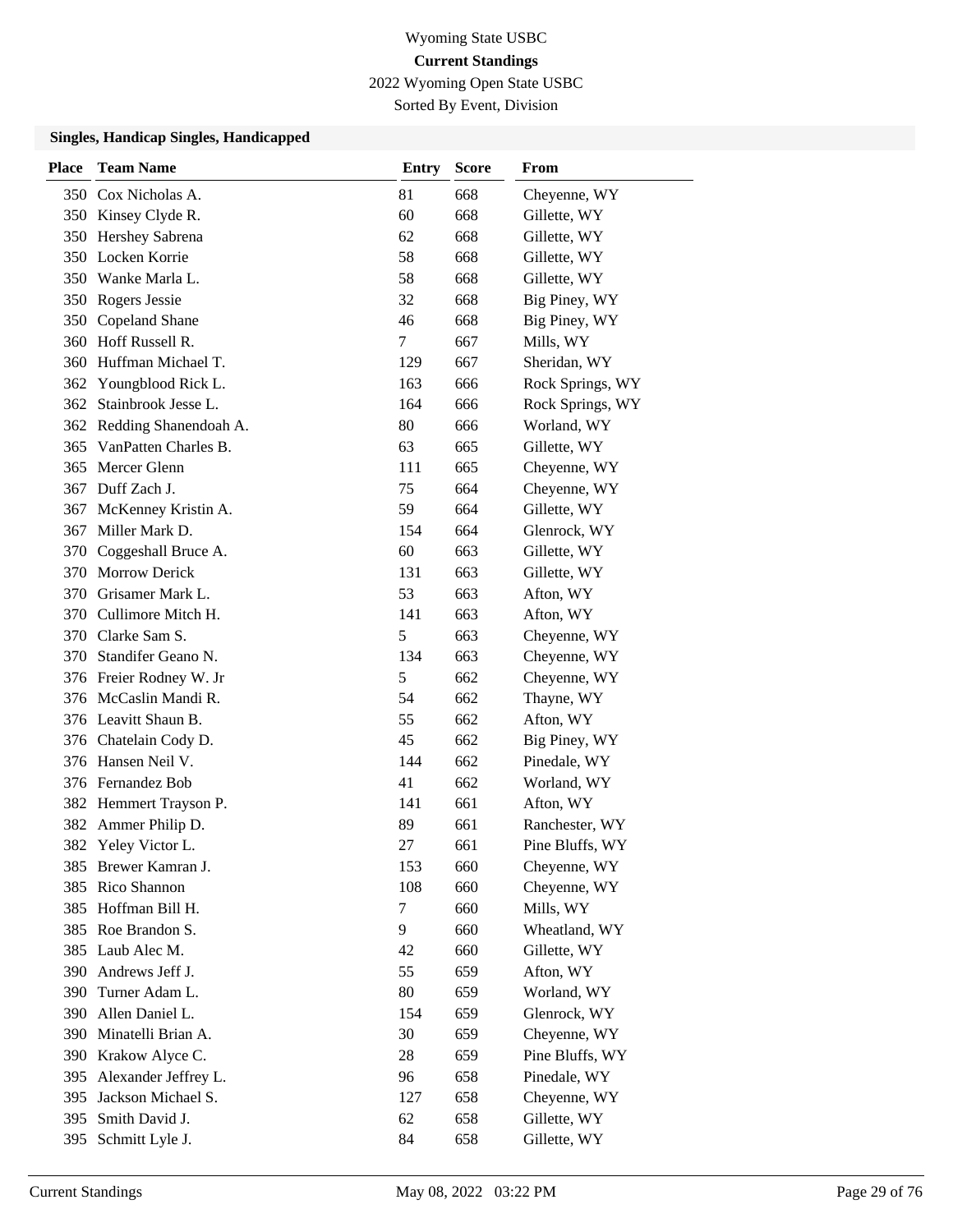2022 Wyoming Open State USBC

Sorted By Event, Division

| <b>Place</b> | <b>Team Name</b>           | <b>Entry</b>   | <b>Score</b> | From             |
|--------------|----------------------------|----------------|--------------|------------------|
| 399          | Garcia William G. Ii       | 92             | 657          | Cheyenne, WY     |
| 399          | Lacey Roger J.             | 120            | 657          | Sheridan, WY     |
| 401          | Sweeney Lynne S.           | 108            | 656          | Cheyenne, WY     |
| 401          | Hanson Timothy A.          | 84             | 656          | Gillette, WY     |
| 401          | <b>Graham Dennis</b>       | 42             | 656          | Gillette, WY     |
| 404          | Streit John P.             | 82             | 655          | Cheyenne, WY     |
|              | 404 Barr Braden A.         | 123            | 655          | Casper, WY       |
|              | 404 Zitek Tristen J.       | 23             | 655          | Pine Bluffs, WY  |
|              | 404 Brunk Dale A.          | 15             | 655          | Pine Bluffs, WY  |
|              | 408 McWilliams Theodore J. | 104            | 654          | Bar Nunn, WY     |
|              | 408 Kennedy Chris          | 91             | 654          | Cheyenne, WY     |
|              | 408 Cole Moe B.            | 139            | 654          | Riverton, WY     |
| 411          | <b>Irwin Steve</b>         | 93             | 653          | Casper, WY       |
|              | 411 Bruckner Edward R.     | 96             | 653          | Pinedale, WY     |
| 411          | Milliken Mike K.           | 21             | 653          | Pine Bluffs, WY  |
| 411          | Mogard Jim                 | 114            | 653          | Laramie, WY      |
|              | 415 Wolf Stu M.            | 78             | 652          | Cheyenne, WY     |
| 415          | Adams Deborah L.           | 78             | 652          | Cheyenne, WY     |
|              | 415 Demello Ronald M.      | 142            | 652          | Laramie, WY      |
|              | 418 Halvorsen Arajah       | 148            | 651          | Laramie, WY      |
| 418          | Nichols Wil S.             | 44             | 651          | Big Piney, WY    |
| 418          | Allbright Darren S.        | 9              | 651          | Wheatland, WY    |
|              | 418 Guthrie James L.       | 80             | 651          | Worland, WY      |
|              | 422 McCabe Colleen F.      | 43             | 650          | Gillette, WY     |
| 422          | Allen Kyle                 | 56             | 650          | Gillette, WY     |
| 422          | Thornberry Chad M.         | 1              | 650          | Gillette, WY     |
| 422          | Hostrup Daniel             | 130            | 650          | Gillette, WY     |
|              | 422 Day-Langhoff Winter    | 135            | 650          | Cheyenne, WY     |
|              | 422 Crane Orville E.       | 117            | 650          | Cheyenne, WY     |
|              | 422 Wilson Tuffy R.        | 75             | 650          | Cheyenne, WY     |
|              | 422 Lookhart Tyller W.     | 124            | 650          | Casper, WY       |
|              | 430 Lepard Lloyd E.        | 72             | 649          | Cheyenne, WY     |
|              | 430 Oliver Dwayne W. Jr    | 162            | 649          | Rock Springs, WY |
| 430          | <b>Young Bailey</b>        | 1              | 649          | Gillette, WY     |
|              | 430 Filbert Kasen K.       | 39             | 649          | Buffalo, WY      |
|              | 434 Nuzum Lance K.         | 57             | 648          | Gillette, WY     |
| 434          | Jundt Franklin M.          | $\overline{c}$ | 648          | Gillette, WY     |
|              | 434 DeFreece Jason P.      | 82             | 648          | Cheyenne, WY     |
| 437          | McGuire Joe E.             | 123            | 647          | Casper, WY       |
| 437          | Diede Lee T.               | 1              | 647          | Gillette, WY     |
| 437          | Rich Kelly B.              | 53             | 647          | Afton, WY        |
| 440          | Mork Bluford B.            | 134            | 646          | Cheyenne, WY     |
| 440          | Miller Justin W.           | 18             | 646          | Pine Bluffs, WY  |
|              | 442 Weaver Sandy           | 38             | 645          | Buffalo, WY      |
| 442          | Schlichenmayer Troy J.     | 103            | 645          | Wheatland, WY    |
| 442          | Michael Terry P.           | 34             | 645          | Gillette, WY     |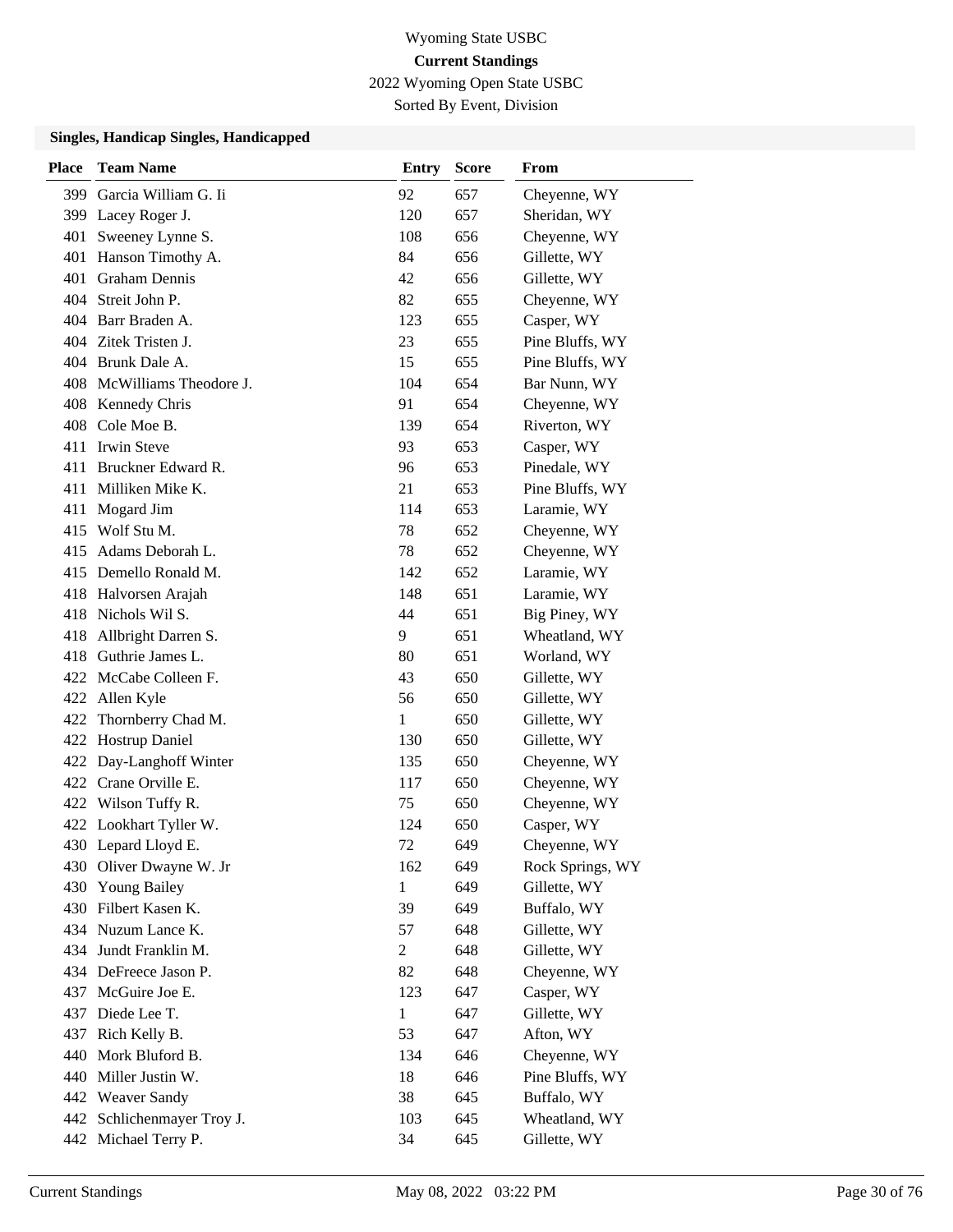2022 Wyoming Open State USBC

Sorted By Event, Division

| <b>Place</b> | <b>Team Name</b>        | <b>Entry</b>   | <b>Score</b> | From             |
|--------------|-------------------------|----------------|--------------|------------------|
| 445          | Phipps Dyann M.         | 43             | 644          | Gillette, WY     |
|              | 445 Orr Victor L.       | 73             | 644          | Casper, WY       |
|              | 447 Galloway Van        | 160            | 643          | Casper, WY       |
| 447          | Cass Devin              | $\overline{2}$ | 643          | Gillette, WY     |
| 447          | Jones Nick R.           | 32             | 643          | Big Piney, WY    |
|              | 450 Hansen Amy          | 55             | 642          | Afton, WY        |
|              | 450 Green Cameron S.    | 34             | 642          | Gillette, WY     |
|              | 450 Roberts Shaun S.    | 146            | 642          | Cheyenne, WY     |
|              | 450 Clark Braxton J.    | 22             | 642          | Pine Bluffs, WY  |
|              | 450 Watkins Carla       | 119            | 642          | Sheridan, WY     |
|              | 455 Grisamer Kayla C.   | 53             | 641          | Afton, WY        |
|              | 455 Lane Bryan          | 29             | 641          | Pinedale, WY     |
|              | 455 Geile Mike          | 103            | 641          | Wheatland, WY    |
|              | 458 Wolf Elizabeth P.   | 78             | 640          | Cheyenne, WY     |
|              | 458 Schroefel Scott L.  | 159            | 640          | Casper, WY       |
|              | 458 Parks Jim L.        | 104            | 640          | Bar Nunn, WY     |
|              | 458 Scott Dennis D.     | 105            | 640          | Mills, WY        |
|              | 462 Portz Rick L.       | 160            | 639          | Casper, WY       |
|              | 462 Wright Don R.       | 158            | 639          | Casper, WY       |
|              | 462 Herrington Peggy A. | 99             | 639          | Cheyenne, WY     |
|              | 462 Battisti P. Kelly   | 162            | 639          | Rock Springs, WY |
|              | 462 Green Jeffrey L.    | 40             | 639          | Buffalo, WY      |
|              | 462 Tharp Robert E.     | 41             | 639          | Worland, WY      |
|              | 462 Ware Mike           | 41             | 639          | Worland, WY      |
| 469          | Pyles Jeremy            | 60             | 638          | Gillette, WY     |
| 470          | Belveal Phil W.         | 96             | 637          | Pinedale, WY     |
| 471          | Fredrickson Tyler       | 23             | 636          | Pine Bluffs, WY  |
| 471          | Kivela Jon S.           | 104            | 636          | Bar Nunn, WY     |
| 471          | Miller James D.         | 83             | 636          | Gillette, WY     |
| 471          | Duvall Adam D.          | 56             | 636          | Gillette, WY     |
| 471          | Herzog Larry A.         | 38             | 636          | Buffalo, WY      |
| 471          | Copeland Ramsey D.      | 46             | 636          | Big Piney, WY    |
| 477          | Spigner Isaiah A.       | 134            | 635          | Cheyenne, WY     |
| 477          | Thompson Travis C.      | 95             | 635          | Sheridan, WY     |
|              | 479 Lang Tim            | 26             | 634          | Pine Bluffs, WY  |
| 479          | Hildebrand Cowboy R.    | 36             | 634          | Douglas, WY      |
| 479          | Dryden John E.          | 146            | 634          | Cheyenne, WY     |
| 479          | Parks Dustin J.         | 104            | 634          | Bar Nunn, WY     |
| 479          | Layton Mike K.          | 93             | 634          | Casper, WY       |
| 479          | Hostrup Toni            | 130            | 634          | Gillette, WY     |
| 479          | <b>Byers Daren</b>      | 60             | 634          | Gillette, WY     |
|              | 486 Carne Jereme J.     | 80             | 633          | Worland, WY      |
|              | 486 Parsons Mary K.     | 74             | 633          | Cheyenne, WY     |
|              | 486 Allen Leslie        | 116            | 633          | Laramie, WY      |
| 489          | Green Scott P.          | 34             | 632          | Gillette, WY     |
|              | 490 Elmer Justin D.     | 150            | 631          | Sheridan, WY     |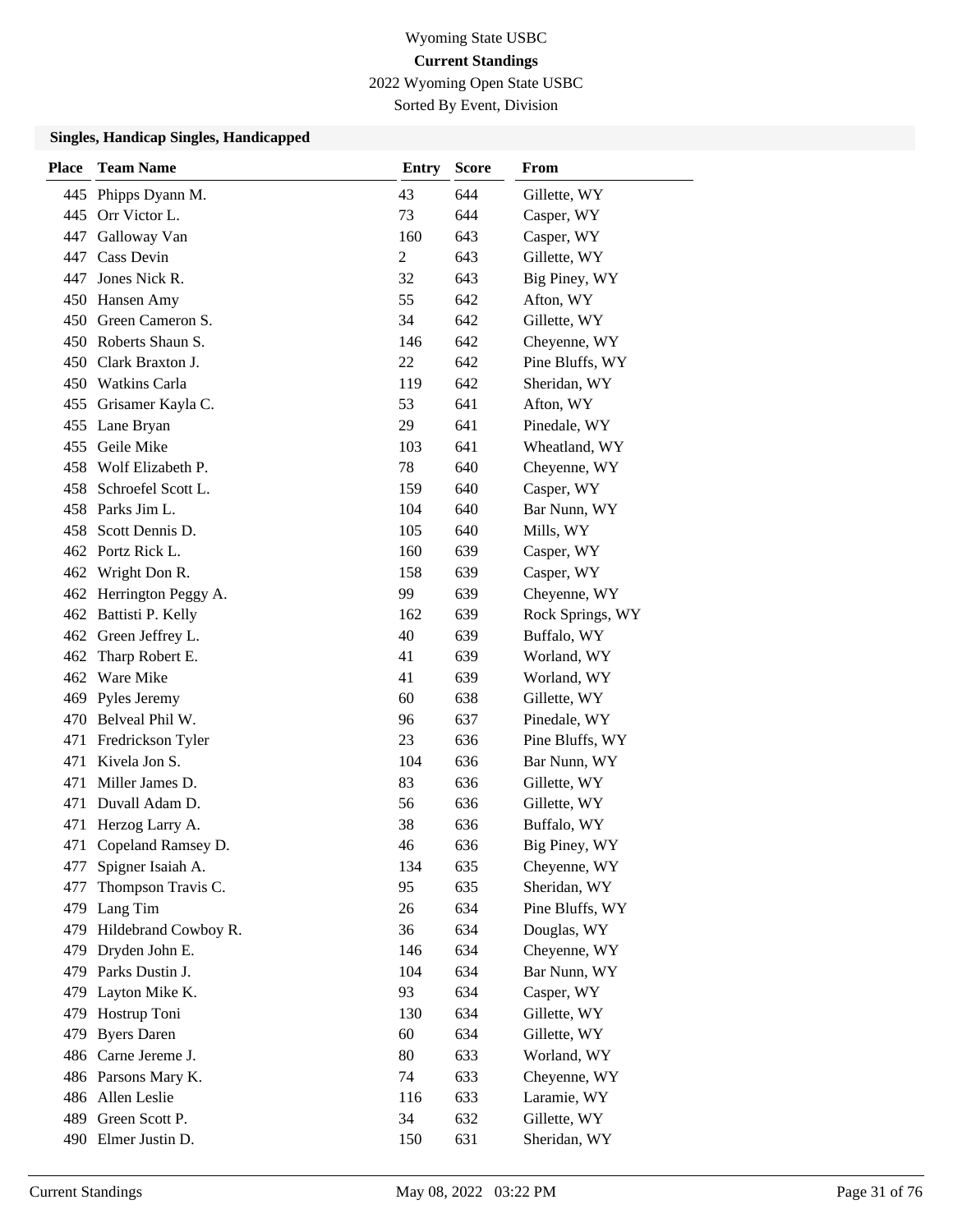2022 Wyoming Open State USBC

Sorted By Event, Division

| <b>Place</b> | <b>Team Name</b>                | <b>Entry</b>   | <b>Score</b> | <b>From</b>     |
|--------------|---------------------------------|----------------|--------------|-----------------|
|              | 490 Adsit Brandon J.            | 89             | 631          | Ranchester, WY  |
|              | 490 Garcia William (Bill) P. Sr | 92             | 631          | Cheyenne, WY    |
|              | 493 Lucas Jason E.              | 158            | 630          | Casper, WY      |
| 493          | Macy Bert                       | 22             | 630          | Pine Bluffs, WY |
| 493          | Bungert James E.                | 83             | 630          | Gillette, WY    |
| 496          | <b>Shields Bailey</b>           | 59             | 629          | Gillette, WY    |
|              | 496 Bingham Travis L.           | 144            | 629          | Pinedale, WY    |
|              | 496 Milliken Tina S.            | 21             | 629          | Pine Bluffs, WY |
|              | 496 Langhoff Robert O.          | 132            | 629          | Cheyenne, WY    |
|              | 500 Herrington Mathew           | 101            | 628          | Cheyenne, WY    |
| 500          | Hernandez Adam G.               | 82             | 628          | Cheyenne, WY    |
|              | 500 Tatum Rollie A.             | 18             | 628          | Pine Bluffs, WY |
|              | 500 Bale Zane G.                | 36             | 628          | Douglas, WY     |
|              | 500 Anderson Jimmy L.           | 2              | 628          | Gillette, WY    |
| 505          | Archer Delwyn L.                | 115            | 627          | Cheyenne, WY    |
|              | 505 Monroe Ian J.               | 158            | 627          | Casper, WY      |
| 505          | Bartosh Steven E.               | 73             | 627          | Casper, WY      |
| 505          | Payton Frank M.                 | 73             | 627          | Casper, WY      |
| 509          | Haug Taylor                     | 13             | 626          | Pine Bluffs, WY |
| 510          | Mossberg Chris P.               | 13             | 625          | Pine Bluffs, WY |
|              | 510 Munoz Jeff D.               | 15             | 625          | Pine Bluffs, WY |
|              | 510 Hageman Stephanie E.        | 36             | 625          | Douglas, WY     |
|              | 510 Burns Samuel                | 122            | 625          | Gillette, WY    |
|              | 510 Morton Ted W.               | 7              | 625          | Mills, WY       |
|              | 510 Copeland Roger J.           | 33             | 625          | Cheyenne, WY    |
|              | 516 Mcgaugh Morris E.           | 74             | 624          | Cheyenne, WY    |
|              | 516 Wilson Shane M.             | 82             | 624          | Cheyenne, WY    |
|              | 516 Heinzerling Bonnie          | 87             | 624          | Cheyenne, WY    |
|              | 516 Sailer Jacob                | 103            | 624          | Wheatland, WY   |
|              | 520 Graham Robert J.            | 146            | 623          | Cheyenne, WY    |
| 520          | Warrington Trevor L.            | 122            | 623          | Gillette, WY    |
|              | 522 Ferrel Gilbert R.           | 5              | 622          | Cheyenne, WY    |
|              | 522 Biley Jeremy S.             | 42             | 622          | Gillette, WY    |
| 524          | Hefner Roger P.                 | $\overline{2}$ | 621          | Gillette, WY    |
| 525          | Methven Tim                     | 37             | 620          | Buffalo, WY     |
| 525          | Thomas Burton R. Jr             | 102            | 620          | Cheyenne, WY    |
| 525          | Dorn Brandon L.                 | 160            | 620          | Casper, WY      |
| 528          | Hoffman Alex M.                 | 124            | 619          | Casper, WY      |
| 528          | Pinder Adam                     | 147            | 619          | Laramie, WY     |
| 528          | Trumbull Bob D.                 | 110            | 619          | Laramie, WY     |
| 528          | Sanderson Chris S.              | 109            | 619          | Wheatland, WY   |
| 532          | Satake Waylon D.                | 149            | 618          | Laramie, WY     |
| 533          | Popham Jason W.                 | 21             | 617          | Pine Bluffs, WY |
| 533          | Malcom Coy G.                   | 98             | 617          | Cheyenne, WY    |
| 533          | Borm Cory J.                    | 30             | 617          | Cheyenne, WY    |
| 533          | Divis Krista                    | 59             | 617          | Gillette, WY    |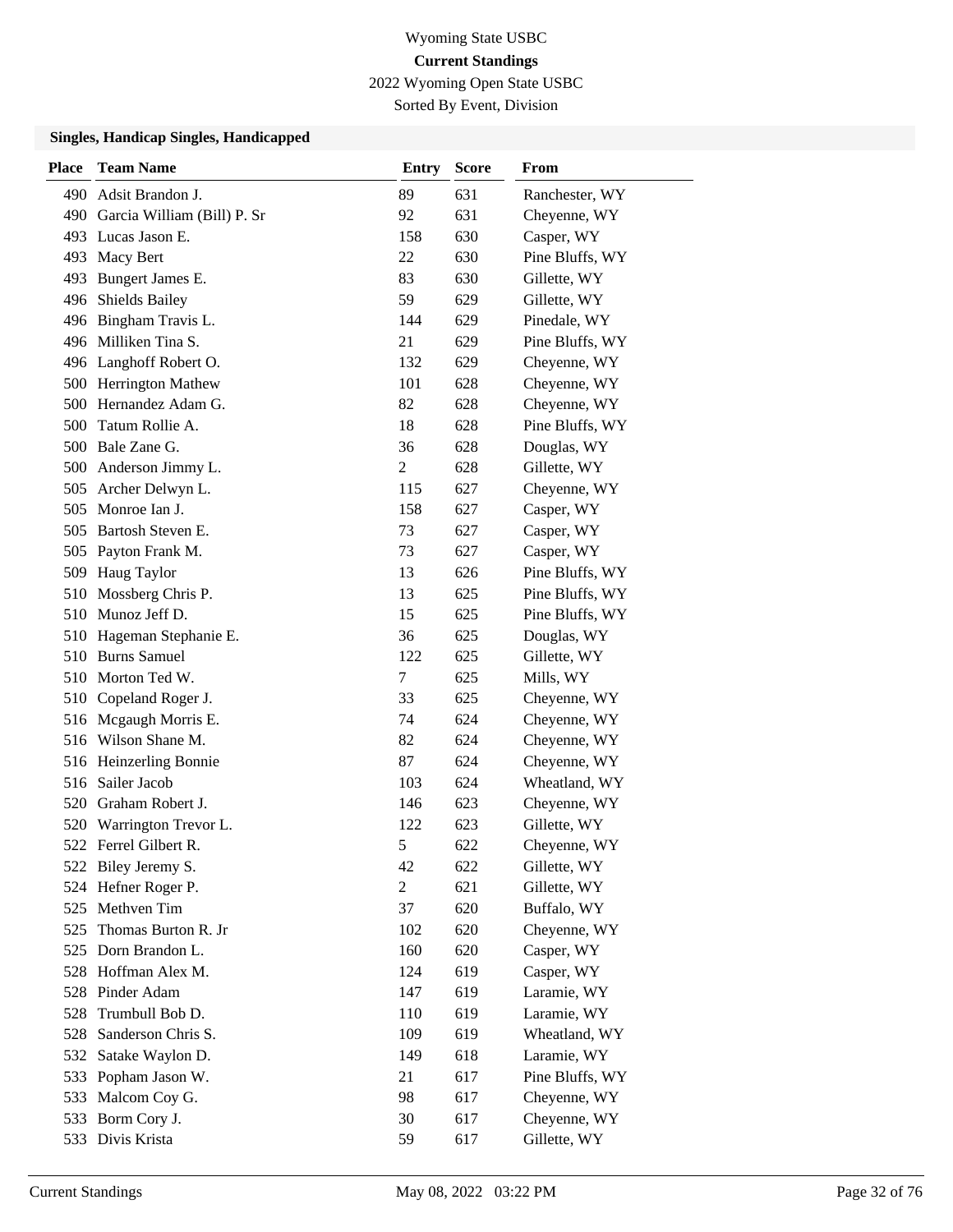2022 Wyoming Open State USBC

Sorted By Event, Division

| <b>Place</b> | <b>Team Name</b>         | <b>Entry</b>   | <b>Score</b> | From             |
|--------------|--------------------------|----------------|--------------|------------------|
|              | 537 Dixon Laura L.       | $\overline{4}$ | 616          | Cheyenne, WY     |
| 537          | Kennedy Steven W.        | 86             | 616          | Sheridan, WY     |
| 537          | <b>Hauck Randy</b>       | 116            | 616          | Laramie, WY      |
| 540          | Shively Mark S.          | 114            | 615          | Laramie, WY      |
| 540          | Charley Jennifer L.      | 135            | 615          | Cheyenne, WY     |
|              | 540 Hayworth Sarah       | 131            | 615          | Gillette, WY     |
|              | 540 Schumacher Jerrad D. | 118            | 615          | Worland, WY      |
|              | 544 Lynn Colin J.        | 130            | 614          | Gillette, WY     |
|              | 544 Music Christian      | 94             | 614          | Casper, WY       |
|              | 546 Moler Willie A.      | 6              | 613          | Casper, WY       |
|              | 546 Bastian Steve J.     | 147            | 613          | Laramie, WY      |
|              | 548 Calahan Jeffrey A.   | 48             | 612          | Cheyenne, WY     |
| 548          | Hunt Jordan              | 157            | 612          | Gillette, WY     |
| 548          | Ferguson Catherine       | 43             | 612          | Gillette, WY     |
| 551          | Jones Bimbo D.           | 28             | 611          | Pine Bluffs, WY  |
|              | 552 Hower Jack T.        | 162            | 610          | Rock Springs, WY |
| 553          | Bushong David A.         | 74             | 607          | Cheyenne, WY     |
| 553          | St John Thomas V.        | 94             | 607          | Casper, WY       |
| 555          | Schmidt Jason M.         | 89             | 606          | Ranchester, WY   |
|              | 555 Robinett Buzzard     | 9              | 606          | Wheatland, WY    |
| 555          | <b>Filbert Kevin</b>     | 39             | 606          | Buffalo, WY      |
|              | 558 Heiner Kaden         | 54             | 605          | Thayne, WY       |
|              | 558 Booth Kalen D.       | 141            | 605          | Afton, WY        |
|              | 558 Pitman Bradley       | 84             | 605          | Gillette, WY     |
| 558          | <b>Bruns Corey</b>       | 18             | 605          | Pine Bluffs, WY  |
| 562          | McCabe Richard J.        | 42             | 604          | Gillette, WY     |
| 563          | Miller Matt L. Jr        | 154            | 603          | Glenrock, WY     |
|              | 564 Irwin Mandy R.       | 93             | 602          | Casper, WY       |
| 565          | Stainbrook Jeffrey S.    | 165            | 601          | Rock Springs, WY |
| 565          | Verner Cole              | 149            | 601          | Laramie, WY      |
| 565          | Nelson Robert L.         | 57             | 601          | Gillette, WY     |
|              | 565 Brause Ryan M.       | 44             | 601          | Big Piney, WY    |
| 569          | Chase Nikki              | 129            | 600          | Sheridan, WY     |
| 569          | Cook Kevin C.            | 158            | 600          | Casper, WY       |
| 571          | Miles Richard D.         | 105            | 598          | Mills, WY        |
|              | 572 Moon Gregg L.        | 91             | 597          | Cheyenne, WY     |
| 572          | Storer Thomas J.         | 81             | 597          | Cheyenne, WY     |
| 574          | Zespy Neil J.            | 90             | 596          | Casper, WY       |
| 575          | Mikkelson Ronnie A.      | 57             | 594          | Gillette, WY     |
|              | 576 Forrester John E.    | 46             | 591          | Big Piney, WY    |
| 577          | Oliver Brent L.          | 154            | 590          | Glenrock, WY     |
| 578          | Brazell Chuck A.         | 80             | 587          | Worland, WY      |
| 578          | Duvall Tabetha R.        | 59             | 587          | Gillette, WY     |
|              | 580 Hansen Brendon       | 55             | 586          | Afton, WY        |
| 580          | Anderson Christopher K.  | 110            | 586          | Laramie, WY      |
| 582          | Followell Dustin L.      | 152            | 584          | Cheyenne, WY     |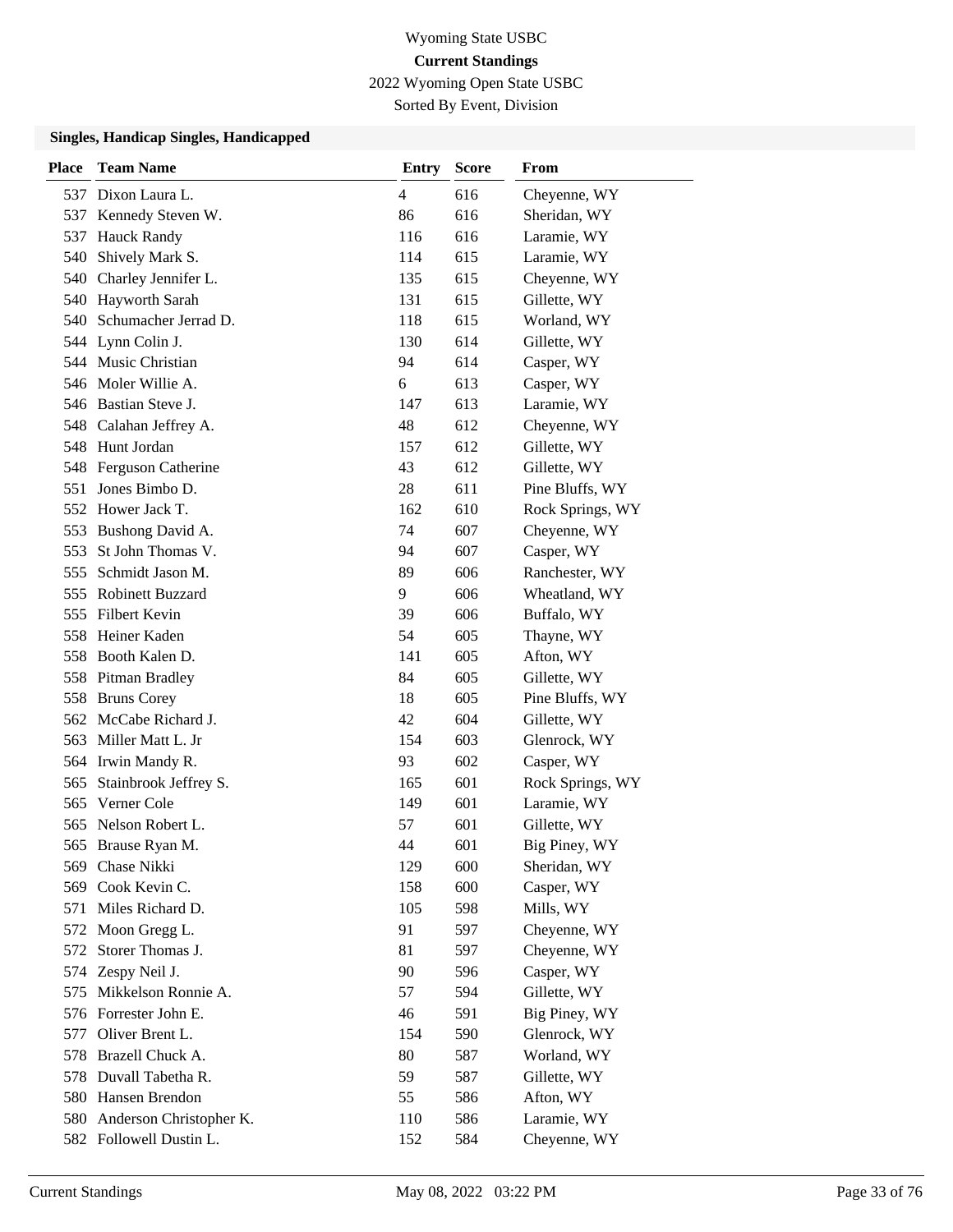2022 Wyoming Open State USBC

Sorted By Event, Division

#### **Singles, Handicap Singles, Handicapped**

| <b>Place</b> | <b>Team Name</b>       | <b>Entry</b> | <b>Score</b> | <b>From</b>     |
|--------------|------------------------|--------------|--------------|-----------------|
|              | 582 Ballard Ryan W.    | 105          | 584          | Mills, WY       |
|              | 584 Hildebrand Darrell | 36           | 583          | Douglas, WY     |
| 585          | Tennant Brian M.       | 63           | 582          | Gillette, WY    |
| 586          | Brammeier Bo D.        | 15           | 580          | Pine Bluffs, WY |
| 587          | Zespy Troy D.          | 90           | 575          | Casper, WY      |
| 588          | Lang Robbie L. Jr      | 63           | 574          | Gillette, WY    |
| 589          | Mcveigh Richard P.     | 75           | 573          | Cheyenne, WY    |
| 590          | Merritt Beau J.        | 141          | 572          | Afton, WY       |
| 591          | Cole Forrest           | 139          | 569          | Riverton, WY    |
| 591          | Hardesty Jared T.      | 35           | 569          | Wyarno, WY      |
| 593          | Baker Bradlee E.       | 116          | 568          | Laramie, WY     |
| 594          | Bowker Dallas B.       | 121          | 562          | Cheyenne, WY    |
| 595          | Somera Joel Q.         | 120          | 561          | Sheridan, WY    |
| 596          | Browne Michael W.      | 35           | 560          | Wyarno, WY      |
| 597          | Brester Dustin H.      | 129          | 557          | Sheridan, WY    |
| 598          | Halvorsen Jennifer     | 148          | 552          | Laramie, WY     |
| 598          | <b>Beckley Sean</b>    | 61           | 552          | Gillette, WY    |
| 600          | <b>Hazen</b> Matt      | 106          | 547          | Wheatland, WY   |
| 601          | Johnson Nic            | 26           | 544          | Pine Bluffs, WY |
|              | 602 Leavitt Ryan R.    | 55           | 543          | Afton, WY       |
| 603          | Oliver Justin C.       | 154          | 538          | Glenrock, WY    |
|              | 604 Hensley Shea M.    | 124          | 509          | Casper, WY      |
| 605          | Hansen Colter          | 53           | 498          | Afton, WY       |
|              | 606 Flack Lonny J.     | 84           | 475          | Gillette, WY    |
| 607          | Levengood John W.      | 78           | 463          | Cheyenne, WY    |
| 608          | Orona Christopher C.   | 133          | 413          | Cheyenne, WY    |
| 609          | Newman Jaxson          | 54           | 408          | Thayne, WY      |
|              |                        |              |              |                 |

The lowest score to cash is 761.

### **Singles, Singles Scratch, Scratch**

| <b>Team Name</b>           | Entry                                      | <b>Score</b> | From            |
|----------------------------|--------------------------------------------|--------------|-----------------|
| <b>Scharf Randy</b>        | 61                                         | 772          | Gillette, WY    |
| Armstrong Kyle Z.          | 38                                         | 743          | Buffalo, WY     |
| McDaniel Charles (Chas) R. | 75                                         | 743          | Cheyenne, WY    |
| Amende Barry L.            | 35                                         | 736          | Wyarno, WY      |
| McKenney Wesley R. Jr      | 62                                         | 734          | Gillette, WY    |
| <b>Maxted Casey</b>        | 63                                         | 731          | Gillette, WY    |
| Heppner Wyatt R.           | 161                                        | 729          | Buffalo, WY     |
| Kraft Jacob C.             | 120                                        | 727          | Sheridan, WY    |
| Des'Hotel Devan J.         | 159                                        | 721          | Casper, WY      |
|                            | 7                                          | 717          | Mills, WY       |
| Copley Parick L.           | 107                                        | 711          | Cheyenne, WY    |
| Charley Robert L.          | 135                                        | 711          | Cheyenne, WY    |
| Zitek Chris J.             | 22                                         | 708          | Pine Bluffs, WY |
|                            | 86                                         | 705          | Sheridan, WY    |
| Macha Curt R.              | 89                                         | 704          | Ranchester, WY  |
|                            | 10 Richards Danny L.<br>14 Oleson David Jr |              |                 |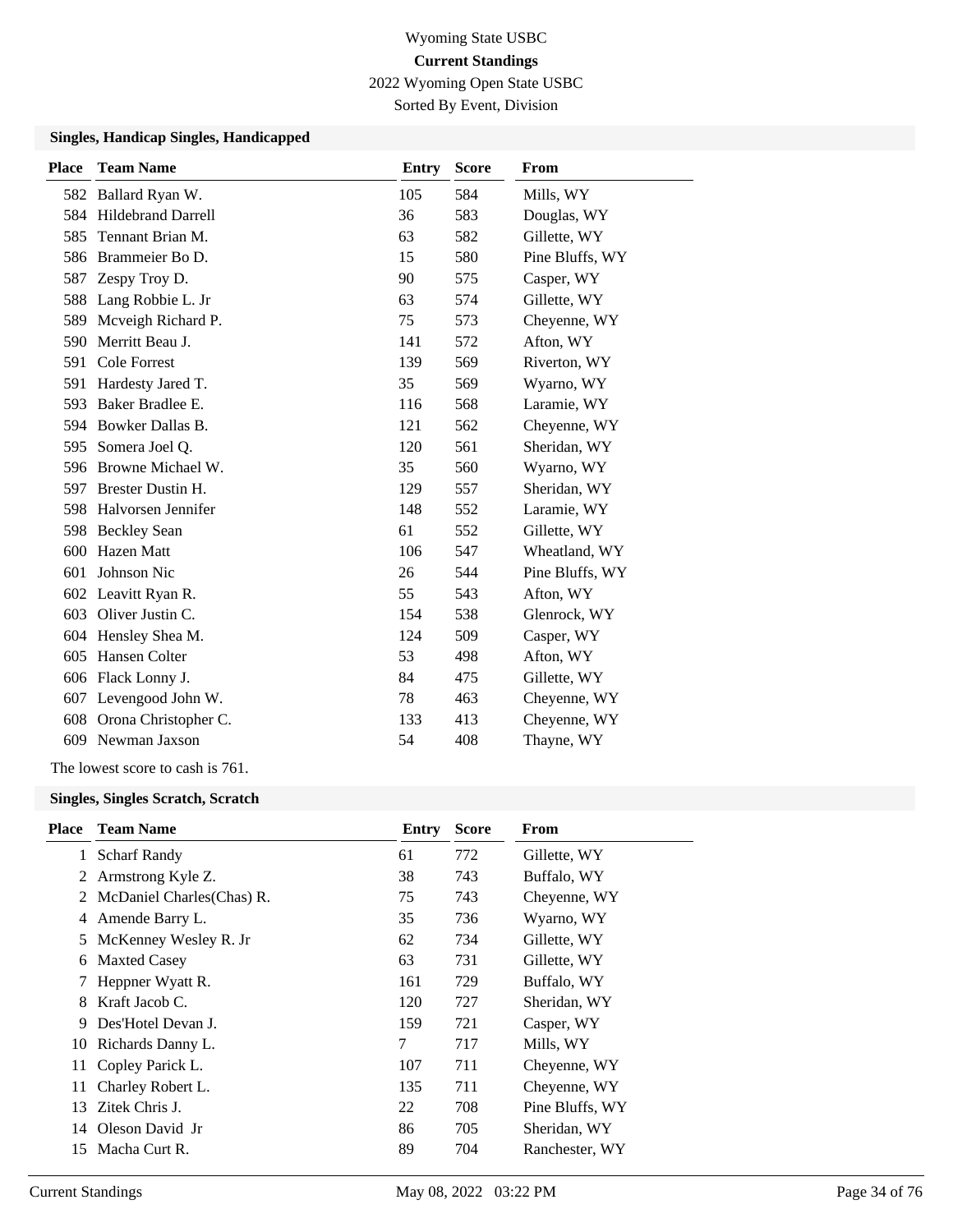2022 Wyoming Open State USBC

Sorted By Event, Division

### **Singles, Singles Scratch, Scratch**

| <b>Place</b> | <b>Team Name</b>          | <b>Entry</b> | <b>Score</b> | From             |
|--------------|---------------------------|--------------|--------------|------------------|
|              | 16 Lallak Eddie Jr        | 134          | 703          | Cheyenne, WY     |
| 17           | <b>Mohar Austin</b>       | 164          | 699          | Rock Springs, WY |
| 17           | Divis Mike T.             | 62           | 699          | Gillette, WY     |
| 19           | Zitek Jared K.            | 26           | 695          | Pine Bluffs, WY  |
| 20           | Orham Mike E.             | 44           | 691          | Big Piney, WY    |
| 21           | Fertig Weston T.          | 47           | 690          | cheyenne, WY     |
| 22           | Martinez Phil             | 163          | 688          | Rock Springs, WY |
| 23           | Knoll Andrew I.           | 3            | 685          | Casper, WY       |
| 24           | Caldwell Cody A.          | 114          | 684          | Laramie, WY      |
| 25           | Hopkins Brionne J.        | 88           | 683          | Evansville, WY   |
| 26           | Watkins Bobby H.          | 119          | 681          | Sheridan, WY     |
| 27           | Rabenberg Houston M.      | 63           | 680          | Gillette, WY     |
| 27           | Ellis Gordon W.           | 124          | 680          | Casper, WY       |
| 29           | <b>Nelson Dalton</b>      | 116          | 679          | Laramie, WY      |
| 29           | Allen Scott               | 116          | 679          | Laramie, WY      |
| 31           | Phelps Garth B.           | 157          | 676          | Gillette, WY     |
| 32           | Poling Dale C.            | 30           | 674          | Cheyenne, WY     |
| 33           | Helton Brandon R.         | 127          | 672          | Cheyenne, WY     |
| 33           | Mueller Brian C.          | 134          | 672          | Cheyenne, WY     |
| 35           | Jones Darrell L.          | 26           | 671          | Pine Bluffs, WY  |
| 36           | Wright Kelly L.           | 78           | 670          | Cheyenne, WY     |
| 36           | Hackleman Robert D.       | 158          | 670          | Casper, WY       |
| 36           | Hopkins Jim L.            | 73           | 670          | Casper, WY       |
| 39           | White Brad A.             | 105          | 669          | Mills, WY        |
| 40           | Battisti Albert R. Jr     | 162          | 668          | Rock Springs, WY |
| 41           | Holcombe Rodney E.        | 48           | 667          | Cheyenne, WY     |
| 42           | Garcia William (Billy) P. | 92           | 666          | Cheyenne, WY     |
| 42           | Rico Brian L. Sr          | 98           | 666          | Cheyenne, WY     |
| 44           | Barreno Jewel R.          | 147          | 664          | Laramie, WY      |
| 45           | Heath Carson J.           | 86           | 660          | Sheridan, WY     |
| 45           | Martin Michael S. Jr      | 115          | 660          | Cheyenne, WY     |
| 47           | Allen Daniel L.           | 154          | 659          | Glenrock, WY     |
| 48           | Smith David J.            | 62           | 658          | Gillette, WY     |
| 49           | Allbright Harold C.       | 9            | 656          | Wheatland, WY    |
| 50           | Hershey Sabrena           | 62           | 655          | Gillette, WY     |
| 50           | Fletcher Steve Q.         | 122          | 655          | Gillette, WY     |
| 50           | Fredrickson Shawn K.      | 91           | 655          | Cheyenne, WY     |
| 53           | World Charles I.          | 75           | 654          | Cheyenne, WY     |
| 53           | Galloway Matt             | 158          | 654          | Casper, WY       |
| 53           | <b>Cummings Felicia</b>   | 124          | 654          | Casper, WY       |
| 53           | Bartow Terryl D.          | 9            | 654          | Wheatland, WY    |
| 53           | Schoolcraft Shawn D.      | 39           | 654          | Buffalo, WY      |
| 58           | Disano Chase L.           | 162          | 652          | Rock Springs, WY |
| 58           | Barr Gregory M.           | 123          | 652          | Casper, WY       |
| 58           | <b>Stayer Ashley</b>      | 113          | 652          | Cheyenne, WY     |
| 58           | Hunter Jarred S           | 136          | 652          | Cheyenne, WY     |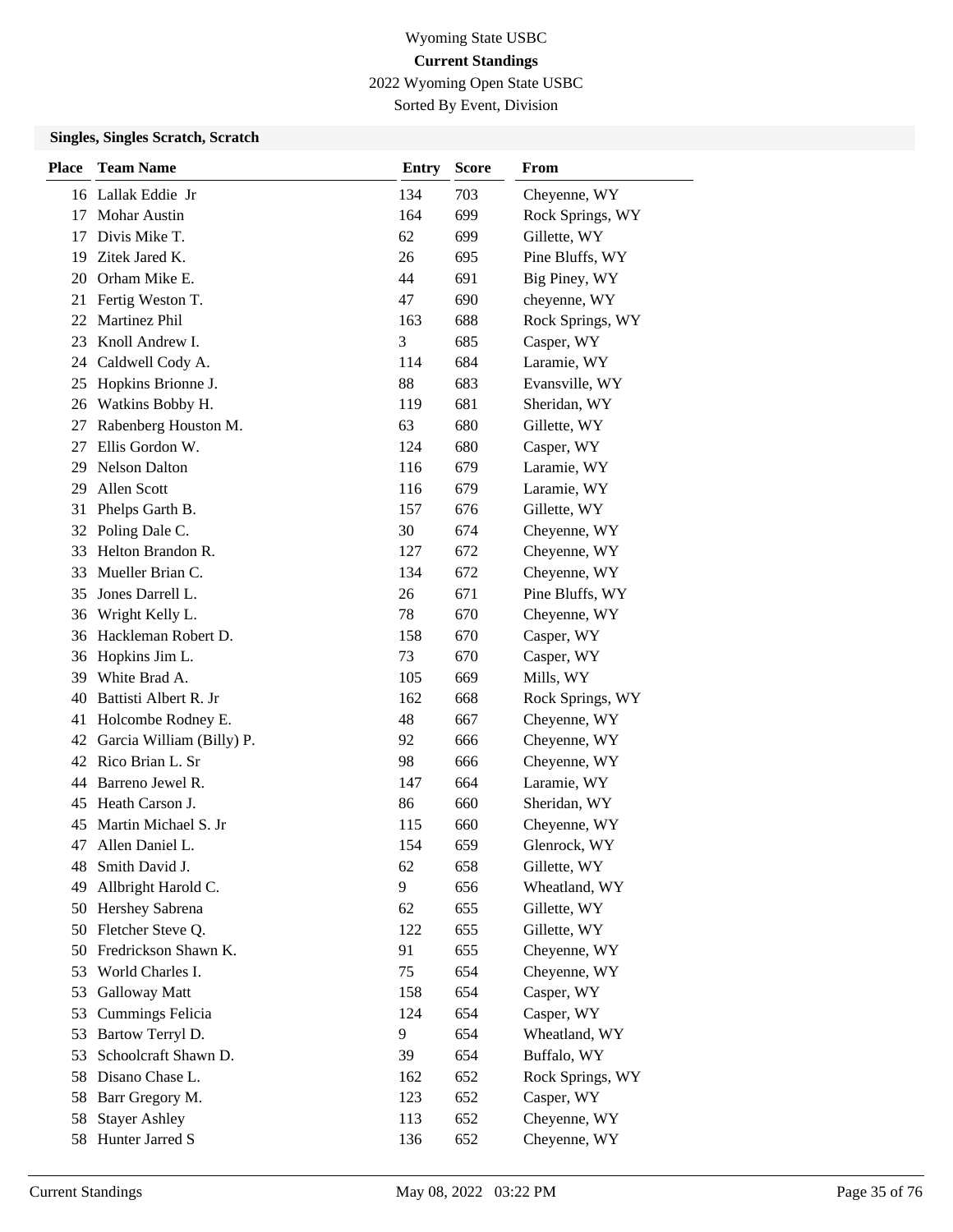2022 Wyoming Open State USBC

Sorted By Event, Division

### **Singles, Singles Scratch, Scratch**

| <b>Place</b> | <b>Team Name</b>        | <b>Entry</b> | <b>Score</b> | From             |
|--------------|-------------------------|--------------|--------------|------------------|
| 62           | Munn George T.          | 110          | 651          | Laramie, WY      |
| 62           | Divis Jessica L.        | 59           | 651          | Gillette, WY     |
| 62           | Goetz Tyler J.          | 130          | 651          | Gillette, WY     |
| 65           | Zitek Tristen J.        | 23           | 650          | Pine Bluffs, WY  |
| 65           | Miller Brandi J.        | 18           | 650          | Pine Bluffs, WY  |
| 67           | <b>Halvorsen Colby</b>  | 147          | 648          | Laramie, WY      |
| 68           | Waite Darren            | 60           | 646          | Gillette, WY     |
| 68           | Honaker Michael B.      | 97           | 646          | Cheyenne, WY     |
| 68           | Herrington Dave L.      | 101          | 646          | Cheyenne, WY     |
| 71           | Hartman Mike J.         | 91           | 644          | Cheyenne, WY     |
| 71           | Huffman Carl W.         | 33           | 644          | Cheyenne, WY     |
| 71           | Miller Leo V.           | 63           | 644          | Gillette, WY     |
| 71           | Hardesty Jamie L.       | 35           | 644          | Wyarno, WY       |
| 75           | Pollard Michael A.      | 134          | 643          | Cheyenne, WY     |
| 76           | Wagner Douglas A.       | 2            | 642          | Gillette, WY     |
| 76           | Scharf Patty L.         | 58           | 642          | Gillette, WY     |
| 78           | VanPatten Charles B.    | 63           | 641          | Gillette, WY     |
| 78           | Dean Jason T.           | 165          | 641          | Rock Springs, WY |
| 80           | Layton Michael C.       | 93           | 639          | Casper, WY       |
| 81           | Music Philip D.         | 94           | 637          | Casper, WY       |
| 81           | Zespy Eric M.           | 90           | 637          | Casper, WY       |
| 83           | Rathai Kody J.          | 157          | 636          | Gillette, WY     |
| 83           | <b>Tucker Terry</b>     | 40           | 636          | Buffalo, WY      |
| 83           | Barrows Stephen P.      | 33           | 636          | Cheyenne, WY     |
|              | 86 Franklin Josh S.     | 3            | 635          | Casper, WY       |
| 86           | Clasen Lenny A.         | 159          | 635          | Casper, WY       |
|              | 86 Hatzenbiler Steve D. | 89           | 635          | Ranchester, WY   |
| 89           | Barreno Jason           | 147          | 634          | Laramie, WY      |
| 89           | Howard Kevin M.         | 94           | 634          | Casper, WY       |
| 89           | Keksi Casey A.          | 136          | 634          | Cheyenne, WY     |
| 92           | Cummings Mikayla N.     | 124          | 633          | Casper, WY       |
|              | 93 Cummings Jim J.      | 123          | 632          | Casper, WY       |
| 93           | Magda Ryan              | 86           | 632          | Sheridan, WY     |
| 95           | Shields Cheree A.       | 59           | 630          | Gillette, WY     |
| 96           | Toth Erik               | 130          | 628          | Gillette, WY     |
|              | 97 Link Nathan A.       | 150          | 627          | Sheridan, WY     |
| 97           | Monroe Ian J.           | 158          | 627          | Casper, WY       |
| 99           | Hawley Ryan J.          | 9            | 626          | Wheatland, WY    |
| 100          | Mills Richard E.        | 57           | 622          | Gillette, WY     |
| 101          | Prestwood Cody          | 115          | 621          | Cheyenne, WY     |
|              | 102 Kiser Kyle          | 107          | 620          | Cheyenne, WY     |
|              | 102 Nowicki Brian S.    | 159          | 620          | Casper, WY       |
|              | 102 Laub Alec M.        | 42           | 620          | Gillette, WY     |
|              | 102 Radach Jeff         | 89           | 620          | Ranchester, WY   |
|              | 106 Davidson Dustin A.  | 160          | 619          | Casper, WY       |
|              | 106 Eliason Robert C.   | 102          | 619          | Cheyenne, WY     |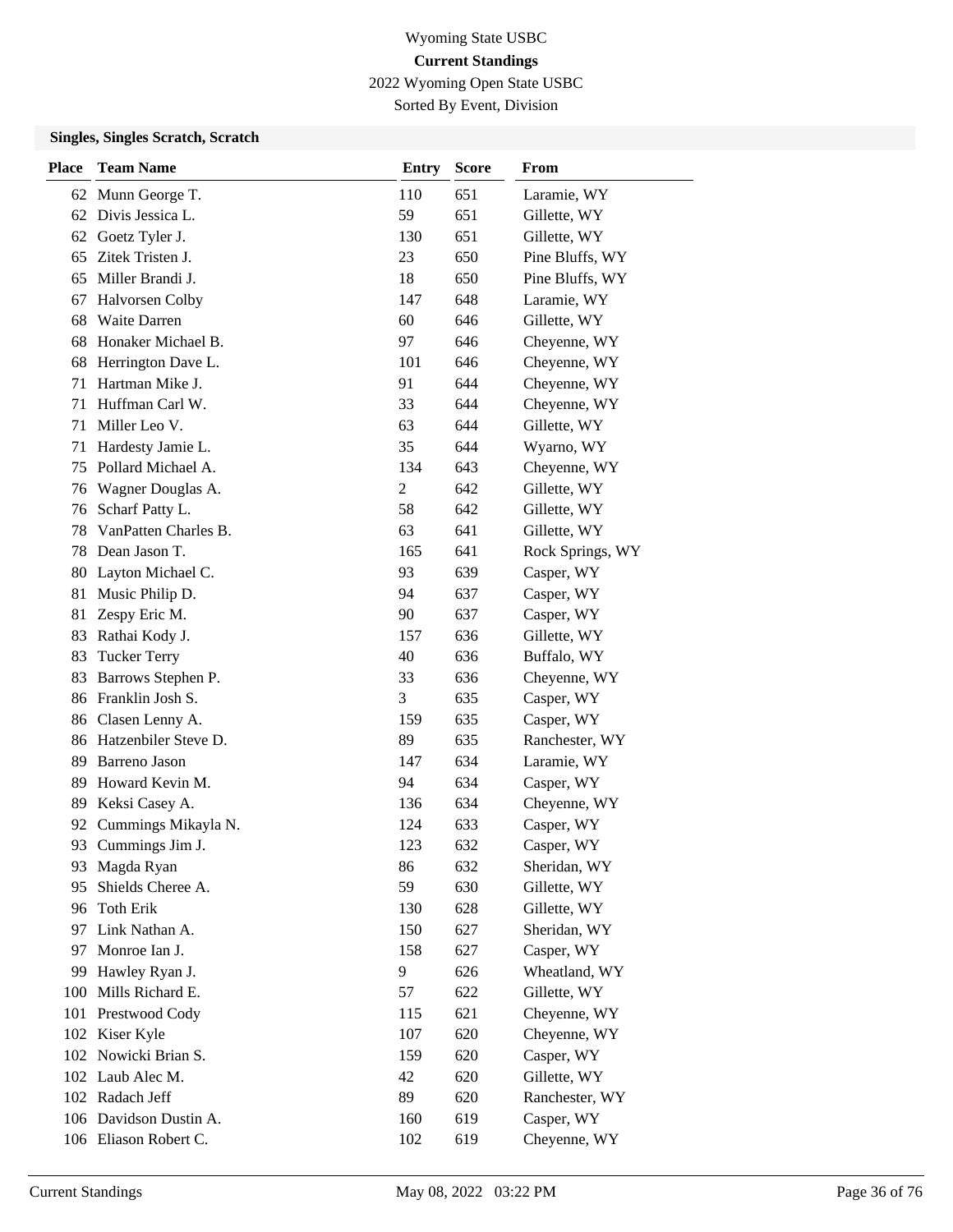2022 Wyoming Open State USBC

Sorted By Event, Division

| <b>Place</b> | <b>Team Name</b>             | Entry | <b>Score</b> | <b>From</b>      |
|--------------|------------------------------|-------|--------------|------------------|
|              | 106 Harwell Brianna L.       | 132   | 619          | Cheyenne, WY     |
| 109          | Standifer Geano N.           | 134   | 618          | Cheyenne, WY     |
| 109          | Shields Rick A.              | 91    | 618          | Cheyenne, WY     |
|              | 109 Lookhart Tyller W.       | 124   | 618          | Casper, WY       |
|              | 109 Miller James D.          | 83    | 618          | Gillette, WY     |
|              | 113 Rathbone Kenneth E.      | 33    | 616          | Cheyenne, WY     |
|              | 113 Havens Logan A.          | 117   | 616          | Cheyenne, WY     |
|              | 115 Medley Kelly M.          | 99    | 615          | Cheyenne, WY     |
|              | 115 Drehobl David A. Sr      | 151   | 615          | Cheyenne, WY     |
|              | 117 Harding Kiel W.          | 22    | 614          | Pine Bluffs, WY  |
| 118          | Medley Devin R.              | 99    | 613          | Cheyenne, WY     |
|              | 119 Zitek Jim                | 26    | 612          | Pine Bluffs, WY  |
|              | 119 Roe Brandon S.           | 9     | 612          | Wheatland, WY    |
| 121          | Barber Justin E.             | 56    | 611          | Gillette, WY     |
|              | 121 Powers Wilbur P.         | 129   | 611          | Sheridan, WY     |
|              | 123 Wright Don R.            | 158   | 610          | Casper, WY       |
|              | 124 Koehn Shawn              | 13    | 609          | Pine Bluffs, WY  |
|              | 124 Rouse Greg               | 44    | 609          | Big Piney, WY    |
|              | 126 Nuzum Lance K.           | 57    | 608          | Gillette, WY     |
|              | 126 Archuleta Joe            | 82    | 608          | Cheyenne, WY     |
|              | 128 Hawkins Shawn L.         | 47    | 607          | cheyenne, WY     |
|              | 128 Erickson Matthew R.      | 48    | 607          | Cheyenne, WY     |
|              | 128 McGuire Joe E.           | 123   | 607          | Casper, WY       |
|              | 131 Cox Neil D.              | 81    | 606          | Cheyenne, WY     |
|              | 131 Flores Angelo            | 122   | 606          | Gillette, WY     |
| 133          | <b>Esquibel David</b>        | 56    | 605          | Gillette, WY     |
| 133          | Johnson Megan                | 40    | 605          | Buffalo, WY      |
|              | 135 O'Bryan Cody A.          | 157   | 604          | Gillette, WY     |
|              | 136 Vrska Phil               | 29    | 603          | Pinedale, WY     |
|              | 136 Jenkins Grant E.         | 8     | 603          | Wheatland, WY    |
|              | 138 Wernick Jarrod R.        | 30    | 602          | Cheyenne, WY     |
| 138          | <b>Schooley Eric</b>         | 82    | 602          | Cheyenne, WY     |
|              | 138 Hoffman William H. Jr    | 6     | 602          | Casper, WY       |
|              | 141 Crockett David I. Jr     | 91    | 601          | Cheyenne, WY     |
|              | 141 Ice Bradley G.           | 163   | 601          | Rock Springs, WY |
|              | 141 Nannemann Christopher J. | 130   | 601          | Gillette, WY     |
|              | 144 Rico Brian J. Jr         | 98    | 600          | Cheyenne, WY     |
| 145          | Jackson Michael S.           | 127   | 599          | Cheyenne, WY     |
|              | 146 Pollard Darian N.        | 135   | 598          | Cheyenne, WY     |
|              | 146 Rico Alec                | 98    | 598          | Cheyenne, WY     |
|              | 146 Kennedy Chris            | 91    | 598          | Cheyenne, WY     |
|              | 146 Cook Kevin C.            | 158   | 598          | Casper, WY       |
|              | 146 Lucas Jason E.           | 158   | 598          | Casper, WY       |
|              | 151 Havens Rodney L.         | 117   | 597          | Cheyenne, WY     |
|              | 152 Brunk Dale A.            | 15    | 596          | Pine Bluffs, WY  |
|              | 153 Freier Rodney W. Jr      | 5     | 595          | Cheyenne, WY     |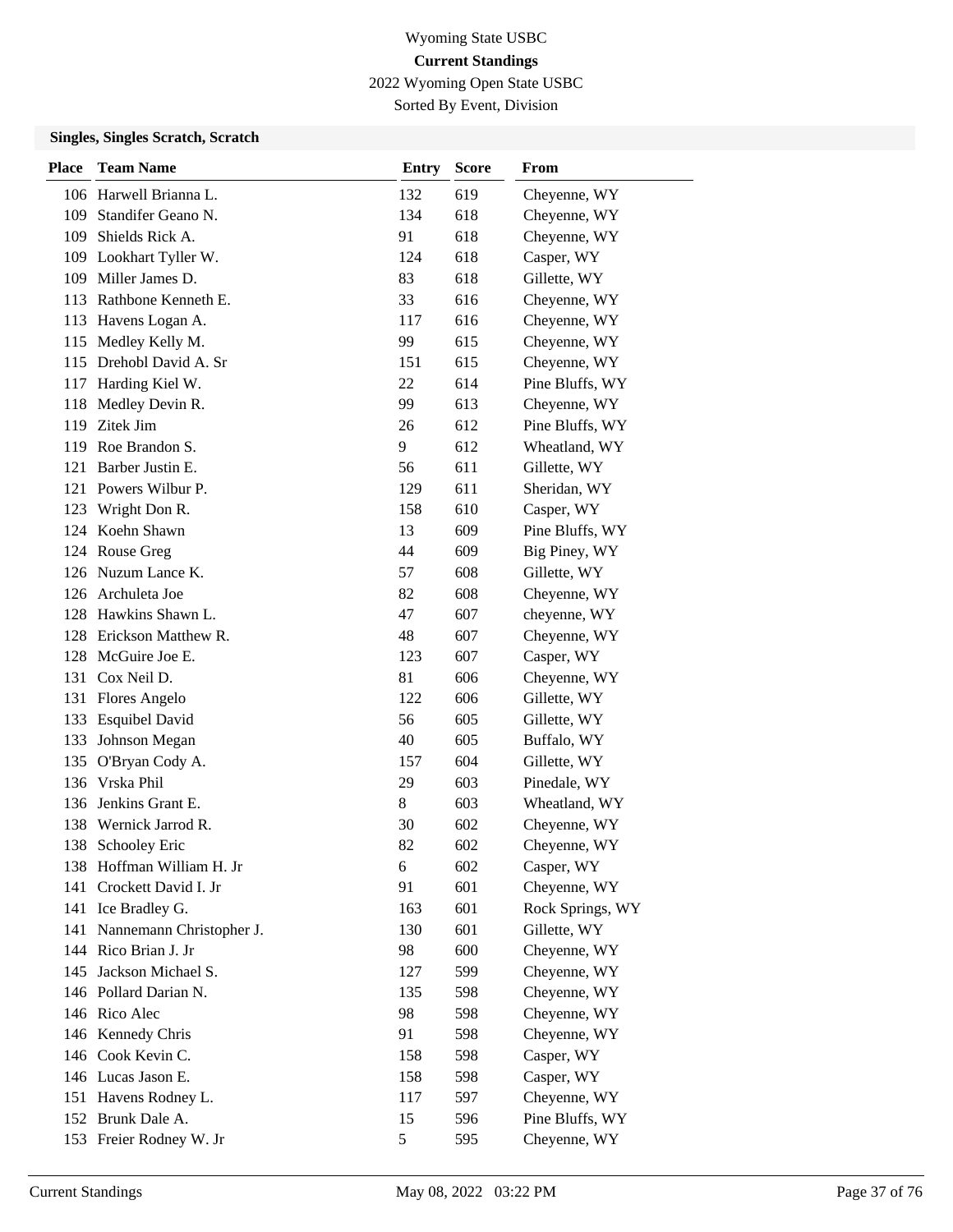2022 Wyoming Open State USBC

Sorted By Event, Division

| <b>Place</b> | <b>Team Name</b>          | <b>Entry</b> | <b>Score</b> | From             |
|--------------|---------------------------|--------------|--------------|------------------|
|              | 153 Spigner Isaiah A.     | 134          | 595          | Cheyenne, WY     |
|              | 155 Irwin Mandy R.        | 93           | 594          | Casper, WY       |
|              | 155 Wootton Mike W.       | 95           | 594          | Sheridan, WY     |
|              | 155 Christensen Kevin B.  | 114          | 594          | Laramie, WY      |
|              | 158 Clark Larry J. Sr     | 162          | 592          | Rock Springs, WY |
|              | 158 Jones Nick R.         | 32           | 592          | Big Piney, WY    |
|              | 158 Hoffman Alex M.       | 124          | 592          | Casper, WY       |
|              | 158 Mork Bluford B.       | 134          | 592          | Cheyenne, WY     |
|              | 162 Barr Braden A.        | 123          | 591          | Casper, WY       |
|              | 162 Rogers Joshua W.      | 32           | 591          | Big Piney, WY    |
|              | 162 Armstrong Zach        | 38           | 591          | Buffalo, WY      |
|              | 162 Jenkins Michael E.    | 118          | 591          | Worland, WY      |
|              | 162 Warrington Trevor L.  | 122          | 591          | Gillette, WY     |
| 167          | Green Jarrod              | 35           | 590          | Wyarno, WY       |
| 167          | Berlinger Mitch C.        | $\tau$       | 590          | Mills, WY        |
|              | 167 Gauthier Austin       | 79           | 590          | Cheyenne, WY     |
| 170          | Johnson Craig A.          | 26           | 589          | Pine Bluffs, WY  |
| 171          | Jones Jason L.            | 147          | 588          | Laramie, WY      |
|              | 172 Krizan Ron P.         | 110          | 587          | Laramie, WY      |
|              | 172 Scoffield Kevin K.    | 105          | 587          | Mills, WY        |
|              | 174 Pollock Carolie D.    | 170          | 585          | Wheatland, WY    |
|              | 175 Followell Dustin L.   | 152          | 584          | Cheyenne, WY     |
|              | 175 Sutter Steve          | 114          | 584          | Laramie, WY      |
|              | 177 Miller Mark D.        | 154          | 583          | Glenrock, WY     |
| 177          | Allen Kyle                | 56           | 583          | Gillette, WY     |
| 179          | Merritt Scott K.          | 55           | 582          | Afton, WY        |
| 179          | Anschutz Jim R.           | 44           | 582          | Big Piney, WY    |
|              | 179 Warrington Randal G.  | 61           | 582          | Gillette, WY     |
| 179          | Boyd Bobby P.             | 5            | 582          | Cheyenne, WY     |
|              | 183 Newnum Christopher M. | 30           | 581          | Cheyenne, WY     |
|              | 183 Levengood Leo         | 78           | 581          | Cheyenne, WY     |
|              | 183 Kaiser Matt D.        | 37           | 581          | Buffalo, WY      |
|              | 186 Green Cameron S.      | 34           | 580          | Gillette, WY     |
|              | 186 Wolf Stu M.           | 78           | 580          | Cheyenne, WY     |
|              | 186 Clarke Sam S.         | 5            | 580          | Cheyenne, WY     |
|              | 189 Green Sandy           | 119          | 579          | Sheridan, WY     |
| 190          | <b>Hettinger Tim</b>      | 21           | 578          | Pine Bluffs, WY  |
| 190          | Phipps Dale E.            | 42           | 578          | Gillette, WY     |
| 190          | Layton Mike K.            | 93           | 578          | Casper, WY       |
| 193          | <b>Stayer Chris</b>       | 113          | 577          | Cheyenne, WY     |
| 193          | Moss Zachary D.           | 115          | 577          | Cheyenne, WY     |
|              | 193 Williams Donald A.    | 35           | 577          | Wyarno, WY       |
|              | 196 Kriz Kelley G.        | 22           | 576          | Pine Bluffs, WY  |
|              | 196 Booth Kalen D.        | 141          | 576          | Afton, WY        |
|              | 196 Haynes Al Sr          | 75           | 576          | Cheyenne, WY     |
|              | 196 Langhoff Michael M.   | 33           | 576          | Cheyenne, WY     |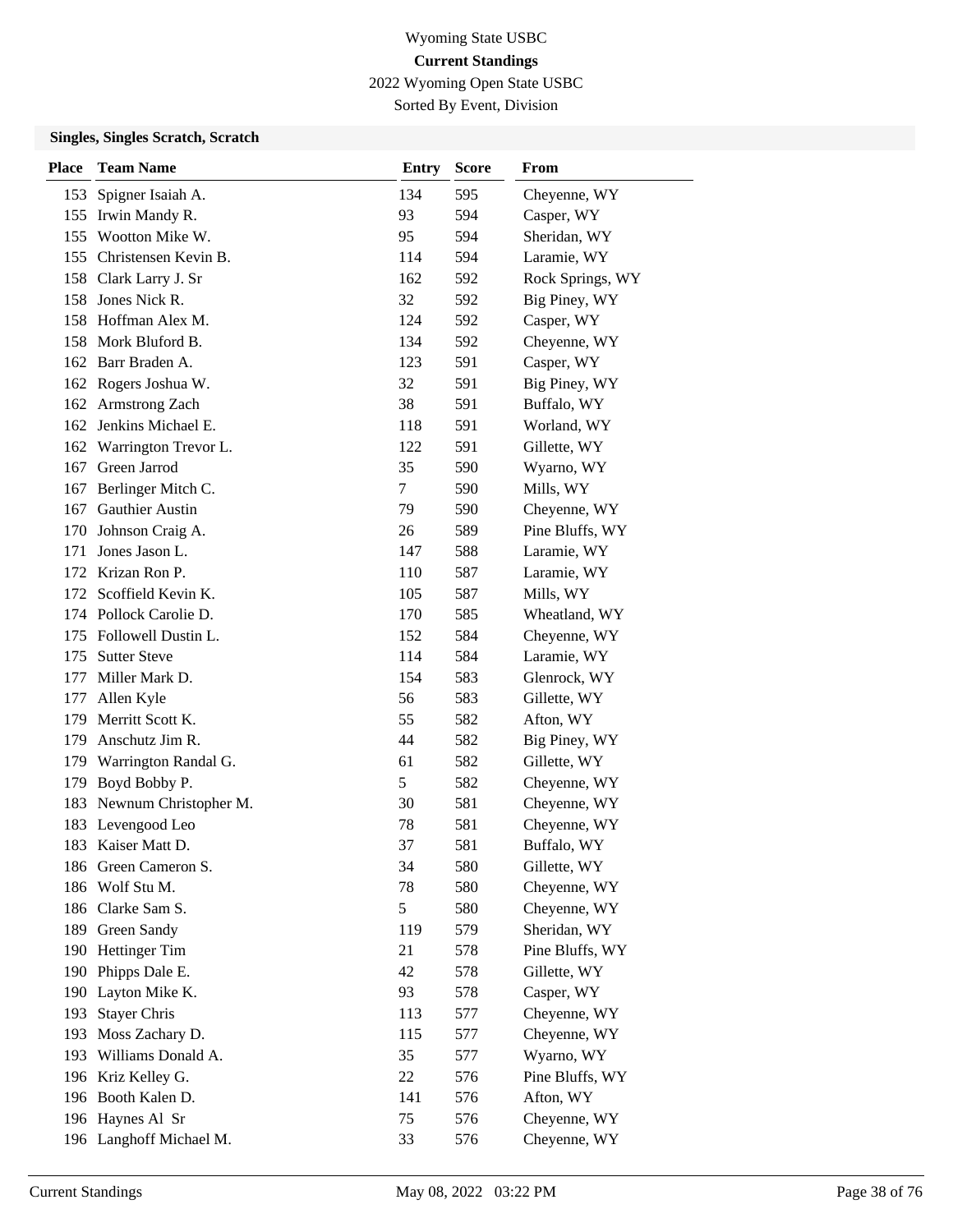2022 Wyoming Open State USBC

Sorted By Event, Division

| <b>Place</b> | <b>Team Name</b>         | <b>Entry</b> | <b>Score</b> | From             |
|--------------|--------------------------|--------------|--------------|------------------|
|              | 200 Cline Robert J.      | 98           | 575          | Cheyenne, WY     |
| 200          | Shields Bailey           | 59           | 575          | Gillette, WY     |
|              | 202 Fornstrom Haize C.   | 25           | 574          | Pine Bluffs, WY  |
|              | 202 Oliver Dwayne W. Jr  | 162          | 574          | Rock Springs, WY |
|              | 202 Cline Chance R.      | 98           | 574          | Cheyenne, WY     |
| 202          | Kingham Heath D.         | 79           | 574          | Cheyenne, WY     |
|              | 206 Goehring Mark E.     | 15           | 573          | Pine Bluffs, WY  |
| 207          | Hagemann Daniel J.       | 36           | 572          | Douglas, WY      |
| 207          | Boedeker Ralph E.        | 53           | 572          | Afton, WY        |
| 209          | Hensley Robert           | 83           | 571          | Gillette, WY     |
| 209          | Doughty Joshua M.        | 92           | 571          | Cheyenne, WY     |
| 211          | Gerlock David D.         | 3            | 570          | Casper, WY       |
| 211          | Smith Larry M.           | 163          | 570          | Rock Springs, WY |
| 213          | <b>Burns Samuel</b>      | 122          | 569          | Gillette, WY     |
| 213          | Schmitt Lyle J.          | 84           | 569          | Gillette, WY     |
| 215          | Johnson Patrick M.       | 131          | 568          | Gillette, WY     |
| 215          | Miller Amanda J.         | 154          | 568          | Glenrock, WY     |
|              | 215 Roberts Amanda L.    | 138          | 568          | Cheyenne, WY     |
|              | 218 Wilson Tuffy R.      | 75           | 567          | Cheyenne, WY     |
| 218          | Hullinger Corey E.       | 61           | 567          | Gillette, WY     |
| 218          | Barnes Willard J.        | 37           | 567          | Buffalo, WY      |
| 221          | Vejrostek James J.       | 151          | 566          | Cheyenne, WY     |
|              | 222 Long Nathan J.       | 38           | 565          | Buffalo, WY      |
|              | 222 Allbright Darren S.  | 9            | 565          | Wheatland, WY    |
|              | 224 Youngblood Rick L.   | 163          | 564          | Rock Springs, WY |
|              | 224 Dupape Eric L.       | 163          | 564          | Rock Springs, WY |
|              | 226 Geile Colby C.       | 103          | 563          | Wheatland, WY    |
|              | 226 Chatelain Cody D.    | 45           | 563          | Big Piney, WY    |
|              | 226 Waldron Michael E.   | 121          | 563          | Cheyenne, WY     |
|              | 226 Scoffield William B. | 105          | 563          | Mills, WY        |
| 230          | Kennedy Steven W.        | 86           | 562          | Sheridan, WY     |
| 231          | Adsit Brandon J.         | 89           | 561          | Ranchester, WY   |
|              | 231 Duvall Adam D.       | 56           | 561          | Gillette, WY     |
|              | 231 Bowring Beau         | 153          | 561          | Cheyenne, WY     |
|              | 234 Cramer Scott A.      | 97           | 560          | Cheyenne, WY     |
|              | 234 Copeland Lisa R.     | 46           | 560          | Big Piney, WY    |
|              | 234 Miller Justin W.     | 18           | 560          | Pine Bluffs, WY  |
| 237          | Boyer Jeremy R.          | 164          | 559          | Rock Springs, WY |
| 237          | Day-Langhoff Winter      | 135          | 559          | Cheyenne, WY     |
| 239          | Harwell James R.         | 132          | 558          | Cheyenne, WY     |
| 239          | McCaslin Derrick L.      | 54           | 558          | Thayne, WY       |
| 239          | Bungert James E.         | 83           | 558          | Gillette, WY     |
|              | 242 Graham Dennis        | 42           | 557          | Gillette, WY     |
|              | 242 Brester Dustin H.    | 129          | 557          | Sheridan, WY     |
|              | 242 Pinder Adam          | 147          | 557          | Laramie, WY      |
| 245          | Stainbrook Jon T.        | 164          | 556          | Rock Springs, WY |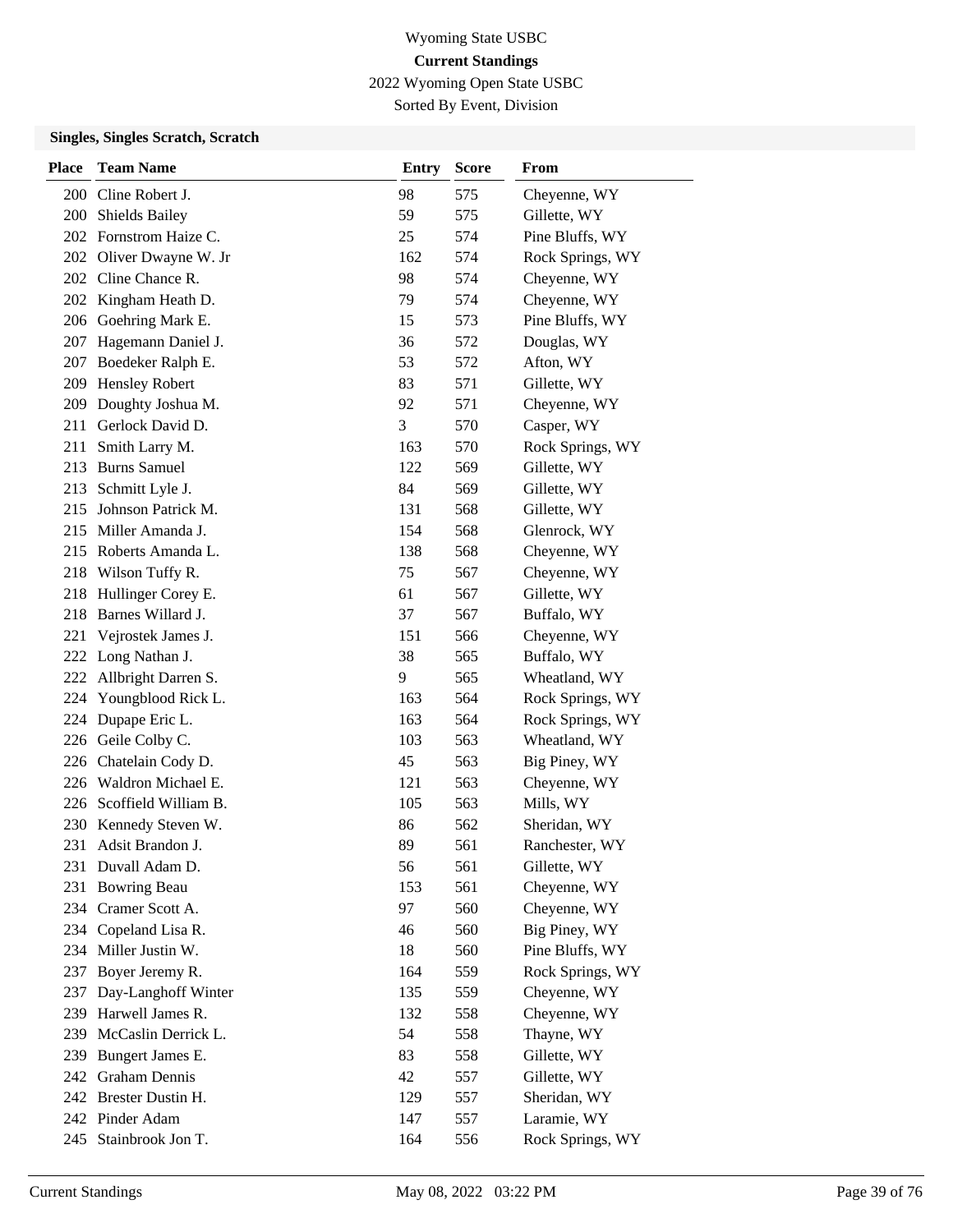2022 Wyoming Open State USBC

Sorted By Event, Division

| <b>Place</b> | <b>Team Name</b>            | <b>Entry</b> | <b>Score</b> | From             |
|--------------|-----------------------------|--------------|--------------|------------------|
|              | 245 Belveal Phil W.         | 96           | 556          | Pinedale, WY     |
| 245          | <b>Mead Rick</b>            | 118          | 556          | Worland, WY      |
| 245          | Herrington Mathew           | 101          | 556          | Cheyenne, WY     |
| 245          | Dryden John E.              | 146          | 556          | Cheyenne, WY     |
| 245          | Streit John P.              | 82           | 556          | Cheyenne, WY     |
|              | 245 Robertson Jeff A.       | 48           | 556          | Cheyenne, WY     |
|              | 252 Herrington Lisa         | 99           | 555          | Cheyenne, WY     |
|              | 252 Hottel Shelby R.        | 163          | 555          | Rock Springs, WY |
|              | 254 Hauck Pamela G.         | 33           | 552          | Cheyenne, WY     |
|              | 255 DeFreece Jason P.       | 82           | 551          | Cheyenne, WY     |
| 255          | Frye William G.             | 138          | 551          | Cheyenne, WY     |
| 255          | Ammer Philip D.             | 89           | 551          | Ranchester, WY   |
|              | 255 Anderson Christopher K. | 110          | 551          | Laramie, WY      |
|              | 259 Jones Ashley D.         | 32           | 550          | Big Piney, WY    |
|              | 260 Lacey Roger J.          | 120          | 549          | Sheridan, WY     |
|              | 260 Hall Troy T.            | 151          | 549          | Cheyenne, WY     |
|              | 260 Stolz Ed                | 138          | 549          | Cheyenne, WY     |
| 260          | Berlinger Tyler R.          | 7            | 549          | Mills, WY        |
| 264          | St John Thomas V.           | 94           | 548          | Casper, WY       |
|              | 264 Collins Devin E.        | 146          | 548          | Cheyenne, WY     |
|              | 264 Cole Forrest            | 139          | 548          | Riverton, WY     |
|              | 264 Martinez Korben H.      | 15           | 548          | Pine Bluffs, WY  |
|              | 264 Hostrup Daniel          | 130          | 548          | Gillette, WY     |
|              | 269 Waite William           | 61           | 547          | Gillette, WY     |
| 269          | Nelson Robert L.            | 57           | 547          | Gillette, WY     |
| 269          | Brand Jackie L.             | 138          | 547          | Cheyenne, WY     |
| 272          | Schroefel Scott L.          | 159          | 546          | Casper, WY       |
| 272          | Bastian Steve J.            | 147          | 546          | Laramie, WY      |
|              | 274 Horner Richard A.       | 149          | 545          | Laramie, WY      |
| 274          | Stainbrook Jeffrey S.       | 165          | 545          | Rock Springs, WY |
|              | 274 Barber Josh R.          | 150          | 545          | Sheridan, WY     |
| 274          | Tennant Brian M.            | 63           | 545          | Gillette, WY     |
|              | 274 Irwin Steve             | 93           | 545          | Casper, WY       |
| 279          | Owsley Shilo A.             | 138          | 544          | Cheyenne, WY     |
| 279          | Fluegge Lee J.              | 80           | 544          | Worland, WY      |
|              | 281 Decker Ryan P.          | 118          | 543          | Worland, WY      |
| 281          | Hullinger Sheldon           | $\mathbf{1}$ | 543          | Gillette, WY     |
| 281          | Clark Braxton J.            | 22           | 543          | Pine Bluffs, WY  |
| 281          | Brannaman Chad J.           | 47           | 543          | cheyenne, WY     |
| 281          | Charley Jennifer L.         | 135          | 543          | Cheyenne, WY     |
| 281          | Langhoff Dylan R.           | 132          | 543          | Cheyenne, WY     |
| 287          | Alcaraz Greg                | 118          | 542          | Worland, WY      |
| 287          | Duvall Tabetha R.           | 59           | 542          | Gillette, WY     |
|              | 289 Smith Devin M.          | 74           | 541          | Cheyenne, WY     |
| 290          | Martin Amy L.               | 115          | 540          | Cheyenne, WY     |
|              | 290 Demello Gary B.         | 142          | 540          | Laramie, WY      |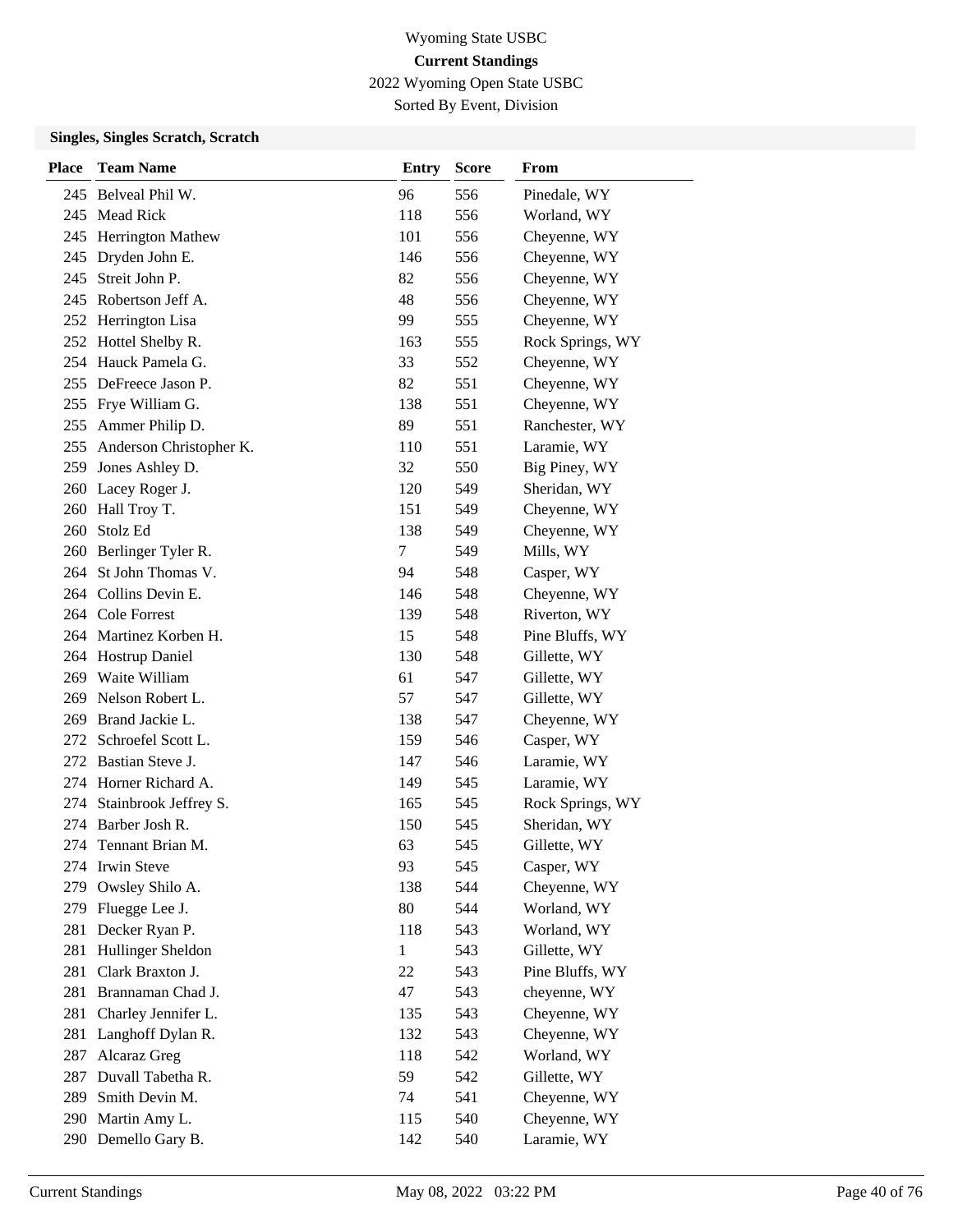2022 Wyoming Open State USBC

Sorted By Event, Division

| <b>Place</b> | <b>Team Name</b>           | <b>Entry</b> | <b>Score</b> | From            |
|--------------|----------------------------|--------------|--------------|-----------------|
| 290          | Grayeda Jason R.           | 118          | 540          | Worland, WY     |
|              | 290 Milliken Tina S.       | 21           | 540          | Pine Bluffs, WY |
|              | 290 Elmer Justin D.        | 150          | 540          | Sheridan, WY    |
|              | 290 Gill Jerry D.          | 95           | 540          | Sheridan, WY    |
|              | 296 Lynn Colin J.          | 130          | 539          | Gillette, WY    |
|              | 296 Turbeville Leatcher E. | 72           | 539          | Cheyenne, WY    |
|              | 296 Dorn Brandon L.        | 160          | 539          | Casper, WY      |
|              | 299 Duff Zach J.           | 75           | 538          | Cheyenne, WY    |
|              | 299 DeCelle Aaron T.       | 83           | 538          | Gillette, WY    |
|              | 299 McKenney Kristin A.    | 59           | 538          | Gillette, WY    |
|              | 302 Hemmert Trayson P.     | 141          | 537          | Afton, WY       |
|              | 302 Lang Robbie L. Jr      | 63           | 537          | Gillette, WY    |
|              | 302 Kennedy Kimberly K.    | 87           | 537          | Cheyenne, WY    |
|              | 305 Carne Jereme J.        | 80           | 536          | Worland, WY     |
|              | 305 Cole Moe B.            | 139          | 536          | Riverton, WY    |
|              | 307 Lacey Samantha         | 120          | 535          | Sheridan, WY    |
|              | 307 Hauck Randy            | 116          | 535          | Laramie, WY     |
|              | 307 Pitman Bradley         | 84           | 535          | Gillette, WY    |
|              | 307 Mikkelson Ronnie A.    | 57           | 535          | Gillette, WY    |
|              | 311 Diede Lee T.           | $\mathbf{1}$ | 534          | Gillette, WY    |
| 311          | Borm Cory J.               | 30           | 534          | Cheyenne, WY    |
|              | 311 Cox Dillon J.          | 111          | 534          | Cheyenne, WY    |
|              | 314 Wilson Shane M.        | 82           | 533          | Cheyenne, WY    |
|              | 314 Music Christian        | 94           | 533          | Casper, WY      |
|              | 314 Zitek Amy M.           | 15           | 533          | Pine Bluffs, WY |
|              | 314 McCormick James K.     | 40           | 533          | Buffalo, WY     |
|              | 318 Rosenthal Neal S.      | 37           | 532          | Buffalo, WY     |
|              | 318 Lang Tim               | 26           | 532          | Pine Bluffs, WY |
|              | 320 Cullimore Mitch H.     | 141          | 531          | Afton, WY       |
|              | 320 Franklin Doug H.       | 3            | 531          | Casper, WY      |
|              | 320 Vosler Luke            | 97           | 531          | Cheyenne, WY    |
|              | 323 Payton Frank M.        | 73           | 530          | Casper, WY      |
|              | 323 Cordes David M.        | 109          | 530          | Wheatland, WY   |
| 325          | Thornberry Chad M.         | 1            | 529          | Gillette, WY    |
|              | 325 Diede Mark             | 1            | 529          | Gillette, WY    |
|              | 325 Parsons Paul           | 74           | 529          | Cheyenne, WY    |
|              | 325 Deporter Jason         | 142          | 529          | Laramie, WY     |
| 329          | Evans Kevin D.             | 13           | 528          | Pine Bluffs, WY |
|              | 330 Bowden Tom E.          | 83           | 527          | Gillette, WY    |
| 331          | Redding Shanendoah A.      | 80           | 526          | Worland, WY     |
| 331          | Jenkins Kevin L.           | 109          | 526          | Wheatland, WY   |
| 331          | Fredrickson Tyler          | 23           | 526          | Pine Bluffs, WY |
|              | 334 Mortensen Blake E.     | 129          | 525          | Sheridan, WY    |
|              | 334 Wells Travis S.        | 36           | 525          | Douglas, WY     |
|              | 334 Brown Kendall          | 87           | 525          | Cheyenne, WY    |
|              | 334 Langhoff Vicki L.      | 132          | 525          | Cheyenne, WY    |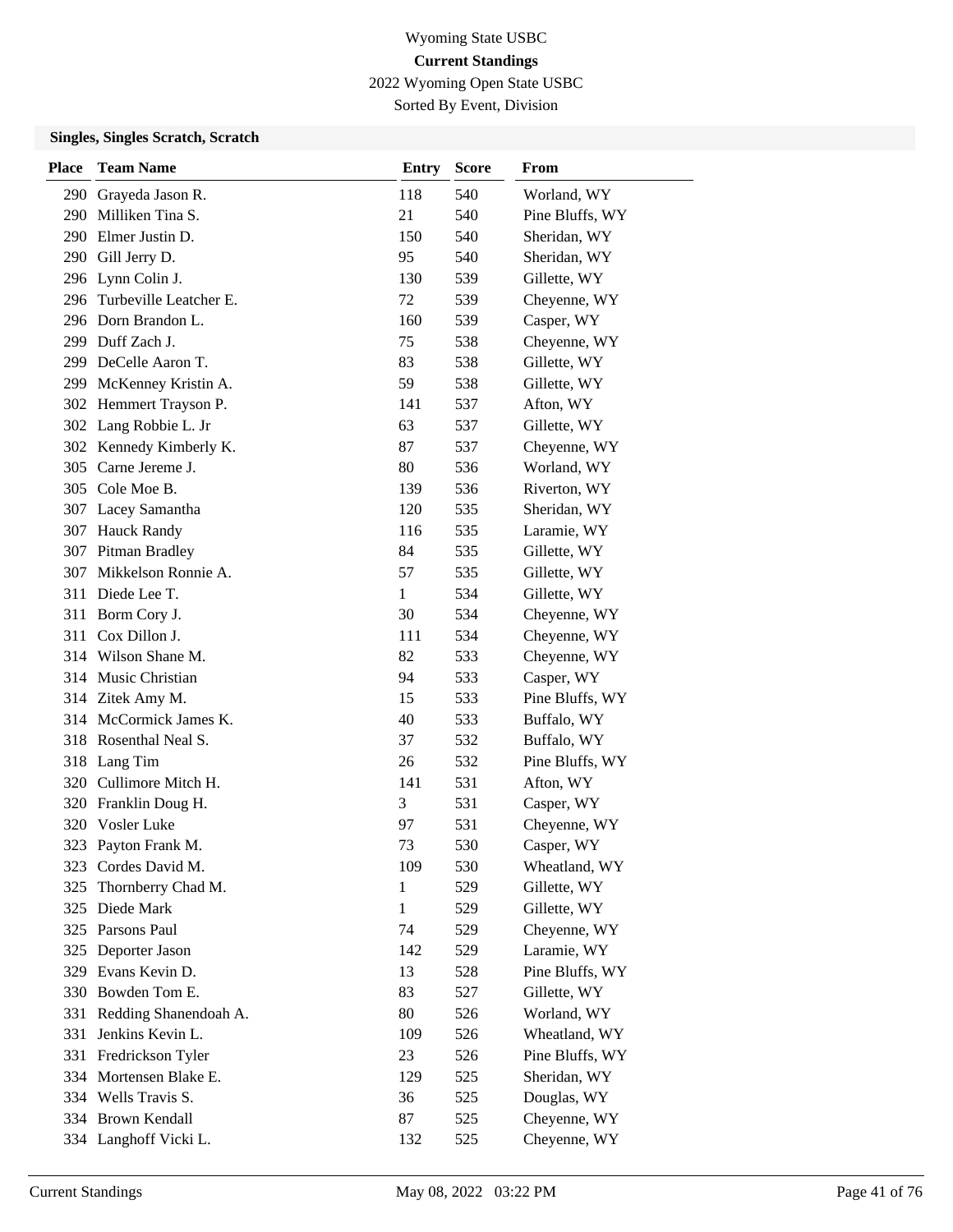2022 Wyoming Open State USBC

Sorted By Event, Division

| <b>Place</b> | <b>Team Name</b>           | <b>Entry</b> | <b>Score</b> | From             |
|--------------|----------------------------|--------------|--------------|------------------|
|              | 338 Mogard Jim             | 114          | 524          | Laramie, WY      |
| 338          | Thaler Jakob M.            | 149          | 524          | Laramie, WY      |
| 338          | <b>Watkins Carla</b>       | 119          | 524          | Sheridan, WY     |
| 341          | Verner Cole                | 149          | 523          | Laramie, WY      |
| 341          | Geile Mike                 | 103          | 523          | Wheatland, WY    |
| 341          | Biley Jeremy S.            | 42           | 523          | Gillette, WY     |
|              | 344 Bartow Terry L.        | 8            | 522          | Wheatland, WY    |
|              | 344 Storer Thomas J.       | 81           | 522          | Cheyenne, WY     |
|              | 344 McWilliams Theodore J. | 104          | 522          | Bar Nunn, WY     |
|              | 347 Feiock Rodney D.       | 29           | 521          | Pinedale, WY     |
| 347          | Hanson Timothy A.          | 84           | 521          | Gillette, WY     |
| 347          | Hower Jack T.              | 162          | 521          | Rock Springs, WY |
|              | 350 Harwell Andrew J.      | 132          | 520          | Cheyenne, WY     |
|              | 350 Helton Lisa A.         | 108          | 520          | Cheyenne, WY     |
|              | 352 Cox Kim S.             | 81           | 519          | Cheyenne, WY     |
|              | 352 Zespy Troy D.          | 90           | 519          | Casper, WY       |
|              | 352 Green Scott P.         | 34           | 519          | Gillette, WY     |
| 352          | Turner Adam L.             | 80           | 519          | Worland, WY      |
|              | 352 Voss Shane             | 29           | 519          | Pinedale, WY     |
|              | 352 Bingham Travis L.      | 144          | 519          | Pinedale, WY     |
| 358          | Green Jeffrey L.           | 40           | 518          | Buffalo, WY      |
| 358          | Oliver Dwayne H. Sr        | 164          | 518          | Rock Springs, WY |
| 360          | Charley Raven              | 164          | 517          | Rock Springs, WY |
|              | 360 Cox Nicholas A.        | 81           | 517          | Cheyenne, WY     |
|              | 360 Reed Wayne A.          | 6            | 517          | Casper, WY       |
| 363          | Poppell Dan B.             | 150          | 516          | Sheridan, WY     |
| 363          | Long Kaitlynn A.           | 38           | 516          | Buffalo, WY      |
|              | 363 Guthrie James L.       | 80           | 516          | Worland, WY      |
|              | 366 Vogel Vincent C.       | 79           | 515          | Cheyenne, WY     |
| 366          | Janezich Glenn A.          | 4            | 515          | Cheyenne, WY     |
|              | 366 Followell Tammy L.     | 152          | 515          | Cheyenne, WY     |
|              | 369 Bruns Corey            | 18           | 514          | Pine Bluffs, WY  |
|              | 370 Krakow Ken A.          | 28           | 513          | Pine Bluffs, WY  |
|              | 370 Lax Nathaniel C.       | 61           | 513          | Gillette, WY     |
| 370          | Schlichenmayer Troy J.     | 103          | 513          | Wheatland, WY    |
|              | 370 Young Nathan           | 47           | 513          | cheyenne, WY     |
| 370          | Roberts Shaun S.           | 146          | 513          | Cheyenne, WY     |
| 375          | <b>Bond Aaron</b>          | 113          | 512          | Cheyenne, WY     |
| 375          | Copeland Roger J.          | 33           | 512          | Cheyenne, WY     |
| 375          | Ballard Ryan W.            | 105          | 512          | Mills, WY        |
| 375          | Sidman Mark A.             | 8            | 512          | Wheatland, WY    |
| 375          | Nelson Christy M.          | 58           | 512          | Gillette, WY     |
| 375          | Tatum Rollie A.            | 18           | 512          | Pine Bluffs, WY  |
| 381          | Ramsey Brie N.             | 121          | 511          | Cheyenne, WY     |
| 381          | Williams Misty             | 99           | 511          | Cheyenne, WY     |
| 381          | Romain Dona                | 151          | 511          | Cheyenne, WY     |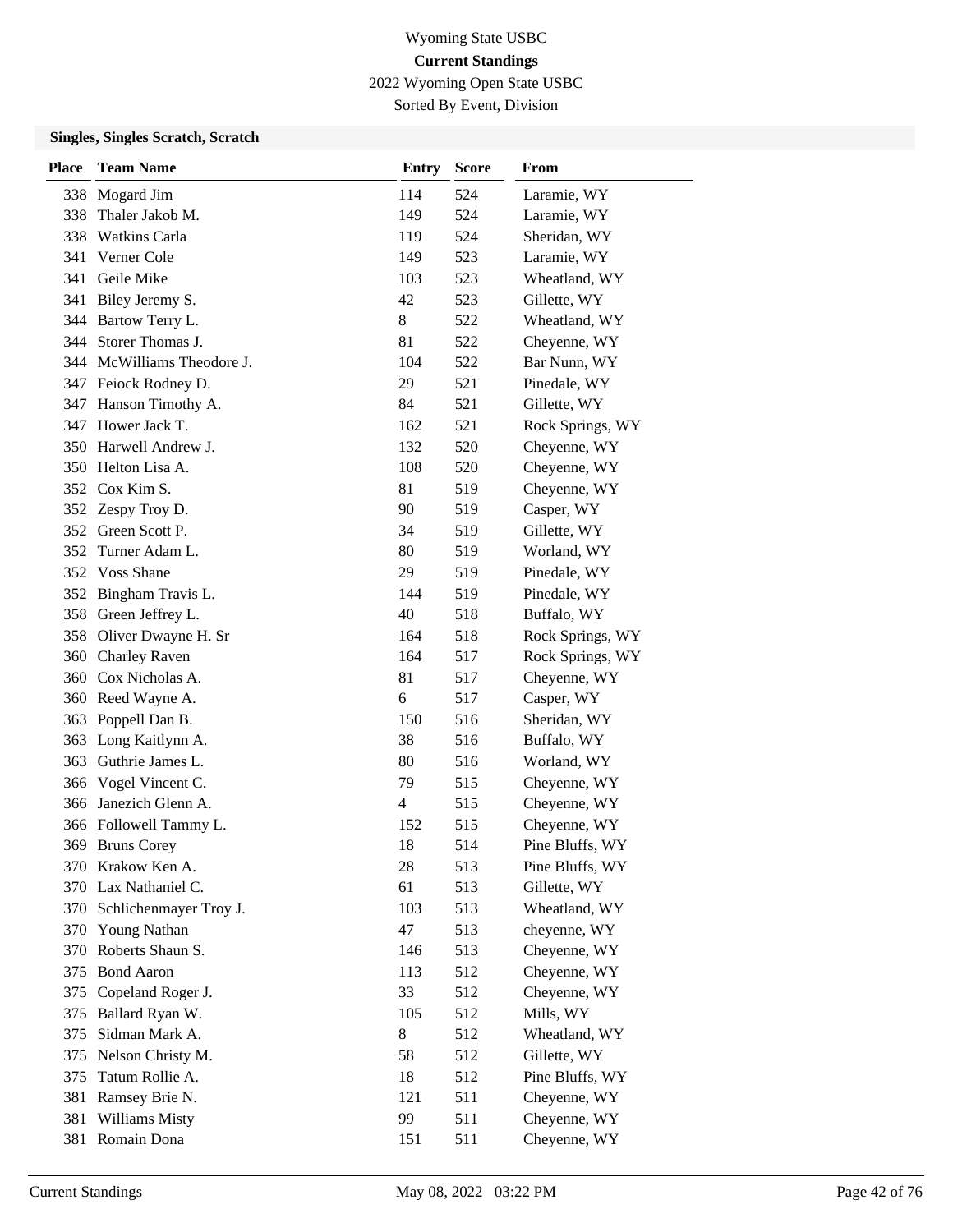2022 Wyoming Open State USBC

Sorted By Event, Division

| <b>Place</b> | <b>Team Name</b>        | <b>Entry</b>   | <b>Score</b> | From            |
|--------------|-------------------------|----------------|--------------|-----------------|
|              | 384 Lopez Christopher   | 146            | 510          | Cheyenne, WY    |
|              | 384 Kivela Jon S.       | 104            | 510          | Bar Nunn, WY    |
|              | 384 Lacey Ashley M.     | 120            | 510          | Sheridan, WY    |
|              | 384 Walton Kevin        | 44             | 510          | Big Piney, WY   |
| 388          | Copeland Shane          | 46             | 509          | Big Piney, WY   |
|              | 388 Divis Krista        | 59             | 509          | Gillette, WY    |
| 388          | Mossberg Chris P.       | 13             | 509          | Pine Bluffs, WY |
|              | 388 Demello Brody       | 142            | 509          | Laramie, WY     |
|              | 388 Demello Ronald M.   | 142            | 509          | Laramie, WY     |
|              | 388 Archer Delwyn L.    | 115            | 509          | Cheyenne, WY    |
| 388          | Followell Tony L.       | 152            | 509          | Cheyenne, WY    |
|              | 395 Langhoff Robert O.  | 132            | 508          | Cheyenne, WY    |
|              | 395 Crane Brenda J.     | 117            | 508          | Cheyenne, WY    |
|              | 395 Neavill Maureen     | 119            | 508          | Sheridan, WY    |
|              | 395 Brown Chris S.      | 84             | 508          | Gillette, WY    |
|              | 399 Graham Mellinda J.  | 43             | 507          | Gillette, WY    |
|              | 399 Robinett Buzzard    | 9              | 507          | Wheatland, WY   |
| 401          | Leavitt Ryan R.         | 55             | 506          | Afton, WY       |
| 401          | Trumbull Bob D.         | 110            | 506          | Laramie, WY     |
| 401          | Baker Betty L.          | 116            | 506          | Laramie, WY     |
| 401          | Ferrel Gilbert R.       | 5              | 506          | Cheyenne, WY    |
|              | 405 Krakow Kelly E.     | 13             | 505          | Pine Bluffs, WY |
|              | 406 Macy Bert           | 22             | 504          | Pine Bluffs, WY |
|              | 406 Cortez Nicholas J.  | 153            | 504          | Cheyenne, WY    |
| 408          | Jundt Mike D.           | $\overline{c}$ | 503          | Gillette, WY    |
| 409          | Aagard Mitchell S.      | 41             | 501          | Worland, WY     |
| 409          | Sanderson Chris S.      | 109            | 501          | Wheatland, WY   |
| 409          | <b>Maston Austun</b>    | 8              | 501          | Wheatland, WY   |
| 409          | Halvorsen Azaria        | 148            | 501          | Laramie, WY     |
| 409          | Miles Richard D.        | 105            | 501          | Mills, WY       |
|              | 414 Minatelli Brian A.  | 30             | 500          | Cheyenne, WY    |
|              | 414 Michael Terry P.    | 34             | 500          | Gillette, WY    |
|              | 416 Coggeshall Bruce A. | 60             | 499          | Gillette, WY    |
|              | 416 Kearin Michael      | 41             | 499          | Worland, WY     |
|              | 416 Trimble Steve W.    | 28             | 499          | Pine Bluffs, WY |
|              | 416 Borm Stacy L.       | 30             | 499          | Cheyenne, WY    |
|              | 416 Adams Deborah L.    | 78             | 499          | Cheyenne, WY    |
| 421          | Rauzi Cassie K.         | 87             | 498          | Cheyenne, WY    |
| 421          | Hinton Jon W.           | 115            | 498          | Cheyenne, WY    |
| 421          | Shackelford Brian G.    | 97             | 498          | Cheyenne, WY    |
| 421          | Mcgaugh Morris E.       | 74             | 498          | Cheyenne, WY    |
| 421          | Oliver Justin C.        | 154            | 498          | Glenrock, WY    |
| 421          | Nichols Wil S.          | 44             | 498          | Big Piney, WY   |
| 421          | Hansen Colter           | 53             | 498          | Afton, WY       |
| 428          | Hardesty Jared T.       | 35             | 497          | Wyarno, WY      |
| 428          | Scott Dennis D.         | 105            | 497          | Mills, WY       |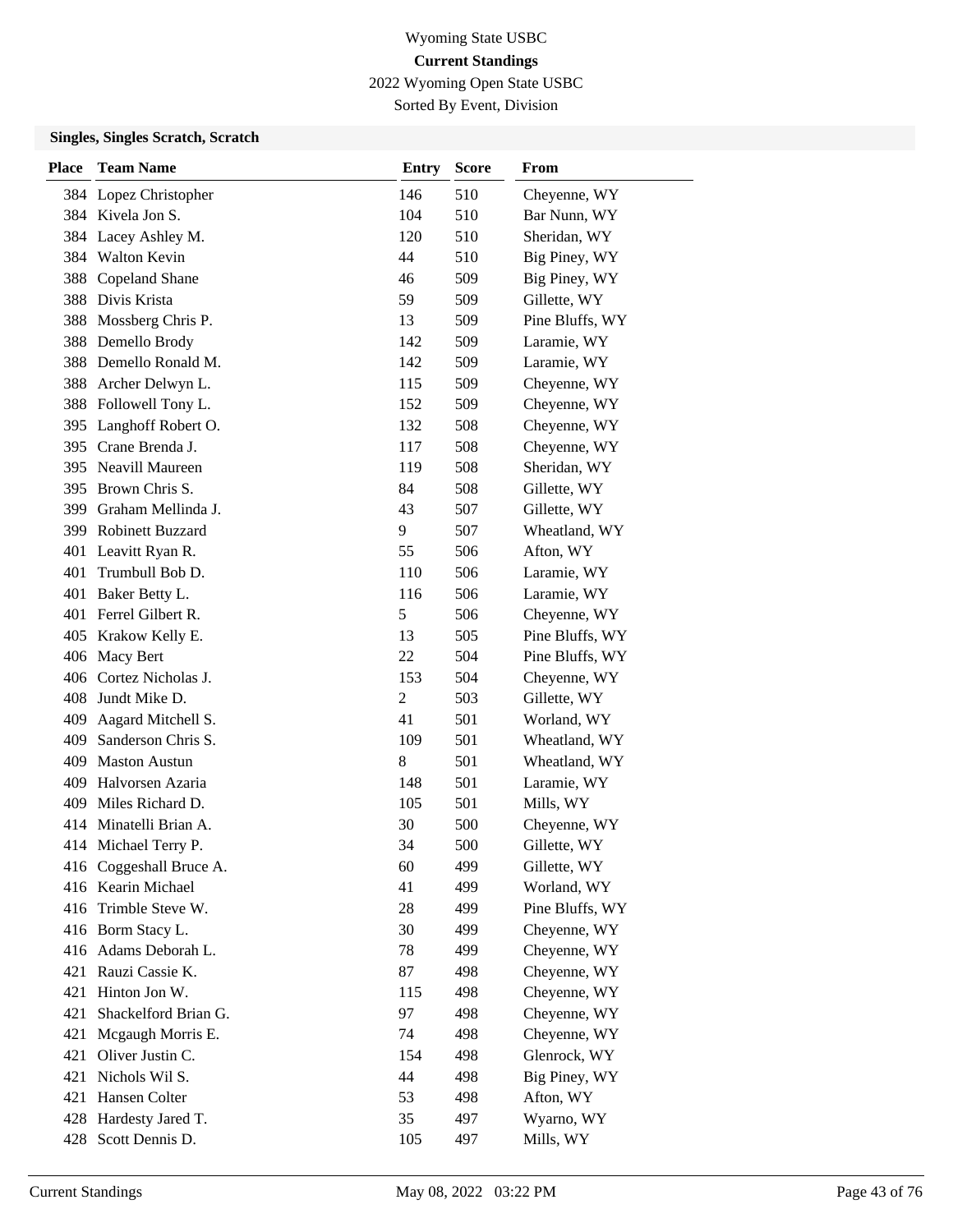2022 Wyoming Open State USBC

Sorted By Event, Division

| <b>Place</b> | <b>Team Name</b>         | <b>Entry</b>   | <b>Score</b> | From            |
|--------------|--------------------------|----------------|--------------|-----------------|
|              | 430 Landon Courtney J.   | 133            | 496          | Cheyenne, WY    |
|              | 430 Reher Ann            | 148            | 496          | Laramie, WY     |
|              | 432 Parrish Zach M.      | 92             | 495          | Cheyenne, WY    |
|              | 432 Garcia William G. Ii | 92             | 495          | Cheyenne, WY    |
|              | 432 Bartosh Steven E.    | 73             | 495          | Casper, WY      |
| 435.         | Thomas Burton R. Jr      | 102            | 494          | Cheyenne, WY    |
|              | 435 Hammill Cyanne M.    | 129            | 494          | Sheridan, WY    |
|              | 437 Leavitt Shaun B.     | 55             | 492          | Afton, WY       |
| 437          | Naranjo Landon N.        | 153            | 492          | Cheyenne, WY    |
|              | 439 Portz Rick L.        | 160            | 491          | Casper, WY      |
| 439          | Hensley Shea M.          | 124            | 491          | Casper, WY      |
|              | 439 Rich Kelly B.        | 53             | 491          | Afton, WY       |
| 439          | Peterson Eric J.         | 106            | 491          | Wheatland, WY   |
| 439          | Green Crystal J.         | 34             | 491          | Gillette, WY    |
| 444          | Pyles Jeremy             | 60             | 490          | Gillette, WY    |
| 444          | Young Ethan              | 1              | 490          | Gillette, WY    |
| 444          | Chase Nikki              | 129            | 490          | Sheridan, WY    |
| 444          | Cook Shawn M.            | 4              | 490          | Cheyenne, WY    |
| 448          | Satake Waylon D.         | 149            | 489          | Laramie, WY     |
|              | 448 Hildebrand Cowboy R. | 36             | 489          | Douglas, WY     |
|              | 448 Schumacher Jerrad D. | 118            | 489          | Worland, WY     |
|              | 451 Allen Leslie         | 116            | 488          | Laramie, WY     |
|              | 452 Jackson Brian W.     | 106            | 487          | Wheatland, WY   |
|              | 452 Chatelain Brandi R.  | 45             | 487          | Big Piney, WY   |
|              | 452 Dixon Michael L.     | $\overline{4}$ | 487          | Cheyenne, WY    |
|              | 452 Bowker Dallas B.     | 121            | 487          | Cheyenne, WY    |
|              | 456 Eastman Bryce L.     | 25             | 486          | Pine Bluffs, WY |
| 457          | Schmidt Jason M.         | 89             | 485          | Ranchester, WY  |
|              | 457 Bowden Nicki J.      | 83             | 485          | Gillette, WY    |
|              | 459 Huffman Michael T.   | 129            | 484          | Sheridan, WY    |
| 460          | Hopkins Roberta M.       | 88             | 482          | Evansville, WY  |
| 461          | Hoff Russell R.          | $\tau$         | 481          | Mills, WY       |
|              | 461 Milliken Mike K.     | 21             | 481          | Pine Bluffs, WY |
| 461          | Belveal Amy S.           | 96             | 481          | Pinedale, WY    |
| 464          | <b>Hayworth Tony</b>     | 131            | 480          | Gillette, WY    |
|              | 464 Phipps Dyann M.      | 43             | 480          | Gillette, WY    |
|              | 464 Ranos Joseph         | 42             | 480          | Gillette, WY    |
| 467          | <b>Young Bailey</b>      | $\mathbf{1}$   | 479          | Gillette, WY    |
| 467          | Imel Josh N.             | 22             | 479          | Pine Bluffs, WY |
| 469          | Filbert Damon K.         | 39             | 478          | Buffalo, WY     |
| 470          | Hoffman Bill H.          | 7              | 477          | Mills, WY       |
| 471          | Moon Gregg L.            | 91             | 476          | Cheyenne, WY    |
| 471          | Broyles David R.         | 72             | 476          | Cheyenne, WY    |
| 471          | Pollock Sydnee J.        | 170            | 476          | Wheatland, WY   |
| 471          | <b>Booher Rick</b>       | 41             | 476          | Worland, WY     |
| 471          | Thompson Travis C.       | 95             | 476          | Sheridan, WY    |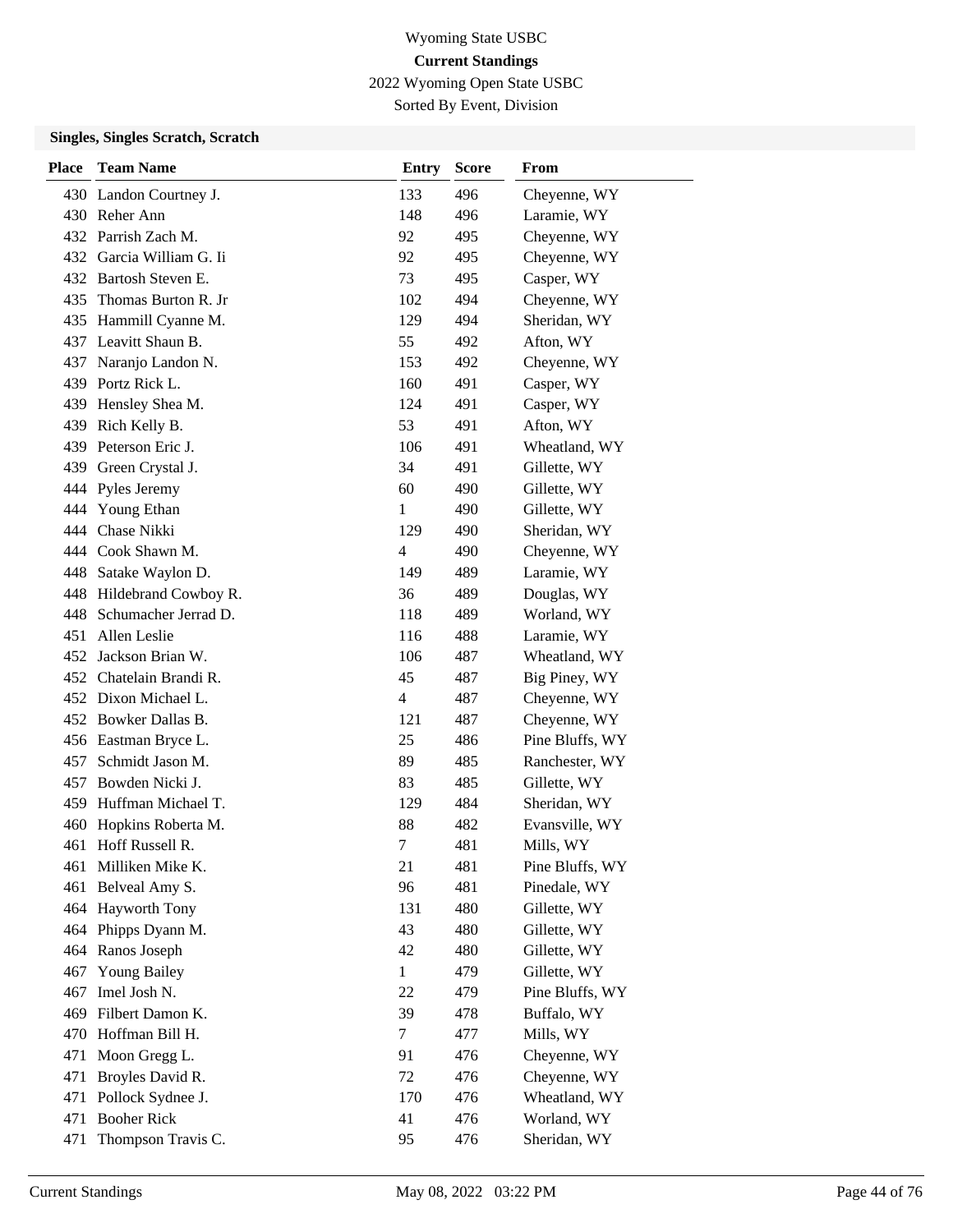2022 Wyoming Open State USBC

Sorted By Event, Division

| <b>Place</b> | <b>Team Name</b>        | <b>Entry</b>   | <b>Score</b> | From             |
|--------------|-------------------------|----------------|--------------|------------------|
| 471          | Halvorsen Arajah        | 148            | 476          | Laramie, WY      |
| 477          | Stainbrook Jesse L.     | 164            | 475          | Rock Springs, WY |
| 477          | Tharp Robert E.         | 41             | 475          | Worland, WY      |
| 477          | Davis Jerry D.          | 109            | 475          | Wheatland, WY    |
| 480          | Briggs Mark A.          | 48             | 474          | Cheyenne, WY     |
|              | 480 Patterson Jason O.  | 146            | 474          | Cheyenne, WY     |
|              | 482 Followell Trysta L. | 152            | 473          | Cheyenne, WY     |
|              | 482 Sailer Jacob        | 103            | 473          | Wheatland, WY    |
|              | 482 Orham Sarah D.      | 29             | 473          | Pinedale, WY     |
|              | 482 Hefner Roger P.     | $\overline{c}$ | 473          | Gillette, WY     |
|              | 486 Anderson Jimmy L.   | $\overline{2}$ | 472          | Gillette, WY     |
|              | 486 Oliver Brent L.     | 154            | 472          | Glenrock, WY     |
| 486          | Young Tyler P.          | 161            | 472          | Buffalo, WY      |
|              | 486 Bell Mike R.        | 92             | 472          | Cheyenne, WY     |
|              | 490 Browne Michael W.   | 35             | 471          | Wyarno, WY       |
|              | 491 Hershey Logan       | 60             | 470          | Gillette, WY     |
| 491          | <b>Housley Thomas</b>   | 72             | 470          | Cheyenne, WY     |
| 493          | McCaslin Mandi R.       | 54             | 468          | Thayne, WY       |
|              | 494 Forrester John E.   | 46             | 467          | Big Piney, WY    |
|              | 495 Lane Bryan          | 29             | 466          | Pinedale, WY     |
|              | 495 White Justin T.     | 37             | 466          | Buffalo, WY      |
| 497          | Bowman Nate E.          | 106            | 463          | Wheatland, WY    |
|              | 497 Baker Bradlee E.    | 116            | 463          | Laramie, WY      |
|              | 497 Levengood John W.   | 78             | 463          | Cheyenne, WY     |
| 500          | Herrington Randi R.     | 99             | 462          | Cheyenne, WY     |
| 500          | Somera Joel Q.          | 120            | 462          | Sheridan, WY     |
| 502          | Diggins Michael M.      | 95             | 461          | Sheridan, WY     |
|              | 502 Elfering Roxanne J. | 53             | 461          | Afton, WY        |
|              | 502 Wanke Marla L.      | 58             | 461          | Gillette, WY     |
| 502          | Malcom Coy G.           | 98             | 461          | Cheyenne, WY     |
|              | 506 Vogel Elizabeth M.  | 79             | 460          | Cheyenne, WY     |
|              | 506 Andrews Jeff J.     | 55             | 460          | Afton, WY        |
|              | 508 Haug Taylor         | 13             | 459          | Pine Bluffs, WY  |
| 508          | Sweeney Lynne S.        | 108            | 459          | Cheyenne, WY     |
| 510          | Varela Ivan             | 144            | 458          | Pinedale, WY     |
|              | 510 Kinsey Clyde R.     | 60             | 458          | Gillette, WY     |
|              | 512 Pacheco Joseph P.   | 74             | 457          | Cheyenne, WY     |
| 513          | Berlinger Shannon L.    | 6              | 454          | Casper, WY       |
|              | 514 Kennedy Joe L.      | 90             | 453          | Casper, WY       |
| 515          | Krakow Gerald           | 28             | 452          | Pine Bluffs, WY  |
| 515          | Lepard Lloyd E.         | 72             | 452          | Cheyenne, WY     |
| 517          | Graham Robert J.        | 146            | 451          | Cheyenne, WY     |
| 517          | Alexander Jeffrey L.    | 96             | 451          | Pinedale, WY     |
|              | 519 Locken Korrie       | 58             | 450          | Gillette, WY     |
|              | 520 Heiner Kaden        | 54             | 449          | Thayne, WY       |
|              | 520 Jones Dallan J.     | 144            | 449          | Pinedale, WY     |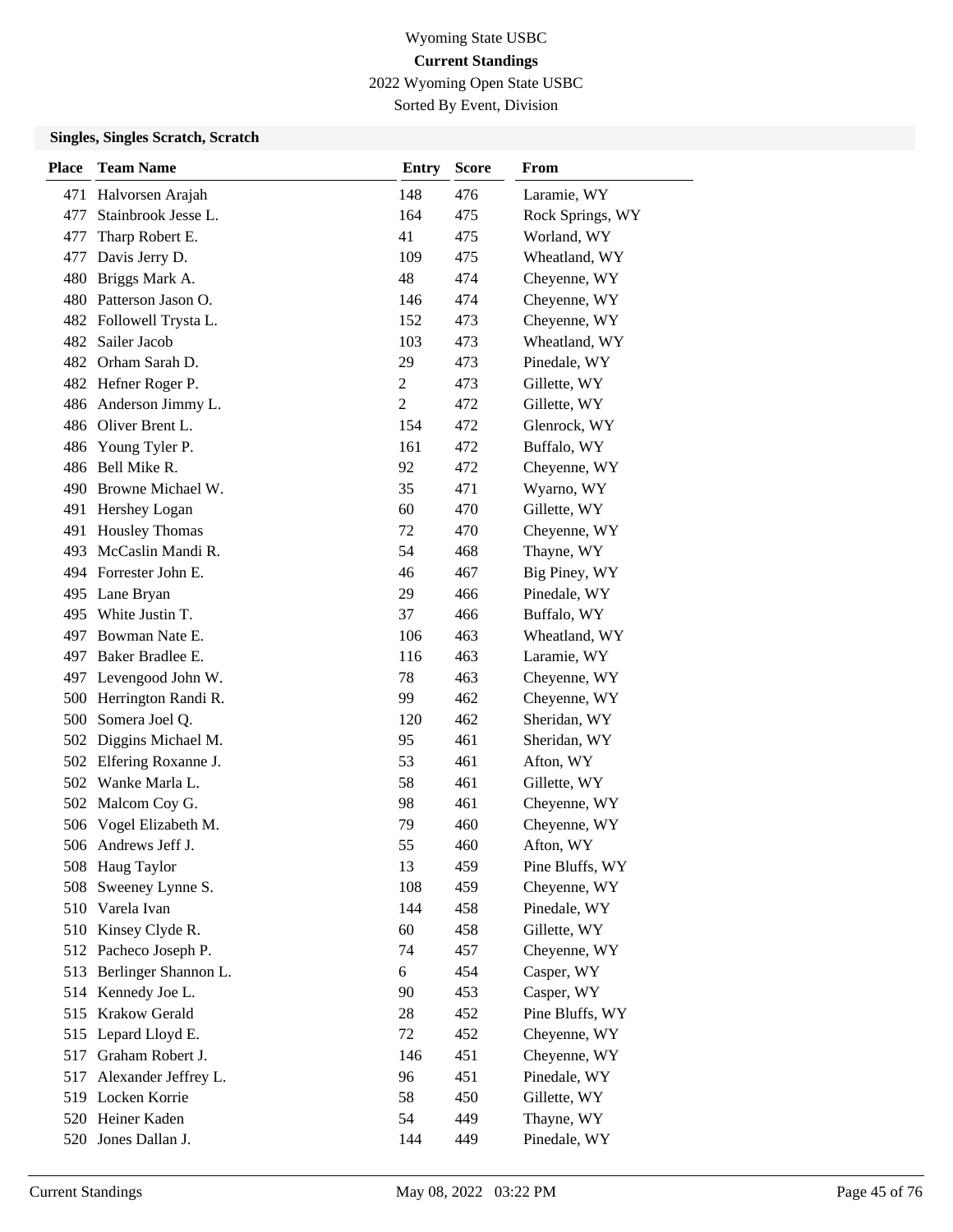2022 Wyoming Open State USBC

Sorted By Event, Division

| <b>Place</b> | <b>Team Name</b>            | <b>Entry</b>   | <b>Score</b> | From            |
|--------------|-----------------------------|----------------|--------------|-----------------|
|              | 520 Cass Ben                | 34             | 449          | Gillette, WY    |
| 520          | Jundt Franklin M.           | 2              | 449          | Gillette, WY    |
|              | 524 Parks Dustin J.         | 104            | 448          | Bar Nunn, WY    |
|              | 525 Martin Michelle M.      | 121            | 446          | Cheyenne, WY    |
|              | 526 Evans Brandy T.         | 13             | 445          | Pine Bluffs, WY |
|              | 526 Bale Zane G.            | 36             | 445          | Douglas, WY     |
|              | 528 Kosmann Brandy J.       | 29             | 443          | Pinedale, WY    |
|              | 529 Filbert Kasen K.        | 39             | 442          | Buffalo, WY     |
| 529          | <b>Morrow Derick</b>        | 131            | 442          | Gillette, WY    |
| 529          | Garcia William (Bill) P. Sr | 92             | 442          | Cheyenne, WY    |
|              | 532 McCabe Richard J.       | 42             | 440          | Gillette, WY    |
|              | 533 Mercer Glenn            | 111            | 439          | Cheyenne, WY    |
|              | 534 Flack Lonny J.          | 84             | 438          | Gillette, WY    |
| 535          | Bushong David A.            | 74             | 437          | Cheyenne, WY    |
|              | 536 Filbert Kevin           | 39             | 436          | Buffalo, WY     |
|              | 536 Sutter Sharron K.       | 114            | 436          | Laramie, WY     |
|              | 538 Hansen Amy              | 55             | 435          | Afton, WY       |
| 539          | Moler Willie A.             | 6              | 433          | Casper, WY      |
| 540          | Rico Shannon                | 108            | 431          | Cheyenne, WY    |
|              | 540 Grisamer Mark L.        | 53             | 431          | Afton, WY       |
|              | 542 Krakow Kodilyn          | 28             | 430          | Pine Bluffs, WY |
|              | 543 Crane Orville E.        | 117            | 429          | Cheyenne, WY    |
|              | 544 Freier Jennifer L.      | 113            | 427          | Cheyenne, WY    |
|              | 545 Brause Ryan M.          | 44             | 426          | Big Piney, WY   |
|              | 546 Miller Matt L. Jr       | 154            | 425          | Glenrock, WY    |
| 547          | Hansen Brendon              | 55             | 419          | Afton, WY       |
| 548          | Hostrup Toni                | 130            | 418          | Gillette, WY    |
|              | 548 Popham Jason W.         | 21             | 418          | Pine Bluffs, WY |
| 550          | Daniels Sandra A.           | 96             | 416          | Pinedale, WY    |
| 550          | <b>Byers Daren</b>          | 60             | 416          | Gillette, WY    |
|              | 552 Beckley Sean            | 61             | 415          | Gillette, WY    |
|              | 552 Herrington Peggy A.     | 99             | 415          | Cheyenne, WY    |
|              | 552 Brewer Kamran J.        | 153            | 415          | Cheyenne, WY    |
|              | 555 Orona Christopher C.    | 133            | 413          | Cheyenne, WY    |
|              | 555 Williams Seth           | 48             | 413          | Cheyenne, WY    |
|              | 557 Parks Jim L.            | 104            | 411          | Bar Nunn, WY    |
| 558          | Hunt Jordan                 | 157            | 410          | Gillette, WY    |
| 559          | Alexander Marvene M.        | 96             | 409          | Pinedale, WY    |
| 560          | Newman Jaxson               | 54             | 408          | Thayne, WY      |
|              | 560 Merritt Beau J.         | 141            | 408          | Afton, WY       |
|              | 562 McCabe Colleen F.       | 43             | 407          | Gillette, WY    |
|              | 562 Brazell Chuck A.        | 80             | 407          | Worland, WY     |
|              | 562 Munoz Jeff D.           | 15             | 407          | Pine Bluffs, WY |
|              | 562 Metzger LaDonna K.      | 133            | 407          | Cheyenne, WY    |
|              | 566 Dixon Laura L.          | $\overline{4}$ | 406          | Cheyenne, WY    |
|              | 567 Parsons Mary K.         | 74             | 404          | Cheyenne, WY    |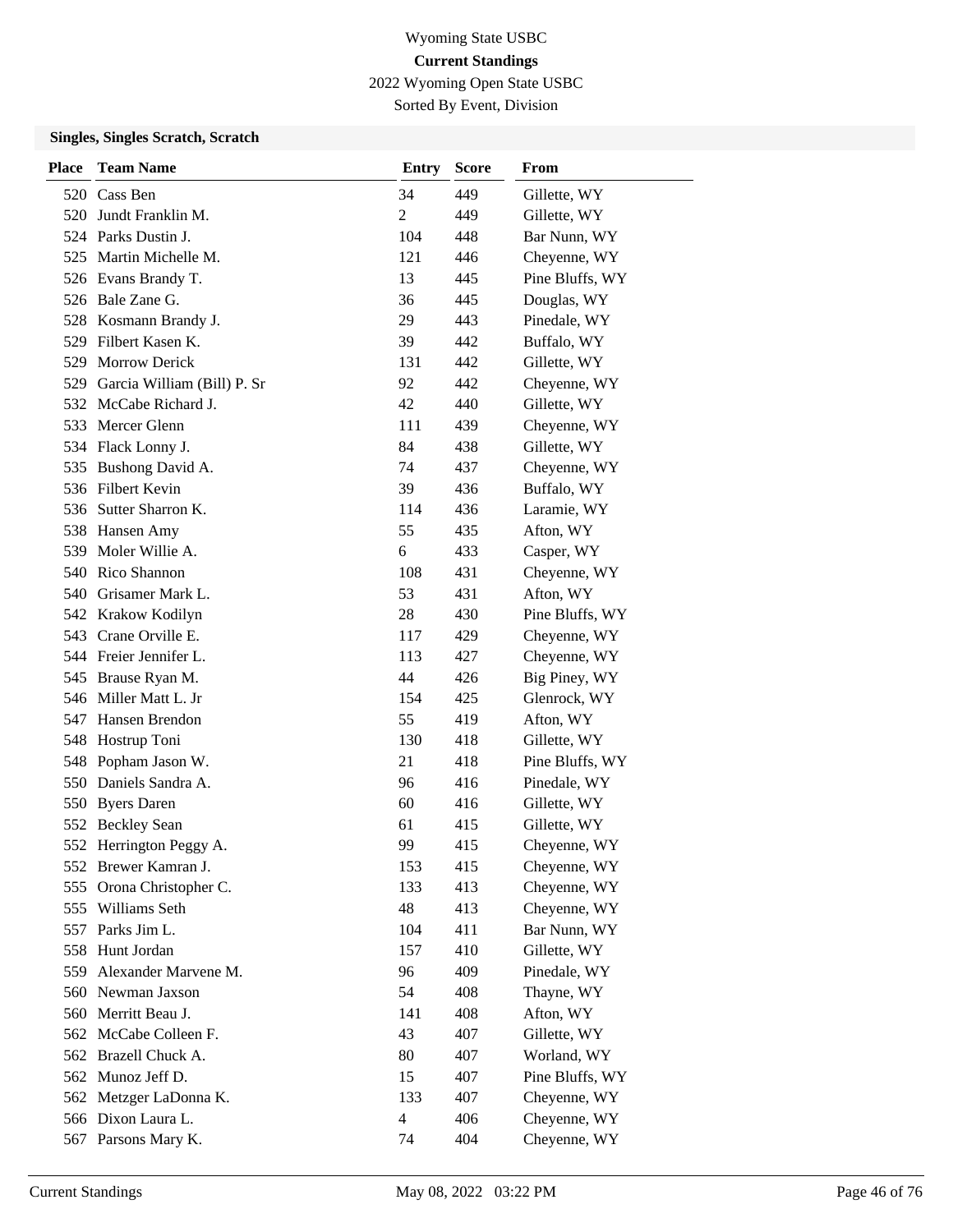2022 Wyoming Open State USBC

Sorted By Event, Division

| <b>Place</b> | <b>Team Name</b>                 | <b>Entry</b>   | <b>Score</b> | From             |
|--------------|----------------------------------|----------------|--------------|------------------|
|              | 568 Fernandez Bob                | 41             | 403          | Worland, WY      |
| 569          | Shively Mark S.                  | 114            | 402          | Laramie, WY      |
| 570          | Galloway Van                     | 160            | 400          | Casper, WY       |
|              | 571 Calahan Jeffrey A.           | 48             | 399          | Cheyenne, WY     |
| 571          | Ferguson Catherine               | 43             | 399          | Gillette, WY     |
| 571          | Herzog Larry A.                  | 38             | 399          | Buffalo, WY      |
|              | 574 Wolf Elizabeth P.            | 78             | 397          | Cheyenne, WY     |
|              | 575 Rogers Jessie                | 32             | 396          | Big Piney, WY    |
|              | 575 Battisti P. Kelly            | 162            | 396          | Rock Springs, WY |
| 577          | Hazen Matt                       | 106            | 391          | Wheatland, WY    |
| 578          | Brammeier Bo D.                  | 15             | 389          | Pine Bluffs, WY  |
|              | 579 Grisamer Kayla C.            | 53             | 388          | Afton, WY        |
| 580          | Jacobson Tori                    | 84             | 387          | Gillette, WY     |
| 581          | Johnson Nic                      | 26             | 385          | Pine Bluffs, WY  |
|              | 582 Mcveigh Richard P.           | 75             | 384          | Cheyenne, WY     |
|              | 582 Roberts Camille H.           | 138            | 384          | Cheyenne, WY     |
|              | 584 Orr Victor L.                | 73             | 383          | Casper, WY       |
|              | 584 Bruckner Edward R.           | 96             | 383          | Pinedale, WY     |
|              | 586 Yeley Victor L.              | 27             | 378          | Pine Bluffs, WY  |
| 587          | Hall Richard C.                  | 37             | 377          | Buffalo, WY      |
| 587          | Hernandez Adam G.                | 82             | 377          | Cheyenne, WY     |
| 589          | Krakow Alyce C.                  | 28             | 373          | Pine Bluffs, WY  |
|              | 590 Dixon Jessie M.              | $\overline{4}$ | 366          | Cheyenne, WY     |
|              | 591 Hildebrand Darrell           | 36             | 365          | Douglas, WY      |
|              | 592 Cass Devin                   | $\overline{c}$ | 363          | Gillette, WY     |
|              | 593 Hayworth Sarah               | 131            | 362          | Gillette, WY     |
|              | 594 Hageman Stephanie E.         | 36             | 361          | Douglas, WY      |
|              | 595 Halvorsen Jennifer           | 148            | 358          | Laramie, WY      |
|              | 596 Phinney Kerstyn              | 34             | 353          | Gillette, WY     |
| 596          | Copeland Ramsey D.               | 46             | 353          | Big Piney, WY    |
|              | 596 Morton Ted W.                | 7              | 353          | Mills, WY        |
|              | 599 Heinzerling Bonnie           | 87             | 352          | Cheyenne, WY     |
|              | 599 Hansen Neil V.               | 144            | 352          | Pinedale, WY     |
|              | 601 Ford Danielle                | 120            | 350          | Sheridan, WY     |
|              | 602 Zespy Neil J.                | 90             | 340          | Casper, WY       |
|              | 603 Gonnelly Diane               | $\overline{4}$ | 339          | Cheyenne, WY     |
|              | 604 Ware Mike                    | 41             | 332          | Worland, WY      |
|              | 605 Facio Jessica L.             | 133            | 329          | Cheyenne, WY     |
|              | 606 Weaver Sandy                 | 38             | 313          | Buffalo, WY      |
| 607          | Jones Bimbo D.                   | 28             | 306          | Pine Bluffs, WY  |
| 608          | Sprenger Darci L.                | 27             | 305          | Pine Bluffs, WY  |
|              | 609 Methven Tim                  | 37             | 299          | Buffalo, WY      |
|              | The lowest score to cash is 695. |                |              |                  |
|              | All Events, All Events, Scratch  |                |              |                  |
| <b>Place</b> | <b>Team Name</b>                 | Entry Score    |              | From             |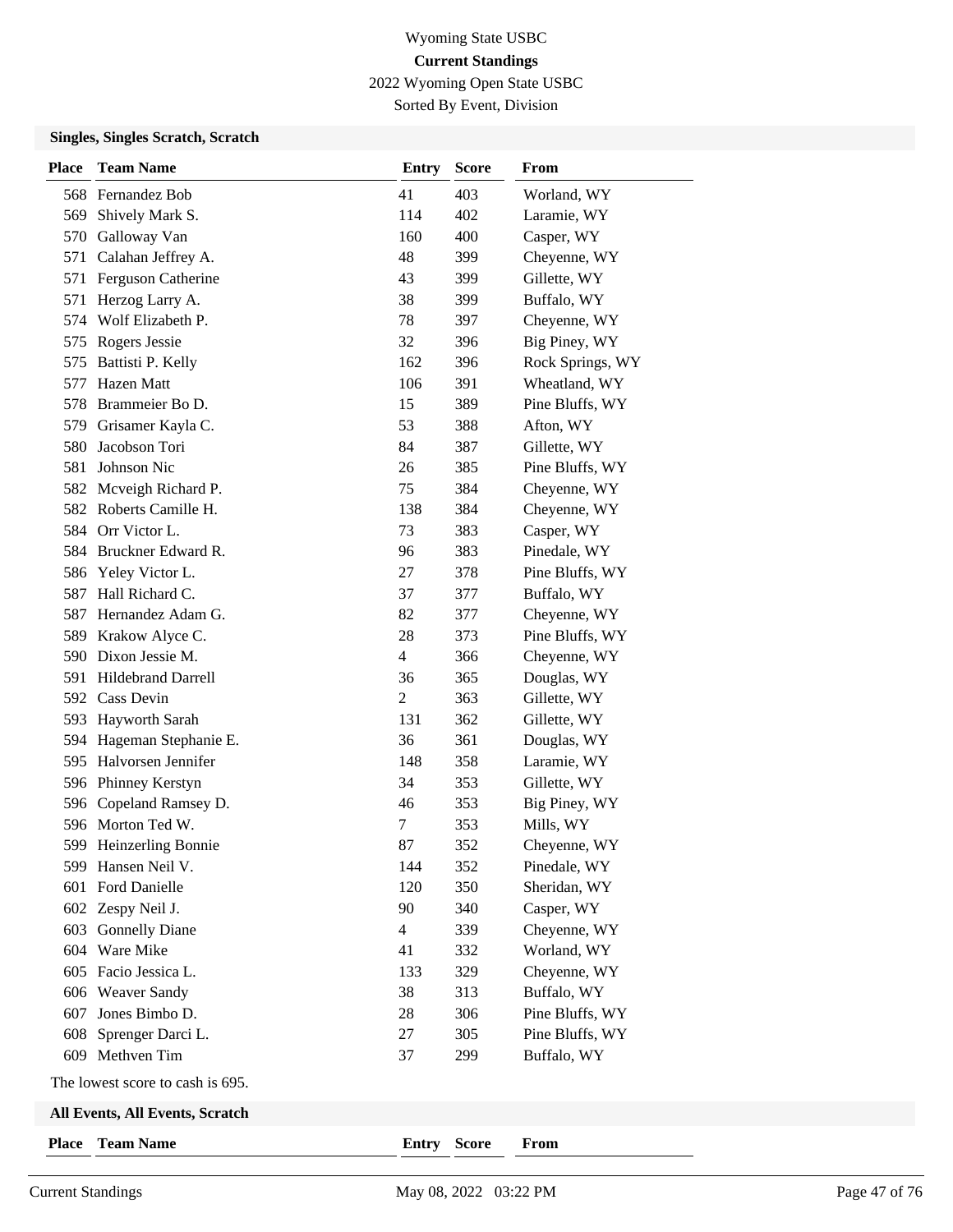2022 Wyoming Open State USBC

Sorted By Event, Division

| <b>Place</b> | <b>Team Name</b>          | <b>Entry</b> | <b>Score</b> | From             |
|--------------|---------------------------|--------------|--------------|------------------|
| 1            | Orham Mike E.             | 44           | 2,271        | Big Piney, WY    |
| 2            | Macha Curt R.             | 89           | 2,233        | Ranchester, WY   |
| 3            | Caldwell Cody A.          | 114          | 2,184        | Laramie, WY      |
| 4            | Zitek Jared K.            | 26           | 2,142        | Pine Bluffs, WY  |
| 5            | Armstrong Kyle Z.         | 38           | 2,133        | Buffalo, WY      |
| 6            | Kraft Jacob C.            | 120          | 2,092        | Sheridan, WY     |
| 7            | <b>Maxted Casey</b>       | 63           | 2,085        | Gillette, WY     |
| 8            | McDaniel Charles(Chas) R. | 75           | 2,077        | Cheyenne, WY     |
| 9            | Herrington Dave L.        | 101          | 2,062        | Cheyenne, WY     |
| 10           | Rathai Kody J.            | 157          | 2,042        | Gillette, WY     |
| 11           | Mohar Austin              | 164          | 2,040        | Rock Springs, WY |
|              | 12 Hackleman Robert D.    | 158          | 2,029        | Casper, WY       |
| 13           | Helton Brandon R.         | 108          | 2,023        | Cheyenne, WY     |
| 14           | Cummings Mikayla N.       | 124          | 2,017        | Casper, WY       |
| 15           | Hunter Jarred S           | 136          | 2,015        | Cheyenne, WY     |
| 16           | Smith David J.            | 62           | 2,010        | Gillette, WY     |
| 17           | Layton Michael C.         | 93           | 2,006        | Casper, WY       |
| 18           | Battisti Albert R. Jr     | 162          | 1,991        | Rock Springs, WY |
| 19           | Charley Robert L.         | 135          | 1,990        | Cheyenne, WY     |
| 20           | Keksi Casey A.            | 136          | 1,986        | Cheyenne, WY     |
| 21           | Rabenberg Houston M.      | 63           | 1,983        | Gillette, WY     |
| 22           | Garcia William (Billy) P. | 92           | 1,982        | Cheyenne, WY     |
| 23           | Oleson David Jr           | 86           | 1,971        | Sheridan, WY     |
|              | 24 Disano Chase L.        | 162          | 1,970        | Rock Springs, WY |
| 25           | Fertig Weston T.          | 47           | 1,968        | cheyenne, WY     |
| 26           | McKenney Wesley R. Jr     | 62           | 1,967        | Gillette, WY     |
| 27           | Lallak Eddie Jr           | 134          | 1,957        | Cheyenne, WY     |
| 27           | Wright Kelly L.           | 78           | 1,957        | Cheyenne, WY     |
| 29           | Drehobl David A. Sr       | 151          | 1,947        | Cheyenne, WY     |
| 29           | Martinez Phil             | 163          | 1,947        | Rock Springs, WY |
| 29           | Amende Barry L.           | 35           | 1,947        | Wyarno, WY       |
| 32           | <b>Galloway Matt</b>      | 158          | 1,946        | Casper, WY       |
| 33           | Richards Danny L.         | $\tau$       | 1,944        | Mills, WY        |
| 34           | Wright Don R.             | 158          | 1,943        | Casper, WY       |
| 34           | Des'Hotel Devan J.        | 159          | 1,943        | Casper, WY       |
| 36           | Spigner Isaiah A.         | 134          | 1,942        | Cheyenne, WY     |
| 37           | Jones Darrell L.          | 26           | 1,939        | Pine Bluffs, WY  |
| 38           | Hershey Sabrena           | 62           | 1,937        | Gillette, WY     |
| 39           | <b>Scharf Randy</b>       | 61           | 1,930        | Gillette, WY     |
| 40           | Barreno Jason             | 147          | 1,926        | Laramie, WY      |
| 41           | Zitek Chris J.            | 22           | 1,922        | Pine Bluffs, WY  |
| 42           | Irwin Mandy R.            | 93           | 1,921        | Casper, WY       |
| 43           | Miller Brandi J.          | 18           | 1,918        | Pine Bluffs, WY  |
| 44           | Poling Dale C.            | 30           | 1,915        | Cheyenne, WY     |
| 45           | Martin Michael S. Jr      | 115          | 1,913        | Cheyenne, WY     |
|              | 46 Kennedy Chris          | 87           | 1,912        | Cheyenne, WY     |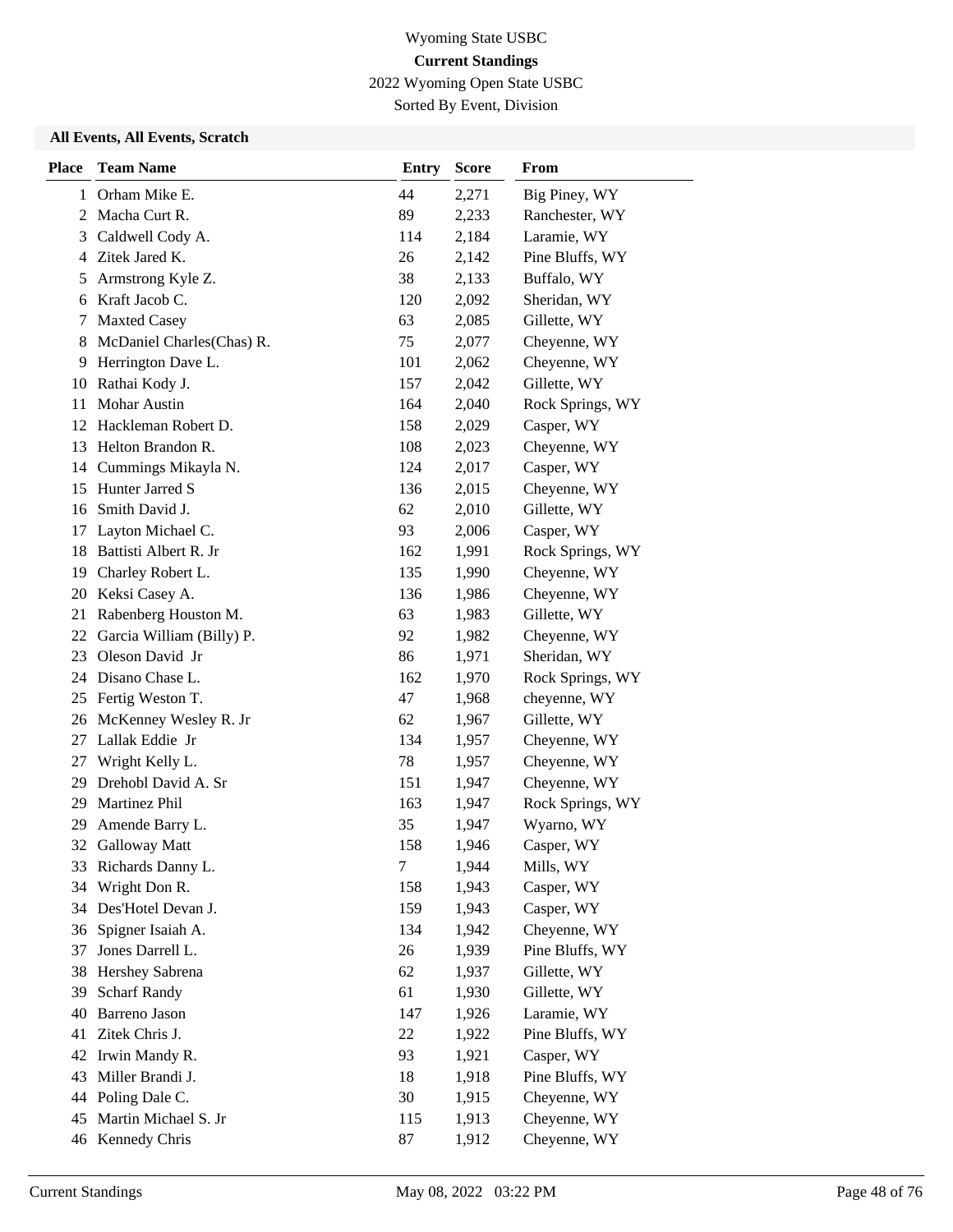2022 Wyoming Open State USBC

Sorted By Event, Division

| <b>Place</b> | <b>Team Name</b>     | <b>Entry</b> | <b>Score</b> | From            |
|--------------|----------------------|--------------|--------------|-----------------|
| 47           | Rico Brian L. Sr     | 98           | 1,910        | Cheyenne, WY    |
| 47           | Cummings Felicia     | 124          | 1,910        | Casper, WY      |
| 49           | Divis Mike T.        | 62           | 1,909        | Gillette, WY    |
| 50           | Watkins Bobby H.     | 119          | 1,907        | Sheridan, WY    |
| 51           | Duvall Tabetha R.    | 59           | 1,906        | Gillette, WY    |
| 52           | Monroe Ian J.        | 158          | 1,905        | Casper, WY      |
| 53           | Lucas Jason E.       | 158          | 1,901        | Casper, WY      |
| 54           | Langhoff Michael M.  | 33           | 1,899        | Cheyenne, WY    |
| 54           | Allen Daniel L.      | 157          | 1,899        | Gillette, WY    |
| 56           | Cramer Scott A.      | 97           | 1,898        | Cheyenne, WY    |
| 56           | Wilson Tuffy R.      | 75           | 1,898        | Cheyenne, WY    |
| 58           | VanPatten Charles B. | 63           | 1,891        | Gillette, WY    |
| 59           | <b>Nelson Dalton</b> | 116          | 1,889        | Laramie, WY     |
| 59           | Levengood Leo        | 78           | 1,889        | Cheyenne, WY    |
| 59           | Hopkins Brionne J.   | 88           | 1,889        | Evansville, WY  |
| 62           | Rico Brian J. Jr     | 98           | 1,888        | Cheyenne, WY    |
| 63           | Green Cameron S.     | 34           | 1,884        | Gillette, WY    |
| 64           | Roe Brandon S.       | 9            | 1,882        | Wheatland, WY   |
| 65           | Zitek Tristen J.     | 23           | 1,881        | Pine Bluffs, WY |
| 66           | Bartow Terryl D.     | 9            | 1,878        | Wheatland, WY   |
| 66           | Rico Alec            | 98           | 1,878        | Cheyenne, WY    |
| 68           | Knoll Andrew I.      | 3            | 1,874        | Casper, WY      |
| 68           | Vrska Phil           | 29           | 1,874        | Pinedale, WY    |
| 70           | Fletcher Steve Q.    | 122          | 1,872        | Gillette, WY    |
| 71           | Hoffman Alex M.      | 124          | 1,868        | Casper, WY      |
| 72           | Lookhart Tyller W.   | 124          | 1,867        | Casper, WY      |
| 72           | McGuire Joe E.       | 123          | 1,867        | Casper, WY      |
| 74           | Barreno Jewel R.     | 147          | 1,866        | Laramie, WY     |
| 75           | Hawkins Shawn L.     | 47           | 1,865        | cheyenne, WY    |
| 76           | Kiser Kyle           | 107          | 1,864        | Cheyenne, WY    |
| 76           | Waldron Michael E.   | 121          | 1,864        | Cheyenne, WY    |
| 78           | Jenkins Michael E.   | 118          | 1,863        | Worland, WY     |
| 79.          | <b>Flores Angelo</b> | 122          | 1,861        | Gillette, WY    |
| 80           | World Charles I.     | 75           | 1,856        | Cheyenne, WY    |
| 81           | Honaker Michael B.   | 97           | 1,855        | Cheyenne, WY    |
| 82           | Hopkins Jim L.       | 73           | 1,850        | Casper, WY      |
| 83           | Brunk Dale A.        | 15           | 1,849        | Pine Bluffs, WY |
| 84           | Mueller Brian C.     | 134          | 1,847        | Cheyenne, WY    |
| 85           | Bungert James E.     | 83           | 1,846        | Gillette, WY    |
| 85           | Allbright Harold C.  | 9            | 1,846        | Wheatland, WY   |
| 87           | Munn George T.       | 110          | 1,845        | Laramie, WY     |
| 88           | Storer Thomas J.     | 81           | 1,844        | Cheyenne, WY    |
| 89           | <b>Stayer Ashley</b> | 113          | 1,842        | Cheyenne, WY    |
| 90           | Howard Kevin M.      | 94           | 1,839        | Casper, WY      |
| 90           | Goetz Tyler J.       | 130          | 1,839        | Gillette, WY    |
| 92           | Hatzenbiler Steve D. | 89           | 1,838        | Ranchester, WY  |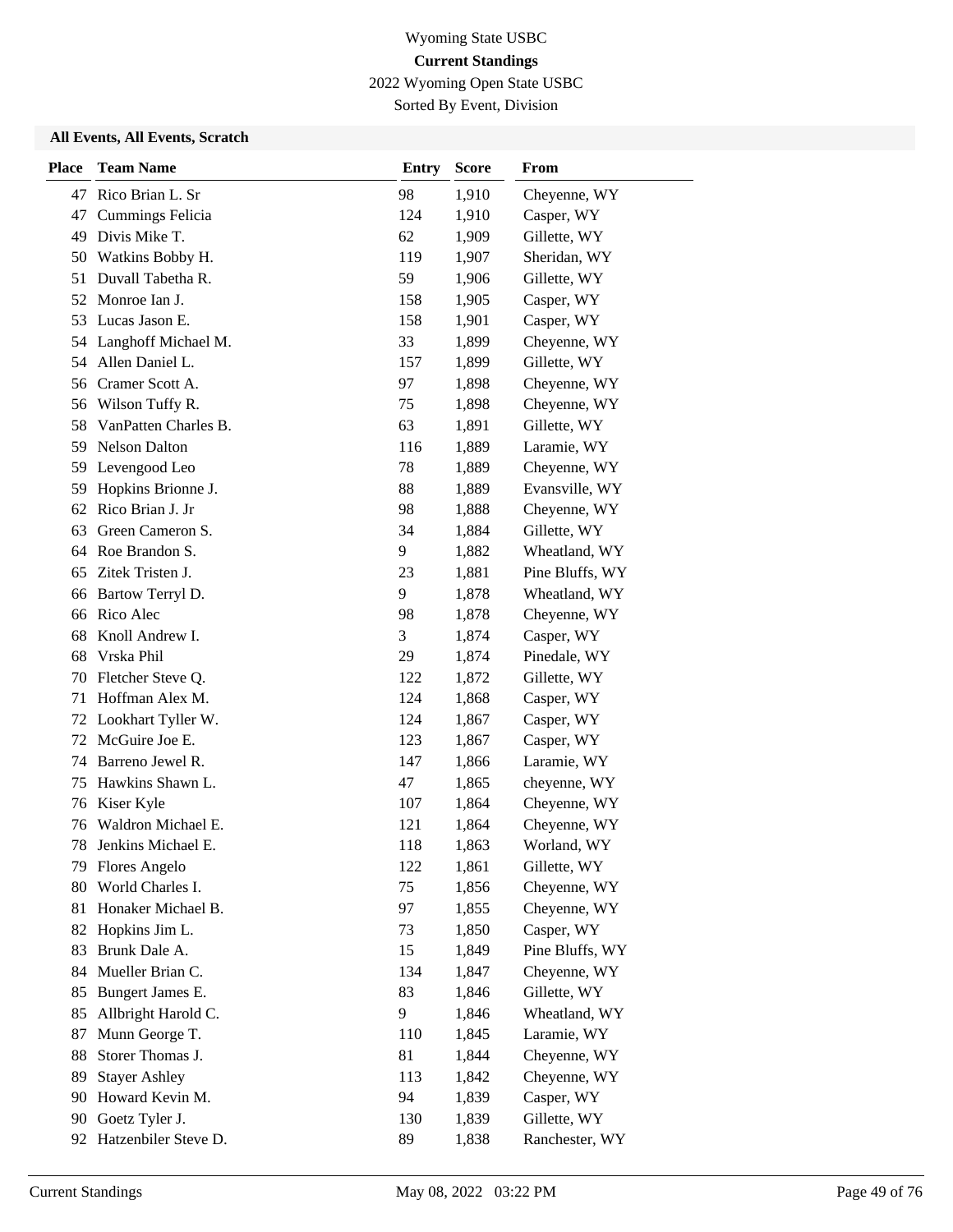2022 Wyoming Open State USBC

Sorted By Event, Division

| <b>Place</b> | <b>Team Name</b>         | <b>Entry</b> | <b>Score</b> | From             |
|--------------|--------------------------|--------------|--------------|------------------|
|              | 92 Pollard Michael A.    | 134          | 1,838        | Cheyenne, WY     |
| 94           | Standifer Geano N.       | 134          | 1,836        | Cheyenne, WY     |
| 95           | Streit John P.           | 82           | 1,834        | Cheyenne, WY     |
|              | 96 Heath Carson J.       | 86           | 1,832        | Sheridan, WY     |
|              | 97 Booth Kalen D.        | 141          | 1,830        | Afton, WY        |
| 98           | Laub Alec M.             | 42           | 1,829        | Gillette, WY     |
|              | 98 Fredrickson Shawn K.  | 91           | 1,829        | Cheyenne, WY     |
|              | 98 Layton Mike K.        | 93           | 1,829        | Casper, WY       |
|              | 101 Hardesty Jamie L.    | 35           | 1,828        | Wyarno, WY       |
| 102          | Barrows Stephen P.       | 33           | 1,827        | Cheyenne, WY     |
| 103          | Nannemann Christopher J. | 130          | 1,826        | Gillette, WY     |
|              | 104 Hartman Mike J.      | 91           | 1,825        | Cheyenne, WY     |
|              | 105 Mork Bluford B.      | 134          | 1,824        | Cheyenne, WY     |
|              | 106 Wagner Douglas A.    | 2            | 1,821        | Gillette, WY     |
|              | 106 Halvorsen Colby      | 147          | 1,821        | Laramie, WY      |
|              | 108 Pinder Adam          | 147          | 1,819        | Laramie, WY      |
|              | 109 Cole Forrest         | 139          | 1,818        | Riverton, WY     |
|              | 110 Divis Jessica L.     | 59           | 1,816        | Gillette, WY     |
|              | 111 Radach Jeff          | 89           | 1,814        | Ranchester, WY   |
| 112          | Barr Gregory M.          | 123          | 1,813        | Casper, WY       |
|              | 113 Nuzum Lance K.       | 57           | 1,810        | Gillette, WY     |
| 114          | Stainbrook Jeffrey S.    | 165          | 1,808        | Rock Springs, WY |
| 115          | Phelps Garth B.          | 157          | 1,807        | Gillette, WY     |
|              | 116 Barber Justin E.     | 56           | 1,806        | Gillette, WY     |
|              | 117 Rathbone Kenneth E.  | 33           | 1,800        | Cheyenne, WY     |
|              | 118 Havens Rodney L.     | 117          | 1,799        | Cheyenne, WY     |
| 119          | Boedeker Ralph E.        | 53           | 1,798        | Afton, WY        |
| 120          | Waite Darren             | 60           | 1,797        | Gillette, WY     |
| 121          | Nowicki Brian S.         | 159          | 1,793        | Casper, WY       |
|              | 122 Cook Kevin C.        | 158          | 1,792        | Casper, WY       |
| 123          | Jones Nick R.            | 32           | 1,791        | Big Piney, WY    |
|              | 124 Armstrong Zach       | 38           | 1,785        | Buffalo, WY      |
|              | 124 White Brad A.        | 105          | 1,785        | Mills, WY        |
| 126          | Jackson Michael S.       | 127          | 1,781        | Cheyenne, WY     |
| 127          | Powers Wilbur P.         | 129          | 1,780        | Sheridan, WY     |
|              | 128 Miller Mark D.       | 154          | 1,779        | Glenrock, WY     |
| 129          | Koehn Shawn              | 13           | 1,775        | Pine Bluffs, WY  |
|              | 130 Wootton Mike W.      | 95           | 1,772        | Sheridan, WY     |
| 131          | Followell Dustin L.      | 152          | 1,771        | Cheyenne, WY     |
| 132          | Hostrup Daniel           | 130          | 1,770        | Gillette, WY     |
| 133          | Duvall Adam D.           | 56           | 1,768        | Gillette, WY     |
| 134          | McCaslin Derrick L.      | 54           | 1,766        | Thayne, WY       |
| 134          | Havens Logan A.          | 117          | 1,766        | Cheyenne, WY     |
|              | 136 Langhoff Dylan R.    | 132          | 1,765        | Cheyenne, WY     |
|              | 136 Johnson Craig A.     | 26           | 1,765        | Pine Bluffs, WY  |
|              | 138 Hensley Shea M.      | 124          | 1,764        | Casper, WY       |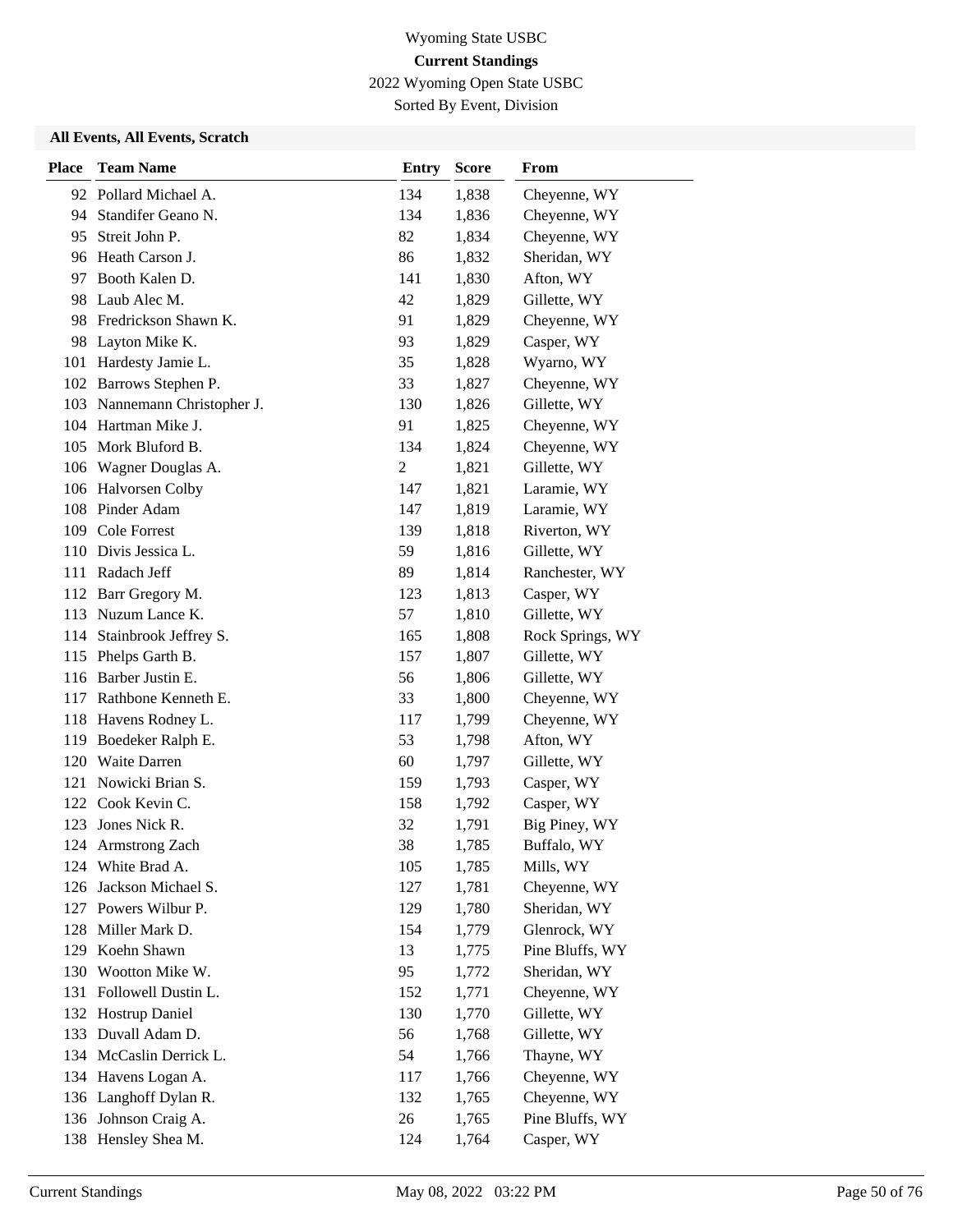2022 Wyoming Open State USBC

Sorted By Event, Division

| <b>Place</b> | <b>Team Name</b>       | <b>Entry</b> | <b>Score</b> | From             |
|--------------|------------------------|--------------|--------------|------------------|
|              | 139 Green Jarrod       | 35           | 1,763        | Wyarno, WY       |
| 140          | Zespy Eric M.          | 90           | 1,762        | Casper, WY       |
|              | 141 Ellis Gordon W.    | 124          | 1,761        | Casper, WY       |
|              | 142 Kennedy Steven W.  | 86           | 1,759        | Sheridan, WY     |
| 143          | Allen Scott            | 116          | 1,758        | Laramie, WY      |
| 143          | Schoolcraft Shawn D.   | 39           | 1,758        | Buffalo, WY      |
|              | 143 DeFreece Jason P.  | 82           | 1,758        | Cheyenne, WY     |
|              | 146 Miller Leo V.      | 63           | 1,756        | Gillette, WY     |
|              | 146 Burns Samuel       | 122          | 1,756        | Gillette, WY     |
|              | 148 Carne Jereme J.    | 80           | 1,755        | Worland, WY      |
|              | 149 Miller James D.    | 83           | 1,753        | Gillette, WY     |
|              | 149 Cline Chance R.    | 98           | 1,753        | Cheyenne, WY     |
|              | 151 Franklin Josh S.   | 3            | 1,751        | Casper, WY       |
| 151          | Shields Cheree A.      | 59           | 1,751        | Gillette, WY     |
| 151          | Dupape Eric L.         | 163          | 1,751        | Rock Springs, WY |
| 151          | Magda Ryan             | 86           | 1,751        | Sheridan, WY     |
| 155          | Youngblood Rick L.     | 163          | 1,750        | Rock Springs, WY |
| 155          | <b>Tucker Terry</b>    | 40           | 1,750        | Buffalo, WY      |
| 157          | Crockett David I. Jr   | 91           | 1,748        | Cheyenne, WY     |
|              | 158 Haynes Al Sr       | 75           | 1,747        | Cheyenne, WY     |
| 159          | Johnson Megan          | 40           | 1,744        | Buffalo, WY      |
|              | 160 Duff Zach J.       | 75           | 1,743        | Cheyenne, WY     |
|              | 161 DeCelle Aaron T.   | 83           | 1,742        | Gillette, WY     |
|              | 162 Oliver Justin C.   | 154          | 1,741        | Glenrock, WY     |
|              | 163 Clarke Sam S.      | 5            | 1,740        | Cheyenne, WY     |
| 164          | Biley Jeremy S.        | 42           | 1,739        | Gillette, WY     |
| 164          | Tennant Brian M.       | 63           | 1,739        | Gillette, WY     |
|              | 166 Dean Jason T.      | 165          | 1,738        | Rock Springs, WY |
| 167          | Johnson Patrick M.     | 131          | 1,737        | Gillette, WY     |
| 167          | Jenkins Grant E.       | $\,$ 8 $\,$  | 1,737        | Wheatland, WY    |
| 169          | Ice Bradley G.         | 163          | 1,736        | Rock Springs, WY |
|              | 170 Hawley Ryan J.     | 9            | 1,733        | Wheatland, WY    |
|              | 171 Link Nathan A.     | 150          | 1,731        | Sheridan, WY     |
| 172          | Jones Jason L.         | 147          | 1,730        | Laramie, WY      |
| 173          | O'Bryan Cody A.        | 157          | 1,729        | Gillette, WY     |
| 173          | <b>Hensley Robert</b>  | 83           | 1,729        | Gillette, WY     |
| 173          | Dorn Brandon L.        | 160          | 1,729        | Casper, WY       |
|              | 176 Kaiser Matt D.     | 37           | 1,727        | Buffalo, WY      |
| 176          | Clark Larry J. Sr      | 162          | 1,727        | Rock Springs, WY |
| 178          | Doughty Joshua M.      | 92           | 1,725        | Cheyenne, WY     |
| 179          | Fredrickson Tyler      | 23           | 1,723        | Pine Bluffs, WY  |
| 180          | Mills Richard E.       | 57           | 1,721        | Gillette, WY     |
| 181          | Payton Frank M.        | 73           | 1,720        | Casper, WY       |
|              | 182 Bastian Steve J.   | 147          | 1,719        | Laramie, WY      |
|              | 183 Barr Braden A.     | 123          | 1,715        | Casper, WY       |
|              | 184 Hullinger Corey E. | 61           | 1,712        | Gillette, WY     |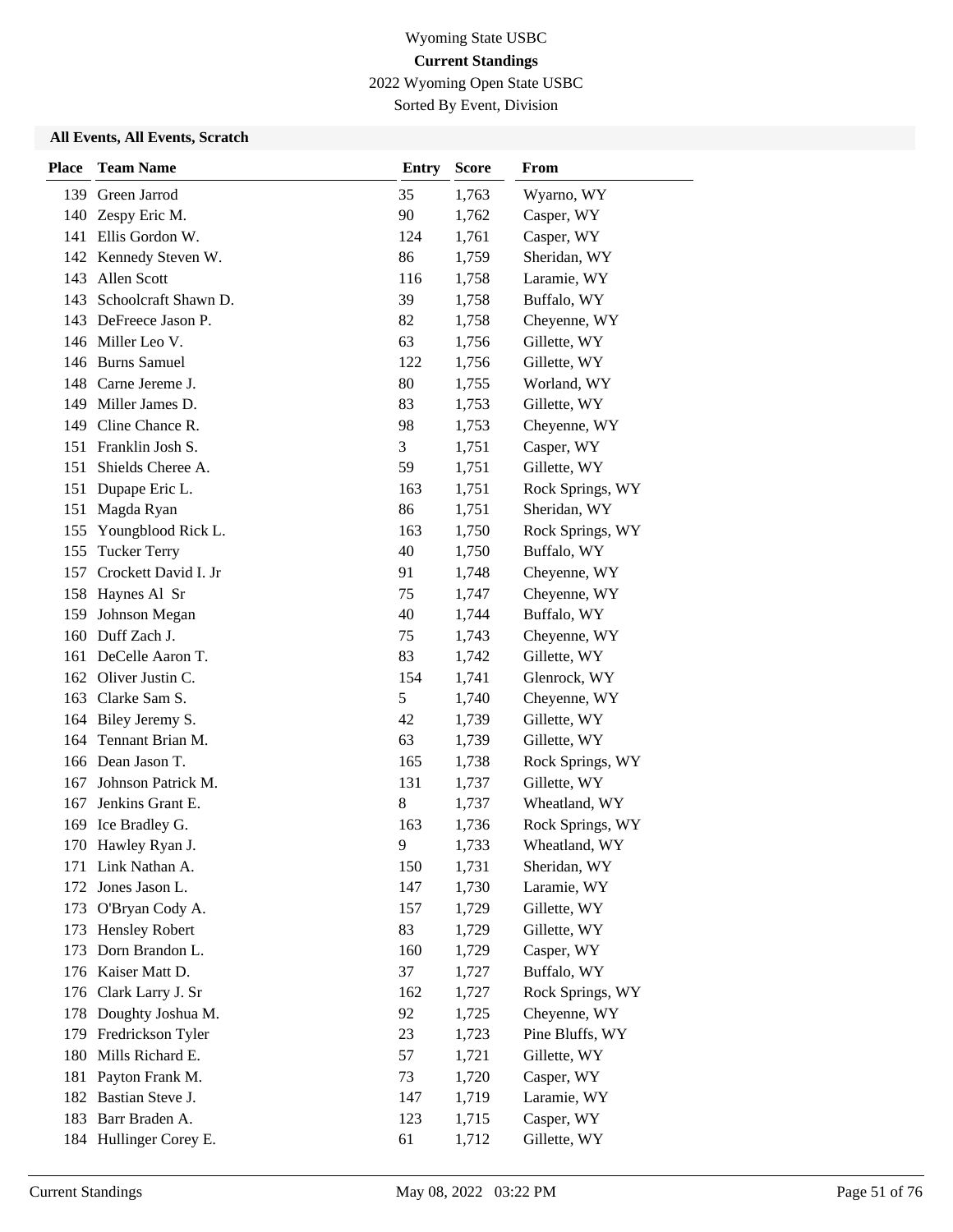2022 Wyoming Open State USBC

Sorted By Event, Division

| <b>Place</b> | <b>Team Name</b>         | <b>Entry</b> | <b>Score</b> | From             |
|--------------|--------------------------|--------------|--------------|------------------|
| 185          | <b>Toth Erik</b>         | 130          | 1,711        | Gillette, WY     |
| 185          | Cox Neil D.              | 81           | 1,711        | Cheyenne, WY     |
|              | 187 Gerlock David D.     | 3            | 1,710        | Casper, WY       |
| 187          | Rogers Joshua W.         | 32           | 1,710        | Big Piney, WY    |
| 189          | Hoffman William H. Jr    | 6            | 1,708        | Casper, WY       |
| 190          | Harding Kiel W.          | 22           | 1,707        | Pine Bluffs, WY  |
|              | 190 Clark Braxton J.     | 22           | 1,707        | Pine Bluffs, WY  |
|              | 192 Medley Devin R.      | 99           | 1,705        | Cheyenne, WY     |
|              | 193 Warrington Trevor L. | 122          | 1,704        | Gillette, WY     |
| 193          | Lynn Colin J.            | 130          | 1,704        | Gillette, WY     |
|              | 195 Garcia William G. Ii | 92           | 1,703        | Cheyenne, WY     |
|              | 195 Freier Rodney W. Jr  | 5            | 1,703        | Cheyenne, WY     |
| 197          | Ammer Philip D.          | 89           | 1,702        | Ranchester, WY   |
| 198          | Erickson Matthew R.      | 48           | 1,700        | Cheyenne, WY     |
|              | 199 Zespy Troy D.        | 90           | 1,698        | Casper, WY       |
| 200          | Anderson Christopher K.  | 110          | 1,694        | Laramie, WY      |
| 201          | Pollard Darian N.        | 135          | 1,693        | Cheyenne, WY     |
|              | 202 Miller Justin W.     | 18           | 1,692        | Pine Bluffs, WY  |
|              | 203 Cummings Jim J.      | 123          | 1,689        | Casper, WY       |
|              | 203 Music Philip D.      | 94           | 1,689        | Casper, WY       |
| 205          | Berlinger Mitch C.       | 7            | 1,687        | Mills, WY        |
|              | 205 Fornstrom Haize C.   | 25           | 1,687        | Pine Bluffs, WY  |
|              | 207 Verner Cole          | 149          | 1,686        | Laramie, WY      |
| 208          | Allbright Darren S.      | 9            | 1,685        | Wheatland, WY    |
| 208          | <b>Mead Rick</b>         | 118          | 1,685        | Worland, WY      |
| 208          | Prestwood Cody           | 115          | 1,685        | Cheyenne, WY     |
| 211          | <b>Shields Bailey</b>    | 59           | 1,683        | Gillette, WY     |
| 212          | Wernick Jarrod R.        | 30           | 1,682        | Cheyenne, WY     |
|              | 213 Esquibel David       | 56           | 1,681        | Gillette, WY     |
|              | 214 Mikkelson Ronnie A.  | 57           | 1,680        | Gillette, WY     |
|              | 214 Cline Robert J.      | 98           | 1,680        | Cheyenne, WY     |
|              | 216 Shields Rick A.      | 91           | 1,679        | Cheyenne, WY     |
| 217          | <b>Stayer Chris</b>      | 113          | 1,678        | Cheyenne, WY     |
| 217          | Huffman Carl W.          | 33           | 1,678        | Cheyenne, WY     |
| 219          | Clasen Lenny A.          | 159          | 1,677        | Casper, WY       |
|              | 219 Oliver Dwayne W. Jr  | 162          | 1,677        | Rock Springs, WY |
| 221          | Warrington Randal G.     | 61           | 1,676        | Gillette, WY     |
| 221          | Music Christian          | 94           | 1,676        | Casper, WY       |
| 223          | Lacey Roger J.           | 120          | 1,675        | Sheridan, WY     |
|              | 224 Green Scott P.       | 34           | 1,674        | Gillette, WY     |
| 225          | Divis Krista             | 59           | 1,673        | Gillette, WY     |
|              | 226 Schmitt Lyle J.      | 84           | 1,672        | Gillette, WY     |
|              | 226 Gauthier Austin      | 79           | 1,672        | Cheyenne, WY     |
|              | 228 Pitman Bradley       | 84           | 1,670        | Gillette, WY     |
|              | 228 Guthrie James L.     | 80           | 1,670        | Worland, WY      |
|              | 228 Green Sandy          | 119          | 1,670        | Sheridan, WY     |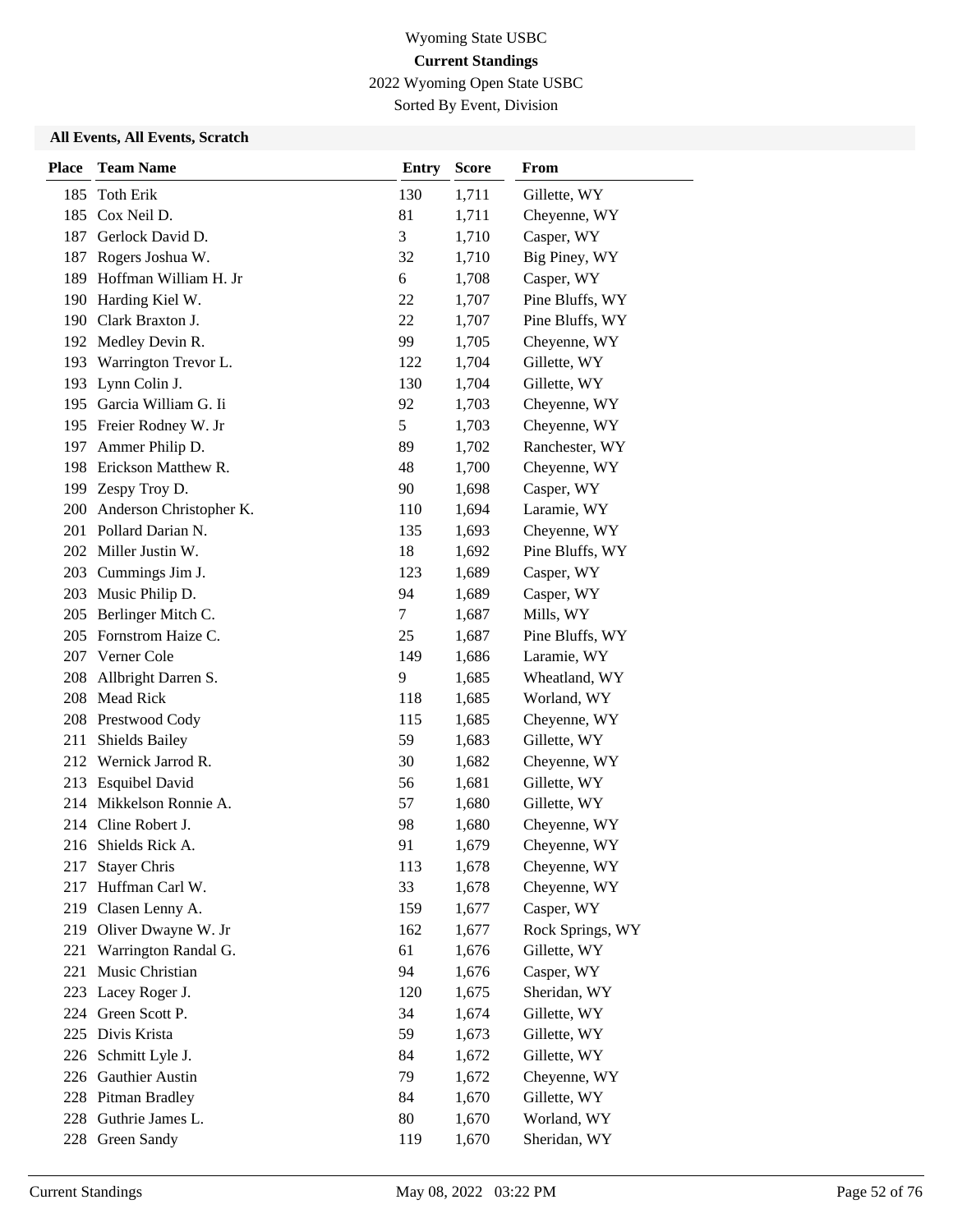2022 Wyoming Open State USBC

Sorted By Event, Division

| <b>Place</b> | <b>Team Name</b>       | <b>Entry</b> | <b>Score</b> | From             |
|--------------|------------------------|--------------|--------------|------------------|
|              | 231 Zitek Jim          | 26           | 1,669        | Pine Bluffs, WY  |
|              | 232 Zitek Amy M.       | 15           | 1,668        | Pine Bluffs, WY  |
|              | 233 Miles Richard D.   | 105          | 1,665        | Mills, WY        |
|              | 234 Irwin Steve        | 93           | 1,663        | Casper, WY       |
| 235          | Charley Jennifer L.    | 135          | 1,662        | Cheyenne, WY     |
|              | 236 Eliason Robert C.  | 102          | 1,661        | Cheyenne, WY     |
|              | 236 Fluegge Lee J.     | 80           | 1,661        | Worland, WY      |
|              | 236 Graham Dennis      | 42           | 1,661        | Gillette, WY     |
| 239          | Horner Richard A.      | 149          | 1,659        | Laramie, WY      |
| 240          | Berlinger Tyler R.     | 7            | 1,655        | Mills, WY        |
| 241          | Krizan Ron P.          | 110          | 1,654        | Laramie, WY      |
|              | 242 Watkins Carla      | 119          | 1,652        | Sheridan, WY     |
| 243          | Scharf Patty L.        | 58           | 1,651        | Gillette, WY     |
|              | 244 Nelson Robert L.   | 57           | 1,649        | Gillette, WY     |
|              | 245 Roberts Amanda L.  | 138          | 1,648        | Cheyenne, WY     |
|              | 246 Dryden John E.     | 146          | 1,647        | Cheyenne, WY     |
|              | 246 Hottel Shelby R.   | 163          | 1,647        | Rock Springs, WY |
| 248          | Hagemann Daniel J.     | 36           | 1,646        | Douglas, WY      |
| 249          | Hower Jack T.          | 162          | 1,645        | Rock Springs, WY |
|              | 250 Barnes Willard J.  | 37           | 1,643        | Buffalo, WY      |
| 251          | Lax Nathaniel C.       | 61           | 1,642        | Gillette, WY     |
| 251          | Gill Jerry D.          | 95           | 1,642        | Sheridan, WY     |
| 251          | Demello Ronald M.      | 142          | 1,642        | Laramie, WY      |
|              | 254 Vejrostek James J. | 151          | 1,641        | Cheyenne, WY     |
| 254          | Hettinger Tim          | 21           | 1,641        | Pine Bluffs, WY  |
| 256          | <b>Sutter Steve</b>    | 114          | 1,640        | Laramie, WY      |
| 257          | Ballard Ryan W.        | 105          | 1,639        | Mills, WY        |
| 257          | Smith Devin M.         | 74           | 1,639        | Cheyenne, WY     |
| 259          | Moss Zachary D.        | 115          | 1,638        | Cheyenne, WY     |
| 259          | Elmer Justin D.        | 150          | 1,638        | Sheridan, WY     |
| 259          | Leavitt Ryan R.        | 55           | 1,638        | Afton, WY        |
|              | 262 Brannaman Chad J.  | 47           | 1,636        | cheyenne, WY     |
|              | 263 Nelson Christy M.  | 58           | 1,635        | Gillette, WY     |
| 263          | Halvorsen Azaria       | 148          | 1,635        | Laramie, WY      |
| 265          | Sanderson Chris S.     | 109          | 1,634        | Wheatland, WY    |
|              | 266 Borm Cory J.       | 30           | 1,633        | Cheyenne, WY     |
| 267          | Milliken Tina S.       | 21           | 1,631        | Pine Bluffs, WY  |
| 267          | <b>Bruns Corey</b>     | 18           | 1,631        | Pine Bluffs, WY  |
| 269          | Belveal Phil W.        | 96           | 1,630        | Pinedale, WY     |
| 269          | Franklin Doug H.       | 3            | 1,630        | Casper, WY       |
| 271          | Waite William          | 61           | 1,629        | Gillette, WY     |
| 272          | Hauck Pamela G.        | 33           | 1,628        | Cheyenne, WY     |
| 273          | Mogard Jim             | 114          | 1,627        | Laramie, WY      |
| 274          | Barber Josh R.         | 150          | 1,625        | Sheridan, WY     |
| 274          | <b>Young Nathan</b>    | 47           | 1,625        | cheyenne, WY     |
|              | 274 Langhoff Robert O. | 132          | 1,625        | Cheyenne, WY     |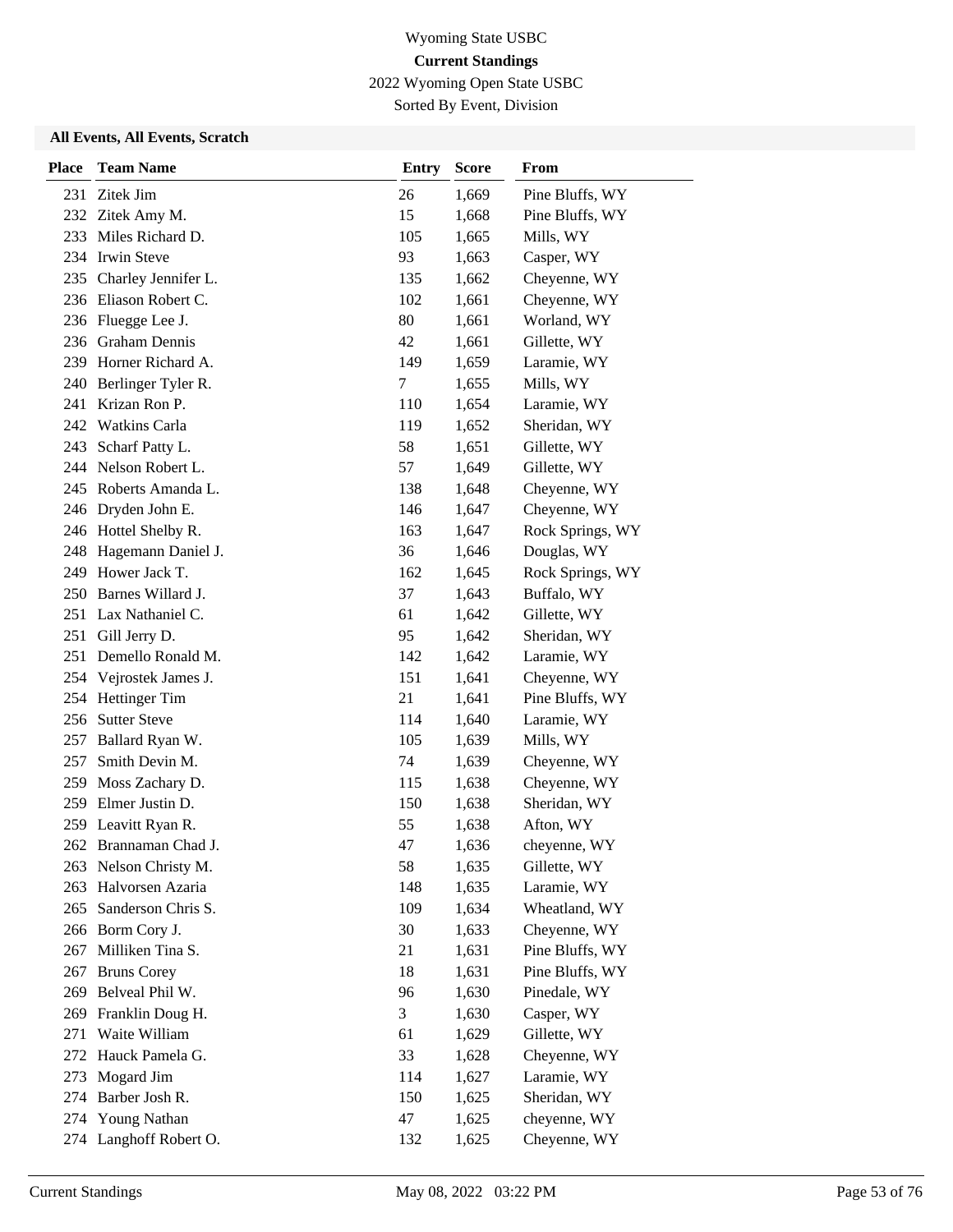2022 Wyoming Open State USBC

Sorted By Event, Division

| <b>Place</b> | <b>Team Name</b>          | <b>Entry</b> | <b>Score</b> | From             |
|--------------|---------------------------|--------------|--------------|------------------|
|              | 277 Hoff Russell R.       | 7            | 1,624        | Mills, WY        |
| 277          | Archer Delwyn L.          | 115          | 1,624        | Cheyenne, WY     |
| 277          | Graham Robert J.          | 146          | 1,624        | Cheyenne, WY     |
| 277          | Smith Larry M.            | 163          | 1,624        | Rock Springs, WY |
| 281          | Lang Tim                  | 26           | 1,623        | Pine Bluffs, WY  |
| 282          | Hardesty Jared T.         | 35           | 1,622        | Wyarno, WY       |
| 283          | Archuleta Joe             | 82           | 1,621        | Cheyenne, WY     |
|              | 284 Wilson Shane M.       | 82           | 1,619        | Cheyenne, WY     |
|              | 284 Schroefel Scott L.    | 159          | 1,619        | Casper, WY       |
|              | 284 Williams Donald A.    | 35           | 1,619        | Wyarno, WY       |
| 284          | Schlichenmayer Troy J.    | 103          | 1,619        | Wheatland, WY    |
|              | 288 Hemmert Trayson P.    | 141          | 1,618        | Afton, WY        |
| 289          | Goehring Mark E.          | 15           | 1,617        | Pine Bluffs, WY  |
|              | 290 Robinett Buzzard      | 9            | 1,616        | Wheatland, WY    |
|              | 291 Turner Adam L.        | 80           | 1,614        | Worland, WY      |
| 291          | Tatum Rollie A.           | 18           | 1,614        | Pine Bluffs, WY  |
| 291          | Mcgaugh Morris E.         | 74           | 1,614        | Cheyenne, WY     |
| 294          | Schmidt Jason M.          | 89           | 1,613        | Ranchester, WY   |
|              | 294 Cullimore Mitch H.    | 141          | 1,613        | Afton, WY        |
|              | 296 Hildebrand Cowboy R.  | 36           | 1,610        | Douglas, WY      |
|              | 296 Moon Gregg L.         | 91           | 1,610        | Cheyenne, WY     |
|              | 296 Copeland Roger J.     | 33           | 1,610        | Cheyenne, WY     |
|              | 299 Long Nathan J.        | 38           | 1,608        | Buffalo, WY      |
|              | 300 Feiock Rodney D.      | 29           | 1,607        | Pinedale, WY     |
| 300          | Thornberry Chad M.        | $\mathbf{1}$ | 1,607        | Gillette, WY     |
|              | 302 Voss Shane            | 29           | 1,606        | Pinedale, WY     |
|              | 303 Davidson Dustin A.    | 160          | 1,605        | Casper, WY       |
|              | 304 Brand Jackie L.       | 138          | 1,604        | Cheyenne, WY     |
| 305          | Day-Langhoff Winter       | 135          | 1,602        | Cheyenne, WY     |
|              | 306 Cole Moe B.           | 139          | 1,601        | Riverton, WY     |
| 307          | Anschutz Jim R.           | 44           | 1,600        | Big Piney, WY    |
|              | 307 Roberts Shaun S.      | 146          | 1,600        | Cheyenne, WY     |
|              | 307 Newnum Christopher M. | 30           | 1,600        | Cheyenne, WY     |
|              | 310 Deporter Jason        | 142          | 1,597        | Laramie, WY      |
|              | 311 Ramsey Brie N.        | 121          | 1,594        | Cheyenne, WY     |
|              | 311 Rouse Greg            | 44           | 1,594        | Big Piney, WY    |
|              | 313 Kriz Kelley G.        | 22           | 1,593        | Pine Bluffs, WY  |
|              | 314 Graham Mellinda J.    | 43           | 1,592        | Gillette, WY     |
| 314          | Medley Kelly M.           | 99           | 1,592        | Cheyenne, WY     |
|              | 316 Bingham Travis L.     | 144          | 1,589        | Pinedale, WY     |
| 317          | Boyer Jeremy R.           | 164          | 1,587        | Rock Springs, WY |
| 318          | Christensen Kevin B.      | 114          | 1,586        | Laramie, WY      |
|              | 319 Baker Bradlee E.      | 116          | 1,584        | Laramie, WY      |
|              | 319 Copeland Shane        | 46           | 1,584        | Big Piney, WY    |
| 319          | Phipps Dale E.            | 42           | 1,584        | Gillette, WY     |
|              | 319 Oliver Brent L.       | 154          | 1,584        | Glenrock, WY     |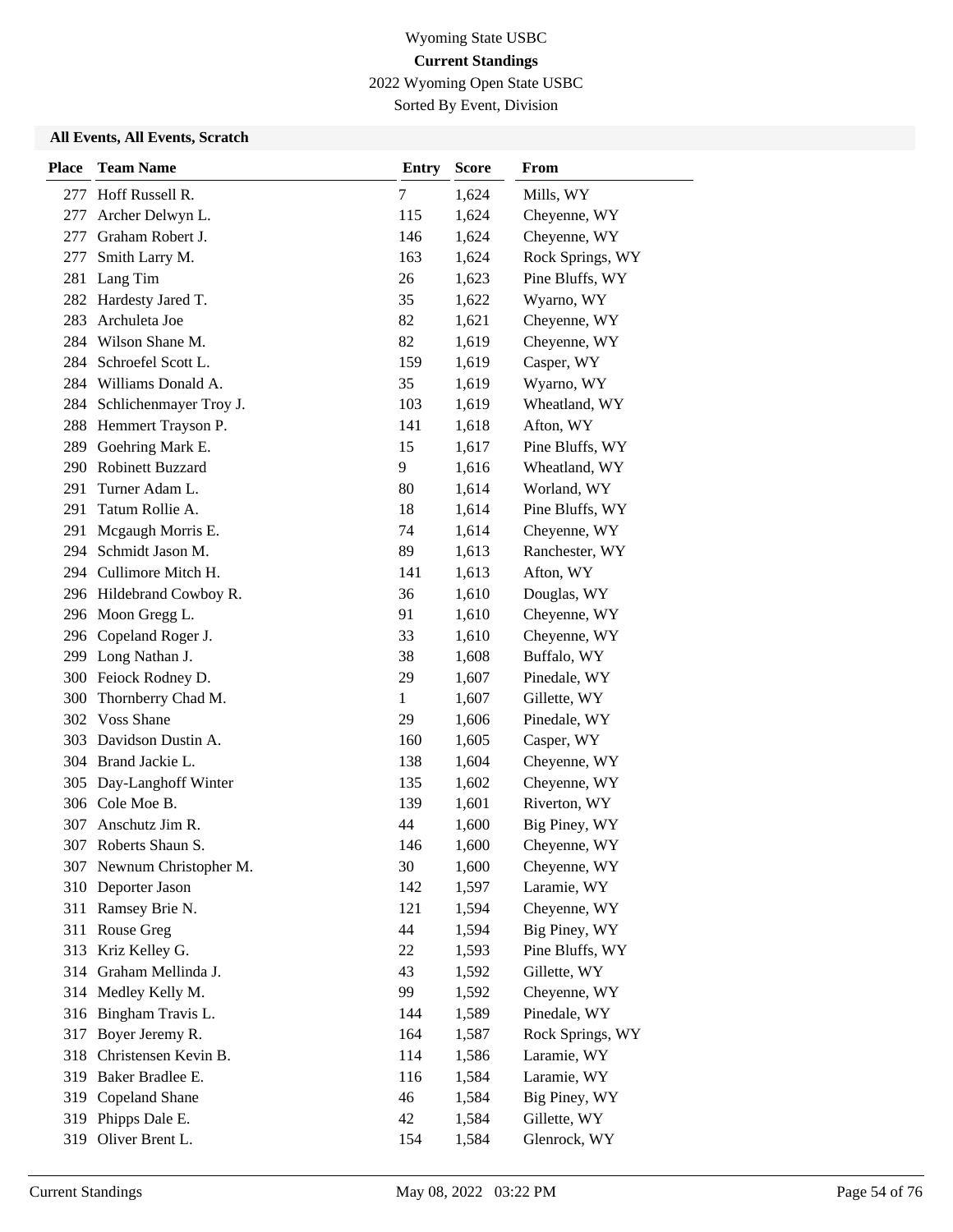2022 Wyoming Open State USBC

Sorted By Event, Division

| <b>Place</b> | <b>Team Name</b>       | <b>Entry</b>   | <b>Score</b> | From             |
|--------------|------------------------|----------------|--------------|------------------|
| 319          | St John Thomas V.      | 94             | 1,584        | Casper, WY       |
| 324          | Bowden Tom E.          | 83             | 1,583        | Gillette, WY     |
| 325          | Walton Kevin           | 44             | 1,581        | Big Piney, WY    |
|              | 326 Crane Brenda J.    | 117            | 1,580        | Cheyenne, WY     |
|              | 327 Demello Gary B.    | 142            | 1,578        | Laramie, WY      |
| 328          | Scoffield Kevin K.     | 105            | 1,577        | Mills, WY        |
|              | 328 Martinez Korben H. | 15             | 1,577        | Pine Bluffs, WY  |
| 330          | Tharp Robert E.        | 41             | 1,576        | Worland, WY      |
|              | 330 Harwell Brianna L. | 132            | 1,576        | Cheyenne, WY     |
| 332          | Neavill Maureen        | 119            | 1,572        | Sheridan, WY     |
| 333          | Wells Travis S.        | 36             | 1,571        | Douglas, WY      |
| 333          | Redding Shanendoah A.  | 80             | 1,571        | Worland, WY      |
| 335          | Diede Lee T.           | $\mathbf{1}$   | 1,570        | Gillette, WY     |
|              | 336 Jones Ashley D.    | 32             | 1,569        | Big Piney, WY    |
| 337          | Brown Chris S.         | 84             | 1,568        | Gillette, WY     |
| 337          | Allen Leslie           | 116            | 1,568        | Laramie, WY      |
|              | 337 Collins Devin E.   | 146            | 1,568        | Cheyenne, WY     |
|              | 340 Lang Robbie L. Jr  | 63             | 1,567        | Gillette, WY     |
| 340          | Davis Jerry D.         | 109            | 1,567        | Wheatland, WY    |
| 342          | Stainbrook Jon T.      | 164            | 1,566        | Rock Springs, WY |
|              | 343 Geile Colby C.     | 103            | 1,565        | Wheatland, WY    |
|              | 344 Green Jeffrey L.   | 40             | 1,562        | Buffalo, WY      |
|              | 344 Mossberg Chris P.  | 13             | 1,562        | Pine Bluffs, WY  |
|              | 346 Hefner Roger P.    | $\overline{c}$ | 1,558        | Gillette, WY     |
| 347          | Adams Deborah L.       | 78             | 1,557        | Cheyenne, WY     |
| 348          | Naranjo Landon N.      | 153            | 1,556        | Cheyenne, WY     |
| 349          | Miller Amanda J.       | 154            | 1,555        | Glenrock, WY     |
|              | 350 Hammill Cyanne M.  | 129            | 1,554        | Sheridan, WY     |
| 351          | Schumacher Jerrad D.   | 118            | 1,553        | Worland, WY      |
| 351          | Kennedy Kimberly K.    | 87             | 1,553        | Cheyenne, WY     |
| 353          | Hall Troy T.           | 151            | 1,552        | Cheyenne, WY     |
| 353          | Michael Terry P.       | 34             | 1,552        | Gillette, WY     |
| 353          | Jundt Mike D.          | $\overline{c}$ | 1,552        | Gillette, WY     |
| 353          | Sailer Jacob           | 103            | 1,552        | Wheatland, WY    |
| 357          | Bartosh Steven E.      | 73             | 1,551        | Casper, WY       |
|              | 358 Chatelain Cody D.  | 45             | 1,550        | Big Piney, WY    |
|              | 359 Followell Tony L.  | 152            | 1,549        | Cheyenne, WY     |
|              | 360 Eastman Bryce L.   | 25             | 1,548        | Pine Bluffs, WY  |
|              | 361 Harwell James R.   | 132            | 1,547        | Cheyenne, WY     |
|              | 362 Rich Kelly B.      | 53             | 1,546        | Afton, WY        |
| 363          | Nichols Wil S.         | 44             | 1,543        | Big Piney, WY    |
| 363          | Allen Kyle             | 56             | 1,543        | Gillette, WY     |
| 363          | Grayeda Jason R.       | 118            | 1,543        | Worland, WY      |
|              | 366 Flack Lonny J.     | 84             | 1,539        | Gillette, WY     |
| 367          | Macy Bert              | 22             | 1,538        | Pine Bluffs, WY  |
| 368          | McCormick James K.     | 40             | 1,537        | Buffalo, WY      |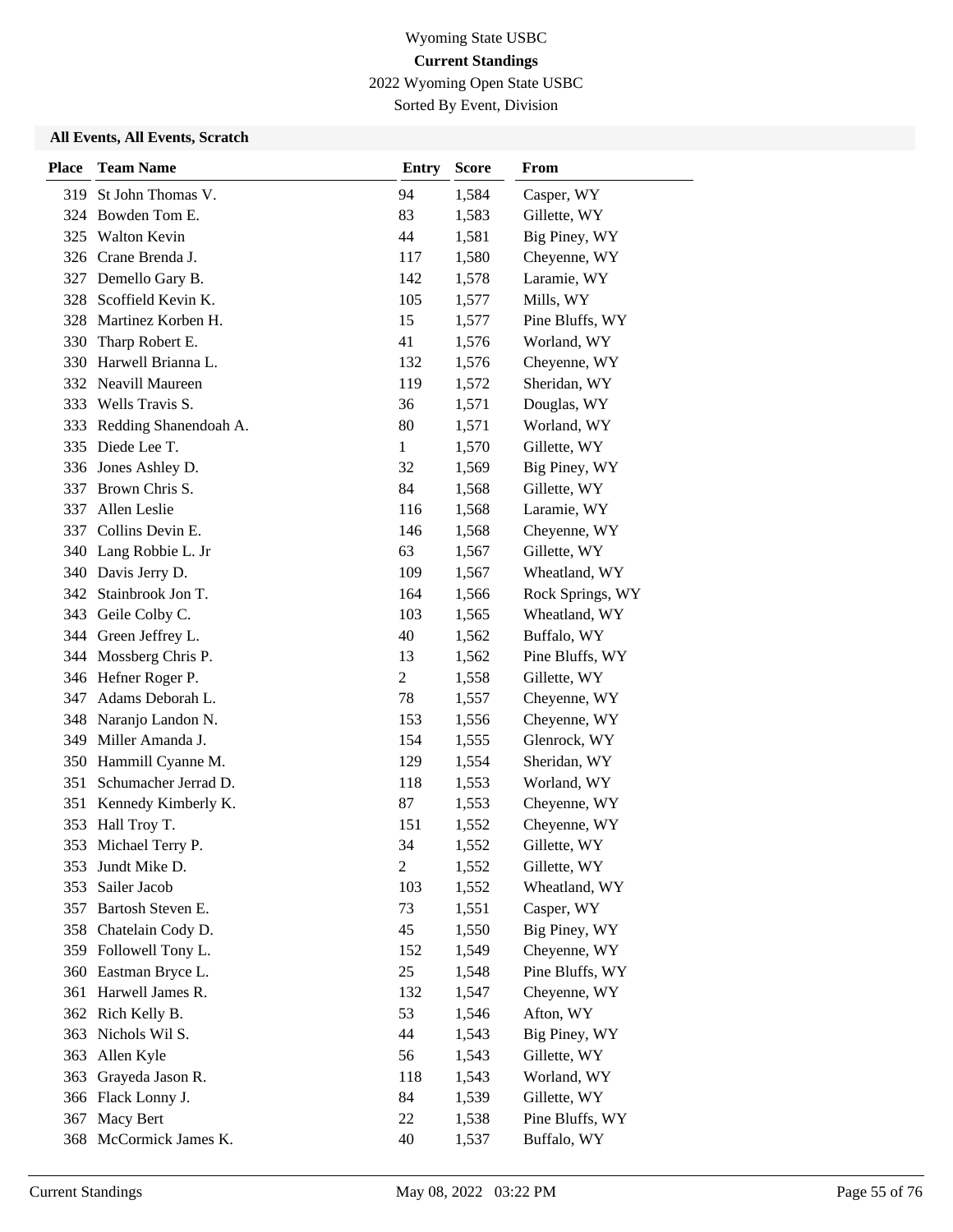2022 Wyoming Open State USBC

Sorted By Event, Division

| <b>Place</b> | <b>Team Name</b>           | <b>Entry</b> | <b>Score</b> | From             |
|--------------|----------------------------|--------------|--------------|------------------|
| 368          | Minatelli Brian A.         | 30           | 1,537        | Cheyenne, WY     |
|              | 368 Cox Nicholas A.        | 81           | 1,537        | Cheyenne, WY     |
| 371          | Scoffield William B.       | 105          | 1,536        | Mills, WY        |
| 371          | Thaler Jakob M.            | 149          | 1,536        | Laramie, WY      |
| 373          | Geile Mike                 | 103          | 1,532        | Wheatland, WY    |
|              | 374 Jenkins Kevin L.       | 109          | 1,531        | Wheatland, WY    |
|              | 375 Followell Tammy L.     | 152          | 1,528        | Cheyenne, WY     |
|              | 376 Thomas Burton R. Jr    | 102          | 1,524        | Cheyenne, WY     |
| 376          | <b>Hayworth Tony</b>       | 131          | 1,524        | Gillette, WY     |
| 376          | Trumbull Bob D.            | 110          | 1,524        | Laramie, WY      |
|              | 376 Reher Ann              | 148          | 1,524        | Laramie, WY      |
| 380          | Alcaraz Greg               | 118          | 1,523        | Worland, WY      |
| 381          | Merritt Scott K.           | 55           | 1,521        | Afton, WY        |
|              | 382 McWilliams Theodore J. | 104          | 1,520        | Bar Nunn, WY     |
|              | 383 Shackelford Brian G.   | 97           | 1,519        | Cheyenne, WY     |
| 383          | Phipps Dyann M.            | 43           | 1,519        | Gillette, WY     |
| 385          | Thompson Travis C.         | 95           | 1,518        | Sheridan, WY     |
| 386          | Oliver Dwayne H. Sr        | 164          | 1,516        | Rock Springs, WY |
| 386          | Vogel Vincent C.           | 79           | 1,516        | Cheyenne, WY     |
| 388          | Janezich Glenn A.          | 4            | 1,514        | Cheyenne, WY     |
| 388          | <b>Maston Austun</b>       | 8            | 1,514        | Wheatland, WY    |
|              | 390 Krakow Ken A.          | 28           | 1,513        | Pine Bluffs, WY  |
|              | 390 Vosler Luke            | 97           | 1,513        | Cheyenne, WY     |
| 392          | Herrington Lisa            | 99           | 1,510        | Cheyenne, WY     |
| 393          | Mortensen Blake E.         | 129          | 1,509        | Sheridan, WY     |
|              | 394 Charley Raven          | 164          | 1,508        | Rock Springs, WY |
|              | 395 Lacey Ashley M.        | 120          | 1,507        | Sheridan, WY     |
|              | 396 Frye William G.        | 138          | 1,506        | Cheyenne, WY     |
|              | 396 Bowring Beau           | 153          | 1,506        | Cheyenne, WY     |
| 398          | Coggeshall Bruce A.        | 60           | 1,504        | Gillette, WY     |
| 399          | Aagard Mitchell S.         | 41           | 1,502        | Worland, WY      |
|              | 400 Evans Kevin D.         | 13           | 1,501        | Pine Bluffs, WY  |
| 401          | Cortez Nicholas J.         | 153          | 1,500        | Cheyenne, WY     |
| 401          | <b>Bond Aaron</b>          | 113          | 1,500        | Cheyenne, WY     |
|              | 403 Sidman Mark A.         | 8            | 1,498        | Wheatland, WY    |
|              | 404 Hanson Timothy A.      | 84           | 1,497        | Gillette, WY     |
|              | 404 Scott Dennis D.        | 105          | 1,497        | Mills, WY        |
|              | 406 Reed Wayne A.          | 6            | 1,496        | Casper, WY       |
| 407          | Parsons Paul               | 74           | 1,492        | Cheyenne, WY     |
| 407          | Hullinger Sheldon          | $\mathbf{1}$ | 1,492        | Gillette, WY     |
| 407          | Brause Ryan M.             | 44           | 1,492        | Big Piney, WY    |
| 407          | Imel Josh N.               | 22           | 1,492        | Pine Bluffs, WY  |
| 411          | Krakow Kelly E.            | 13           | 1,489        | Pine Bluffs, WY  |
|              | 412 Milliken Mike K.       | 21           | 1,488        | Pine Bluffs, WY  |
| 413          | Borm Stacy L.              | 30           | 1,486        | Cheyenne, WY     |
| 414          | Satake Waylon D.           | 149          | 1,483        | Laramie, WY      |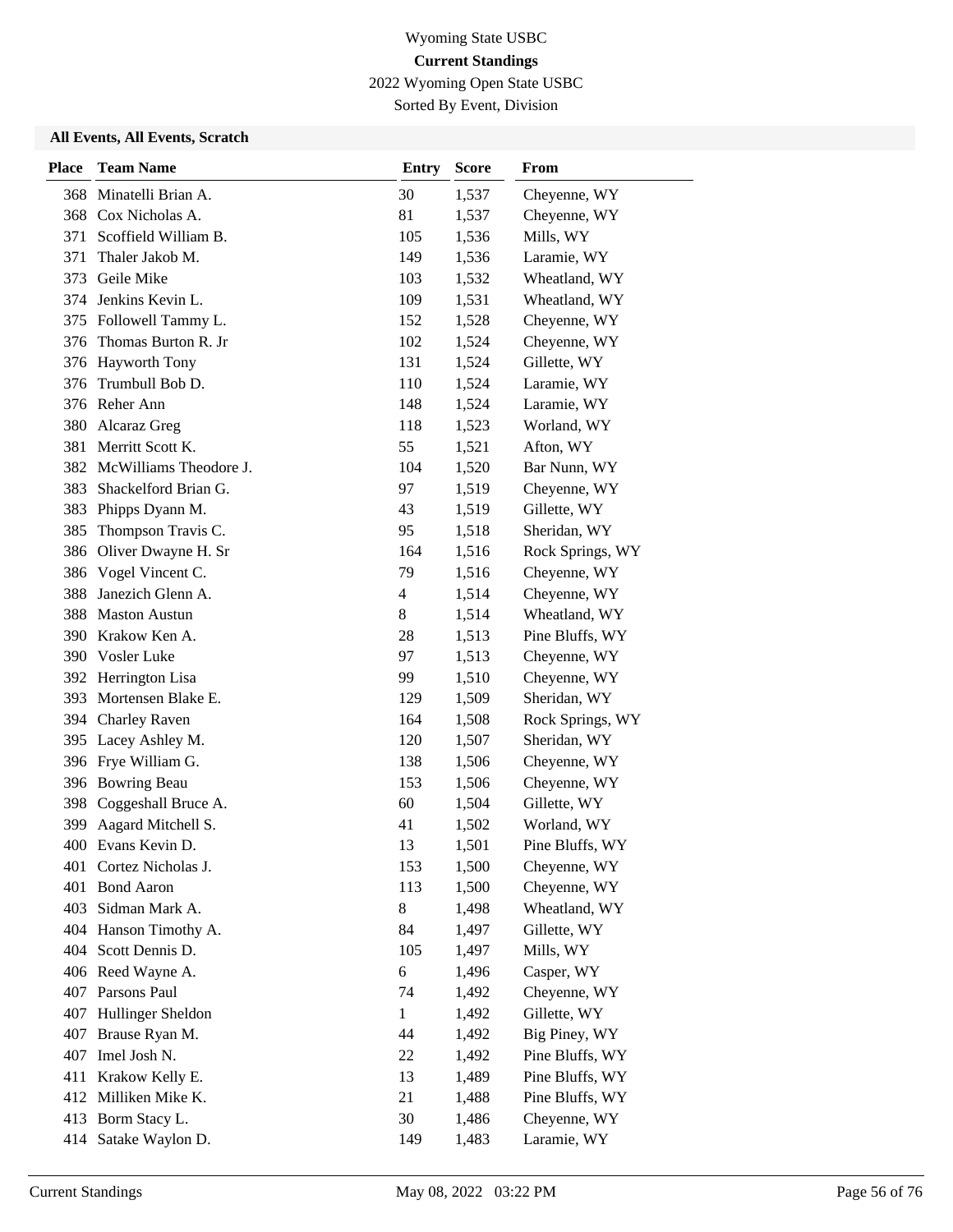2022 Wyoming Open State USBC

Sorted By Event, Division

| <b>Place</b> | <b>Team Name</b>           | <b>Entry</b>   | <b>Score</b> | <b>From</b>      |
|--------------|----------------------------|----------------|--------------|------------------|
| 415          | <b>Young Bailey</b>        | $\mathbf{1}$   | 1,478        | Gillette, WY     |
| 416          | Copeland Lisa R.           | 46             | 1,477        | Big Piney, WY    |
| 417          | Broyles David R.           | 72             | 1,476        | Cheyenne, WY     |
|              | 418 Landon Courtney J.     | 133            | 1,474        | Cheyenne, WY     |
| 418          | Stolz Ed                   | 138            | 1,474        | Cheyenne, WY     |
|              | 420 Leavitt Shaun B.       | 55             | 1,469        | Afton, WY        |
|              | 420 Browne Michael W.      | 35             | 1,469        | Wyarno, WY       |
|              | 422 McCaslin Mandi R.      | 54             | 1,466        | Thayne, WY       |
|              | 423 Beckley Sean           | 61             | 1,462        | Gillette, WY     |
|              | 424 Forrester John E.      | 46             | 1,460        | Big Piney, WY    |
|              | 425 Filbert Damon K.       | 39             | 1,459        | Buffalo, WY      |
|              | 426 Turbeville Leatcher E. | 72             | 1,458        | Cheyenne, WY     |
| 427          | Chatelain Brandi R.        | 45             | 1,456        | Big Piney, WY    |
|              | 428 Lane Bryan             | 29             | 1,454        | Pinedale, WY     |
|              | 428 Stainbrook Jesse L.    | 164            | 1,454        | Rock Springs, WY |
|              | 430 Rosenthal Neal S.      | 37             | 1,452        | Buffalo, WY      |
|              | 430 Anderson Jimmy L.      | $\overline{c}$ | 1,452        | Gillette, WY     |
|              | 430 Followell Trysta L.    | 152            | 1,452        | Cheyenne, WY     |
|              | 433 Dixon Michael L.       | $\overline{4}$ | 1,451        | Cheyenne, WY     |
|              | 434 McCabe Richard J.      | 42             | 1,450        | Gillette, WY     |
|              | 435 Ranos Joseph           | 42             | 1,449        | Gillette, WY     |
|              | 435 Decker Ryan P.         | 118            | 1,449        | Worland, WY      |
|              | 435 Lopez Christopher      | 146            | 1,449        | Cheyenne, WY     |
| 438          | Young Ethan                | $\mathbf{1}$   | 1,448        | Gillette, WY     |
| 439          | White Justin T.            | 37             | 1,445        | Buffalo, WY      |
| 440          | Jackson Brian W.           | 106            | 1,444        | Wheatland, WY    |
| 441          | Haug Taylor                | 13             | 1,440        | Pine Bluffs, WY  |
|              | 442 Sweeney Lynne S.       | 108            | 1,438        | Cheyenne, WY     |
| 443          | Trimble Steve W.           | 28             | 1,436        | Pine Bluffs, WY  |
|              | 444 Huffman Michael T.     | 129            | 1,434        | Sheridan, WY     |
|              | 444 Lacey Samantha         | 120            | 1,434        | Sheridan, WY     |
|              | 446 Long Kaitlynn A.       | 38             | 1,432        | Buffalo, WY      |
|              | 446 Hinton Jon W.          | 115            | 1,432        | Cheyenne, WY     |
| 448          | Brewer Kamran J.           | 153            | 1,429        | Cheyenne, WY     |
|              | 449 Heiner Kaden           | 54             | 1,428        | Thayne, WY       |
|              | 450 Kivela Jon S.          | 104            | 1,426        | Bar Nunn, WY     |
| 451          | Berlinger Shannon L.       | 6              | 1,422        | Casper, WY       |
| 452          | <b>Housley Thomas</b>      | 72             | 1,421        | Cheyenne, WY     |
| 453          | Williams Misty             | 99             | 1,420        | Cheyenne, WY     |
| 453          | Romain Dona                | 151            | 1,420        | Cheyenne, WY     |
| 453          | Popham Jason W.            | 21             | 1,420        | Pine Bluffs, WY  |
| 453          | Evans Brandy T.            | 13             | 1,420        | Pine Bluffs, WY  |
| 457          | Morrow Derick              | 131            | 1,419        | Gillette, WY     |
|              | 458 Cook Shawn M.          | $\overline{4}$ | 1,418        | Cheyenne, WY     |
| 459          | Grisamer Mark L.           | 53             | 1,417        | Afton, WY        |
|              | 460 Bell Mike R.           | 92             | 1,415        | Cheyenne, WY     |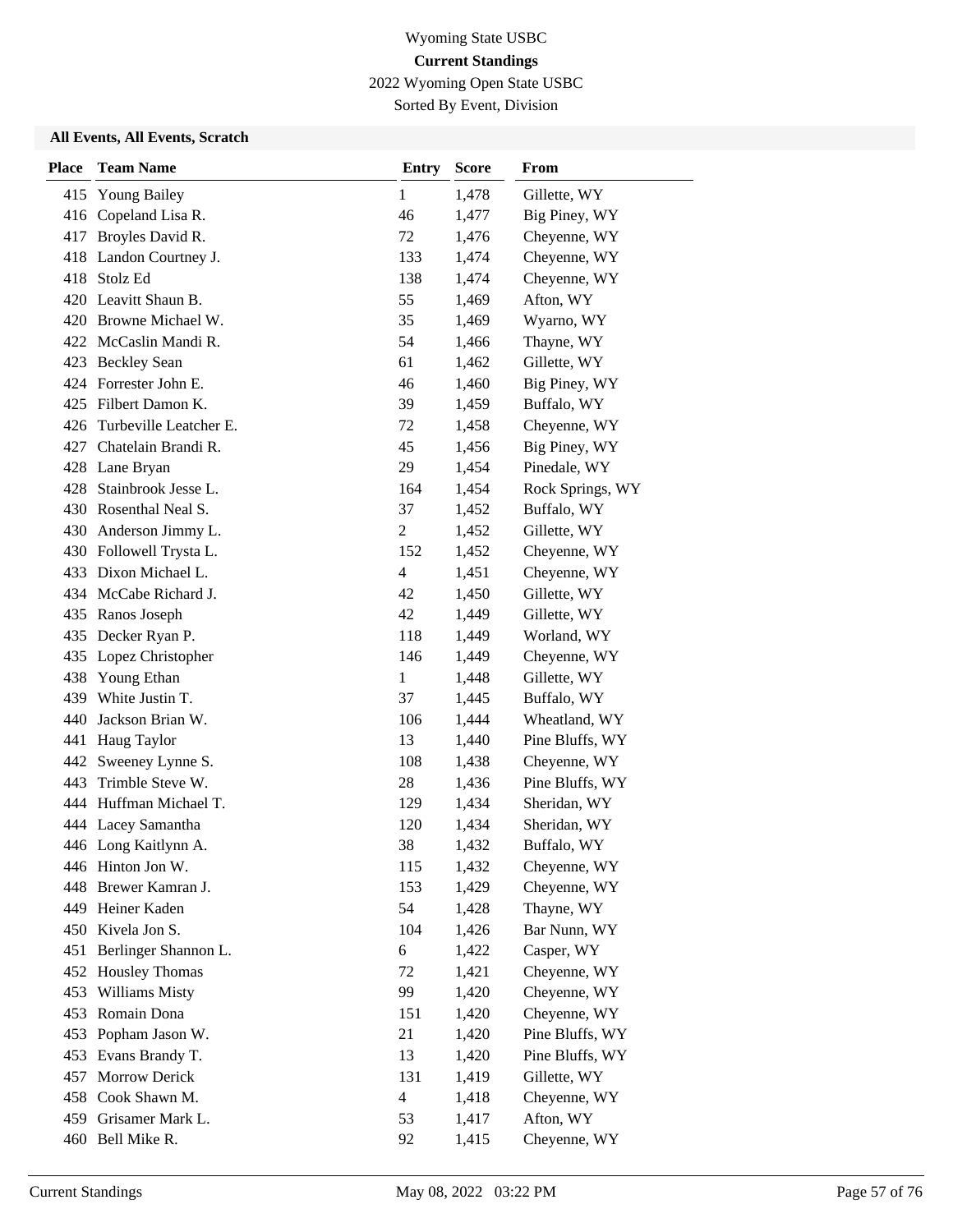2022 Wyoming Open State USBC

Sorted By Event, Division

| <b>Place</b> | <b>Team Name</b>                | <b>Entry</b>   | <b>Score</b> | From            |
|--------------|---------------------------------|----------------|--------------|-----------------|
|              | 460 Parks Dustin J.             | 104            | 1,415        | Bar Nunn, WY    |
|              | 462 Filbert Kevin               | 39             | 1,410        | Buffalo, WY     |
|              | 463 Hoffman Bill H.             | 7              | 1,404        | Mills, WY       |
|              | 464 Crane Orville E.            | 117            | 1,402        | Cheyenne, WY    |
|              | 464 Garcia William (Bill) P. Sr | 92             | 1,402        | Cheyenne, WY    |
|              | 464 Elfering Roxanne J.         | 53             | 1,402        | Afton, WY       |
|              | 464 Halvorsen Arajah            | 148            | 1,402        | Laramie, WY     |
|              | 468 Cox Kim S.                  | 81             | 1,401        | Cheyenne, WY    |
|              | 468 Portz Rick L.               | 160            | 1,401        | Casper, WY      |
| 470          | Kearin Michael                  | 41             | 1,400        | Worland, WY     |
| 471          | Cass Ben                        | 34             | 1,399        | Gillette, WY    |
|              | 472 Peterson Eric J.            | 106            | 1,395        | Wheatland, WY   |
| 473          | Bowman Nate E.                  | 106            | 1,391        | Wheatland, WY   |
|              | 474 Baker Betty L.              | 116            | 1,388        | Laramie, WY     |
| 475          | Bartow Terry L.                 | 8              | 1,387        | Wheatland, WY   |
|              | 476 Hansen Colter               | 53             | 1,386        | Afton, WY       |
| 477          | Andrews Jeff J.                 | 55             | 1,384        | Afton, WY       |
| 477          | Hansen Brendon                  | 55             | 1,384        | Afton, WY       |
| 477          | Martin Michelle M.              | 121            | 1,384        | Cheyenne, WY    |
| 480          | Mcveigh Richard P.              | 75             | 1,382        | Cheyenne, WY    |
| 481          | Kinsey Clyde R.                 | 60             | 1,378        | Gillette, WY    |
| 482          | Krakow Gerald                   | 28             | 1,376        | Pine Bluffs, WY |
|              | 482 Bushong David A.            | 74             | 1,376        | Cheyenne, WY    |
|              | 484 Lepard Lloyd E.             | 72             | 1,372        | Cheyenne, WY    |
|              | 484 Filbert Kasen K.            | 39             | 1,372        | Buffalo, WY     |
|              | 486 Wanke Marla L.              | 58             | 1,371        | Gillette, WY    |
|              | 486 Moler Willie A.             | 6              | 1,371        | Casper, WY      |
|              | 488 Demello Brody               | 142            | 1,370        | Laramie, WY     |
| 489          | Ferguson Catherine              | 43             | 1,367        | Gillette, WY    |
| 489          | Belveal Amy S.                  | 96             | 1,367        | Pinedale, WY    |
| 491          | <b>Hildebrand Darrell</b>       | 36             | 1,365        | Douglas, WY     |
| 492          | Alexander Jeffrey L.            | 96             | 1,363        | Pinedale, WY    |
|              | 493 Vogel Elizabeth M.          | 79             | 1,356        | Cheyenne, WY    |
| 494          | Pyles Jeremy                    | 60             | 1,355        | Gillette, WY    |
| 495          | Herrington Randi R.             | 99             | 1,351        | Cheyenne, WY    |
|              | 496 Bowden Nicki J.             | 83             | 1,344        | Gillette, WY    |
|              | 497 Pacheco Joseph P.           | 74             | 1,342        | Cheyenne, WY    |
| 498          | Kosmann Brandy J.               | 29             | 1,341        | Pinedale, WY    |
| 499          | Johnson Nic                     | 26             | 1,337        | Pine Bluffs, WY |
| 500          | Newman Jaxson                   | 54             | 1,333        | Thayne, WY      |
| 501          | Sutter Sharron K.               | 114            | 1,332        | Laramie, WY     |
| 502          | Jundt Franklin M.               | $\overline{c}$ | 1,331        | Gillette, WY    |
| 503          | Hershey Logan                   | 60             | 1,328        | Gillette, WY    |
|              | 504 Kennedy Joe L.              | 90             | 1,325        | Casper, WY      |
| 505          | Heppner Wyatt R.                | 161            | 1,323        | Buffalo, WY     |
| 505          | Freier Jennifer L.              | 113            | 1,323        | Cheyenne, WY    |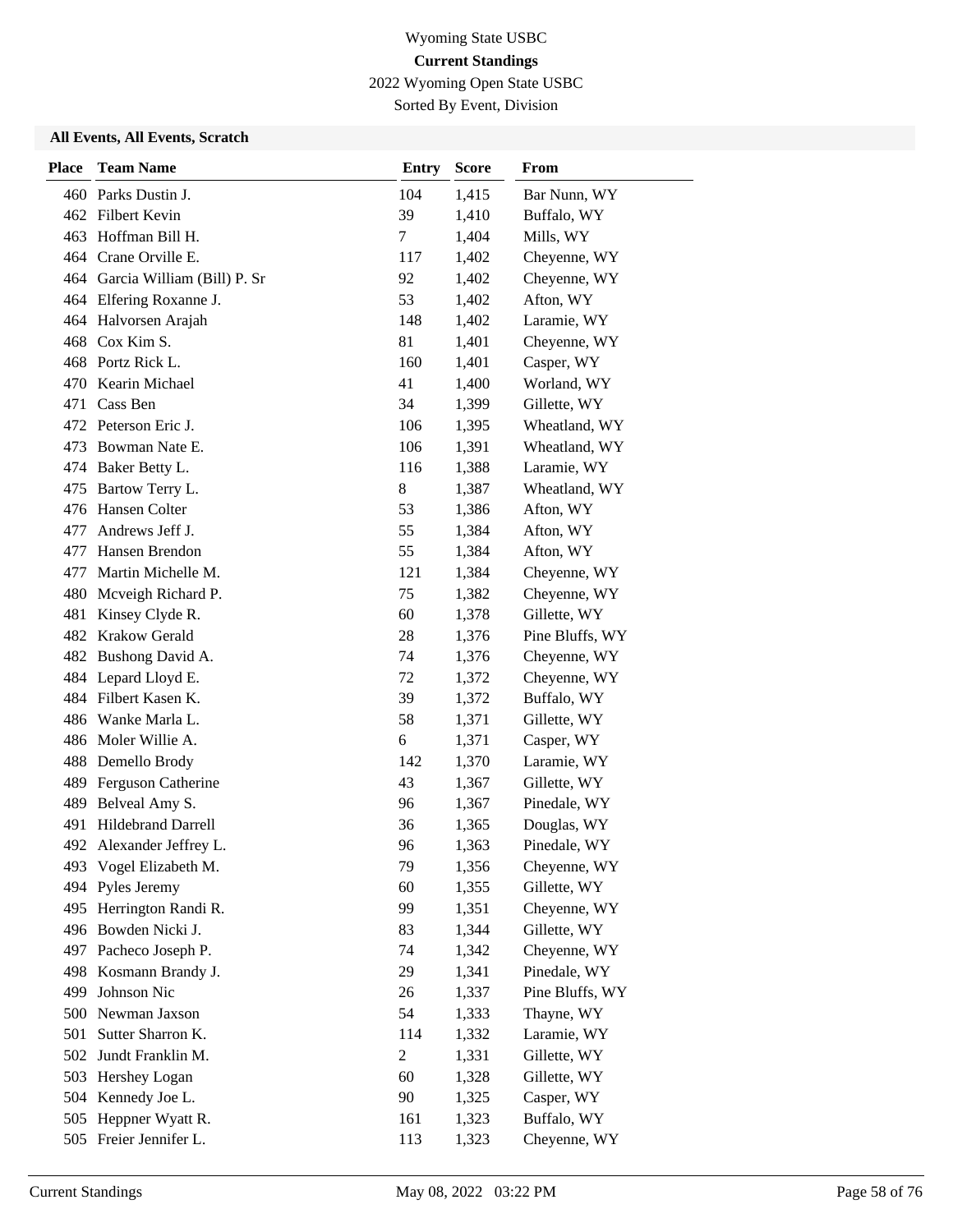2022 Wyoming Open State USBC

Sorted By Event, Division

| <b>Place</b> | <b>Team Name</b>        | <b>Entry</b>   | <b>Score</b> | <b>From</b>      |
|--------------|-------------------------|----------------|--------------|------------------|
|              | 507 Bale Zane G.        | 36             | 1,322        | Douglas, WY      |
|              | 508 Herrington Peggy A. | 99             | 1,321        | Cheyenne, WY     |
|              | 509 Locken Korrie       | 58             | 1,315        | Gillette, WY     |
|              | 510 Orham Sarah D.      | 29             | 1,311        | Pinedale, WY     |
|              | 511 Hansen Amy          | 55             | 1,299        | Afton, WY        |
| 512          | Shively Mark S.         | 114            | 1,297        | Laramie, WY      |
|              | 513 Hazen Matt          | 106            | 1,285        | Wheatland, WY    |
|              | 514 Byers Daren         | 60             | 1,283        | Gillette, WY     |
|              | 515 Rogers Jessie       | 32             | 1,282        | Big Piney, WY    |
| 516          | Brammeier Bo D.         | 15             | 1,280        | Pine Bluffs, WY  |
| 517          | Hunt Jordan             | 157            | 1,273        | Gillette, WY     |
|              | 518 Poppell Dan B.      | 150            | 1,270        | Sheridan, WY     |
|              | 518 Galloway Van        | 160            | 1,270        | Casper, WY       |
| 520          | Grisamer Kayla C.       | 53             | 1,266        | Afton, WY        |
|              | 521 Herzog Larry A.     | 38             | 1,264        | Buffalo, WY      |
|              | 522 Diggins Michael M.  | 95             | 1,257        | Sheridan, WY     |
|              | 523 Varela Ivan         | 144            | 1,244        | Pinedale, WY     |
|              | 524 Parks Jim L.        | 104            | 1,239        | Bar Nunn, WY     |
| 525          | Jones Dallan J.         | 144            | 1,234        | Pinedale, WY     |
|              | 526 Hansen Neil V.      | 144            | 1,233        | Pinedale, WY     |
|              | 527 Fernandez Bob       | 41             | 1,228        | Worland, WY      |
| 528          | Battisti P. Kelly       | 162            | 1,222        | Rock Springs, WY |
|              | 528 Orr Victor L.       | 73             | 1,222        | Casper, WY       |
|              | 530 Miller Matt L. Jr   | 154            | 1,221        | Glenrock, WY     |
|              | 531 Hall Richard C.     | 37             | 1,218        | Buffalo, WY      |
| 532          | Krakow Kodilyn          | 28             | 1,214        | Pine Bluffs, WY  |
| 533          | Roberts Camille H.      | 138            | 1,200        | Cheyenne, WY     |
|              | 534 Merritt Beau J.     | 141            | 1,197        | Afton, WY        |
| 535          | Alexander Marvene M.    | 96             | 1,196        | Pinedale, WY     |
| 535          | Metzger LaDonna K.      | 133            | 1,196        | Cheyenne, WY     |
| 537          | Yeley Victor L.         | 27             | 1,195        | Pine Bluffs, WY  |
| 538          | Halvorsen Jennifer      | 148            | 1,194        | Laramie, WY      |
|              | 539 Phinney Kerstyn     | 34             | 1,185        | Gillette, WY     |
| 540          | McCabe Colleen F.       | 43             | 1,184        | Gillette, WY     |
| 541          | Copeland Ramsey D.      | 46             | 1,182        | Big Piney, WY    |
|              | 542 Hostrup Toni        | 130            | 1,180        | Gillette, WY     |
| 543          | Krakow Alyce C.         | 28             | 1,167        | Pine Bluffs, WY  |
| 544          | <b>Gonnelly Diane</b>   | $\overline{4}$ | 1,159        | Cheyenne, WY     |
| 545          | Hernandez Adam G.       | 82             | 1,153        | Cheyenne, WY     |
| 546          | Bruckner Edward R.      | 96             | 1,148        | Pinedale, WY     |
| 547          | Morton Ted W.           | 7              | 1,122        | Mills, WY        |
| 548          | Heath Tristan J.        | 86             | 1,107        | Sheridan, WY     |
| 549          | Orona Christopher C.    | 133            | 1,087        | Cheyenne, WY     |
| 550          | Heath James W.          | 86             | 1,080        | Sheridan, WY     |
| 551          | Hayworth Sarah          | 131            | 1,063        | Gillette, WY     |
| 552          | <b>Weaver Sandy</b>     | 38             | 1,060        | Buffalo, WY      |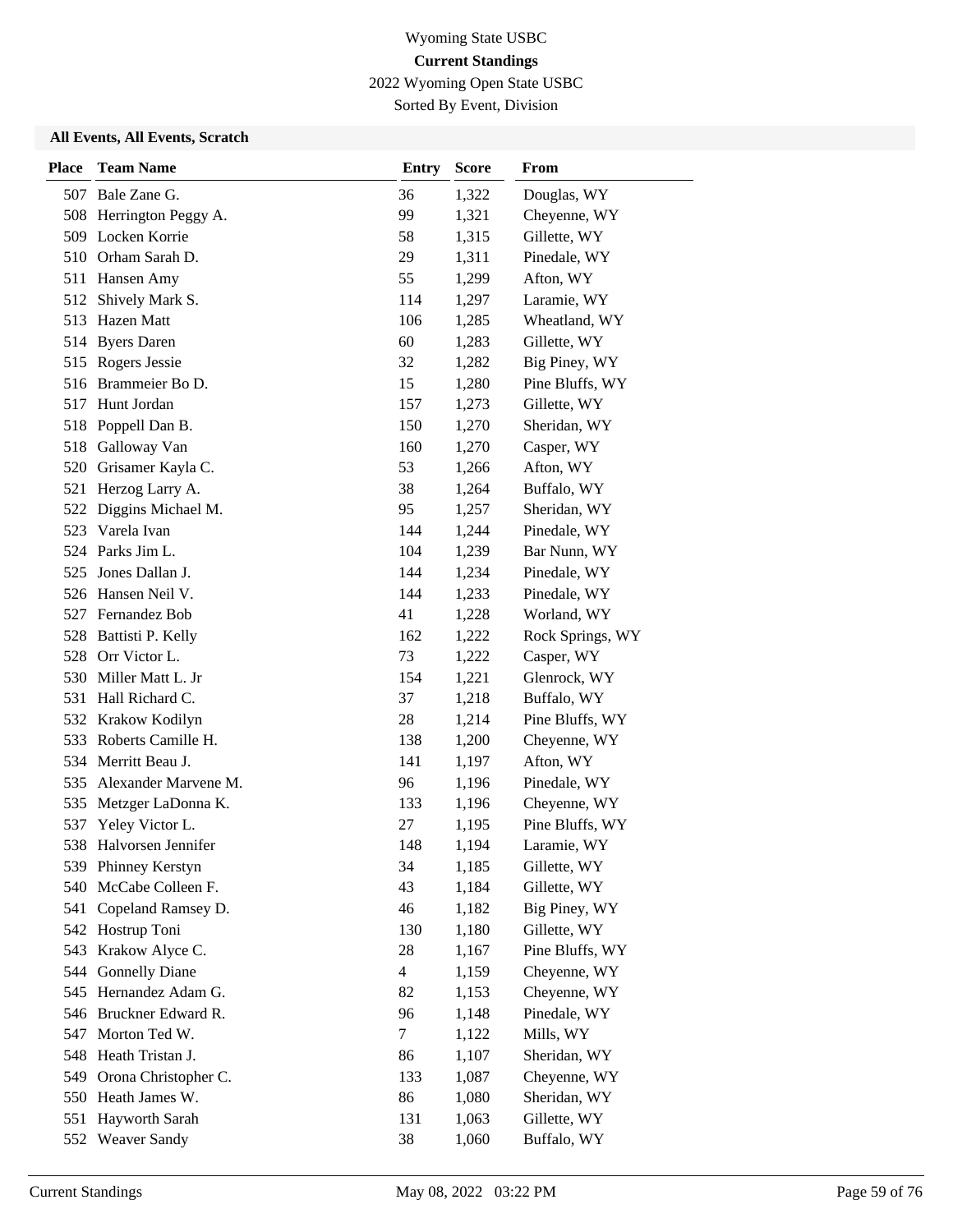2022 Wyoming Open State USBC

Sorted By Event, Division

### **All Events, All Events, Scratch**

| <b>Place</b> Team Name | <b>Entry</b> | <b>Score</b> | From            |
|------------------------|--------------|--------------|-----------------|
| 553 Methyen Tim        | 37           | 1,055        | Buffalo, WY     |
| 554 Facio Jessica L.   | 133          | 1,054        | Cheyenne, WY    |
| 555 Dixon Jessie M.    | 4            | 1,031        | Chevenne, WY    |
| 556 Kingham Heath D.   | 79           | 1,030        | Cheyenne, WY    |
| 557 Young Tyler P.     | 161          | 1,026        | Buffalo, WY     |
| 558 Cordes David M.    | 109          | 1,020        | Wheatland, WY   |
| 559 Zespy Neil J.      | 90           | 1,011        | Casper, WY      |
| 560 Helton Lisa A.     | 108          | 1,002        | Cheyenne, WY    |
| 561 Ware Mike          | 41           | 979          | Worland, WY     |
| 562 Rico Jenny         | 98           | 950          | Chevenne, WY    |
| 563 Jones Bimbo D.     | 28           | 878          | Pine Bluffs, WY |
| 564 Farley Charles D.  | 72           | 380          | Cheyenne, WY    |

The lowest score to cash is 2017.

| Place        | <b>Team Name</b>          | <b>Entry</b> | <b>Score</b> | From             |
|--------------|---------------------------|--------------|--------------|------------------|
| $\mathbf{1}$ | Zitek Jared K.            | 26           | 2,424        | Pine Bluffs, WY  |
| 2            | Garcia William (Billy) P. | 92           | 2,417        | Cheyenne, WY     |
| 3            | Macha Curt R.             | 89           | 2,395        | Ranchester, WY   |
| 4            | Layton Michael C.         | 93           | 2,369        | Casper, WY       |
| 5            | Hammill Cyanne M.         | 129          | 2,331        | Sheridan, WY     |
| 6            | Johnson Patrick M.        | 131          | 2,328        | Gillette, WY     |
| 7            | Naranjo Landon N.         | 153          | 2,300        | Cheyenne, WY     |
| 8            | Fertig Weston T.          | 47           | 2,283        | cheyenne, WY     |
| 9            | Hoffman William H. Jr     | 6            | 2,275        | Casper, WY       |
| 10           | Orham Mike E.             | 44           | 2,271        | Big Piney, WY    |
| 11           | Waldron Michael E.        | 121          | 2,269        | Cheyenne, WY     |
| 12           | Doughty Joshua M.         | 92           | 2,265        | Cheyenne, WY     |
| 13           | Davis Jerry D.            | 109          | 2,263        | Wheatland, WY    |
| 14           | Miller Amanda J.          | 154          | 2,257        | Glenrock, WY     |
| 15           | Anschutz Jim R.           | 44           | 2,254        | Big Piney, WY    |
| 16           | Cramer Scott A.           | 97           | 2,252        | Cheyenne, WY     |
| 16           | Disano Chase L.           | 162          | 2,252        | Rock Springs, WY |
| 18           | Rico Brian J. Jr          | 98           | 2,251        | Cheyenne, WY     |
| 19           | Wright Kelly L.           | 78           | 2,248        | Cheyenne, WY     |
| 20           | Borm Stacy L.             | 30           | 2,245        | Cheyenne, WY     |
| 21           | Honaker Michael B.        | 97           | 2,242        | Cheyenne, WY     |
| 22           | Herrington Dave L.        | 101          | 2,239        | Cheyenne, WY     |
| 23           | Richards Danny L.         | 7            | 2,235        | Mills, WY        |
| 24           | Langhoff Dylan R.         | 132          | 2,233        | Cheyenne, WY     |
| 25           | Johnson Megan             | 40           | 2,230        | Buffalo, WY      |
| 26           | Franklin Josh S.          | 3            | 2,228        | Casper, WY       |
| 27           | Nelson Christy M.         | 58           | 2,226        | Gillette, WY     |
| 28           | Barnes Willard J.         | 37           | 2,225        | Buffalo, WY      |
| 28           | Hatzenbiler Steve D.      | 89           | 2,225        | Ranchester, WY   |
| 30           | Langhoff Michael M.       | 33           | 2,223        | Cheyenne, WY     |
|              |                           |              |              |                  |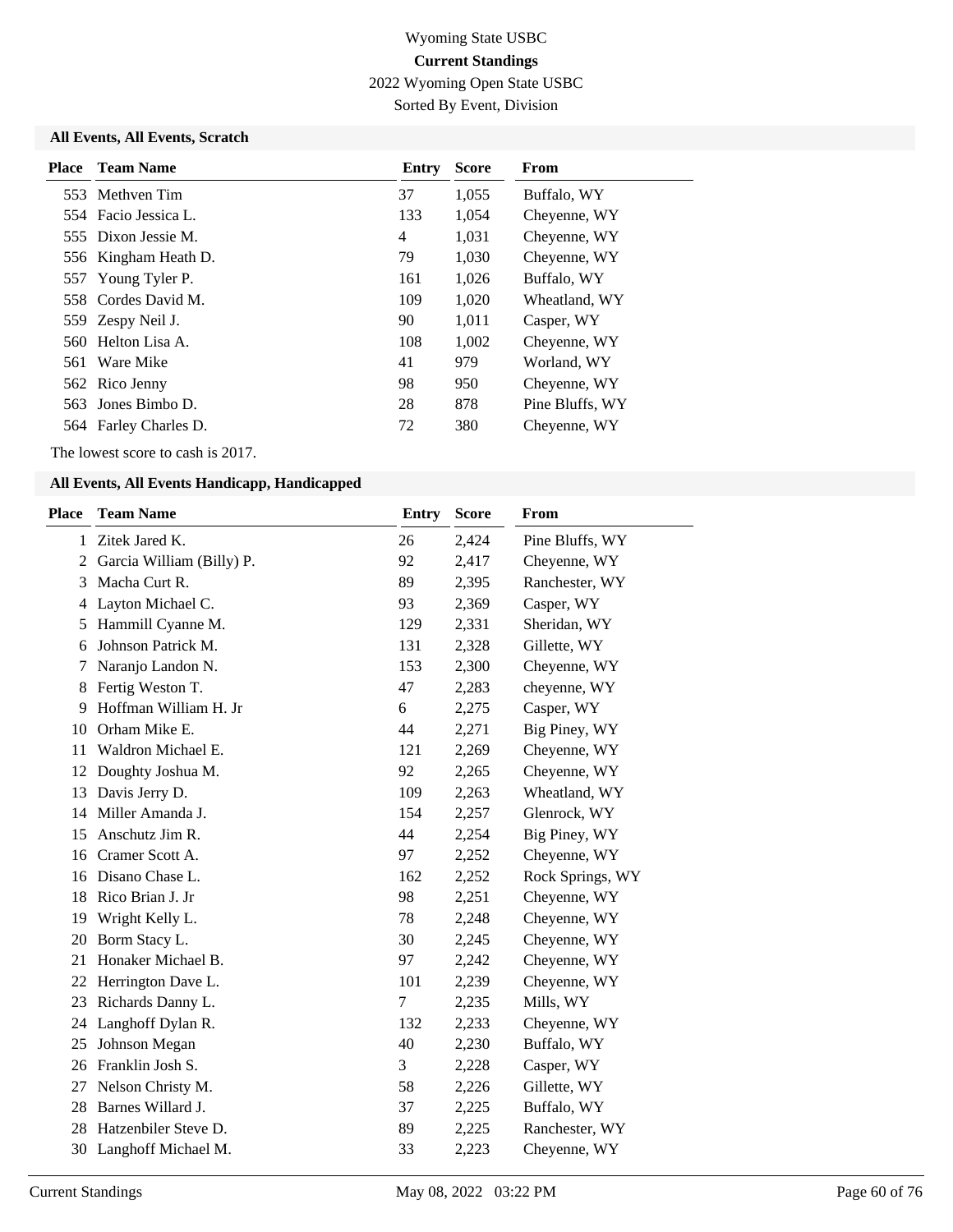2022 Wyoming Open State USBC

Sorted By Event, Division

| <b>Place</b> | <b>Team Name</b>          | <b>Entry</b> | <b>Score</b> | <b>From</b>      |
|--------------|---------------------------|--------------|--------------|------------------|
| 31           | Berlinger Tyler R.        | 7            | 2,222        | Mills, WY        |
| 31           | White Justin T.           | 37           | 2,222        | Buffalo, WY      |
| 33           | McDaniel Charles(Chas) R. | 75           | 2,221        | Cheyenne, WY     |
|              | 34 Drehobl David A. Sr    | 151          | 2,220        | Cheyenne, WY     |
|              | 34 Walton Kevin           | 44           | 2,220        | Big Piney, WY    |
|              | 36 Koehn Shawn            | 13           | 2,219        | Pine Bluffs, WY  |
| 37           | Roberts Amanda L.         | 138          | 2,215        | Cheyenne, WY     |
| 38           | Barreno Jewel R.          | 147          | 2,214        | Laramie, WY      |
| 38           | Armstrong Kyle Z.         | 38           | 2,214        | Buffalo, WY      |
| 40           | Feiock Rodney D.          | 29           | 2,213        | Pinedale, WY     |
| 41           | Brannaman Chad J.         | 47           | 2,209        | cheyenne, WY     |
| 42           | Caldwell Cody A.          | 114          | 2,208        | Laramie, WY      |
| 43           | Graham Mellinda J.        | 43           | 2,207        | Gillette, WY     |
|              | 44 Rathai Kody J.         | 157          | 2,204        | Gillette, WY     |
| 44           | Aagard Mitchell S.        | 41           | 2,204        | Worland, WY      |
|              | 44 Levengood Leo          | 78           | 2,204        | Cheyenne, WY     |
| 47           | Kiser Kyle                | 107          | 2,203        | Cheyenne, WY     |
| 47           | Imel Josh N.              | 22           | 2,203        | Pine Bluffs, WY  |
| 49           | Rico Brian L. Sr          | 98           | 2,201        | Cheyenne, WY     |
| 50           | Vogel Elizabeth M.        | 79           | 2,196        | Cheyenne, WY     |
| 50           | Roberts Camille H.        | 138          | 2,196        | Cheyenne, WY     |
| 52           | Garcia William G. Ii      | 92           | 2,189        | Cheyenne, WY     |
| 53           | Herrington Lisa           | 99           | 2,188        | Cheyenne, WY     |
| 54           | Allen Scott               | 116          | 2,187        | Laramie, WY      |
| 55           | Krakow Ken A.             | 28           | 2,185        | Pine Bluffs, WY  |
| 55           | Boedeker Ralph E.         | 53           | 2,185        | Afton, WY        |
| 57           | Rico Alec                 | 98           | 2,184        | Cheyenne, WY     |
| 58           | Barber Josh R.            | 150          | 2,183        | Sheridan, WY     |
| 59           | Hoff Russell R.           | 7            | 2,182        | Mills, WY        |
| 60           | Martinez Phil             | 163          | 2,181        | Rock Springs, WY |
| 60           | Armstrong Zach            | 38           | 2,181        | Buffalo, WY      |
|              | 62 Hawkins Shawn L.       | 47           | 2,180        | cheyenne, WY     |
| 63           | Waite William             | 61           | 2,178        | Gillette, WY     |
| 64           | Havens Rodney L.          | 117          | 2,177        | Cheyenne, WY     |
| 65           | Miller Brandi J.          | 18           | 2,176        | Pine Bluffs, WY  |
| 65           | Haynes Al Sr              | 75           | 2,176        | Cheyenne, WY     |
| 67           | <b>Young Nathan</b>       | 47           | 2,174        | cheyenne, WY     |
| 68           | Fornstrom Haize C.        | 25           | 2,173        | Pine Bluffs, WY  |
| 69           | Brand Jackie L.           | 138          | 2,171        | Cheyenne, WY     |
| 69           | Knoll Andrew I.           | 3            | 2,171        | Casper, WY       |
| 71           | Demello Gary B.           | 142          | 2,169        | Laramie, WY      |
| 71           | Barreno Jason             | 147          | 2,169        | Laramie, WY      |
| 71           | Neavill Maureen           | 119          | 2,169        | Sheridan, WY     |
| 71           | Waite Darren              | 60           | 2,169        | Gillette, WY     |
| 71           | Jenkins Michael E.        | 118          | 2,169        | Worland, WY      |
|              | 76 Kearin Michael         | 41           | 2,168        | Worland, WY      |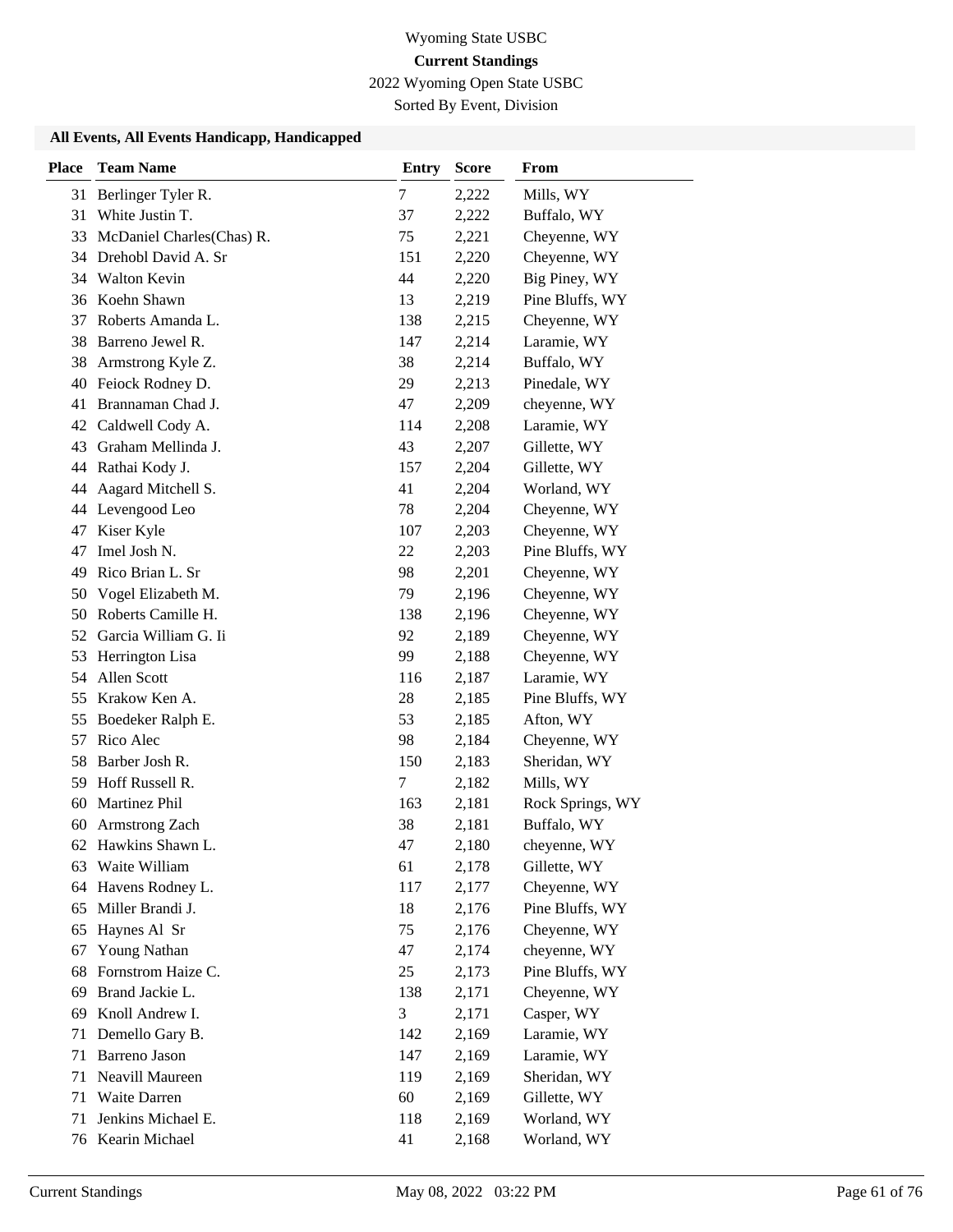2022 Wyoming Open State USBC

Sorted By Event, Division

| <b>Place</b> | <b>Team Name</b>            | <b>Entry</b>   | <b>Score</b> | From             |
|--------------|-----------------------------|----------------|--------------|------------------|
|              | 76 Hunter Jarred S          | 136            | 2,168        | Cheyenne, WY     |
|              | 78 Long Nathan J.           | 38             | 2,166        | Buffalo, WY      |
|              | 79 Nannemann Christopher J. | 130            | 2,165        | Gillette, WY     |
| 80           | Bartow Terry L.             | $8\,$          | 2,164        | Wheatland, WY    |
| 80           | Brewer Kamran J.            | 153            | 2,164        | Cheyenne, WY     |
| 82           | Cortez Nicholas J.          | 153            | 2,163        | Cheyenne, WY     |
|              | 82 Keksi Casey A.           | 136            | 2,163        | Cheyenne, WY     |
|              | 82 Rathbone Kenneth E.      | 33             | 2,163        | Cheyenne, WY     |
| 82           | Hansen Neil V.              | 144            | 2,163        | Pinedale, WY     |
| 86           | Vosler Luke                 | 97             | 2,161        | Cheyenne, WY     |
| 86           | Cummings Mikayla N.         | 124            | 2,161        | Casper, WY       |
|              | 86 Pollard Darian N.        | 135            | 2,161        | Cheyenne, WY     |
| 89           | Jones Ashley D.             | 32             | 2,160        | Big Piney, WY    |
| 90           | Belveal Amy S.              | 96             | 2,159        | Pinedale, WY     |
| 91           | Freier Jennifer L.          | 113            | 2,157        | Cheyenne, WY     |
|              | 92 Kaiser Matt D.           | 37             | 2,156        | Buffalo, WY      |
| 93           | Deporter Jason              | 142            | 2,155        | Laramie, WY      |
| 93           | Romain Dona                 | 151            | 2,155        | Cheyenne, WY     |
| 95           | Goetz Tyler J.              | 130            | 2,154        | Gillette, WY     |
|              | 96 Vejrostek James J.       | 151            | 2,151        | Cheyenne, WY     |
| 96           | Boyd Bobby P.               | 5              | 2,151        | Cheyenne, WY     |
| 98           | Reed Wayne A.               | 6              | 2,150        | Casper, WY       |
|              | 99 Hall Troy T.             | 151            | 2,149        | Cheyenne, WY     |
| 100          | Phinney Kerstyn             | 34             | 2,148        | Gillette, WY     |
| 101          | Martin Michael S. Jr        | 115            | 2,147        | Cheyenne, WY     |
| 101          | Ice Bradley G.              | 163            | 2,147        | Rock Springs, WY |
| 101          | Hopkins Jim L.              | 73             | 2,147        | Casper, WY       |
| 101          | Wilson Tuffy R.             | 75             | 2,147        | Cheyenne, WY     |
| 105          | Cox Neil D.                 | 81             | 2,146        | Cheyenne, WY     |
| 105          | <b>Gonnelly Diane</b>       | 4              | 2,146        | Cheyenne, WY     |
| 107          | Rabenberg Houston M.        | 63             | 2,145        | Gillette, WY     |
|              | 108 Erickson Matthew R.     | 48             | 2,144        | Cheyenne, WY     |
|              | 108 Radach Jeff             | 89             | 2,144        | Ranchester, WY   |
| 108          | Battisti Albert R. Jr       | 162            | 2,144        | Rock Springs, WY |
| 111          | Martin Michelle M.          | 121            | 2,143        | Cheyenne, WY     |
| 111          | Jundt Mike D.               | $\overline{c}$ | 2,143        | Gillette, WY     |
| 111          | Cass Ben                    | 34             | 2,143        | Gillette, WY     |
|              | 114 Divis Jessica L.        | 59             | 2,140        | Gillette, WY     |
|              | 114 Voss Shane              | 29             | 2,140        | Pinedale, WY     |
| 114          | Graham Robert J.            | 146            | 2,140        | Cheyenne, WY     |
| 117          | Stainbrook Jon T.           | 164            | 2,139        | Rock Springs, WY |
| 117          | Eastman Bryce L.            | 25             | 2,139        | Pine Bluffs, WY  |
| 117          | Broyles David R.            | 72             | 2,139        | Cheyenne, WY     |
| 117          | Davidson Dustin A.          | 160            | 2,139        | Casper, WY       |
| 121          | Hopkins Brionne J.          | 88             | 2,138        | Evansville, WY   |
| 121          | McCaslin Derrick L.         | 54             | 2,138        | Thayne, WY       |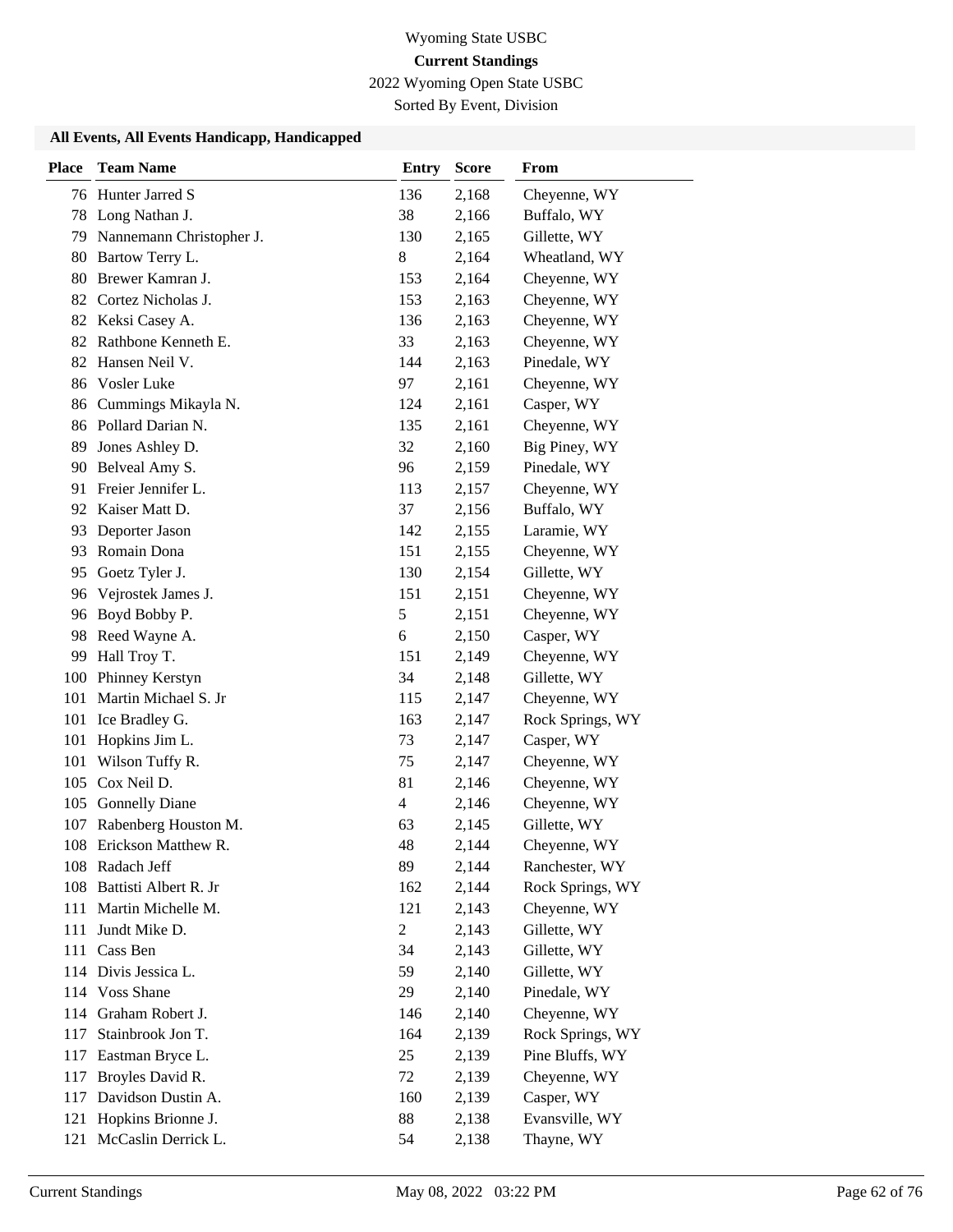2022 Wyoming Open State USBC

Sorted By Event, Division

| <b>Place</b> | <b>Team Name</b>         | <b>Entry</b> | <b>Score</b> | From             |
|--------------|--------------------------|--------------|--------------|------------------|
|              | 121 DeCelle Aaron T.     | 83           | 2,138        | Gillette, WY     |
|              | 124 Ranos Joseph         | 42           | 2,136        | Gillette, WY     |
|              | 124 Halvorsen Azaria     | 148          | 2,136        | Laramie, WY      |
|              | 126 Herrington Randi R.  | 99           | 2,134        | Cheyenne, WY     |
| 127          | Hall Richard C.          | 37           | 2,133        | Buffalo, WY      |
| 128          | Vrska Phil               | 29           | 2,132        | Pinedale, WY     |
| 129          | Streit John P.           | 82           | 2,131        | Cheyenne, WY     |
|              | 130 Followell Trysta L.  | 152          | 2,130        | Cheyenne, WY     |
|              | 130 Charley Raven        | 164          | 2,130        | Rock Springs, WY |
|              | 132 Bowring Beau         | 153          | 2,127        | Cheyenne, WY     |
| 133          | Cline Chance R.          | 98           | 2,125        | Cheyenne, WY     |
|              | 133 Pacheco Joseph P.    | 74           | 2,125        | Cheyenne, WY     |
| 135          | Berlinger Shannon L.     | 6            | 2,124        | Casper, WY       |
|              | 136 Huffman Carl W.      | 33           | 2,122        | Cheyenne, WY     |
|              | 136 Evans Brandy T.      | 13           | 2,122        | Pine Bluffs, WY  |
|              | 138 Boyer Jeremy R.      | 164          | 2,121        | Rock Springs, WY |
|              | 138 Mohar Austin         | 164          | 2,121        | Rock Springs, WY |
|              | 138 Lopez Christopher    | 146          | 2,121        | Cheyenne, WY     |
|              | 138 Duff Zach J.         | 75           | 2,121        | Cheyenne, WY     |
|              | 142 Cook Shawn M.        | 4            | 2,120        | Cheyenne, WY     |
|              | 143 Flores Angelo        | 122          | 2,119        | Gillette, WY     |
| 143          | Gill Jerry D.            | 95           | 2,119        | Sheridan, WY     |
|              | 145 Collins Devin E.     | 146          | 2,117        | Cheyenne, WY     |
|              | 146 Shackelford Brian G. | 97           | 2,116        | Cheyenne, WY     |
|              | 146 Gauthier Austin      | 79           | 2,116        | Cheyenne, WY     |
|              | 148 Cline Robert J.      | 98           | 2,115        | Cheyenne, WY     |
|              | 148 Amende Barry L.      | 35           | 2,115        | Wyarno, WY       |
|              | 148 Hottel Shelby R.     | 163          | 2,115        | Rock Springs, WY |
| 148          | <b>Maxted Casey</b>      | 63           | 2,115        | Gillette, WY     |
| 148          | <b>Hayworth Tony</b>     | 131          | 2,115        | Gillette, WY     |
|              | 153 Crane Brenda J.      | 117          | 2,114        | Cheyenne, WY     |
|              | 153 Hauck Pamela G.      | 33           | 2,114        | Cheyenne, WY     |
| 155          | Archuleta Joe            | 82           | 2,113        | Cheyenne, WY     |
| 155          | Facio Jessica L.         | 133          | 2,113        | Cheyenne, WY     |
| 155          | Grisamer Mark L.         | 53           | 2,113        | Afton, WY        |
|              | 158 Lacey Samantha       | 120          | 2,112        | Sheridan, WY     |
| 158          | Turbeville Leatcher E.   | 72           | 2,112        | Cheyenne, WY     |
| 160          | <b>Maston Austun</b>     | 8            | 2,111        | Wheatland, WY    |
| 161          | Lax Nathaniel C.         | 61           | 2,110        | Gillette, WY     |
| 161          | Scharf Patty L.          | 58           | 2,110        | Gillette, WY     |
| 163          | Bowden Tom E.            | 83           | 2,108        | Gillette, WY     |
|              | 164 Filbert Damon K.     | 39           | 2,107        | Buffalo, WY      |
| 165          | Rogers Joshua W.         | 32           | 2,106        | Big Piney, WY    |
|              | 166 Dupape Eric L.       | 163          | 2,105        | Rock Springs, WY |
|              | 167 Powers Wilbur P.     | 129          | 2,104        | Sheridan, WY     |
|              | 168 Kennedy Kimberly K.  | 87           | 2,102        | Cheyenne, WY     |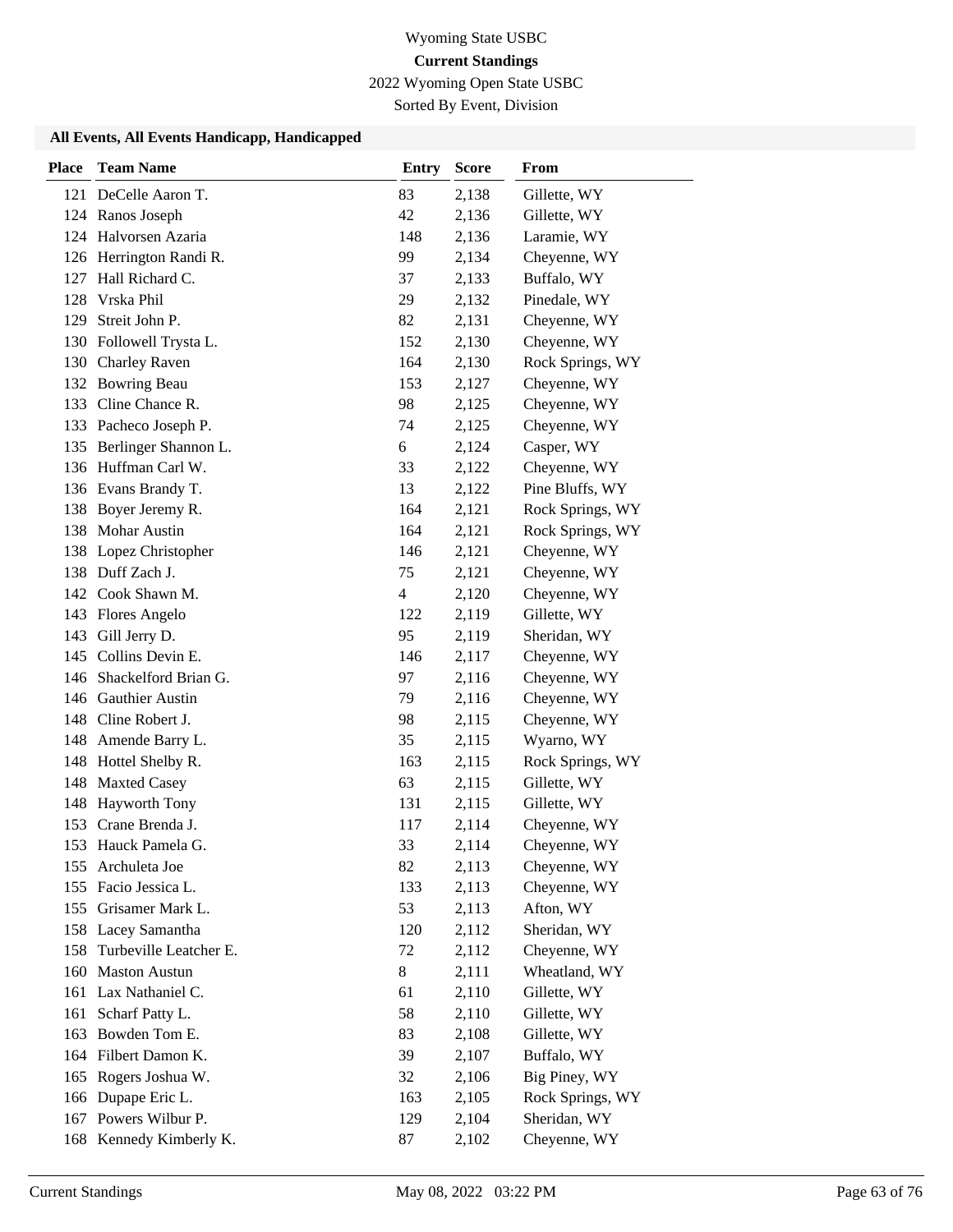2022 Wyoming Open State USBC

Sorted By Event, Division

| <b>Place</b> | <b>Team Name</b>       | <b>Entry</b> | <b>Score</b> | From            |
|--------------|------------------------|--------------|--------------|-----------------|
| 169          | Grayeda Jason R.       | 118          | 2,101        | Worland, WY     |
|              | 170 White Brad A.      | 105          | 2,100        | Mills, WY       |
| 171          | Green Sandy            | 119          | 2,099        | Sheridan, WY    |
| 172          | <b>Stayer Chris</b>    | 113          | 2,098        | Cheyenne, WY    |
| 172          | Rogers Jessie          | 32           | 2,098        | Big Piney, WY   |
|              | 174 McCormick James K. | 40           | 2,095        | Buffalo, WY     |
|              | 174 Landon Courtney J. | 133          | 2,095        | Cheyenne, WY    |
|              | 174 Ramsey Brie N.     | 121          | 2,095        | Cheyenne, WY    |
|              | 177 Kraft Jacob C.     | 120          | 2,092        | Sheridan, WY    |
| 178          | Alcaraz Greg           | 118          | 2,090        | Worland, WY     |
| 178          | Mead Rick              | 118          | 2,090        | Worland, WY     |
| 180          | <b>Tucker Terry</b>    | 40           | 2,089        | Buffalo, WY     |
| 180          | Elfering Roxanne J.    | 53           | 2,089        | Afton, WY       |
| 180          | Allbright Harold C.    | 9            | 2,089        | Wheatland, WY   |
| 183          | Zitek Amy M.           | 15           | 2,088        | Pine Bluffs, WY |
|              | 184 Green Jarrod       | 35           | 2,087        | Wyarno, WY      |
| 185          | Chatelain Brandi R.    | 45           | 2,086        | Big Piney, WY   |
| 186          | <b>Stayer Ashley</b>   | 113          | 2,085        | Cheyenne, WY    |
|              | 186 Barrows Stephen P. | 33           | 2,085        | Cheyenne, WY    |
|              | 188 Brown Chris S.     | 84           | 2,084        | Gillette, WY    |
| 189          | <b>Hensley Robert</b>  | 83           | 2,083        | Gillette, WY    |
| 189          | Followell Tony L.      | 152          | 2,083        | Cheyenne, WY    |
| 189          | Jones Darrell L.       | 26           | 2,083        | Pine Bluffs, WY |
|              | 192 Gerlock David D.   | 3            | 2,082        | Casper, WY      |
|              | 192 Morrow Derick      | 131          | 2,082        | Gillette, WY    |
| 192          | Schoolcraft Shawn D.   | 39           | 2,082        | Buffalo, WY     |
|              | 195 Kennedy Chris      | 87           | 2,080        | Cheyenne, WY    |
|              | 195 Hinton Jon W.      | 115          | 2,080        | Cheyenne, WY    |
| 197          | Barber Justin E.       | 56           | 2,079        | Gillette, WY    |
| 198          | Varela Ivan            | 144          | 2,078        | Pinedale, WY    |
|              | 198 Bell Mike R.       | 92           | 2,078        | Cheyenne, WY    |
| 200          | Charley Robert L.      | 135          | 2,077        | Cheyenne, WY    |
| 201          | Sutter Sharron K.      | 114          | 2,076        | Laramie, WY     |
| 201          | Hostrup Daniel         | 130          | 2,076        | Gillette, WY    |
|              | 203 Guthrie James L.   | 80           | 2,075        | Worland, WY     |
|              | 203 Heath Carson J.    | 86           | 2,075        | Sheridan, WY    |
|              | 205 Vogel Vincent C.   | 79           | 2,074        | Cheyenne, WY    |
|              | 205 Franklin Doug H.   | 3            | 2,074        | Casper, WY      |
| 207          | Harwell James R.       | 132          | 2,072        | Cheyenne, WY    |
| 208          | Demello Ronald M.      | 142          | 2,071        | Laramie, WY     |
| 209          | Horner Richard A.      | 149          | 2,070        | Laramie, WY     |
| 209          | Green Cameron S.       | 34           | 2,070        | Gillette, WY    |
| 211          | Young Ethan            | $\mathbf{1}$ | 2,069        | Gillette, WY    |
| 211          | Storer Thomas J.       | 81           | 2,069        | Cheyenne, WY    |
| 211          | <b>Housley Thomas</b>  | 72           | 2,069        | Cheyenne, WY    |
| 214          | Williams Misty         | 99           | 2,068        | Cheyenne, WY    |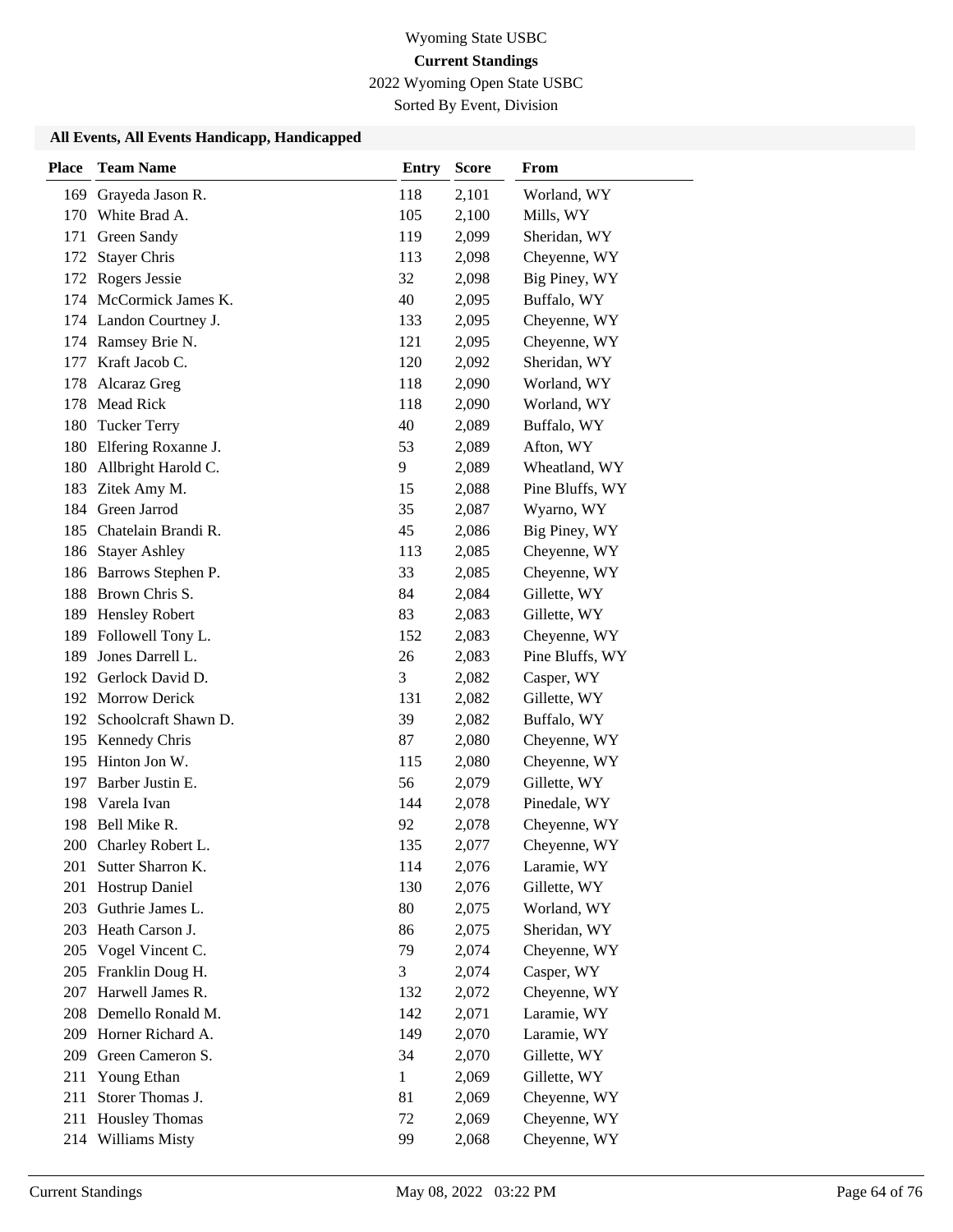2022 Wyoming Open State USBC

Sorted By Event, Division

| <b>Place</b> | <b>Team Name</b>          | <b>Entry</b> | <b>Score</b> | From             |
|--------------|---------------------------|--------------|--------------|------------------|
|              | 214 Hackleman Robert D.   | 158          | 2,068        | Casper, WY       |
| 214          | Tharp Robert E.           | 41           | 2,068        | Worland, WY      |
| 217          | Jenkins Grant E.          | 8            | 2,067        | Wheatland, WY    |
| 218          | Hullinger Corey E.        | 61           | 2,066        | Gillette, WY     |
| 218          | World Charles I.          | 75           | 2,066        | Cheyenne, WY     |
|              | 218 Dixon Michael L.      | 4            | 2,066        | Cheyenne, WY     |
|              | 218 Zitek Chris J.        | 22           | 2,066        | Pine Bluffs, WY  |
|              | 222 Crane Orville E.      | 117          | 2,065        | Cheyenne, WY     |
|              | 223 Decker Ryan P.        | 118          | 2,064        | Worland, WY      |
|              | 224 Krakow Gerald         | 28           | 2,063        | Pine Bluffs, WY  |
|              | 224 Cummings Felicia      | 124          | 2,063        | Casper, WY       |
| 226          | Spigner Isaiah A.         | 134          | 2,062        | Cheyenne, WY     |
|              | 226 Bungert James E.      | 83           | 2,062        | Gillette, WY     |
|              | 226 Miller Leo V.         | 63           | 2,062        | Gillette, WY     |
|              | 226 Rouse Greg            | 44           | 2,062        | Big Piney, WY    |
|              | 230 Copeland Shane        | 46           | 2,061        | Big Piney, WY    |
|              | 230 Thaler Jakob M.       | 149          | 2,061        | Laramie, WY      |
| 232          | <b>Scharf Randy</b>       | 61           | 2,059        | Gillette, WY     |
|              | 233 Reher Ann             | 148          | 2,058        | Laramie, WY      |
| 234          | Fluegge Lee J.            | 80           | 2,057        | Worland, WY      |
| 235          | <b>Weaver Sandy</b>       | 38           | 2,056        | Buffalo, WY      |
| 235          | Youngblood Rick L.        | 163          | 2,056        | Rock Springs, WY |
| 237          | Wagner Douglas A.         | $\mathbf{2}$ | 2,055        | Gillette, WY     |
| 238          | Wootton Mike W.           | 95           | 2,054        | Sheridan, WY     |
|              | 238 Wernick Jarrod R.     | 30           | 2,054        | Cheyenne, WY     |
|              | 240 Newnum Christopher M. | 30           | 2,053        | Cheyenne, WY     |
|              | 240 Fredrickson Tyler     | 23           | 2,053        | Pine Bluffs, WY  |
|              | 240 Lallak Eddie Jr       | 134          | 2,053        | Cheyenne, WY     |
|              | 240 Harwell Brianna L.    | 132          | 2,053        | Cheyenne, WY     |
|              | 244 Nowicki Brian S.      | 159          | 2,051        | Casper, WY       |
|              | 245 Berlinger Mitch C.    | 7            | 2,050        | Mills, WY        |
|              | 245 Poling Dale C.        | 30           | 2,050        | Cheyenne, WY     |
| 245          | Smith Devin M.            | 74           | 2,050        | Cheyenne, WY     |
|              | 245 Evans Kevin D.        | 13           | 2,050        | Pine Bluffs, WY  |
|              | 249 DeFreece Jason P.     | 82           | 2,049        | Cheyenne, WY     |
|              | 250 Warrington Randal G.  | 61           | 2,048        | Gillette, WY     |
|              | 250 McCaslin Mandi R.     | 54           | 2,048        | Thayne, WY       |
| 252          | Jenkins Kevin L.          | 109          | 2,047        | Wheatland, WY    |
| 252          | Johnson Craig A.          | 26           | 2,047        | Pine Bluffs, WY  |
|              | 254 Carne Jereme J.       | 80           | 2,046        | Worland, WY      |
|              | 255 Martinez Korben H.    | 15           | 2,045        | Pine Bluffs, WY  |
| 255          | Hildebrand Cowboy R.      | 36           | 2,045        | Douglas, WY      |
| 257          | Yeley Victor L.           | 27           | 2,044        | Pine Bluffs, WY  |
|              | 258 Rosenthal Neal S.     | 37           | 2,043        | Buffalo, WY      |
| 259          | Shields Cheree A.         | 59           | 2,042        | Gillette, WY     |
|              | 260 Duvall Tabetha R.     | 59           | 2,041        | Gillette, WY     |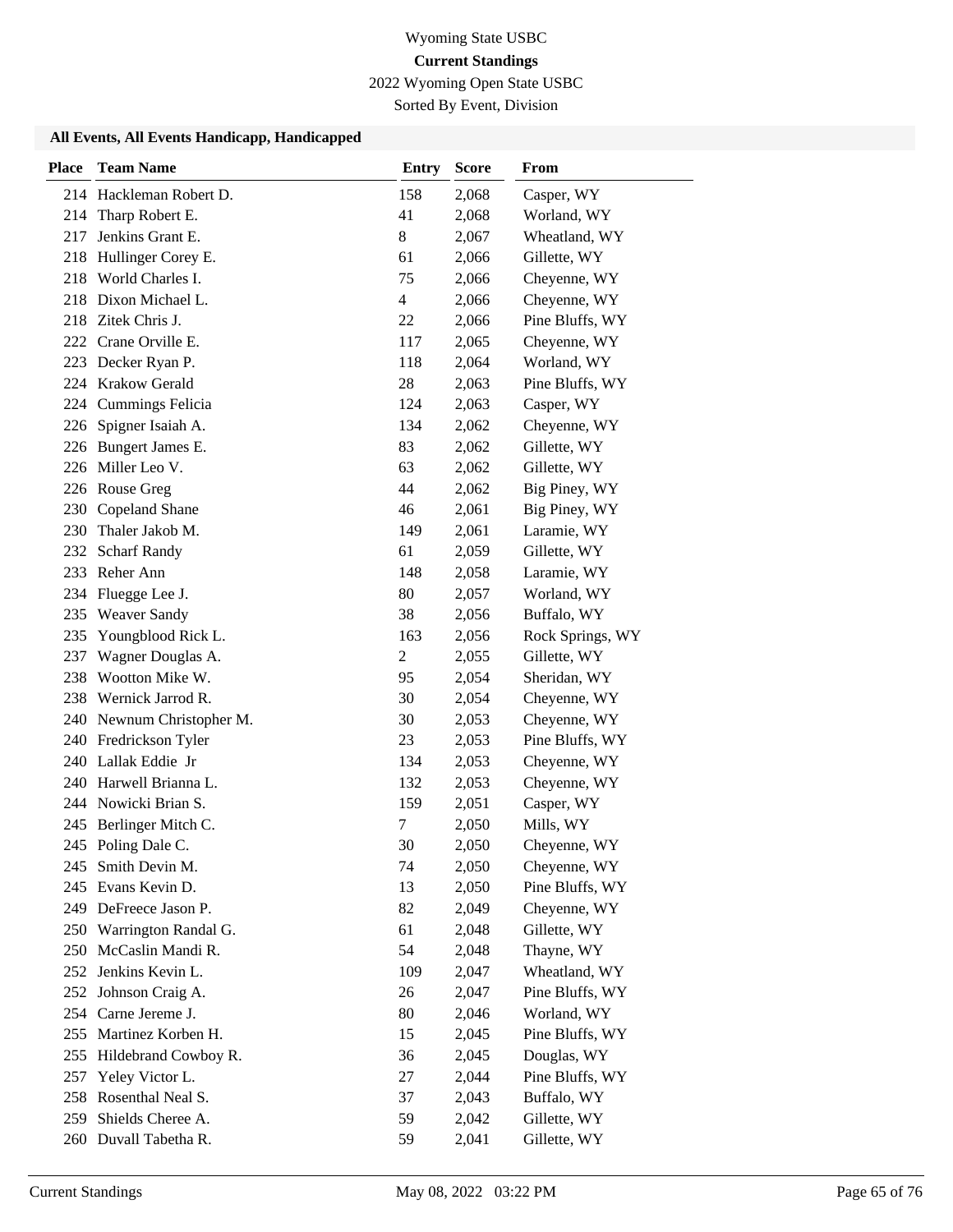2022 Wyoming Open State USBC

Sorted By Event, Division

| <b>Place</b> | <b>Team Name</b>           | <b>Entry</b>            | <b>Score</b> | From             |
|--------------|----------------------------|-------------------------|--------------|------------------|
| 261          | McKenney Wesley R. Jr      | 62                      | 2,039        | Gillette, WY     |
| 261          | Bowman Nate E.             | 106                     | 2,039        | Wheatland, WY    |
| 263          | Kosmann Brandy J.          | 29                      | 2,037        | Pinedale, WY     |
| 263          | Munn George T.             | 110                     | 2,037        | Laramie, WY      |
| 265          | Biley Jeremy S.            | 42                      | 2,036        | Gillette, WY     |
| 266          | Turner Adam L.             | 80                      | 2,034        | Worland, WY      |
|              | 266 Fletcher Steve Q.      | 122                     | 2,034        | Gillette, WY     |
|              | 266 Oleson David Jr        | 86                      | 2,034        | Sheridan, WY     |
| 269          | Dixon Jessie M.            | $\overline{\mathbf{4}}$ | 2,033        | Cheyenne, WY     |
| 269          | <b>Galloway Matt</b>       | 158                     | 2,033        | Casper, WY       |
| 271          | Ammer Philip D.            | 89                      | 2,032        | Ranchester, WY   |
| 272          | Cox Kim S.                 | 81                      | 2,031        | Cheyenne, WY     |
| 272          | Copeland Ramsey D.         | 46                      | 2,031        | Big Piney, WY    |
| 274          | Wright Don R.              | 158                     | 2,030        | Casper, WY       |
| 275          | Sweeney Lynne S.           | 108                     | 2,029        | Cheyenne, WY     |
| 275          | Long Kaitlynn A.           | 38                      | 2,029        | Buffalo, WY      |
| 277          | Medley Kelly M.            | 99                      | 2,027        | Cheyenne, WY     |
| 277          | <b>Sutter Steve</b>        | 114                     | 2,027        | Laramie, WY      |
| 277          | Stainbrook Jesse L.        | 164                     | 2,027        | Rock Springs, WY |
|              | 280 Brunk Dale A.          | 15                      | 2,026        | Pine Bluffs, WY  |
| 280          | Jackson Brian W.           | 106                     | 2,026        | Wheatland, WY    |
|              | 280 Roe Brandon S.         | 9                       | 2,026        | Wheatland, WY    |
| 283          | Grisamer Kayla C.          | 53                      | 2,025        | Afton, WY        |
| 283          | Krakow Alyce C.            | 28                      | 2,025        | Pine Bluffs, WY  |
| 285          | Krakow Kodilyn             | 28                      | 2,024        | Pine Bluffs, WY  |
| 285          | Hawley Ryan J.             | 9                       | 2,024        | Wheatland, WY    |
| 287          | Poppell Dan B.             | 150                     | 2,023        | Sheridan, WY     |
| 287          | Lacey Ashley M.            | 120                     | 2,023        | Sheridan, WY     |
| 287          | Helton Brandon R.          | 108                     | 2,023        | Cheyenne, WY     |
|              | 290 Link Nathan A.         | 150                     | 2,022        | Sheridan, WY     |
|              | 290 Miller Mark D.         | 154                     | 2,022        | Glenrock, WY     |
|              | 292 Jones Jason L.         | 147                     | 2,021        | Laramie, WY      |
|              | 293 O'Bryan Cody A.        | 157                     | 2,020        | Gillette, WY     |
| 294          | Hildebrand Darrell         | 36                      | 2,019        | Douglas, WY      |
|              | 295 Methven Tim            | 37                      | 2,018        | Buffalo, WY      |
|              | 296 Brause Ryan M.         | 44                      | 2,017        | Big Piney, WY    |
|              | 296 Phelps Garth B.        | 157                     | 2,017        | Gillette, WY     |
|              | 296 Popham Jason W.        | 21                      | 2,017        | Pine Bluffs, WY  |
| 299          | Moss Zachary D.            | 115                     | 2,016        | Cheyenne, WY     |
| 299          | Howard Kevin M.            | 94                      | 2,016        | Casper, WY       |
| 299          | Adams Deborah L.           | 78                      | 2,016        | Cheyenne, WY     |
| 302          | Janezich Glenn A.          | $\overline{4}$          | 2,015        | Cheyenne, WY     |
|              | 302 Schlichenmayer Troy J. | 103                     | 2,015        | Wheatland, WY    |
|              | 304 Rich Kelly B.          | 53                      | 2,014        | Afton, WY        |
|              | 304 Minatelli Brian A.     | 30                      | 2,014        | Cheyenne, WY     |
|              | 304 Stolz Ed               | 138                     | 2,014        | Cheyenne, WY     |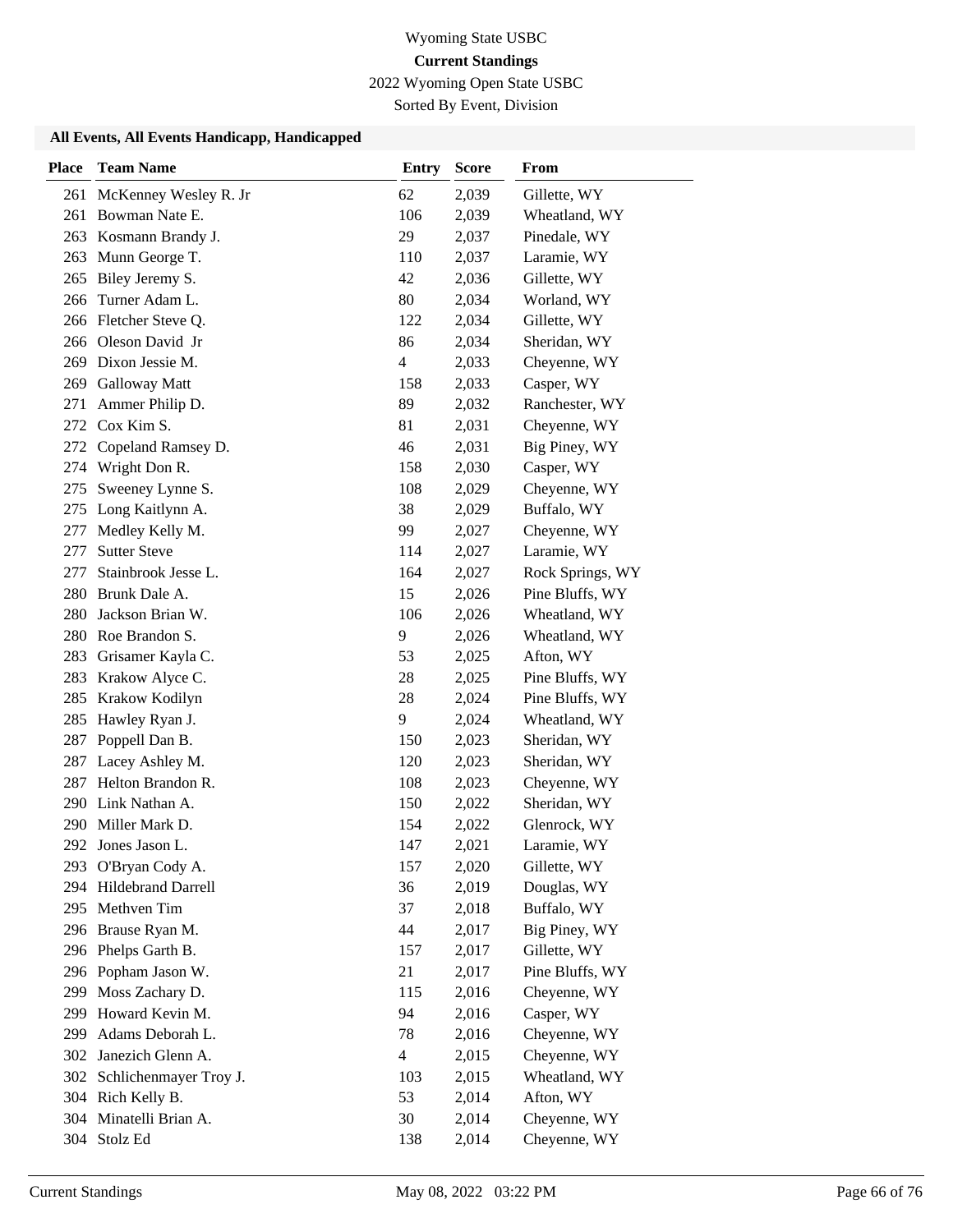2022 Wyoming Open State USBC

Sorted By Event, Division

| <b>Place</b> | <b>Team Name</b>         | <b>Entry</b>   | <b>Score</b> | From             |
|--------------|--------------------------|----------------|--------------|------------------|
|              | 304 Mogard Jim           | 114            | 2,014        | Laramie, WY      |
|              | 304 Krakow Kelly E.      | 13             | 2,014        | Pine Bluffs, WY  |
|              | 309 Green Scott P.       | 34             | 2,013        | Gillette, WY     |
|              | 310 Phipps Dyann M.      | 43             | 2,011        | Gillette, WY     |
|              | 310 Payton Frank M.      | 73             | 2,011        | Casper, WY       |
|              | 312 Smith David J.       | 62             | 2,010        | Gillette, WY     |
|              | 313 Cullimore Mitch H.   | 141            | 2,009        | Afton, WY        |
|              | 313 Magda Ryan           | 86             | 2,009        | Sheridan, WY     |
|              | 313 Mueller Brian C.     | 134            | 2,009        | Cheyenne, WY     |
|              | 316 Kinsey Clyde R.      | 60             | 2,008        | Gillette, WY     |
|              | 317 Orham Sarah D.       | 29             | 2,007        | Pinedale, WY     |
|              | 318 Ferguson Catherine   | 43             | 2,006        | Gillette, WY     |
| 318          | Watkins Carla            | 119            | 2,006        | Sheridan, WY     |
|              | 320 Pinder Adam          | 147            | 2,005        | Laramie, WY      |
|              | 320 Orr Victor L.        | 73             | 2,005        | Casper, WY       |
|              | 320 Sailer Jacob         | 103            | 2,005        | Wheatland, WY    |
|              | 320 Fernandez Bob        | 41             | 2,005        | Worland, WY      |
|              | 324 Milliken Mike K.     | 21             | 2,004        | Pine Bluffs, WY  |
|              | 324 Clark Braxton J.     | 22             | 2,004        | Pine Bluffs, WY  |
|              | 326 Kennedy Joe L.       | 90             | 2,003        | Casper, WY       |
|              | 326 Allen Leslie         | 116            | 2,003        | Laramie, WY      |
|              | 328 Oliver Dwayne H. Sr  | 164            | 2,002        | Rock Springs, WY |
|              | 328 Nichols Wil S.       | 44             | 2,002        | Big Piney, WY    |
|              | 328 Hefner Roger P.      | $\overline{c}$ | 2,002        | Gillette, WY     |
|              | 331 Wells Travis S.      | 36             | 2,000        | Douglas, WY      |
|              | 332 Lacey Roger J.       | 120            | 1,999        | Sheridan, WY     |
|              | 332 Galloway Van         | 160            | 1,999        | Casper, WY       |
|              | 332 Sidman Mark A.       | 8              | 1,999        | Wheatland, WY    |
|              | 335 Divis Krista         | 59             | 1,997        | Gillette, WY     |
|              | 335 Lucas Jason E.       | 158            | 1,997        | Casper, WY       |
|              | 335 Layton Mike K.       | 93             | 1,997        | Casper, WY       |
|              | 338 Zespy Eric M.        | 90             | 1,996        | Casper, WY       |
|              | 338 Followell Tammy L.   | 152            | 1,996        | Cheyenne, WY     |
|              | 338 Coggeshall Bruce A.  | 60             | 1,996        | Gillette, WY     |
|              | 338 Esquibel David       | 56             | 1,996        | Gillette, WY     |
|              | 342 Thompson Travis C.   | 95             | 1,995        | Sheridan, WY     |
|              | 343 Nelson Dalton        | 116            | 1,994        | Laramie, WY      |
|              | 343 Baker Betty L.       | 116            | 1,994        | Laramie, WY      |
|              | 343 Clark Larry J. Sr    | 162            | 1,994        | Rock Springs, WY |
|              | 346 Herrington Peggy A.  | 99             | 1,993        | Cheyenne, WY     |
|              | 346 Duvall Adam D.       | 56             | 1,993        | Gillette, WY     |
|              | 346 Filbert Kasen K.     | 39             | 1,993        | Buffalo, WY      |
|              | 349 Wanke Marla L.       | 58             | 1,992        | Gillette, WY     |
| 349          | Mcgaugh Morris E.        | 74             | 1,992        | Cheyenne, WY     |
|              | 349 Bond Aaron           | 113            | 1,992        | Cheyenne, WY     |
|              | 352 Crockett David I. Jr | 91             | 1,991        | Cheyenne, WY     |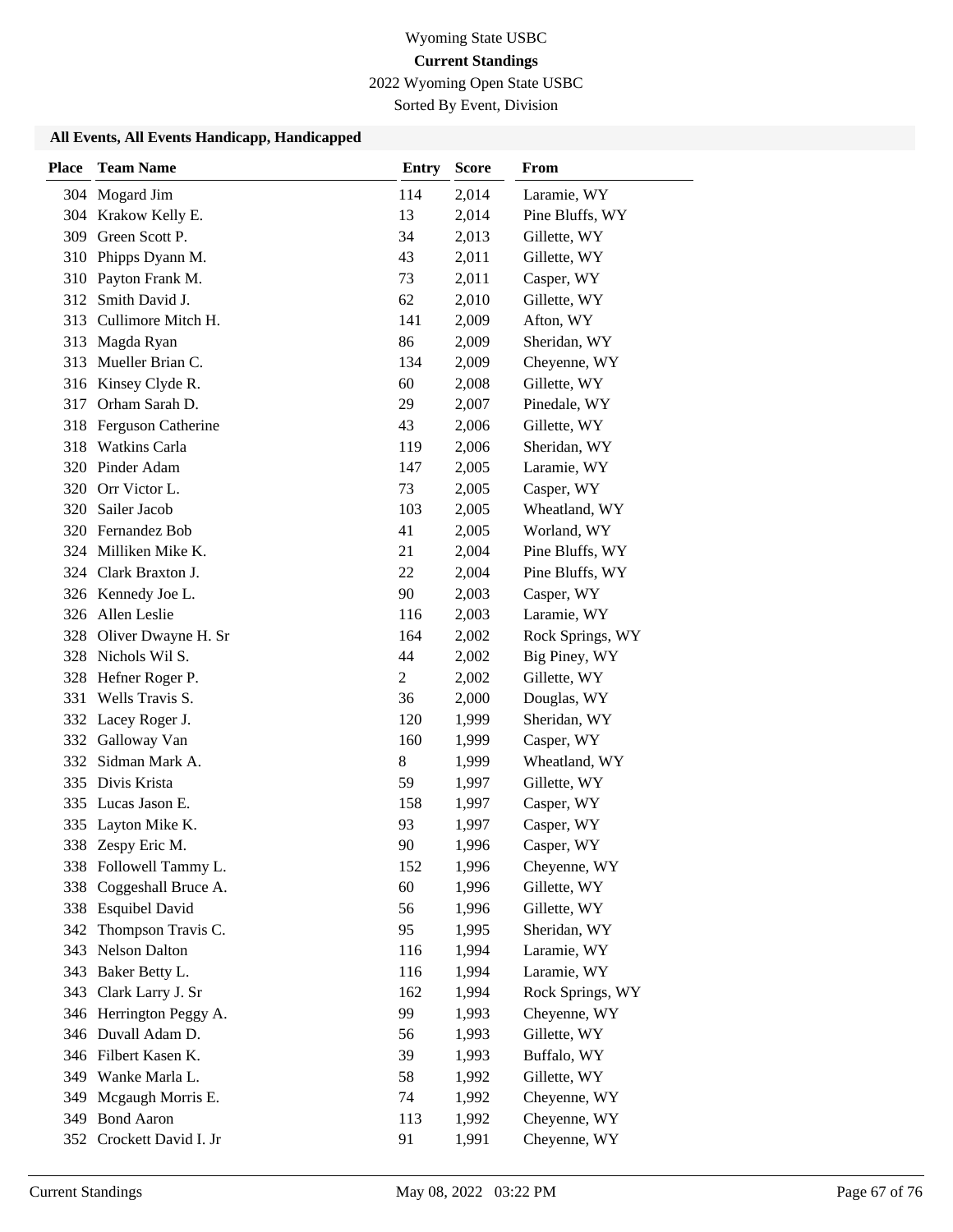2022 Wyoming Open State USBC

Sorted By Event, Division

| <b>Place</b> | <b>Team Name</b>            | <b>Entry</b> | <b>Score</b> | <b>From</b>      |
|--------------|-----------------------------|--------------|--------------|------------------|
|              | 352 Redding Shanendoah A.   | 80           | 1,991        | Worland, WY      |
|              | 354 Hemmert Trayson P.      | 141          | 1,990        | Afton, WY        |
|              | 354 Cox Nicholas A.         | 81           | 1,990        | Cheyenne, WY     |
|              | 356 Clarke Sam S.           | 5            | 1,989        | Cheyenne, WY     |
| 357          | Metzger LaDonna K.          | 133          | 1,988        | Cheyenne, WY     |
| 357          | Langhoff Robert O.          | 132          | 1,988        | Cheyenne, WY     |
| 357          | Alexander Marvene M.        | 96           | 1,988        | Pinedale, WY     |
| 357          | Sanderson Chris S.          | 109          | 1,988        | Wheatland, WY    |
| 357          | <b>Young Bailey</b>         | 1            | 1,988        | Gillette, WY     |
|              | 362 Michael Terry P.        | 34           | 1,987        | Gillette, WY     |
| 362          | Copeland Lisa R.            | 46           | 1,987        | Big Piney, WY    |
|              | 362 Roberts Shaun S.        | 146          | 1,987        | Cheyenne, WY     |
|              | 362 Irwin Steve             | 93           | 1,987        | Casper, WY       |
|              | 362 McGuire Joe E.          | 123          | 1,987        | Casper, WY       |
| 367          | Mork Bluford B.             | 134          | 1,986        | Cheyenne, WY     |
| 368          | Alexander Jeffrey L.        | 96           | 1,984        | Pinedale, WY     |
|              | 369 Huffman Michael T.      | 129          | 1,983        | Sheridan, WY     |
|              | 370 Hardesty Jamie L.       | 35           | 1,981        | Wyarno, WY       |
|              | 370 Andrews Jeff J.         | 55           | 1,981        | Afton, WY        |
|              | 372 Cummings Jim J.         | 123          | 1,980        | Casper, WY       |
| 373          | Lane Bryan                  | 29           | 1,979        | Pinedale, WY     |
| 373          | Leavitt Shaun B.            | 55           | 1,979        | Afton, WY        |
| 375          | <b>Toth Erik</b>            | 130          | 1,978        | Gillette, WY     |
| 375          | Jones Dallan J.             | 144          | 1,978        | Pinedale, WY     |
| 375          | Archer Delwyn L.            | 115          | 1,978        | Cheyenne, WY     |
| 375          | Medley Devin R.             | 99           | 1,978        | Cheyenne, WY     |
| 379          | Hagemann Daniel J.          | 36           | 1,976        | Douglas, WY      |
| 379          | Schmidt Jason M.            | 89           | 1,976        | Ranchester, WY   |
| 379          | Stainbrook Jeffrey S.       | 165          | 1,976        | Rock Springs, WY |
| 379          | Hershey Sabrena             | 62           | 1,976        | Gillette, WY     |
| 383          | Herzog Larry A.             | 38           | 1,975        | Buffalo, WY      |
| 384          | Christensen Kevin B.        | 114          | 1,973        | Laramie, WY      |
|              | 384 Parks Dustin J.         | 104          | 1,973        | Bar Nunn, WY     |
| 384          | Moon Gregg L.               | 91           | 1,973        | Cheyenne, WY     |
| 387          | Dorn Brandon L.             | 160          | 1,972        | Casper, WY       |
| 388          | Standifer Geano N.          | 134          | 1,971        | Cheyenne, WY     |
| 389          | Thornberry Chad M.          | 1            | 1,970        | Gillette, WY     |
|              | 390 Locken Korrie           | 58           | 1,969        | Gillette, WY     |
| 390          | Garcia William (Bill) P. Sr | 92           | 1,969        | Cheyenne, WY     |
|              | 392 Diggins Michael M.      | 95           | 1,968        | Sheridan, WY     |
| 393          | Demello Brody               | 142          | 1,967        | Laramie, WY      |
| 393          | Eliason Robert C.           | 102          | 1,967        | Cheyenne, WY     |
| 393          | Havens Logan A.             | 117          | 1,967        | Cheyenne, WY     |
|              | 396 Harding Kiel W.         | 22           | 1,965        | Pine Bluffs, WY  |
|              | 397 Lepard Lloyd E.         | 72           | 1,963        | Cheyenne, WY     |
|              | 397 Lookhart Tyller W.      | 124          | 1,963        | Casper, WY       |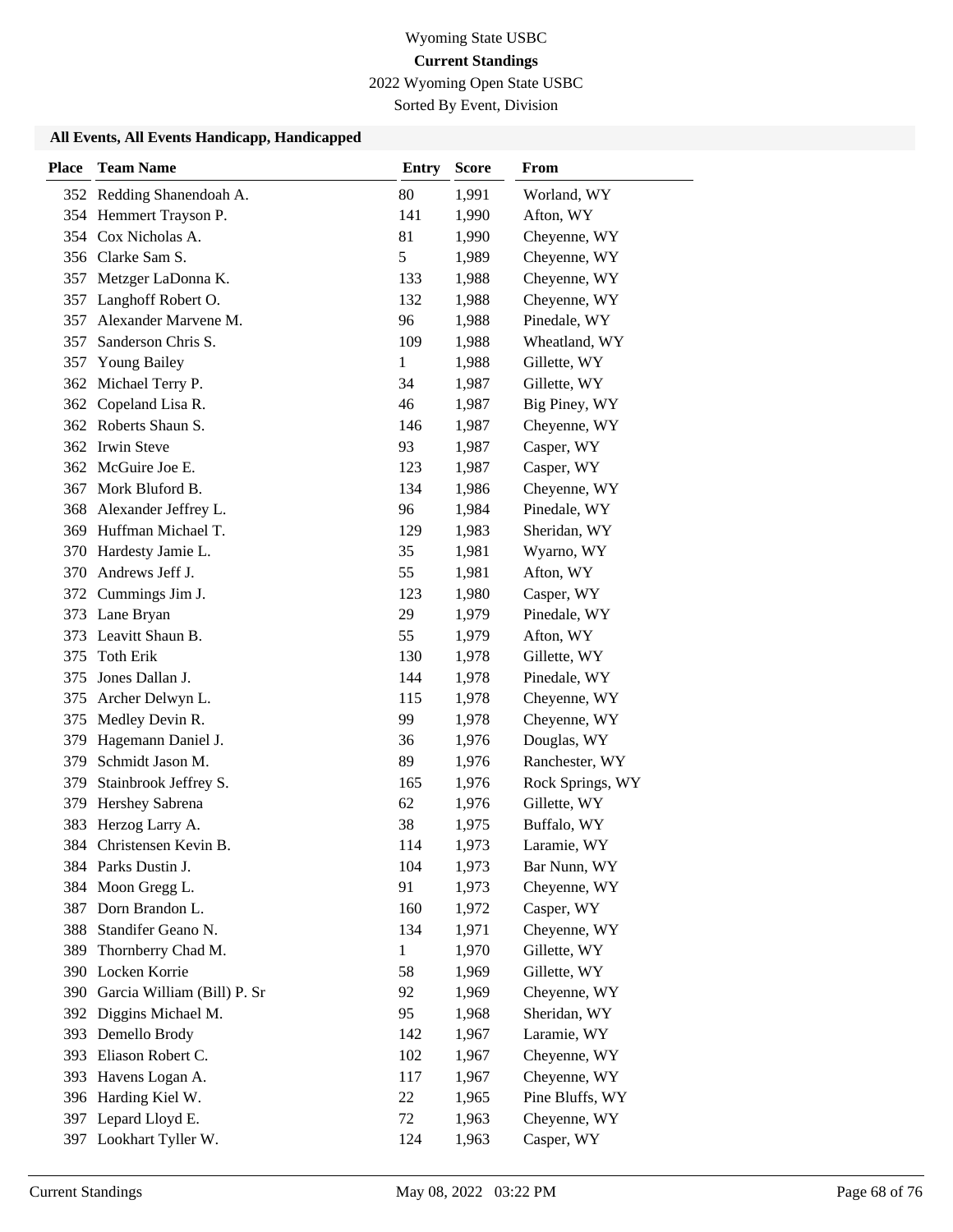2022 Wyoming Open State USBC

Sorted By Event, Division

| <b>Place</b> | <b>Team Name</b>       | <b>Entry</b> | <b>Score</b> | From             |
|--------------|------------------------|--------------|--------------|------------------|
| 397          | VanPatten Charles B.   | 63           | 1,963        | Gillette, WY     |
| 397          | Divis Mike T.          | 62           | 1,963        | Gillette, WY     |
| 401          | Tatum Rollie A.        | 18           | 1,962        | Pine Bluffs, WY  |
|              | 402 Hullinger Sheldon  | 1            | 1,960        | Gillette, WY     |
| 403          | Bartow Terryl D.       | 9            | 1,959        | Wheatland, WY    |
|              | 404 Hershey Logan      | 60           | 1,958        | Gillette, WY     |
|              | 404 Graham Dennis      | 42           | 1,958        | Gillette, WY     |
|              | 404 Bruckner Edward R. | 96           | 1,958        | Pinedale, WY     |
| 404          | Jackson Michael S.     | 127          | 1,958        | Cheyenne, WY     |
| 408          | Scoffield William B.   | 105          | 1,956        | Mills, WY        |
| 408          | Miles Richard D.       | 105          | 1,956        | Mills, WY        |
|              | 410 Cole Moe B.        | 139          | 1,955        | Riverton, WY     |
| 411          | Hartman Mike J.        | 91           | 1,954        | Cheyenne, WY     |
|              | 412 Hoffman Bill H.    | 7            | 1,953        | Mills, WY        |
|              | 412 Peterson Eric J.   | 106          | 1,953        | Wheatland, WY    |
|              | 414 Battisti P. Kelly  | 162          | 1,951        | Rock Springs, WY |
|              | 415 Halvorsen Colby    | 147          | 1,950        | Laramie, WY      |
| 415          | Miller Justin W.       | 18           | 1,950        | Pine Bluffs, WY  |
| 417          | Williams Donald A.     | 35           | 1,949        | Wyarno, WY       |
| 417          | Hoffman Alex M.        | 124          | 1,949        | Casper, WY       |
| 417          | Fredrickson Shawn K.   | 91           | 1,949        | Cheyenne, WY     |
| 417          | Copeland Roger J.      | 33           | 1,949        | Cheyenne, WY     |
| 417          | Mcveigh Richard P.     | 75           | 1,949        | Cheyenne, WY     |
| 417          | Laub Alec M.           | 42           | 1,949        | Gillette, WY     |
| 423          | Barr Gregory M.        | 123          | 1,948        | Casper, WY       |
| 424          | Bartosh Steven E.      | 73           | 1,947        | Casper, WY       |
| 425          | Trimble Steve W.       | 28           | 1,946        | Pine Bluffs, WY  |
|              | 426 Irwin Mandy R.     | 93           | 1,945        | Casper, WY       |
| 427          | Mortensen Blake E.     | 129          | 1,944        | Sheridan, WY     |
| 427          | Jones Nick R.          | 32           | 1,944        | Big Piney, WY    |
| 429          | Allbright Darren S.    | 9            | 1,943        | Wheatland, WY    |
| 429          | Des'Hotel Devan J.     | 159          | 1,943        | Casper, WY       |
|              | 431 McCabe Richard J.  | 42           | 1,942        | Gillette, WY     |
| 432          | Haug Taylor            | 13           | 1,941        | Pine Bluffs, WY  |
|              | 432 Frye William G.    | 138          | 1,941        | Cheyenne, WY     |
| 434          | Scoffield Kevin K.     | 105          | 1,940        | Mills, WY        |
| 435          | Schmitt Lyle J.        | 84           | 1,939        | Gillette, WY     |
| 436          | Oliver Brent L.        | 154          | 1,938        | Glenrock, WY     |
|              | 436 Morton Ted W.      | $\tau$       | 1,938        | Mills, WY        |
|              | 436 Hettinger Tim      | 21           | 1,938        | Pine Bluffs, WY  |
| 439          | <b>Byers Daren</b>     | 60           | 1,937        | Gillette, WY     |
| 440          | Shively Mark S.        | 114          | 1,936        | Laramie, WY      |
|              | 440 Parsons Paul       | 74           | 1,936        | Cheyenne, WY     |
|              | 442 Prestwood Cody     | 115          | 1,934        | Cheyenne, WY     |
|              | 443 Kriz Kelley G.     | 22           | 1,932        | Pine Bluffs, WY  |
|              | 443 Phipps Dale E.     | 42           | 1,932        | Gillette, WY     |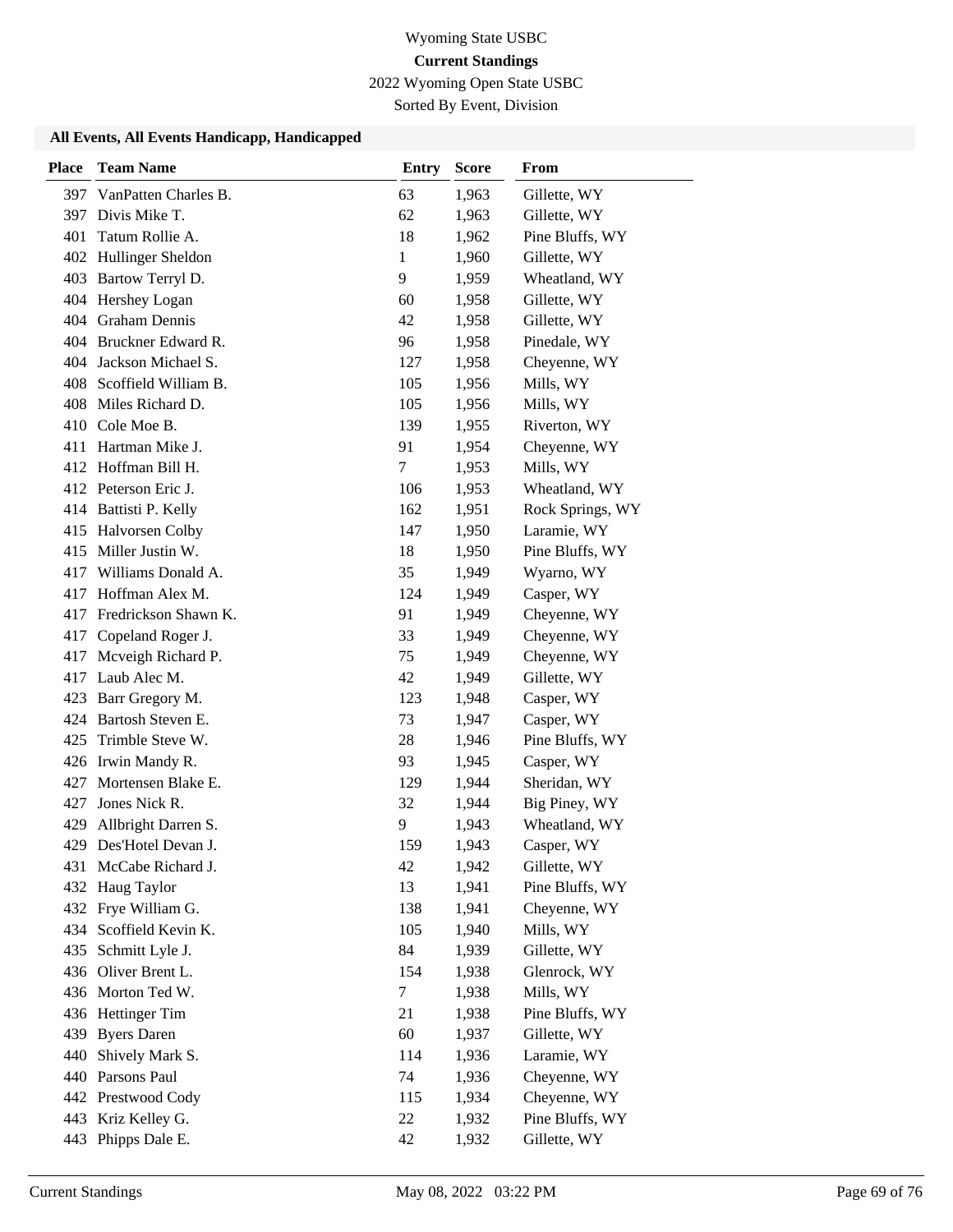2022 Wyoming Open State USBC

Sorted By Event, Division

| <b>Place</b> | <b>Team Name</b>        | <b>Entry</b>   | <b>Score</b> | From             |
|--------------|-------------------------|----------------|--------------|------------------|
| 445          | Schumacher Jerrad D.    | 118            | 1,931        | Worland, WY      |
|              | 446 Nuzum Lance K.      | 57             | 1,930        | Gillette, WY     |
|              | 446 Smith Larry M.      | 163            | 1,930        | Rock Springs, WY |
|              | 448 Lang Tim            | 26             | 1,929        | Pine Bluffs, WY  |
| 448          | Lynn Colin J.           | 130            | 1,929        | Gillette, WY     |
| 450          | Jundt Franklin M.       | 2              | 1,928        | Gillette, WY     |
| 451          | Krizan Ron P.           | 110            | 1,927        | Laramie, WY      |
| 451          | Halvorsen Arajah        | 148            | 1,927        | Laramie, WY      |
| 453          | Scott Dennis D.         | 105            | 1,926        | Mills, WY        |
|              | 453 Parks Jim L.        | 104            | 1,926        | Bar Nunn, WY     |
| 455          | Green Jeffrey L.        | 40             | 1,925        | Buffalo, WY      |
|              | 456 Burns Samuel        | 122            | 1,924        | Gillette, WY     |
| 457          | Goehring Mark E.        | 15             | 1,923        | Pine Bluffs, WY  |
| 458          | Watkins Bobby H.        | 119            | 1,922        | Sheridan, WY     |
|              | 459 Kennedy Steven W.   | 86             | 1,921        | Sheridan, WY     |
|              | 460 Bastian Steve J.    | 147            | 1,920        | Laramie, WY      |
|              | 460 Verner Cole         | 149            | 1,920        | Laramie, WY      |
|              | 460 Hansen Amy          | 55             | 1,920        | Afton, WY        |
|              | 460 Filbert Kevin       | 39             | 1,920        | Buffalo, WY      |
| 460          | Anderson Jimmy L.       | $\overline{c}$ | 1,920        | Gillette, WY     |
| 465          | Geile Colby C.          | 103            | 1,919        | Wheatland, WY    |
| 465          | Bingham Travis L.       | 144            | 1,919        | Pinedale, WY     |
| 465          | Pollard Michael A.      | 134            | 1,919        | Cheyenne, WY     |
| 465          | Music Christian         | 94             | 1,919        | Casper, WY       |
| 469          | Booth Kalen D.          | 141            | 1,917        | Afton, WY        |
| 469          | Bowden Nicki J.         | 83             | 1,917        | Gillette, WY     |
| 471          | McWilliams Theodore J.  | 104            | 1,916        | Bar Nunn, WY     |
| 471          | Macy Bert               | 22             | 1,916        | Pine Bluffs, WY  |
| 473          | McCabe Colleen F.       | 43             | 1,913        | Gillette, WY     |
| 473          | <b>Robinett Buzzard</b> | 9              | 1,913        | Wheatland, WY    |
| 475          | Hower Jack T.           | 162            | 1,912        | Rock Springs, WY |
|              | 476 Elmer Justin D.     | 150            | 1,911        | Sheridan, WY     |
|              | 476 Moler Willie A.     | 6              | 1,911        | Casper, WY       |
| 478          | Mossberg Chris P.       | 13             | 1,910        | Pine Bluffs, WY  |
|              | 479 Diede Lee T.        | 1              | 1,909        | Gillette, WY     |
|              | 480 Barr Braden A.      | 123            | 1,907        | Casper, WY       |
| 481          | Hernandez Adam G.       | 82             | 1,906        | Cheyenne, WY     |
|              | 482 Monroe Ian J.       | 158            | 1,905        | Casper, WY       |
| 483          | Freier Rodney W. Jr     | 5              | 1,904        | Cheyenne, WY     |
| 483          | <b>Bruns Corey</b>      | 18             | 1,904        | Pine Bluffs, WY  |
| 485          | Oliver Dwayne W. Jr     | 162            | 1,902        | Rock Springs, WY |
| 485          | Thomas Burton R. Jr     | 102            | 1,902        | Cheyenne, WY     |
| 485          | Hanson Timothy A.       | 84             | 1,902        | Gillette, WY     |
| 488          | Schroefel Scott L.      | 159            | 1,901        | Casper, WY       |
|              | 489 Ware Mike           | 41             | 1,900        | Worland, WY      |
|              | 490 Allen Daniel L.     | 157            | 1,899        | Gillette, WY     |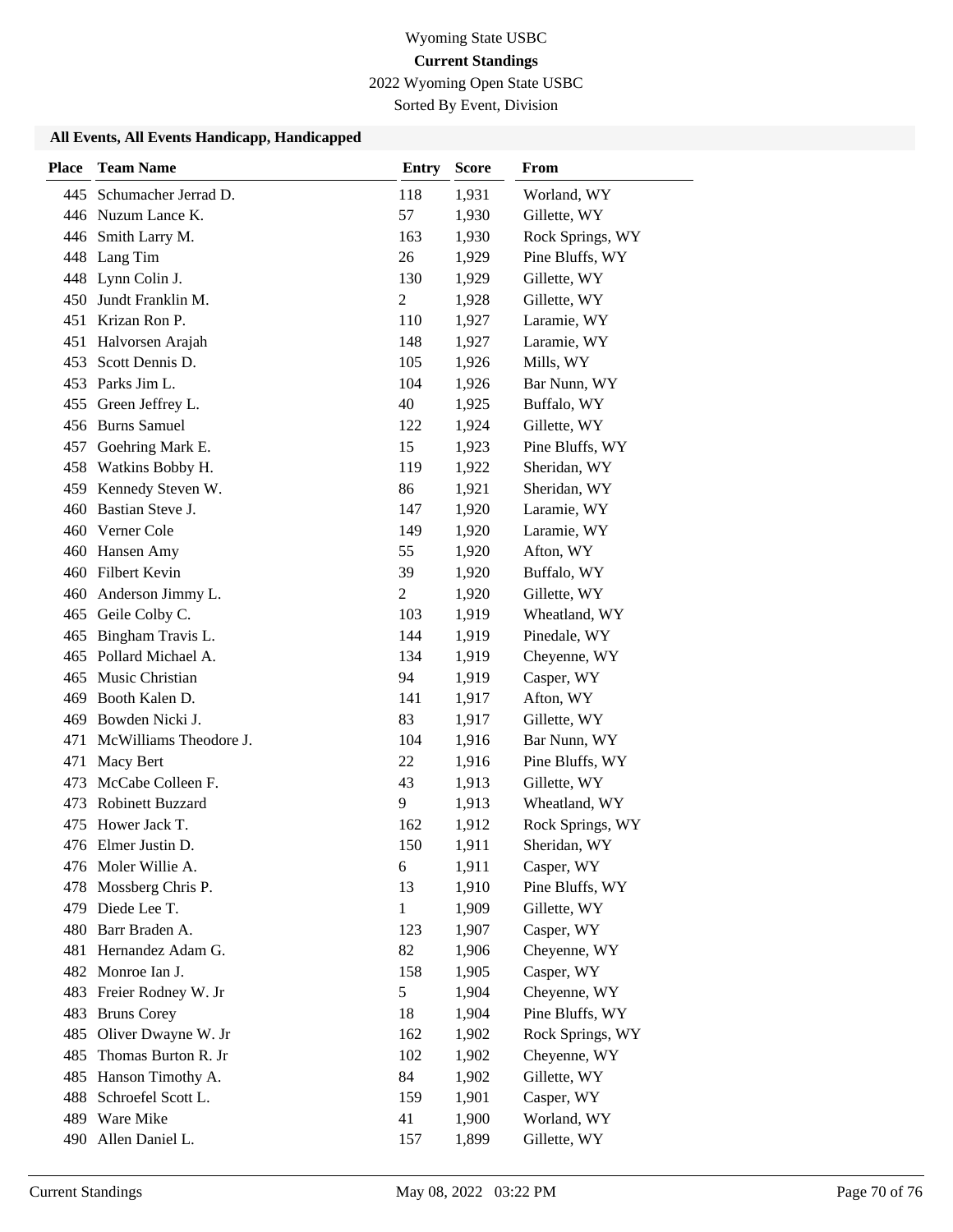2022 Wyoming Open State USBC

Sorted By Event, Division

| <b>Place</b> | <b>Team Name</b>        | <b>Entry</b> | <b>Score</b> | <b>From</b>      |
|--------------|-------------------------|--------------|--------------|------------------|
|              | 490 Baker Bradlee E.    | 116          | 1,899        | Laramie, WY      |
|              | 492 Milliken Tina S.    | 21           | 1,898        | Pine Bluffs, WY  |
|              | 493 Zitek Tristen J.    | 23           | 1,896        | Pine Bluffs, WY  |
|              | 493 Heiner Kaden        | 54           | 1,896        | Thayne, WY       |
| 495          | Wilson Shane M.         | 82           | 1,892        | Cheyenne, WY     |
|              | 496 Dean Jason T.       | 165          | 1,891        | Rock Springs, WY |
|              | 497 Mills Richard E.    | 57           | 1,889        | Gillette, WY     |
|              | 498 Geile Mike          | 103          | 1,886        | Wheatland, WY    |
| 498          | Bushong David A.        | 74           | 1,886        | Cheyenne, WY     |
| 500          | Zitek Jim               | 26           | 1,885        | Pine Bluffs, WY  |
| 500          | Hansen Brendon          | 55           | 1,885        | Afton, WY        |
|              | 502 Borm Cory J.        | 30           | 1,882        | Cheyenne, WY     |
| 503          | Dryden John E.          | 146          | 1,881        | Cheyenne, WY     |
| 503          | <b>Cole Forrest</b>     | 139          | 1,881        | Riverton, WY     |
|              | 505 Pitman Bradley      | 84           | 1,880        | Gillette, WY     |
|              | 506 Hunt Jordan         | 157          | 1,879        | Gillette, WY     |
| 507          | Charley Jennifer L.     | 135          | 1,878        | Cheyenne, WY     |
| 508          | Day-Langhoff Winter     | 135          | 1,875        | Cheyenne, WY     |
| 508          | Music Philip D.         | 94           | 1,875        | Casper, WY       |
|              | 510 Belveal Phil W.     | 96           | 1,873        | Pinedale, WY     |
| 511          | Bale Zane G.            | 36           | 1,871        | Douglas, WY      |
| 512          | Satake Waylon D.        | 149          | 1,870        | Laramie, WY      |
|              | 513 Zespy Troy D.       | 90           | 1,866        | Casper, WY       |
| 514          | Trumbull Bob D.         | 110          | 1,863        | Laramie, WY      |
| 515          | Oliver Justin C.        | 154          | 1,861        | Glenrock, WY     |
|              | 516 Mikkelson Ronnie A. | 57           | 1,857        | Gillette, WY     |
| 517          | Ballard Ryan W.         | 105          | 1,855        | Mills, WY        |
| 518          | Brammeier Bo D.         | 15           | 1,853        | Pine Bluffs, WY  |
| 519          | Tennant Brian M.        | 63           | 1,850        | Gillette, WY     |
| 520          | Chatelain Cody D.       | 45           | 1,847        | Big Piney, WY    |
| 520          | Shields Rick A.         | 91           | 1,847        | Cheyenne, WY     |
|              | 522 Portz Rick L.       | 160          | 1,845        | Casper, WY       |
|              | 522 Clasen Lenny A.     | 159          | 1,845        | Casper, WY       |
| 522          | Merritt Scott K.        | 55           | 1,845        | Afton, WY        |
| 522          | Shields Bailey          | 59           | 1,845        | Gillette, WY     |
|              | 526 Hardesty Jared T.   | 35           | 1,838        | Wyarno, WY       |
|              | 527 Forrester John E.   | 46           | 1,832        | Big Piney, WY    |
| 528          | Hostrup Toni            | 130          | 1,828        | Gillette, WY     |
| 529          | Hayworth Sarah          | 131          | 1,822        | Gillette, WY     |
| 530          | Hensley Shea M.         | 124          | 1,818        | Casper, WY       |
| 531          | Johnson Nic             | 26           | 1,814        | Pine Bluffs, WY  |
|              | 532 Nelson Robert L.    | 57           | 1,811        | Gillette, WY     |
|              | 533 Miller James D.     | 83           | 1,807        | Gillette, WY     |
|              | 534 Beckley Sean        | 61           | 1,806        | Gillette, WY     |
|              | 535 Kivela Jon S.       | 104          | 1,804        | Bar Nunn, WY     |
| 536          | Warrington Trevor L.    | 122          | 1,800        | Gillette, WY     |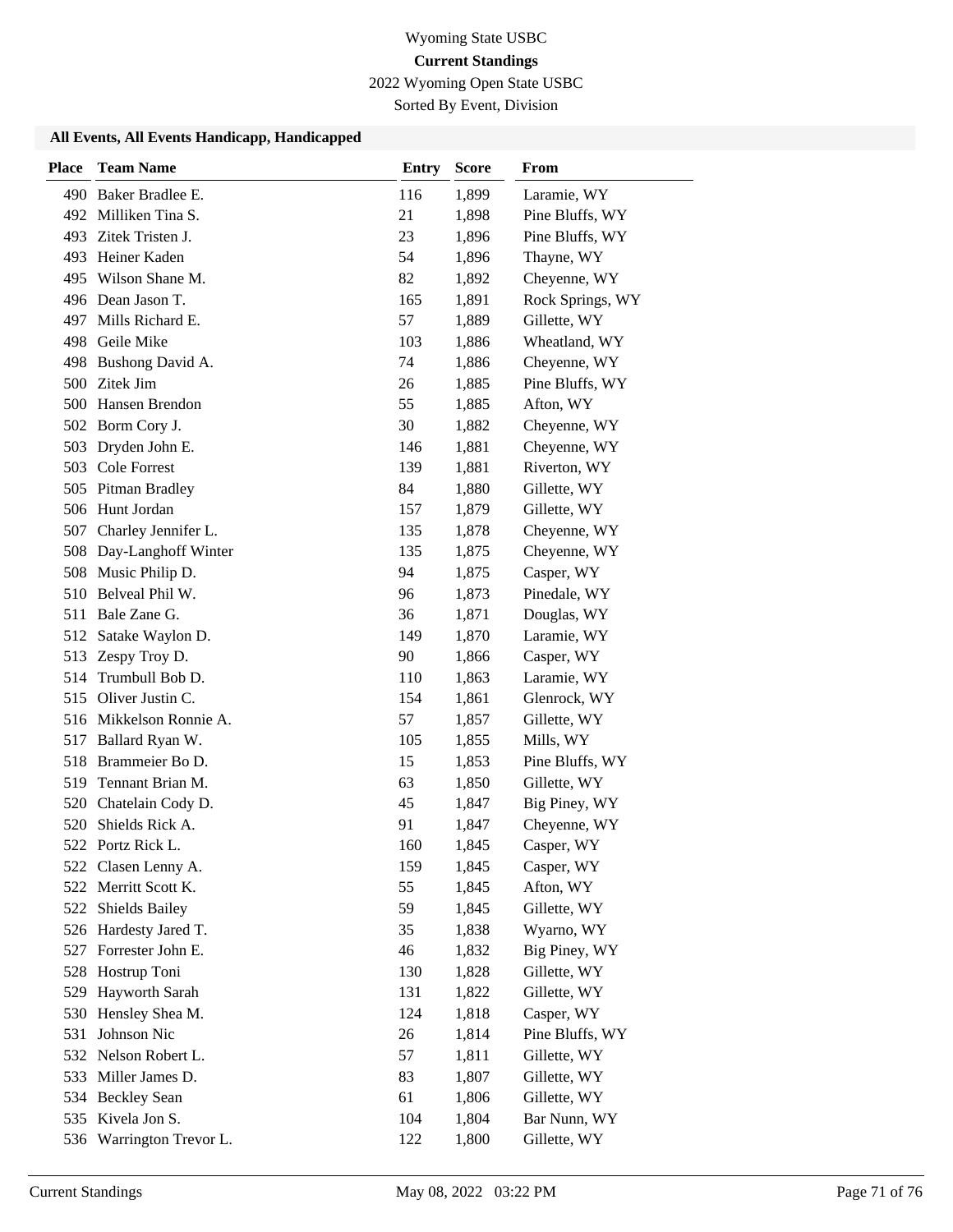2022 Wyoming Open State USBC

Sorted By Event, Division

#### **All Events, All Events Handicapp, Handicapped**

| <b>Place</b> | <b>Team Name</b>        | <b>Entry</b> | <b>Score</b> | <b>From</b>     |
|--------------|-------------------------|--------------|--------------|-----------------|
| 537          | Anderson Christopher K. | 110          | 1,799        | Laramie, WY     |
| 537          | Pyles Jeremy            | 60           | 1,799        | Gillette, WY    |
| 539          | Cook Kevin C.           | 158          | 1,798        | Casper, WY      |
| 540          | Jones Bimbo D.          | 28           | 1,793        | Pine Bluffs, WY |
| 541          | Zespy Neil J.           | 90           | 1,779        | Casper, WY      |
|              | 542 Halvorsen Jennifer  | 148          | 1,776        | Laramie, WY     |
| 543          | Followell Dustin L.     | 152          | 1,771        | Cheyenne, WY    |
|              | 544 Ellis Gordon W.     | 124          | 1,761        | Casper, WY      |
|              | 544 St John Thomas V.   | 94           | 1,761        | Casper, WY      |
|              | 546 Miller Matt L. Jr   | 154          | 1,755        | Glenrock, WY    |
| 547          | Hazen Matt              | 106          | 1,753        | Wheatland, WY   |
| 548          | Leavitt Ryan R.         | 55           | 1,749        | Afton, WY       |
| 549          | Allen Kyle              | 56           | 1,744        | Gillette, WY    |
| 550          | Browne Michael W.       | 35           | 1,736        | Wyarno, WY      |
| 551          | Merritt Beau J.         | 141          | 1,689        | Afton, WY       |
| 551          | Heppner Wyatt R.        | 161          | 1,689        | Buffalo, WY     |
| 553          | Lang Robbie L. Jr       | 63           | 1,678        | Gillette, WY    |
| 554          | Flack Lonny J.          | 84           | 1,650        | Gillette, WY    |
| 555          | Cordes David M.         | 109          | 1,500        | Wheatland, WY   |
|              | 556 Rico Jenny          | 98           | 1,472        | Cheyenne, WY    |
| 557          | Young Tyler P.          | 161          | 1,440        | Buffalo, WY     |
| 558          | Hansen Colter           | 53           | 1,386        | Afton, WY       |
| 559          | Newman Jaxson           | 54           | 1,333        | Thayne, WY      |
| 560          | Helton Lisa A.          | 108          | 1,320        | Cheyenne, WY    |
| 561          | Kingham Heath D.        | 79           | 1,316        | Cheyenne, WY    |
| 562          | Heath Tristan J.        | 86           | 1,251        | Sheridan, WY    |
| 563          | Heath James W.          | 86           | 1,242        | Sheridan, WY    |
| 564          | Orona Christopher C.    | 133          | 1,087        | Cheyenne, WY    |
|              | 565 Farley Charles D.   | 72           | 652          | Cheyenne, WY    |

#### The lowest score to cash is 2225.

#### **Seniors, 50-54, Handicapped**

| Place | <b>Team Name</b>       | Entry | <b>Score</b> | From             |
|-------|------------------------|-------|--------------|------------------|
|       | 1 Cramer Scott A.      | 97    | 2,252        | Cheyenne, WY     |
|       | 2 Borm Stacy L.        | 30    | 2,245        | Cheyenne, WY     |
| 3     | Honaker Michael B.     | 97    | 2,242        | Cheyenne, WY     |
| 4     | Koehn Shawn            | 13    | 2,219        | Pine Bluffs, WY  |
| 5.    | Roberts Amanda L.      | 138   | 2,215        | Cheyenne, WY     |
|       | 6 Hawkins Shawn L.     | 47    | 2,180        | chevenne, WY     |
|       | 7 Hall Troy T.         | 151   | 2,149        | Cheyenne, WY     |
| 8     | Ice Bradley G.         | 165   | 2,147        | Rock Springs, WY |
| 9     | Battisti Albert R. Jr. | 162   | 2,144        | Rock Springs, WY |
| 9     | Radach Jeff            | 89    | 2,144        | Ranchester, WY   |
|       | 11 Pacheco Joseph P.   | 74    | 2,125        | Cheyenne, WY     |
| 12    | Archuleta Joe          | 82    | 2,113        | Chevenne, WY     |
| 13    | Scharf Patty L.        | 58    | 2,110        | Gillette, WY     |
|       |                        |       |              |                  |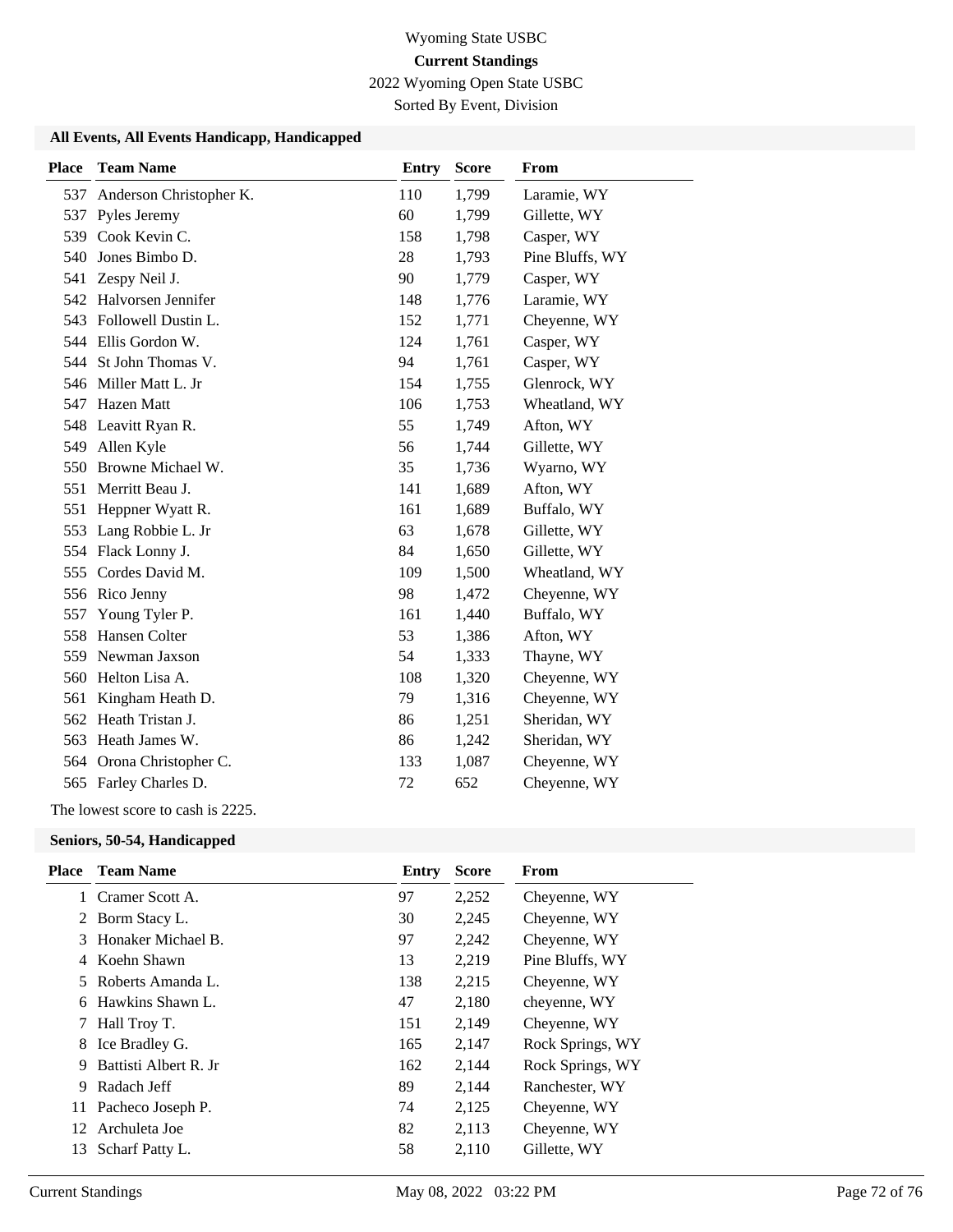2022 Wyoming Open State USBC

Sorted By Event, Division

### **Seniors, 50-54, Handicapped**

| <b>Place</b> | <b>Team Name</b>      | <b>Entry</b> | <b>Score</b> | <b>From</b>      |
|--------------|-----------------------|--------------|--------------|------------------|
|              | 14 Fluegge Lee J.     | 80           | 2,057        | Worland, WY      |
| 15           | Munoz Jeff D.         | 15           | 2,055        | Pine Bluffs, WY  |
| 16           | McKenney Wesley R. Jr | 62           | 2,039        | Gillette, WY     |
| 17           | Krakow Kelly E.       | 13           | 2,014        | Pine Bluffs, WY  |
| 17           | Stolz Ed              | 138          | 2,014        | Cheyenne, WY     |
| 17           | Minatelli Brian A.    | 30           | 2,014        | Cheyenne, WY     |
| 20           | Smith David J.        | 63           | 2,010        | Gillette, WY     |
| 21           | Wolf Stu M.           | 78           | 1,997        | Cheyenne, WY     |
| 22           | Roberts Shaun S.      | 146          | 1,987        | Cheyenne, WY     |
| 23           | Moon Gregg L.         | 91           | 1,973        | Cheyenne, WY     |
| 24           | VanPatten Charles B.  | 63           | 1,963        | Gillette, WY     |
| 25           | Bruckner Edward R.    | 96           | 1,958        | Pinedale, WY     |
| 26           | Halvorsen Colby       | 147          | 1,950        | Laramie, WY      |
| 27           | Barr Gregory M.       | 123          | 1,948        | Casper, WY       |
| 28           | Parsons Paul          | 74           | 1,936        | Cheyenne, WY     |
| 29           | Watkins Bobby H.      | 119          | 1,922        | Sheridan, WY     |
| 30           | Bastian Steve J.      | 147          | 1,920        | Laramie, WY      |
| 31           | Macy Bert             | 22           | 1,916        | Pine Bluffs, WY  |
| 32           | Mossberg Chris P.     | 18           | 1,910        | Pine Bluffs, WY  |
| 33           | Bushong David A.      | 74           | 1,886        | Cheyenne, WY     |
| 34           | Borm Cory J.          | 30           | 1,882        | Cheyenne, WY     |
| 35           | Belveal Phil W.       | 96           | 1,873        | Pinedale, WY     |
| 36           | Mikkelson Ronnie A.   | 57           | 1,857        | Gillette, WY     |
| 37           | Tennant Brian M.      | 62           | 1,850        | Gillette, WY     |
| 38           | Shields Rick A.       | 91           | 1,847        | Cheyenne, WY     |
| 39           | Lundgren Mark J. Jr   | 165          | 768          | Rock Springs, WY |

The lowest score to cash is 2219.

#### **Seniors, 55-59, Handicapped**

| <b>Place</b> | <b>Team Name</b>       | Entry | <b>Score</b> | From             |
|--------------|------------------------|-------|--------------|------------------|
|              | 1 Macha Curt R.        | 89    | 2,395        | Ranchester, WY   |
| 2            | Wright Kelly L.        | 78    | 2,248        | Cheyenne, WY     |
| 3            | Levengood Leo          | 78    | 2,204        | Cheyenne, WY     |
| 4            | Belveal Amy S.         | 96    | 2,159        | Pinedale, WY     |
| 5            | Ranos Joseph           | 42    | 2,136        | Gillette, WY     |
| 6            | Streit John P.         | 82    | 2,131        | Cheyenne, WY     |
| 7            | Hullinger Corey E.     | 61    | 2,066        | Gillette, WY     |
| 8            | Oleson David Jr        | 86    | 2,034        | Sheridan, WY     |
| 9            | Adams Deborah L.       | 78    | 2,016        | Cheyenne, WY     |
| 10           | Rich Kelly B.          | 53    | 2,014        | Afton, WY        |
| 11           | Milliken Mike K.       | 21    | 2,004        | Pine Bluffs, WY  |
|              | 12 Oliver Dwayne H. Sr | 164   | 2,002        | Rock Springs, WY |
| 13           | Layton Mike K.         | 93    | 1,997        | Casper, WY       |
| 13           | Divis Krista           | 59    | 1,997        | Gillette, WY     |
|              | 15 Herrington Peggy A. | 99    | 1,993        | Cheyenne, WY     |
| 16           | Megaugh Morris E.      | 74    | 1,992        | Cheyenne, WY     |
|              |                        |       |              |                  |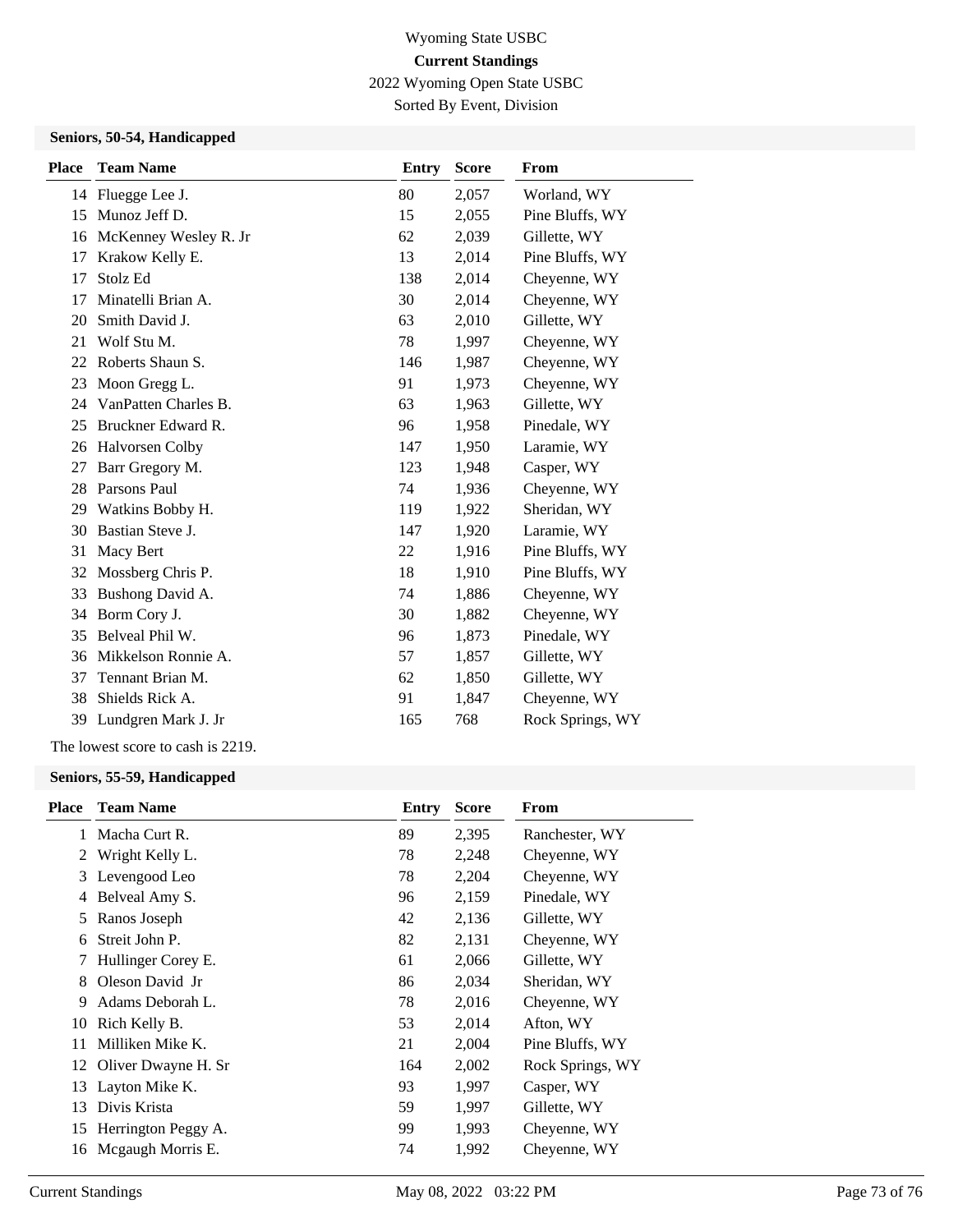2022 Wyoming Open State USBC

Sorted By Event, Division

### **Seniors, 55-59, Handicapped**

| <b>Place</b> | <b>Team Name</b>      | Entry | <b>Score</b> | From             |
|--------------|-----------------------|-------|--------------|------------------|
|              | 17 Langhoff Robert O. | 132   | 1,988        | Cheyenne, WY     |
| 17           | Alexander Marvene M.  | 96    | 1,988        | Pinedale, WY     |
| 19.          | Leavitt Shaun B.      | 55    | 1,979        | Afton, WY        |
| 20           | Stainbrook Jeffrey S. | 164   | 1,976        | Rock Springs, WY |
| 21           | Divis Mike T.         | 62    | 1,963        | Gillette, WY     |
|              | 22 McCabe Richard J.  | 42    | 1,942        | Gillette, WY     |
|              | 23 Frye William G.    | 138   | 1,941        | Cheyenne, WY     |
|              | 24 Byers Daren        | 60    | 1,937        | Gillette, WY     |
|              | 25 Goehring Mark E.   | 22    | 1,923        | Pine Bluffs, WY  |
|              | 26 Kennedy Steven W.  | 86    | 1,921        | Sheridan, WY     |
| 27           | Filbert Kevin         | 39    | 1,920        | Buffalo, WY      |
|              | 28 Hanson Timothy A.  | 84    | 1,902        | Gillette, WY     |
| 29           | Milliken Tina S.      | 21    | 1,898        | Pine Bluffs, WY  |
| 30           | Nelson Robert L.      | 57    | 1,811        | Gillette, WY     |
| 31           | Flack Lonny J.        | 84    | 1,650        | Gillette, WY     |
|              |                       |       |              |                  |

The lowest score to cash is 2204.

#### **Seniors, 60-64 , Handicapped**

| Place | <b>Team Name</b>      | <b>Entry</b> | <b>Score</b> | From            |
|-------|-----------------------|--------------|--------------|-----------------|
|       | 1 Herrington Dave L.  | 101          | 2,239        | Cheyenne, WY    |
| 2     | Nelson Christy M.     | 58           | 2,226        | Gillette, WY    |
| 3     | Langhoff Michael M.   | 33           | 2,223        | Cheyenne, WY    |
| 4     | Boedeker Ralph E.     | 53           | 2,185        | Afton, WY       |
| 5     | Armstrong Zach        | 38           | 2,181        | Buffalo, WY     |
| 6     | Havens Rodney L.      | 117          | 2,177        | Cheyenne, WY    |
| 7     | Haynes Al Sr          | 76           | 2,176        | Cheyenne, WY    |
| 8     | Vejrostek James J.    | 151          | 2,151        | Cheyenne, WY    |
| 9     | Hall Richard C.       | 37           | 2,133        | Buffalo, WY     |
| 10    | Shackelford Brian G.  | 97           | 2,116        | Cheyenne, WY    |
| 11    | Crane Brenda J.       | 117          | 2,114        | Cheyenne, WY    |
| 12    | <b>Mead Rick</b>      | 118          | 2,090        | Worland, WY     |
| 13    | Elfering Roxanne J.   | 53           | 2,089        | Afton, WY       |
| 14    | <b>Hensley Robert</b> | 83           | 2,083        | Gillette, WY    |
| 15    | Vogel Vincent C.      | 79           | 2,074        | Cheyenne, WY    |
| 16    | Crane Orville E.      | 117          | 2,065        | Cheyenne, WY    |
| 17    | Miller Leo V.         | 63           | 2,062        | Gillette, WY    |
| 18    | Warrington Randal G.  | 61           | 2,048        | Gillette, WY    |
| 19    | Johnson Craig A.      | 26           | 2,047        | Pine Bluffs, WY |
| 20    | Cox Kim S.            | 81           | 2,031        | Cheyenne, WY    |
| 21    | Phipps Dyann M.       | 43           | 2,011        | Gillette, WY    |
| 22    | Crockett David I. Jr  | 91           | 1,991        | Cheyenne, WY    |
| 23    | Copeland Lisa R.      | 46           | 1,987        | Big Piney, WY   |
| 24    | Herzog Larry A.       | 38           | 1,975        | Buffalo, WY     |
| 25    | Lepard Lloyd E.       | 72           | 1,963        | Cheyenne, WY    |
| 26    | Jackson Michael S.    | 127          | 1,958        | Cheyenne, WY    |
|       | 26 Graham Dennis      | 43           | 1,958        | Gillette, WY    |
|       |                       |              |              |                 |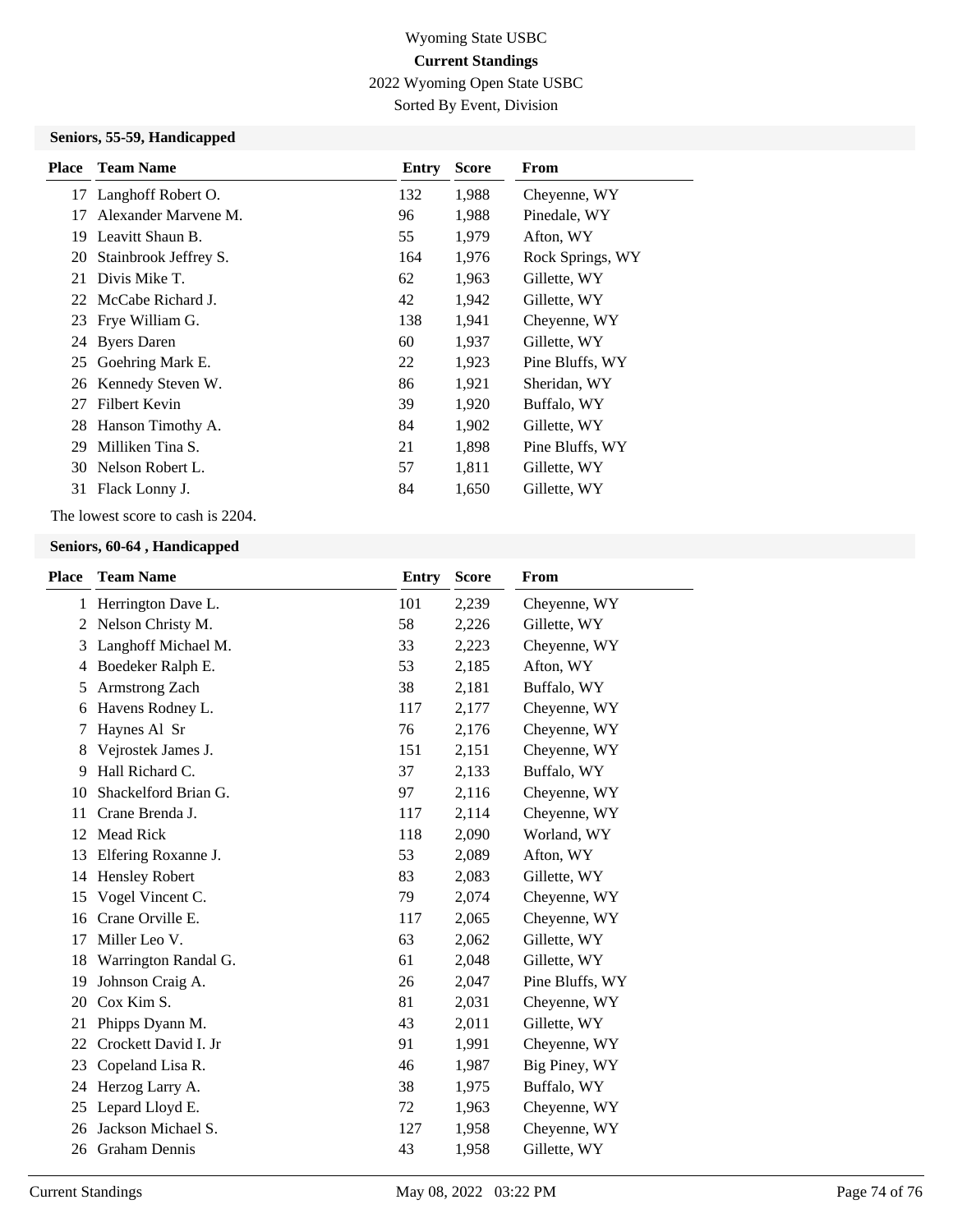2022 Wyoming Open State USBC

Sorted By Event, Division

### **Seniors, 60-64 , Handicapped**

|    | <b>Place</b> Team Name | Entry | <b>Score</b> | From             |
|----|------------------------|-------|--------------|------------------|
|    | 28 Cole Moe B.         | 139   | 1,955        | Riverton, WY     |
|    | 29 Hartman Mike J.     | 91    | 1,954        | Cheyenne, WY     |
|    | 30 Battisti P. Kelly   | 162   | 1,951        | Rock Springs, WY |
|    | 31 Phipps Dale E.      | 42    | 1,932        | Gillette, WY     |
|    | 32 Lang Tim            | 26    | 1,929        | Pine Bluffs, WY  |
|    | 33 McCabe Colleen F.   | 43    | 1,913        | Gillette, WY     |
|    | 34 Thomas Burton R. In | 102   | 1,902        | Cheyenne, WY     |
|    | 35 Baker Bradlee E.    | 116   | 1.899        | Laramie, WY      |
|    | 36 Mills Richard E.    | 57    | 1,889        | Gillette, WY     |
| 37 | Geile Mike             | 103   | 1,886        | Wheatland, WY    |
|    | 38 Diede Mark          | 1     | 1,406        | Gillette, WY     |

The lowest score to cash is 2185.

### **Seniors, 65-69, Handicapped**

| <b>Place</b> | <b>Team Name</b>      | <b>Entry</b>   | <b>Score</b> | From             |
|--------------|-----------------------|----------------|--------------|------------------|
| 1            | Barnes Willard J.     | 37             | 2,225        | Buffalo, WY      |
| 2            | Drehobl David A. Sr   | 151            | 2,220        | Cheyenne, WY     |
| 3            | Graham Mellinda J.    | 43             | 2,207        | Gillette, WY     |
| 4            | Cox Neil D.           | 81             | 2,146        | Cheyenne, WY     |
| 4            | <b>Gonnelly Diane</b> | 4              | 2,146        | Cheyenne, WY     |
| 6            | Broyles David R.      | 72             | 2,139        | Cheyenne, WY     |
| 7            | Hauck Pamela G.       | 33             | 2,114        | Cheyenne, WY     |
| 8            | Grisamer Mark L.      | 53             | 2,113        | Afton, WY        |
| 9            | Jones Darrell L.      | 26             | 2,083        | Pine Bluffs, WY  |
| 10           | Horner Richard A.     | 149            | 2,070        | Laramie, WY      |
| 11           | <b>Housley Thomas</b> | 72             | 2,069        | Cheyenne, WY     |
| 12           | Dixon Michael L.      | $\overline{4}$ | 2,066        | Cheyenne, WY     |
| 13           | <b>Scharf Randy</b>   | 62             | 2,059        | Gillette, WY     |
| 14           | Dixon Jessie M.       | $\overline{4}$ | 2,033        | Cheyenne, WY     |
| 15           | Sweeney Lynne S.      | 108            | 2,029        | Cheyenne, WY     |
| 16           | Janezich Glenn A.     | $\overline{4}$ | 2,015        | Cheyenne, WY     |
| 17           | Kinsey Clyde R.       | 60             | 2,008        | Gillette, WY     |
| 18           | Clark Larry J. Sr     | 162            | 1,994        | Rock Springs, WY |
| 19           | <b>Irwin Steve</b>    | 93             | 1,987        | Casper, WY       |
| 20           | Alexander Jeffrey L.  | 96             | 1,984        | Pinedale, WY     |
| 21           | Copeland Roger J.     | 33             | 1,949        | Cheyenne, WY     |
| 21           | Mcveigh Richard P.    | 76             | 1,949        | Cheyenne, WY     |
| 23           | Trimble Steve W.      | 28             | 1,946        | Pine Bluffs, WY  |
| 24           | Schmitt Lyle J.       | 84             | 1,939        | Gillette, WY     |
| 25           | Smith Larry M.        | 165            | 1,930        | Rock Springs, WY |
| 26           | Zitek Jim             | 26             | 1,885        | Pine Bluffs, WY  |
| 27           | Cole Forrest          | 139            | 1,881        | Riverton, WY     |
| 28           | Jones Bimbo D.        | 28             | 1,793        | Pine Bluffs, WY  |
|              |                       |                |              |                  |

The lowest score to cash is 2207.